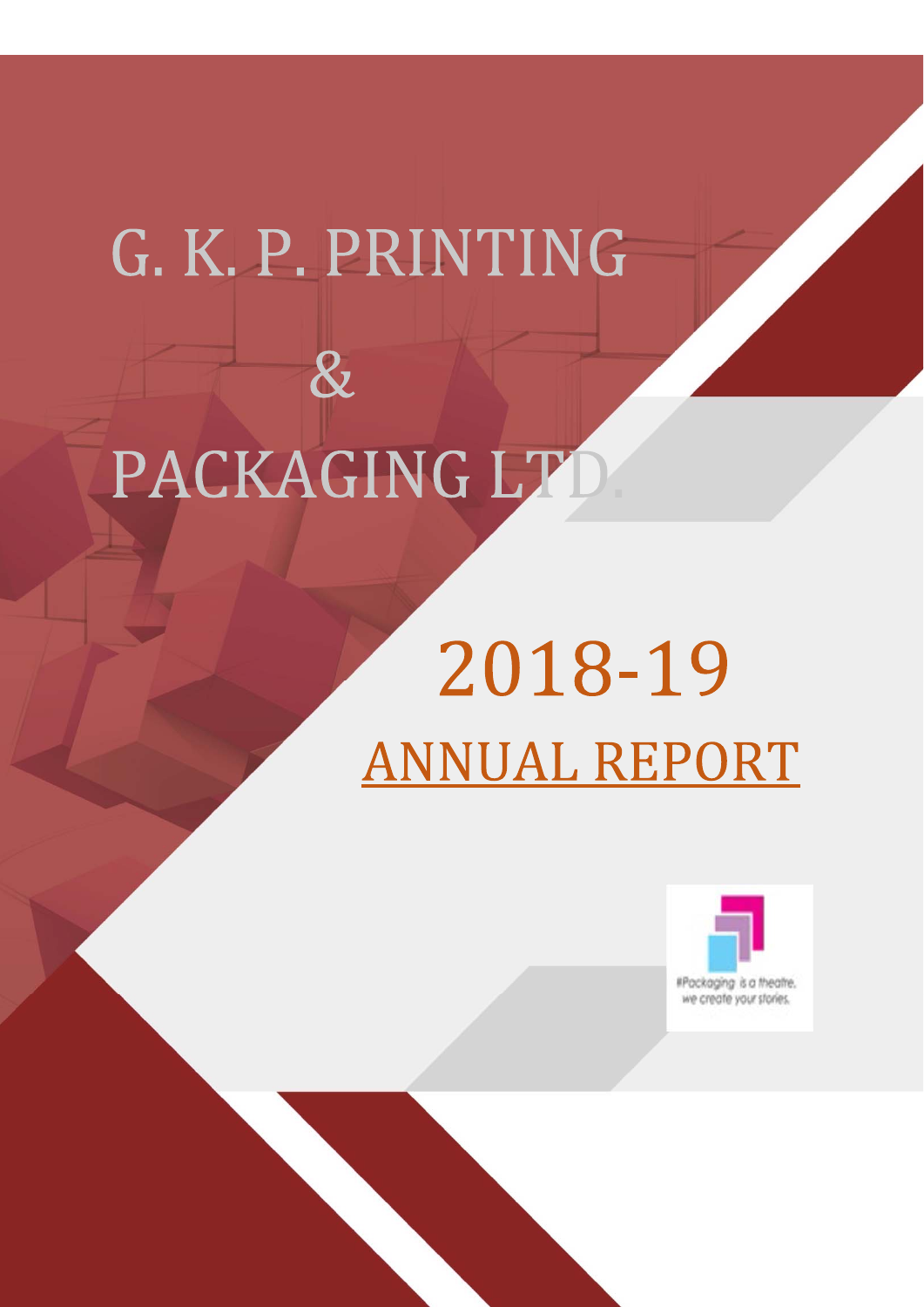



#### **BOARD OF DIRECTORS**

Mr. Keval Goradia:- Managing Director Ms. Pooja Goradia:- Whole Time Director Mrs. Payal Goradia:- Non-Executive Director Mr. Vinay Tekriwal:- Independent Director<br>Mr. Ashok Mehta:- Independent Director Independent Director

#### **CHIEF FINANCIAL OFFICER**

Ms. Pooja Harshad Goradia

#### **COMPANY SECRETARY**

Mr. Manoj Valjibhai Ayadi

#### **STATUTORY AUDITORS**

#### **M/s DV Barfiwala & Co**.

(Chartered Accountants) 8/1418, Navkar, KayashthMahallo Gopipura, Surat– 395001

#### **PLANT & REGISTERED OFFICE**

#### **G. K. P. Printing & Packaging Limited**

(CIN - U21012MH2018PLC307426) Unit no. 14, Amrit Industrial Estate, Shop no. 45, Dhumal Nagar Waliv IP – 12025, Palghar Thane, Maharashtra – 401208 Tel: +91 – 99200 37770 Email: gkpackaging@yahoo.com Website: www.gkpl.in

**NAME OF THE STOCK EXCHANGE**

#### BOMBAY STOCK EXCHANGE OF INDIA LTD. **"SME PLATFORM"**

### **INFORMATION**

#### **REGISTRAR & SHARE TRANSFER AGENT**

#### **LINK INTIME INDIA PRIVATE LIMITED**

C-101, 1st Floor, 247 Park, Lal Bahadur Shastri Marg, Vikhroli (West), Mumbai 400 083 Maharashtra, India Website: www.linkintime.co.in

#### **BANKERS**

Bharat Co-op Bank (Mumbai) Ltd Oriental Bank of Commerce

#### **CONTENTS**

| Chairman's Message                              | $03-03$   |
|-------------------------------------------------|-----------|
| Directors' Report                               | $04-16$   |
| Annexures to the Directors' Report              | 17-35     |
| Auditor 's Report                               | 36-44     |
| <b>Balance Sheet</b>                            | $45 - 45$ |
| Profit & Loss Account                           | 46-46     |
| <b>Cash Flow Statement</b>                      | 47-47     |
| Notes on Financial Statements                   | 48-63     |
| Notice of AGM                                   | 64-70     |
| Attendence Form, Proxy Form<br>And Ballot Paper | 71-74     |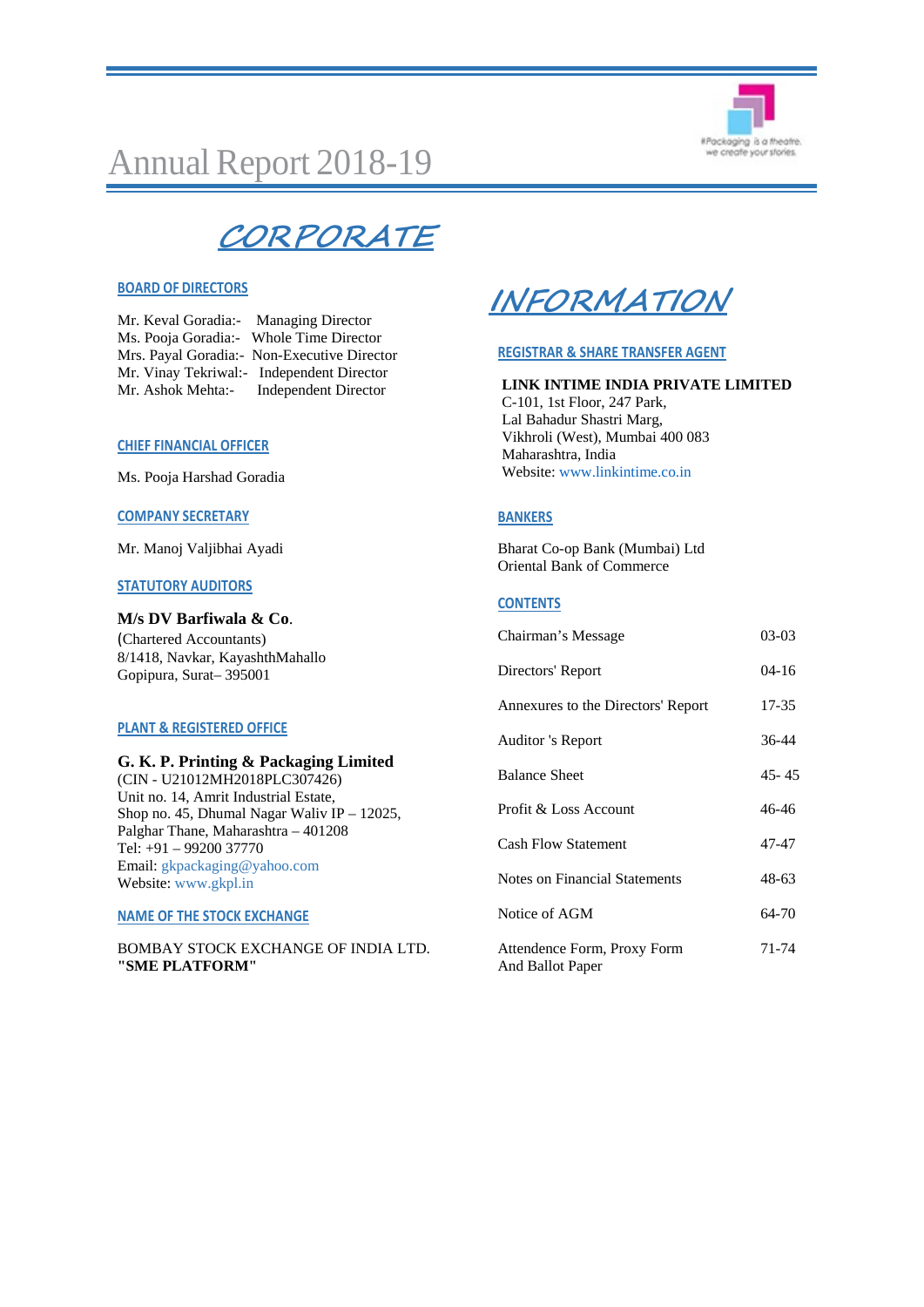

### **Chairman's Message**



Dear Shareholders,

It gives me immense pleasure to address all the esteemed shareholders of the company and present the first Annual Report of **G. K. P. Printing & Packaging Ltd.** It is good to be addressing you as a chairman because it gives me a chance to say thanks to everyone for their role in making our venture a success. On behalf of the Board of Directors, I express my gratitude for faith, confidence and conviction kept towards us by the stake holders. The listing of equity shares on the Stock Exchange has laid down a path for strong Company and shareholder relationship and we perceive as a huge motivation factor to strive further to secure the interest of the stakeholders of the Company. This could be possible with the support of all of you, most sincere and dedicated efforts put in to implement the project by all the members of G.K.P. Printing & Packaging Ltd Team.

There is series of important events in financial year ended on 31st March 2019. The company has come with the Initial Public Offer by way of issue of New Equity Shares. The overwhelming response of Initial Public Offer is displaying the trust and faith towards the company by the stake holders.

With our mantra of focused hard work, we grew with time and have setup our new Manufacturing Facility located at Survey No. 397 / 1 / P1, Plot No. 22, Daman Ganga Industrial Park, Vapi, Gujarat – 396193, India, and which has been made operational from 27th December, 2018 onwards.

The Management is trying to improve the quality of product and with great endeavor of whole team, the company is stepping towards the progress in quality as far as in profitability. Nonetheless the progress is not achieved overnight and will definitely call for dedication and commitment.

The way ahead is filled with numerous opportunities. We are committed to exceptional standards of productivity, corporate governance, and willingness to embrace new ideas and learn continuously. Our company's building trusted relationships with customers, adequate production capacity, diversified manufacturing facilities and various strategic initiatives will surely help us to achieve excellent performance and sustainable growth in years ahead.

At the end, I would like to thank entire team of the **G.K.P. Printing & Packaging Ltd** for an outstanding year which is reflective of their hard work, dedication and commitment to success.

I would like to place on record my sincere appreciation to the Board of directors for their guidance. I would also like to place on record my heartfelt thanks to all the customers, business associates, and suppliers, bankers, Lead Manager, Underwriter, Market Maker, the Central- State- Local Government and authorities of the BSE, SEBI, NSDL, and CDSL for their support. Lastly, I would like to extend my gratitude towards all our Shareholders for their faith and confidence in the management of the Company; we aim to earn your trust every day and will work towards achieving the greater heights of success in coming years.

With best wishes, Sincerely,

Keval Goradia

Chairman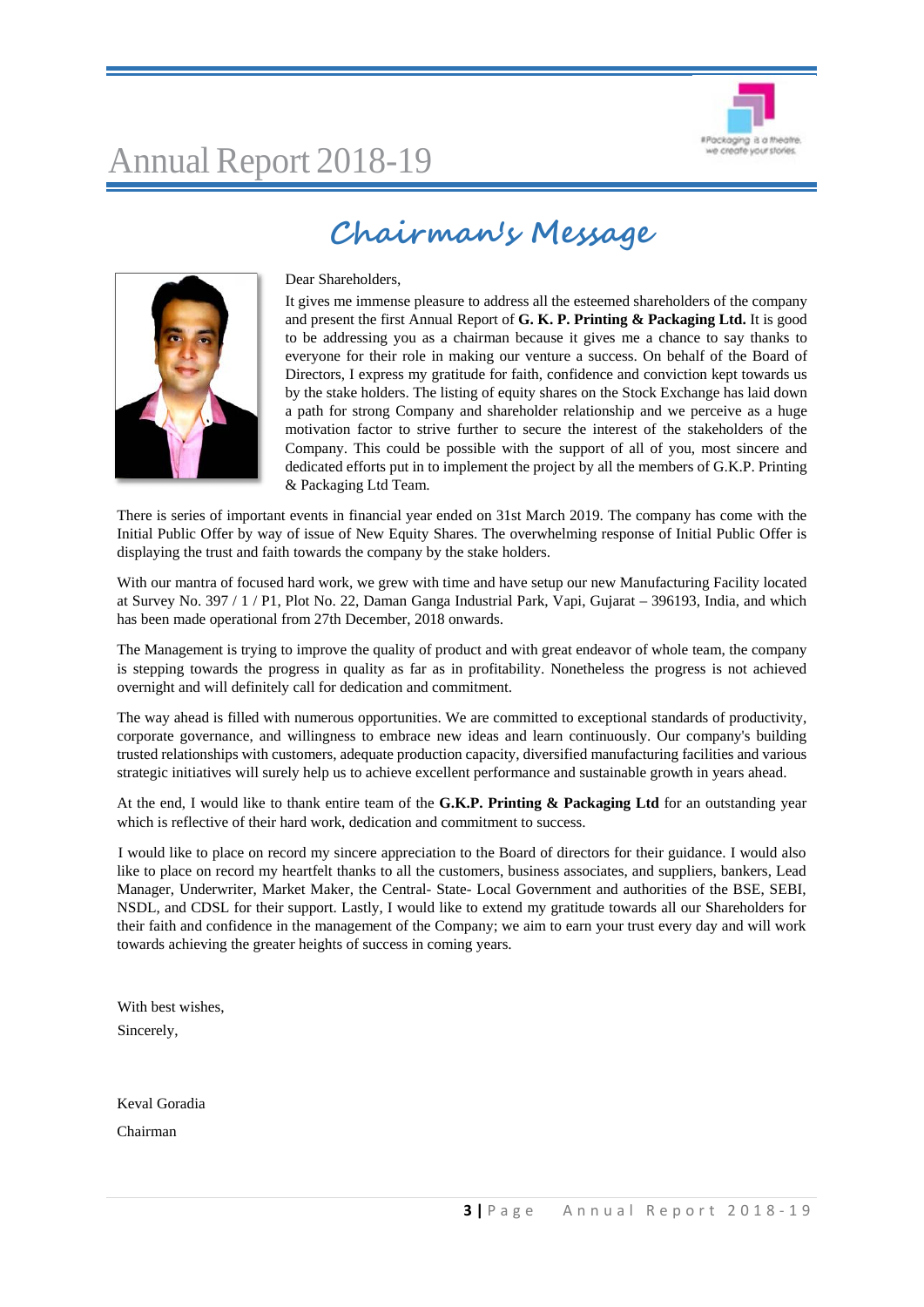

### DIRECTORS' REPORT

#### Dear Members,

Your Directors have pleasure in presenting the 1ST Annual Report together with the Audited Financial Statements of Accounts of the company for the year ended on 31st March 2019:

#### **FINANCIAL RESULTS**

| <b>Particulars</b>                            | <b>Ended</b><br><b>Year</b><br>31.03.2019 |
|-----------------------------------------------|-------------------------------------------|
| Turnover:                                     |                                           |
| a) Domestic                                   | 2458.55                                   |
| b) Export                                     |                                           |
| Total                                         | 2458.55                                   |
| Profit before Interest,<br>Depreciation & Tax | 366.91                                    |
| Less: Financial expenses<br>(Net)             | (0.48)                                    |
| Profit before Depreciation<br>& Tax           | 366.43                                    |
| Less: Depreciation                            | (9.43)                                    |
| Profit before Tax                             | 357.00                                    |
| Less: Provision for                           |                                           |
| Current Tax (Net) MAT                         | (100.96)                                  |
| Deferred Tax                                  | 1.64                                      |
| Profit after Tax                              | 257.68                                    |

#### **OPERATIONAL OVERVIEW**

Your Directors are pleased to inform the members that during the year under review, your company reported encouraging performance.

During the year the company has earned total income of Rs. 2458.55 Lacs. The Company continues to operate only in one segment i.e. Manufacturing of Corrugated Boxes and trading of Kraft paper, Duplex paper and Low-Density Plastic Rolls (LD Rolls) and there is no change in the nature of Business of the Company. After all the financial adjustments, the company has earned a net profit after tax of Rs. 257.68 Lacs (Two Crore Fifty Seven Lacs Sixty Eight Thousand).

In accordance with Section 136 of the Companies Act, 2013, the audited financial statements are available on www.gkpl.in. These documents will also be available for inspection during working hours at the registered office of your Company at Mumbai, Maharashtra. Any member interested in obtaining such document may write to the Company Secretary and the same shall be furnished on request.

#### **UPDATE ON EXPANSION PLAN**

Your Company also setup a new manufacturing facility which is located at Survey No. 397 / 1 / P1, Plot No. 22, Daman Ganga Industrial Park, Vapi, Gujarat – 396193, India, and which has been made operational from 27th December, 2018 onwards.

#### **DIVIDEND**

In view of the planned business growth, your Directors deem it proper to preserve the resources of the Company for its activities and therefore, do not propose any dividend for the **Financial Year ended March 31, 2019**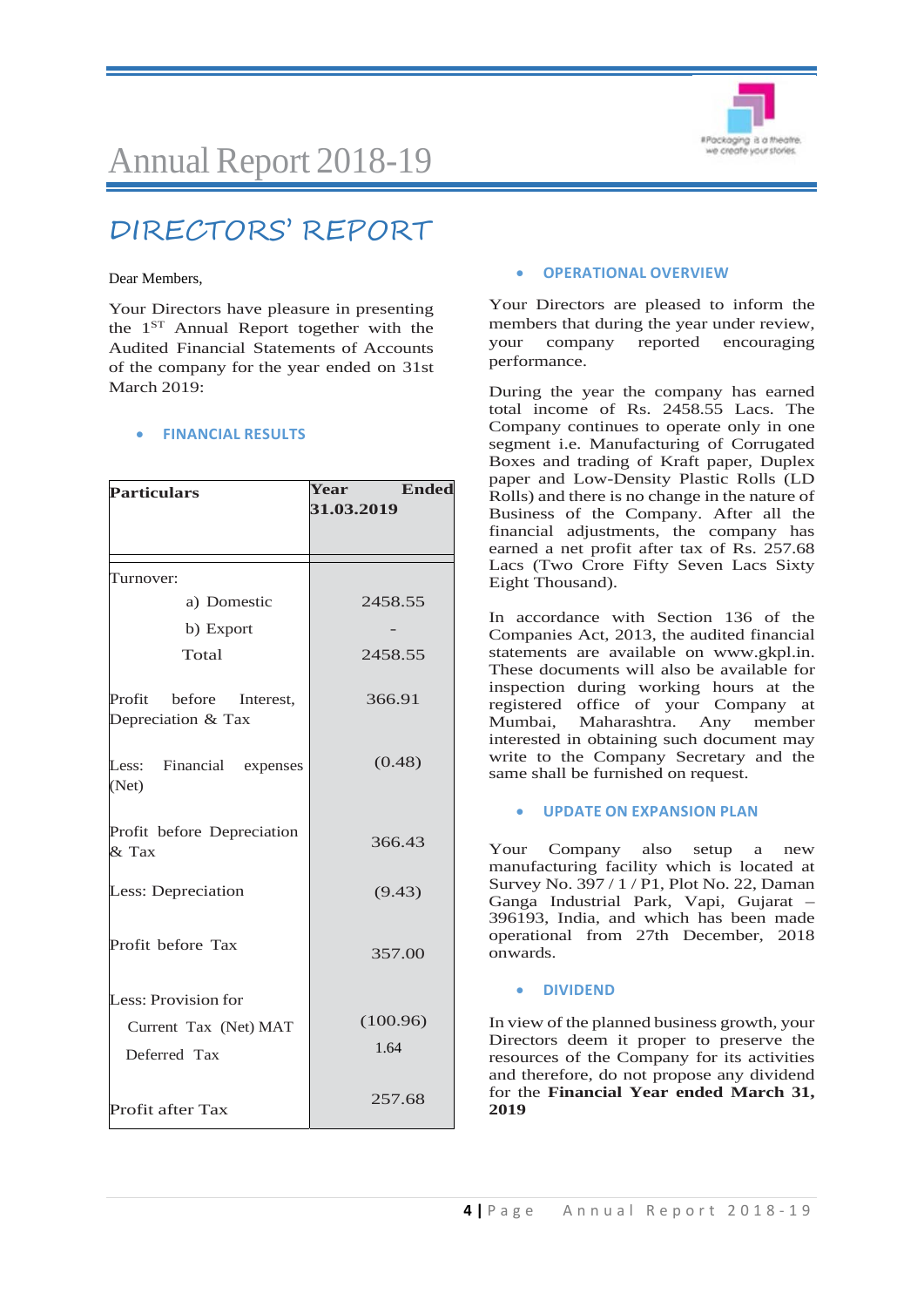

#### **CAPITAL STRUCTURE**

The Capital Structure of the Company as on 31.03.2019 are as follows:

The Authorized Share Capital of the Company is 8,00,00,000 (Rupees Eight Crore) divided into 80,00,000 (Eighty Lakh) Equity Shares of 10/- each.

The Issued, Subscribed and Paid up Share Capital of the Company is 5,27,69,440 (Rupees Five Crore Twenty Seven Lakh Sixty Nine Thousand Four Hundred Forty) divided into 52,76,944 (Fifty Two Lakh Seventy Six Thousand Nine Hundred Forty Four) Equity Share of Rs. 10/- Each.

#### **INITIAL PUBLIC OFFER (IPO)**

The Company, pursuant to Chapter IX of SEBI (ICDR) Regulations, 2018 (as amended), and in terms of Prospectus Dated 11th April, 2019, offered 20,56,000 (Twenty lakh Fifty Six Thousand) equity shares of face value of 10/- each, at a premium of 22/ per equity share aggregating to Rs. 657.92 lakhs ("the Issue"), of which 1,04,000 Equity Shares of face value of Rs. 10/- each for cash at a price of Rs. 32/- per Equity Share including a Share Premium of Rs. 22/ per Equity Share aggregating to Rs. 33.28 lakhs will be reserved for subscription by Market Maker to the issue (the "Market Maker Reservation Portion").

The IPO Issue opened on Tuesday, the 23rd April 2019 and closed on Friday, the 26th April 2019.

#### **LISTING OF SHARES ON SME PLATFORM OF BSE LIMITED**

The issue and allotment of equity shares in the capital of the Company was made on Friday, the 3rd May 2019. The designated Stock Exchange – Bombay Stock Exchange of India Limited, has approved, the listing

and trading of equity shares in the capital of the Company, on its SME Platform namely BSE SME, effective Tuesday, the 8th May, 2019.

Your Directors place their sincere thanks to all the investors and the BSE, SEBI, Merchant Bankers and all the agencies for their guidance and support. The Company's equity shares are regularly being traded at the floor of the BSE SME Platform.

#### **TRANSFER TO RESERVES**

During the year under review the company has not transferred any amount to the general reserves. However, the Company has received security premium amount of 343.64 Lakhs in the public issue of 80.00 Lakhs equity shares of 10/- each at a premium of 22/- per share allotted on 3rd May, 2019 and transferred the same to Securities Premium Reserves.

#### **PERFORMANCE REVIEW**

Your Company has delivered profitable growth during the year. During the year the company has earned total income of Rs. 2458.55 Lacs. The Company continues to operate only in one segment i.e. manufacturing of Corrugated Boxes and trading of Kraft paper, Duplex paper and Low-Density Plastic Rolls (LD Rolls) and there is no change in the nature of Business of the Company. After all the financial Adjustments, the company has earned a net profit after tax of Rs. 257.68 Lacs (Two Crore Fifty Seven Lacs Sixty Eight Thousand).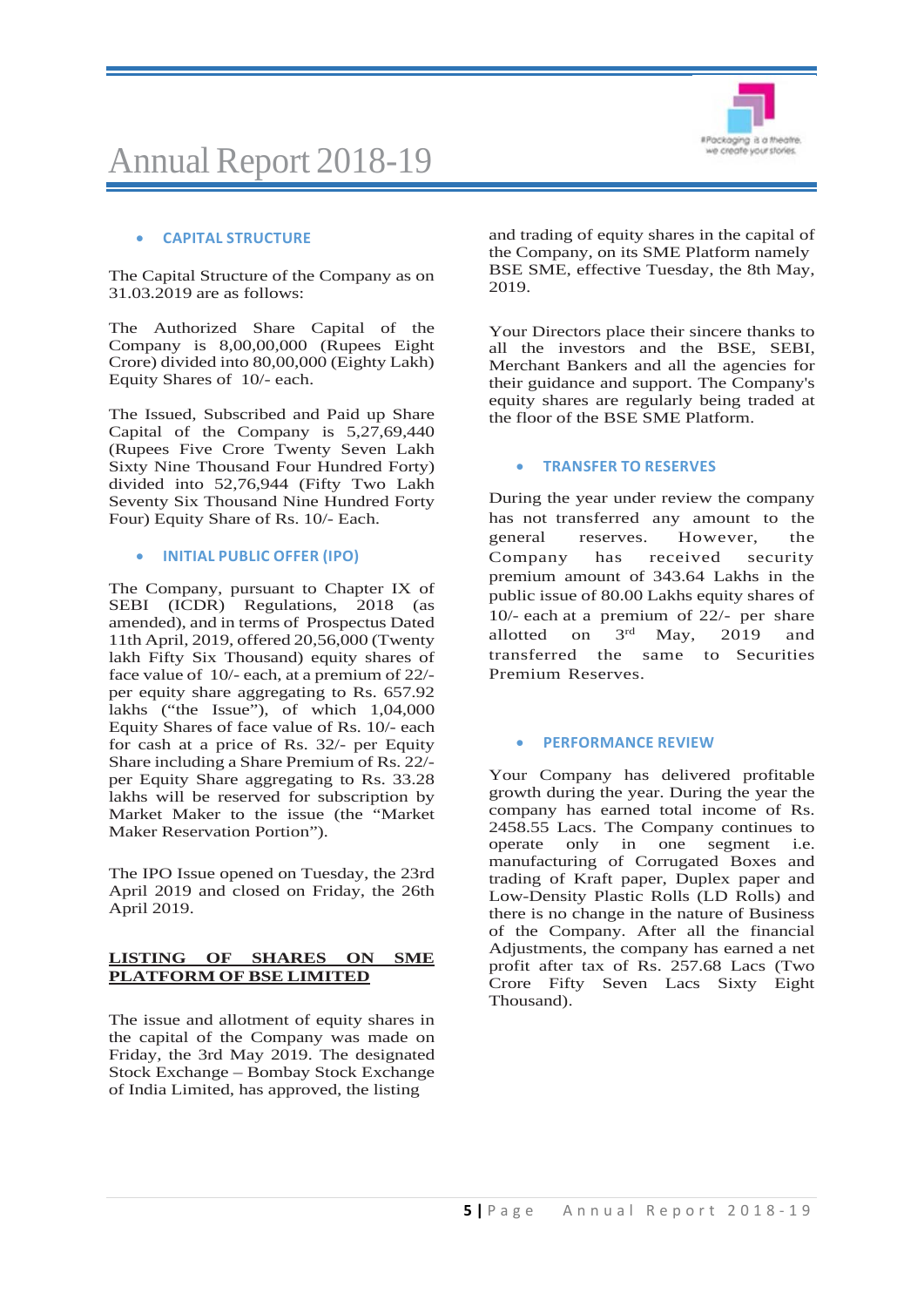

#### **THE ASSOCIATES/ JOINT VENTURE / SUBSIDIARIES COMAPANIES**

The company does not have holding or subsidiary companies during the financial year 2018-19 as well as no other company has become holding / subsidiary/ joint venture therefore the financial statement is prepared on standalone basis and the requirement for disclosure in the Form AOC-1 is not applicable.

#### **MATERIAL CHANGES BETWEEN THE DATE OF THE BOARD REPORT AND END OF FINANCIAL YEAR:**

There have been no material changes and commitments, if any, affecting the financial position of the Company which have occurred between the end of the financial year of the Company to which the financial statements relate and the date of the report.

 **SIGNIFICANT AND MATERIAL ORDERS PASSED BY THE REGULATORS OR COURTS OR TRIBUNALS IMPACTING THE GOING CONCERN STATUS AND COMPANY'S OPERATIONS IN FUTURE:**

During the year under review there has been no such significant and material orders passed by the regulators or courts or tribunals impacting the going concern status and company's operations in future.

#### **EXTRACT OF ANNUAL REPORT**

The extract of the Annual Return in Form MGT -9 as required under section 92(3) of the Companies Act, 2013 read with the

Companies (Management and Administration Rules), 2014 is enclosed as "Annexure – I".

Kindly take note that the Annual Return is available on the website of the Company as a part of Annual Report.

#### **CONVERSION OF ENERGY, TECHNOLOGY ABSORPTION, FOREIGN EXCHANGE EARNINGS AND OUTGO**

The information on Conversion of Energy, Technology Absorption, Foreign Exchange Earnings and Outgo stipulated under section 134(3)(m) of the Companies Act, 2013 read with Rule 8 of the Companies (Accounts) Rules, 2014, is annexed herewith as "Annexure II".

 **BOARD OF DIRECTORS, THEIR MEETINGS AND KMPS:**

#### **CONSTITUTE OF THE BOARD**

The Board of Directors are comprising of Total 5 Directors which includes 2 (Two) Independent and 2 (Two) Women directors. The Chairman of the Board is Promoter and Managing Director. The Board members are highly qualified with the varied experience in the relevant field of the business activities of the Company, which plays significant roles for the business policy and decisionmaking process and provide guidance to the executive management to discharge their functions effectively.

#### **BOARD INDEPENDENCE**

Our definition of 'Independence' of Directors is derived from Regulation 16 of SEBI (LODR) Regulations, 2015 and Section 149(6) of the Companies Act, 2013. The Company is having following Independent Directors: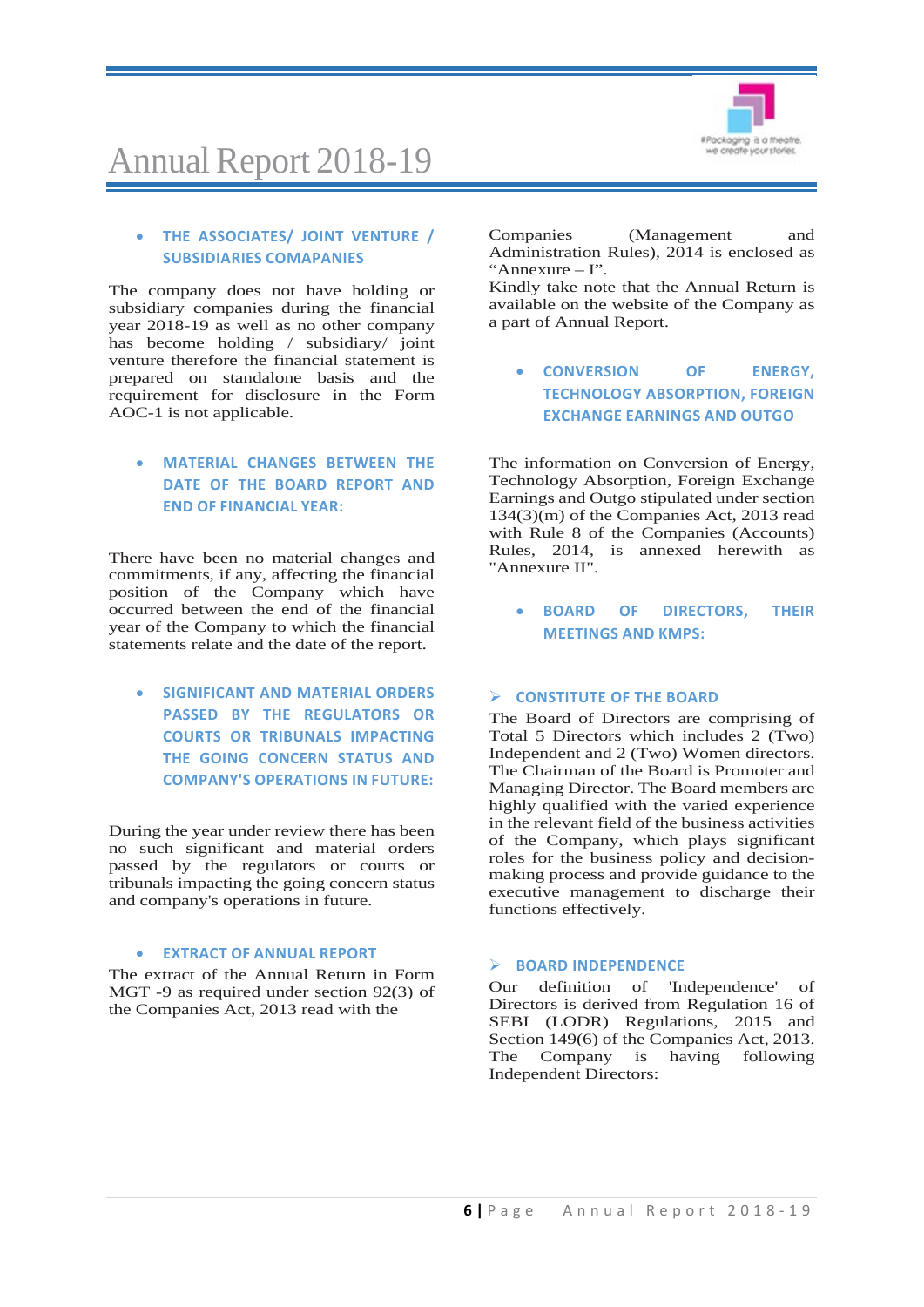

- I. Mr. Vinay Tekriwal
- II. Mr. Ashok Mehta

As per provisions of the Companies Act, 2013, Independent Directors were appointed for a term of 5 (five) consecutive years and shall not be liable to retire by rotation.

#### **DECLARATION BY THE INDEPENDENT DIRECTORS**

All the Independent Directors have given their declaration of Independence stating that they meet the criteria of independence as prescribed under section 149(6) of the Companies Act, 2013. Further that the Board is of the opinion that all the independent directors fulfill the criteria as laid down under the Companies Act, 2013 and the SEBI (LODR) Regulations, 2015 during the year 2018-19.

#### **DIRECTORS LIABLE TO RETIRE BY ROTATION**

In accordance with the provisions of the Companies Act, 2013 and in terms of the Articles of Association of the Company, Mrs. Pooja Goradia (DIN: 08101270), Nonexecutive Director of the Company is liable to retire by rotation at ensuing Annual General Meeting and being eligible offers herself for re-appointment.

#### **CHANGES IN DIRECTORS AND KEY MANAGERIAL PERSONNEL**

There was no change in the composition of Directors and Key Managerial Personnel during the Financial Year 2018-19.

Following are the Directors and KMP(s) in the Company:

| 1. MR. KEVAL<br>HARSHAD GORADIA<br>(DIN: 07295358)       | Chairman<br>and<br>Managing<br>Director                   |
|----------------------------------------------------------|-----------------------------------------------------------|
| 2.MS. POOJA GORADIA<br>(DIN: 08101270)                   | Whole Time<br>Director &<br>Chief<br>Financial<br>Officer |
| 3. MRS. PAYAL KEVAL<br><b>GORADIA</b><br>(DIN: 08101269) | Non<br>Executive<br>Director                              |
| 4.MR.VINAYKUMAR<br><b>TEKRIWAL</b><br>(DIN: 08282805)    | Independent<br>Director                                   |
| 5. MR. ASHOK MEHTA<br>(DIN: 02789579)                    | Independent<br>Director                                   |

#### **Meetings and Attendance of the Board**

During the Financial Year 2018-19, the Board of Directors of your Company met 10 (Ten) times which were held on

| 25.04.2018, | 30.04.2018. | 02.05.2018. |
|-------------|-------------|-------------|
| 21.09.2018. | 30.10.2018, | 19.11.2018. |
| 31.12.2018. | 02.01.2019. | 19.01.2019. |
| 29.01.2019  |             |             |

The details of attendance of each Director at Board Meetings held in the Financial Year and the last Annual General Meeting are as under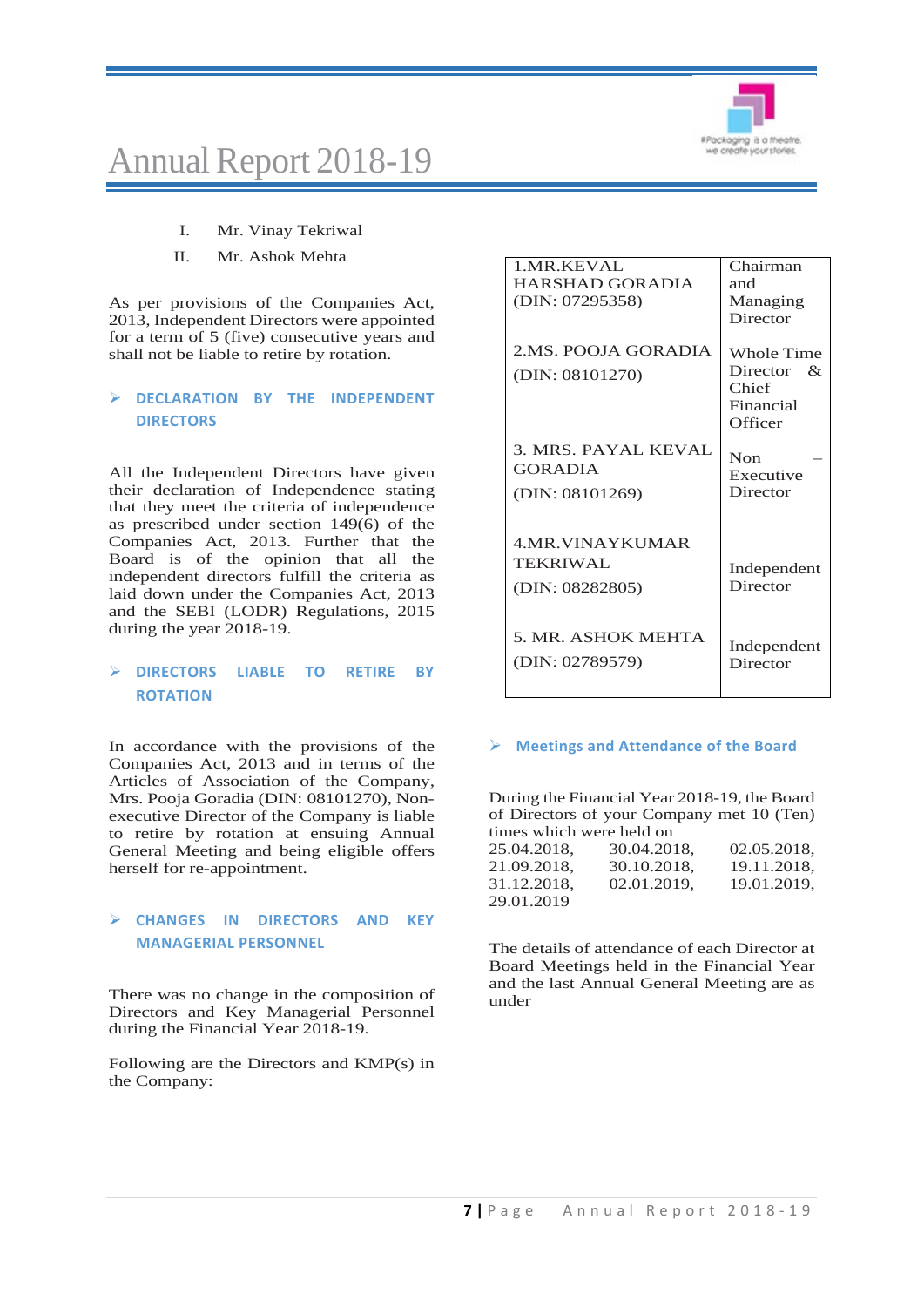

| DATES AND<br><b>ATTENDANC</b>                                  | <b>NAME OF DIRECTORS AND ATTENDANCE AT THE MEETINGS</b> |                                    |                                    |                                 |                               |
|----------------------------------------------------------------|---------------------------------------------------------|------------------------------------|------------------------------------|---------------------------------|-------------------------------|
| OF ALL<br>F.<br><b>DIRECTORS</b><br>AT BOARD<br><b>MEETING</b> | <b>KEVAL</b><br><b>GORADI</b><br>А                      | <b>POOIA</b><br><b>GORADI</b><br>А | <b>PAYAL</b><br><b>GORADI</b><br>А | <b>VINAY</b><br><b>TEKRIVAL</b> | <b>А</b> SHOК<br><b>МЕНТА</b> |
| 25.04.2018                                                     | <b>YES</b>                                              | YES                                | YES                                | NO.                             | N <sub>O</sub>                |
| 30.04.2018                                                     | <b>YES</b>                                              | <b>YES</b>                         | <b>YES</b>                         | N <sub>O</sub>                  | N <sub>O</sub>                |
| 02.05.2018                                                     | <b>YES</b>                                              | <b>YES</b>                         | <b>YES</b>                         | NO.                             | NO.                           |
| 21.09.2018                                                     | <b>YES</b>                                              | <b>YES</b>                         | <b>YES</b>                         | N <sub>O</sub>                  | NO                            |
| 30.10.2018                                                     | <b>YES</b>                                              | <b>YES</b>                         | <b>YES</b>                         | NO.                             | NO <sub>1</sub>               |
| 19.11.2018                                                     | <b>YES</b>                                              | <b>YES</b>                         | <b>YES</b>                         | <b>YES</b>                      | NO.                           |
| 31.12.2018                                                     | <b>YES</b>                                              | <b>YES</b>                         | <b>YES</b>                         | <b>YES</b>                      | <b>YES</b>                    |
| 02.01.2019                                                     | <b>YES</b>                                              | <b>YES</b>                         | <b>YES</b>                         | <b>YES</b>                      | <b>YES</b>                    |
| 19.01.2019                                                     | <b>YES</b>                                              | <b>YES</b>                         | <b>YES</b>                         | <b>YES</b>                      | <b>YES</b>                    |
| 29.01.2019                                                     | <b>YES</b>                                              | <b>YES</b>                         | <b>YES</b>                         | <b>YES</b>                      | <b>YES</b>                    |
| Total<br>No.<br>Board<br>of<br>Meetings<br>Attended            | 09                                                      | 09                                 | 09                                 | 0 <sub>5</sub>                  | 04                            |

#### **ANNUAL BOARD EVALUATION**

As per the provisions of the Companies Act, 2013 and SEBI (Listing Obligation and Disclosure Requirements) Regulations 2015, the formal annual evaluation was carried out for the Board's own performance, its committee & Individual directors.

The performance of the committees was evaluated by the Board after seeking inputs from the committee members based on the criteria such as the composition of committees, effectiveness of committee meetings, etc.

The Board and the Nomination and Remuneration Committee ("NRC") reviewed the performance of the Individual Directors on the basis of criteria such as the contribution of the individual Director to the Board and Committee meetings like Preparedness on the issues to be discussed, meaningful and constructive contribution and inputs in meetings, Code of conduct etc. In addition, the Chairman was also evaluated on the key aspect of his role.

In a separate meeting of independent Directors, performance of non-independent Directors, performance of the board as a whole and performance of the Chairman was evaluated.

The same was discussed in the Board meeting that followed the meeting of the Independent Directors, at which the performance of the Board, its committees and individual Directors was also discussed. Performance evaluation of Independent Director's was done by the entire Board, excluding the Independent Directors being evaluated.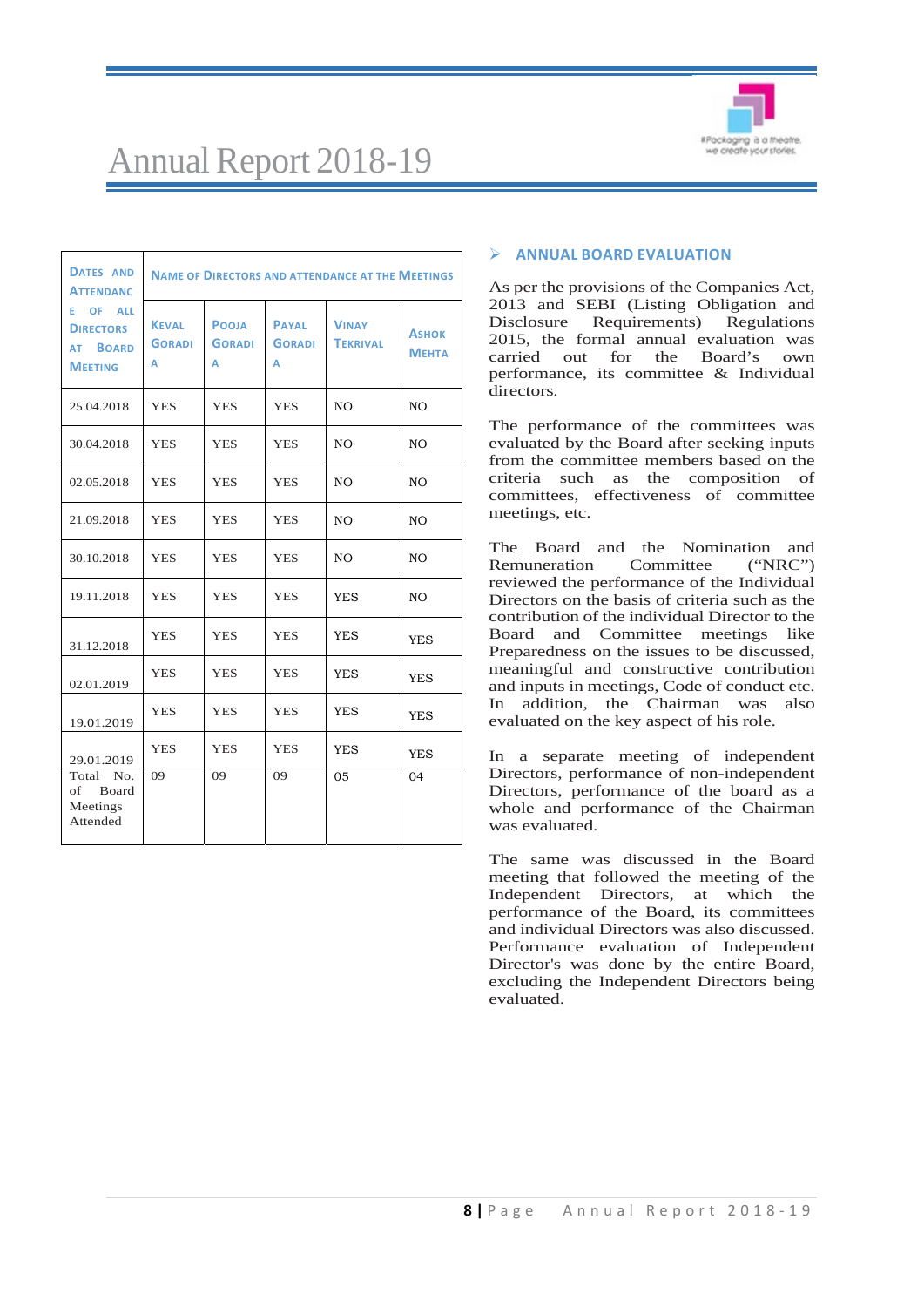

#### **DIRECTORS' RESPONSIBILITY STATEMENT**

In terms of section 134 Clause (c) of Sub-Section (3) of the Companies Act, 2013, in relation to financial statements for the year 2018-19, the Board of Directors state:

- a) In the preparation of the annual accounts for the financial year ended 31st March, 2019, the applicable accounting standards have been followed;
- b) The Directors have selected such accounting policies and applied them consistently and made judgments and estimates that are reasonable and prudent so as to give a true and fair view of the state of affairs of the Company at the end of the financial year and profit and loss account of the Company for that period;
- c) The Directors have taken proper and sufficient care for the maintenance of adequate accounting records in accordance with the provisions of the Companies Act, 2013 for safeguarding the assets of the Company and for preventing and detecting fraud and other irregularities;
- d) The Directors have prepared the annual accounts on a going concern basis;
- e) The Directors have laid down internal financial controls to be followed by the company and that such internal financial controls are adequate and are operating effectively.
- f) The Directors have devised proper systems to ensure compliance with the provisions of all applicable laws

and that such systems are adequate and operating effectively.

#### **APPOINTMENT OF DIRECTORS AND CRITERIA FOR DETERMINING QUALIFICATIONS, POSITIVE ATTRIBUTES, INDEPENDENCE OF A DIRECTOR**

The NRC is responsible for developing competency requirements for the Board based on the industry and strategy of your Company. The NRC reviews and meets potential candidates, prior to recommending their nomination to the Board. At the time of appointment, specific requirements for the position, including expert knowledge expected, is communicated to the appointee. The NRC has formulated the criteria for determining qualifications, positive attributes and independence of Directors in terms of provisions of Section 178 (3) of the Act and the SEBI Listing Regulations, 2015 as stated under:

**Independence:** A Director will be considered as an 'Independent Director' if he / she meets with the criteria for 'Independence' as laid down in the Act, Regulation 16 of the SEBI Listing Regulations and the Governance Guidelines.

**Competency:** A transparent Board nomination process is in place that encourages diversity of thought, experience, knowledge, perspective, age and gender. It is ensured that the Board comprises a mix of members with different educational qualifications, knowledge and who possess adequate experience in banking and finance, accounting and taxation, economics, legal and regulatory matters, consumer industry, hospitality sector and other disciplines related to the company's businesses.

**Additional Positive Attributes:** The Directors should not have any other pecuniary relationship with your Company, its subsidiaries, associates or joint ventures and the Company's promoters, except as provided under law.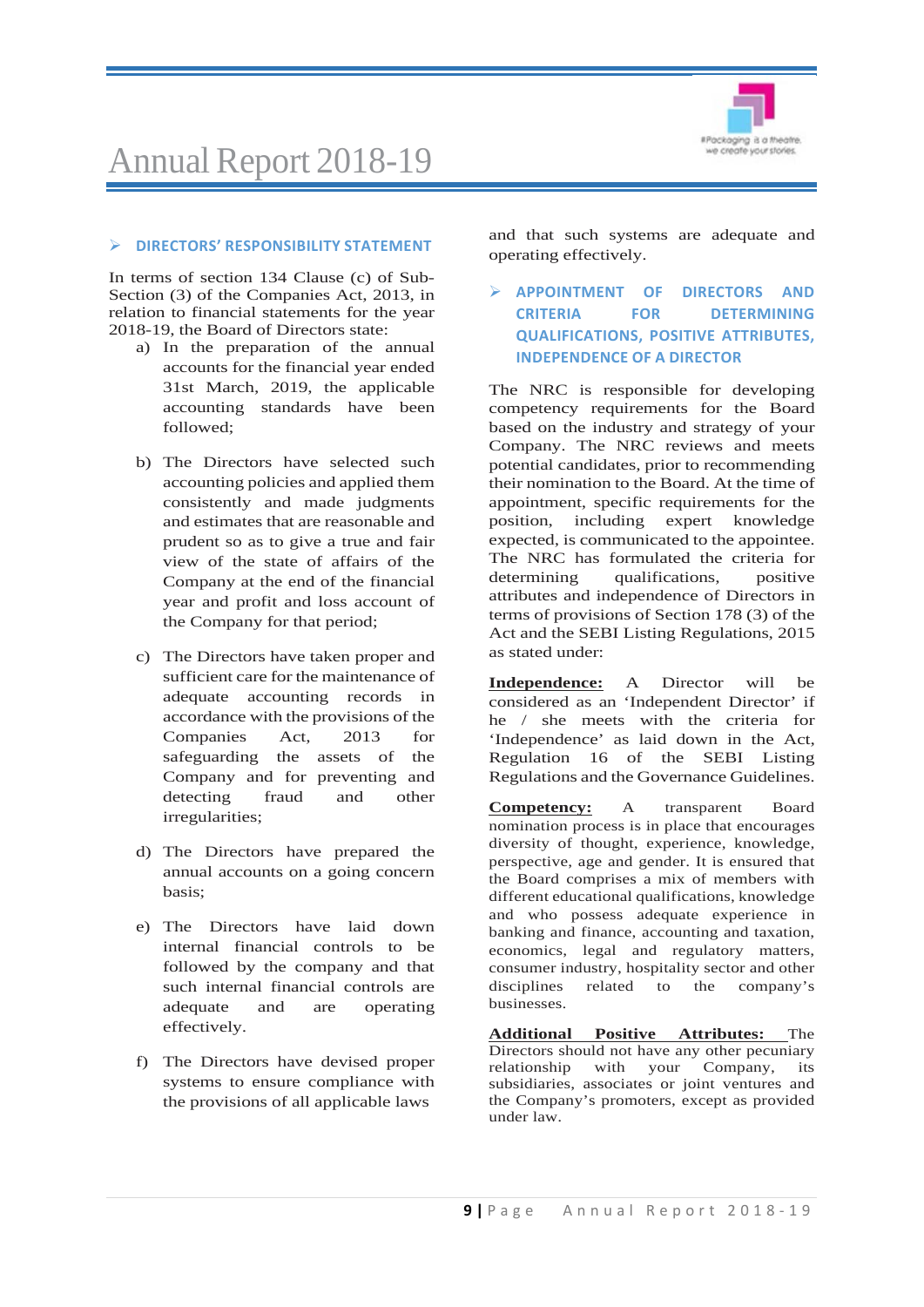

The Directors should maintain an arm's length relationship between themselves and the employees of the Company, as also with the directors and employees of its subsidiaries, associates, joint ventures, promoters and stakeholders for whom the relationship with these entities is material.

The Directors should not be the subject of proved allegations of illegal or unethical behavior, in their private or professional lives.

The Directors should have the ability to devote sufficient time to the affairs of your Company.

#### **REMUNERATION POLICY**

Your Company had adopted a Remuneration Policy for the Directors, KMP and other employees, pursuant to the provisions of the Act and the SEBI Listing Regulations.

The key principles governing your Company's Remuneration Policy are as follows:

- **REMUNERATION TO MANAGING DIRECTOR / WHOLE‐TIME DIRECTORS**
- a) The Remuneration/ Commission etc. to be paid to Managing Director / Whole-time Directors, etc. shall be governed as per provisions of the Companies Act, 2013 and rules made there under or any other enactment for the time being in force and the approvals obtained from the Members of the Company.
- b) The Nomination and Remuneration<br>Committee shall make such Committee shall make such recommendations to the Board of Directors, as it may consider appropriate with regard to remuneration to Managing Director / Whole-time Directors.

#### **REMUNERATION TO NON‐ EXECUTIVE / INDEPENDENT DIRECTORS**

- A) The Non-Executive / Independent Directors may receive sitting fees and such other remuneration as permissible under the provisions of Companies Act, 2013. The amount of sitting fees shall be such as may be recommended by the Nomination and<br>Remuneration Committee and Remuneration Committee and approved by the Board of Directors.
- B) All the remuneration of the Non-Executive / Independent Directors (excluding remuneration for attending meetings as prescribed under Section 197 (5) of the Companies Act, 2013) shall be subject to ceiling/ limits as provided under Companies Act, 2013 and rules made there under or any other enactment for the time being in force. The amount of such remuneration shall be such as may be recommended by the Nomination and Remuneration Committee and approved by the Board of Directors or shareholders, as the case may be.
- C) An Independent Director shall not be eligible to get Stock Options and also shall not be eligible to participate in any share-based payment schemes of the Company.
- D) Any remuneration paid to Non-Executive / Independent Directors for services rendered which are of professional in nature shall not be considered as part of the remuneration for the purposes of clause (b) above if the following conditions are satisfied:
	- a. The Services are rendered by such Director in his capacity as the professional; and
	- b. In the opinion of the Committee, the director possesses the requisite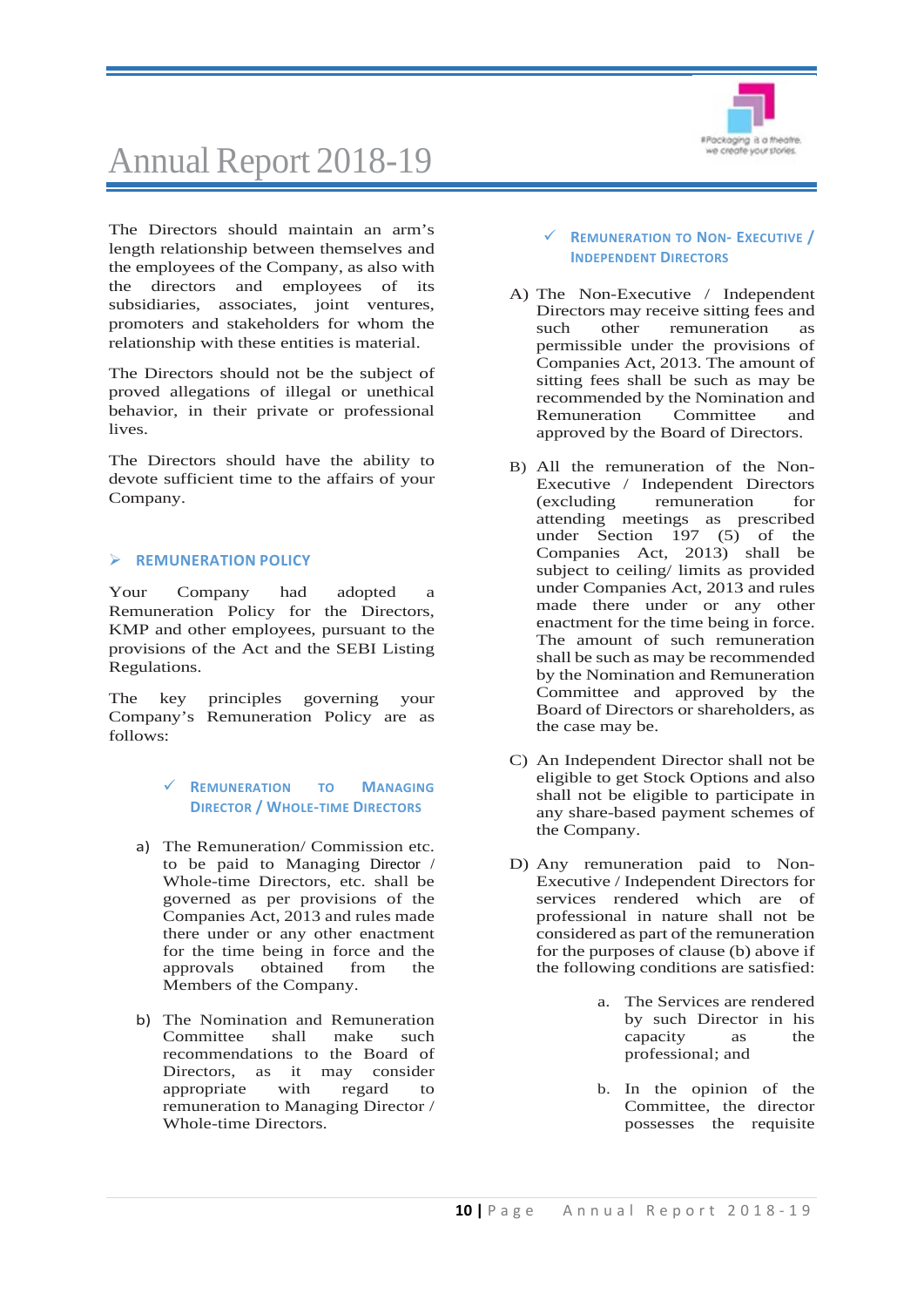

| qualification | for | the  |
|---------------|-----|------|
| practice      | οf  | that |
| profession.   |     |      |

#### **REMUNERATION TO KEY MANAGERIAL PERSONNEL, SENIOR MANAGEMENT AND OTHER EMPLOYEES**

The remuneration to Key Managerial Personnel, Senior Management and other employee shall consist of fixed pay and incentive pay, in compliance with the provisions of the Companies Act, 2013 and in accordance with the Company's Policy.

#### **COMMITTEE OF THE BOARD**

The Company has following committees:

#### *A. AUDIT COMMITTEE:*

The Company has constituted Audit Committee as per requirement of section 177 of the Companies Act 2013 and Regulation 18 of the SEBI (LODR) Regulations, 2015 vide resolution passed at the meeting of the Board of Directors held on January 19th, 2019. The terms of reference of Audit Committee are broadly in accordance with the provisions of SEBI (LODR) Regulations, 2015 and Companies Act, 2013. The Audit Committee comprises of the following Directors of the Company:

| <b>NAME OF THE</b> | <b>STATUS</b> | <b>NATURE</b><br>OF |  |
|--------------------|---------------|---------------------|--|
| <b>DIRECTOR</b>    |               | <b>DIRECTORSHIP</b> |  |
| Kumar<br>Vinay     | Chairman      | Non-Executive       |  |
| Tekriwal           |               | and Independent     |  |
|                    |               | Director            |  |
| Ashok Maneklal     | Member        | Non-Executive       |  |
| Mehta              |               | and Independent     |  |
|                    |               | Director            |  |
| Keval<br>Payal     | Member        | Non-Executive       |  |
| Goradia            |               | Director            |  |

#### *B. NOMINATION & REMUNERATION COMMITTEE:*

The company has constituted a Nomination & Remuneration Committee in accordance with section 178 of the Companies Act, 2013 and the SEBI (LODR) Regulations, 2015. The Nomination and Remuneration Committee comprises of the following Directors of the Company:

| NAME OF THE     | <b>STATUS</b> | <b>NATURE</b><br>ΟF |  |  |
|-----------------|---------------|---------------------|--|--|
| <b>DIRECTOR</b> |               | <b>DIRECTORSHIP</b> |  |  |
| Vinay<br>Kumar  | Chairman      | Non-Executive       |  |  |
| Tekriwal        |               | and Independent     |  |  |
|                 |               | Director            |  |  |
| Ashok Maneklal  | Member        | Non-Executive       |  |  |
| Mehta           |               | and Independent     |  |  |
|                 |               | Director            |  |  |
| Keval<br>Payal  | Member        | Non-Executive       |  |  |
| Goradia         |               | Director            |  |  |

#### *C. STAKEHOLDER'S RELATIONSHIP COMMITTEE:*

The Company has constituted a Stakeholders' Relationship Committee in accordance with section 178 of the Companies Act, 2013 and the SEBI (LODR) Regulations, 2015. The Committee considers and approves various requests regarding annual report and to redress complaints of the shareholders. The Stakeholders' Relationship Committee comprises the following Directors: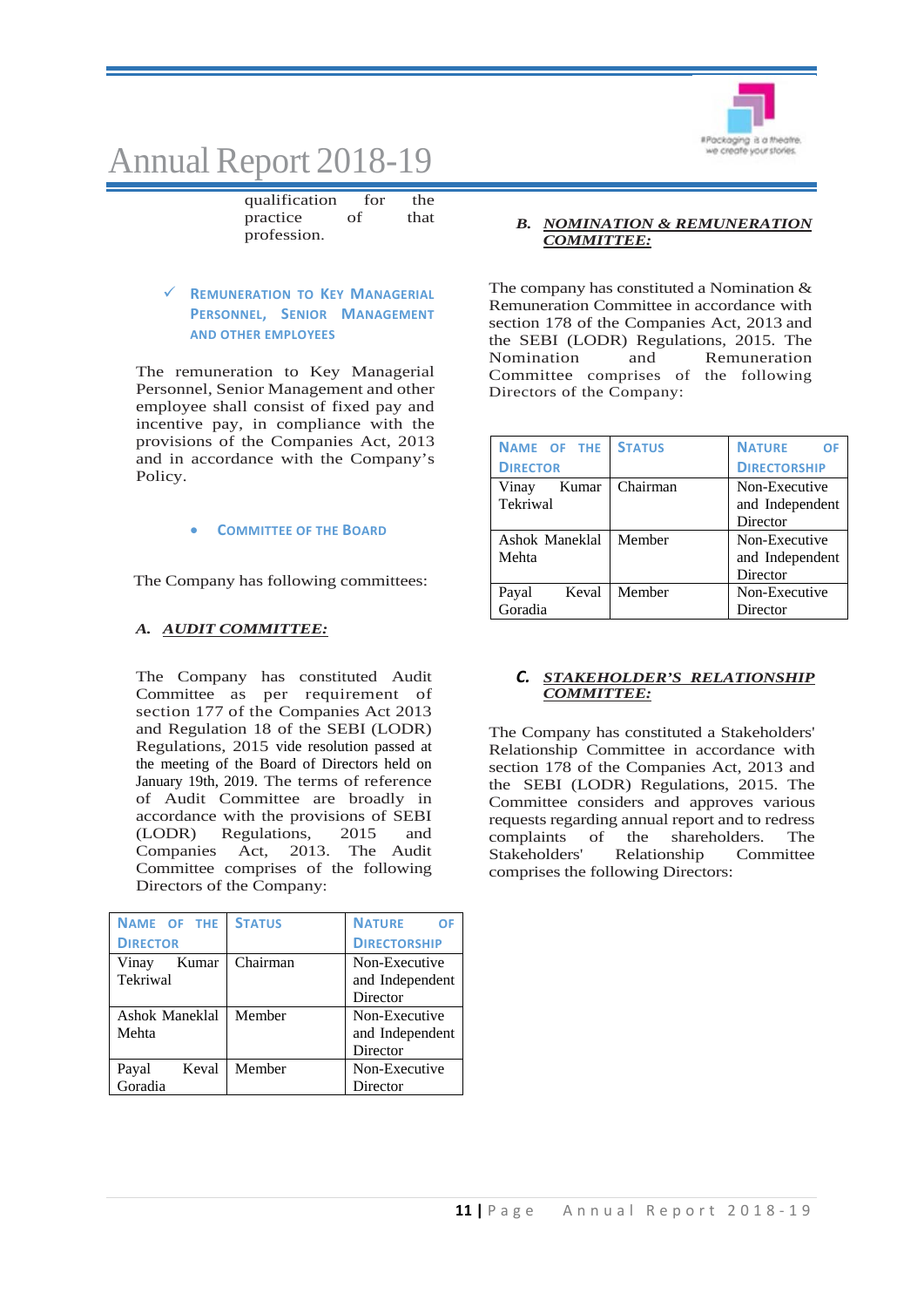

| NAME OF THE                 | <b>STATUS</b> | <b>NATURE</b><br>OF                                 |
|-----------------------------|---------------|-----------------------------------------------------|
| <b>DIRECTOR</b>             |               | <b>DIRECTORSHIP</b>                                 |
| Kumar<br>Vinay<br>Tekriwal  | Chairman      | Non-Executive<br>and<br><b>Independent Director</b> |
| Ashok Maneklal<br>Mehta     | Member        | Non-Executive<br>and<br><b>Independent Director</b> |
| Harshad<br>Pooja<br>Goradia | Member        | <b>Whole-time Director</b>                          |

#### **CORPORATE SOCIAL RESPONSIBILITY (CSR) INITIATIVES**

As the net profit of the company is lower than Rs. 5 Crore in the Financial Year 2018-19, the CSR Provisions does not apply in the financial year 2018-19.

#### **STATUTORY AUDITOR & AUDIT REPORT:**

**M/s D V Barfiwala & Co.,** Chartered Accountants, an Auditors firm (FRN. 118936W) was appointed as Statutory auditors of the company in the Extra-Ordinary General Meeting and are eligible to be reappointed as Statutory Auditors for next 5 years to hold office from the conclusion of this GM until the conclusion of Sixth AGM. As per Rule 6(3) of the Companies (Audit and Auditors) Rules 2014, they are eligible to continue as the statutory auditors. They have confirmed that they are not disqualified from continuing as Auditors of the Company.

As required under Regulation 33(d) of the SEBI (LODR) Regulation, 2015, the auditor has confirmed that they hold a valid Peer Review certificate issued by the Peer Review Board of Institute of Chartered Accountants of India.

The Notes on financial statement referred to in the Auditors' Report are self-explanatory and do not call for any further comments. The Auditors' Report does not contain any qualification, reservation, adverse remark or disclaimer.

#### **INTERNAL AUDITOR**

Pursuant to Section 138 of the Companies Act, 2013 read with the Companies (Accounts) Rules, 2014 (as amended), your company hereby confirms that the provisions of this section are not applicable as the Company was listed in May 2019 and hence in Financial Year 2018-19 your company need not required to appoint Internal Auditor.

#### **COST AUDITOR**

As per the requirement of the Central Government and pursuant to section 148 of the Companies Act, 2013, read with Companies (Cost Records and Audit) Rules, 2014 as amended from time to time, your company hereby confirms that the provisions of this section are not applicable, hence your company need not required to appoint Cost Auditor for the financial year 2018-19.

#### **DISCLOSURE FOR FRAUD AGAINST THE COMPANY**

In terms of provision of section 134(3) (ca) of the Companies Act, 2013, There were no instances of fraud which are reported by Auditors of the Company under section 143(12) of the Companies Act, 2013 to the Audit Committee.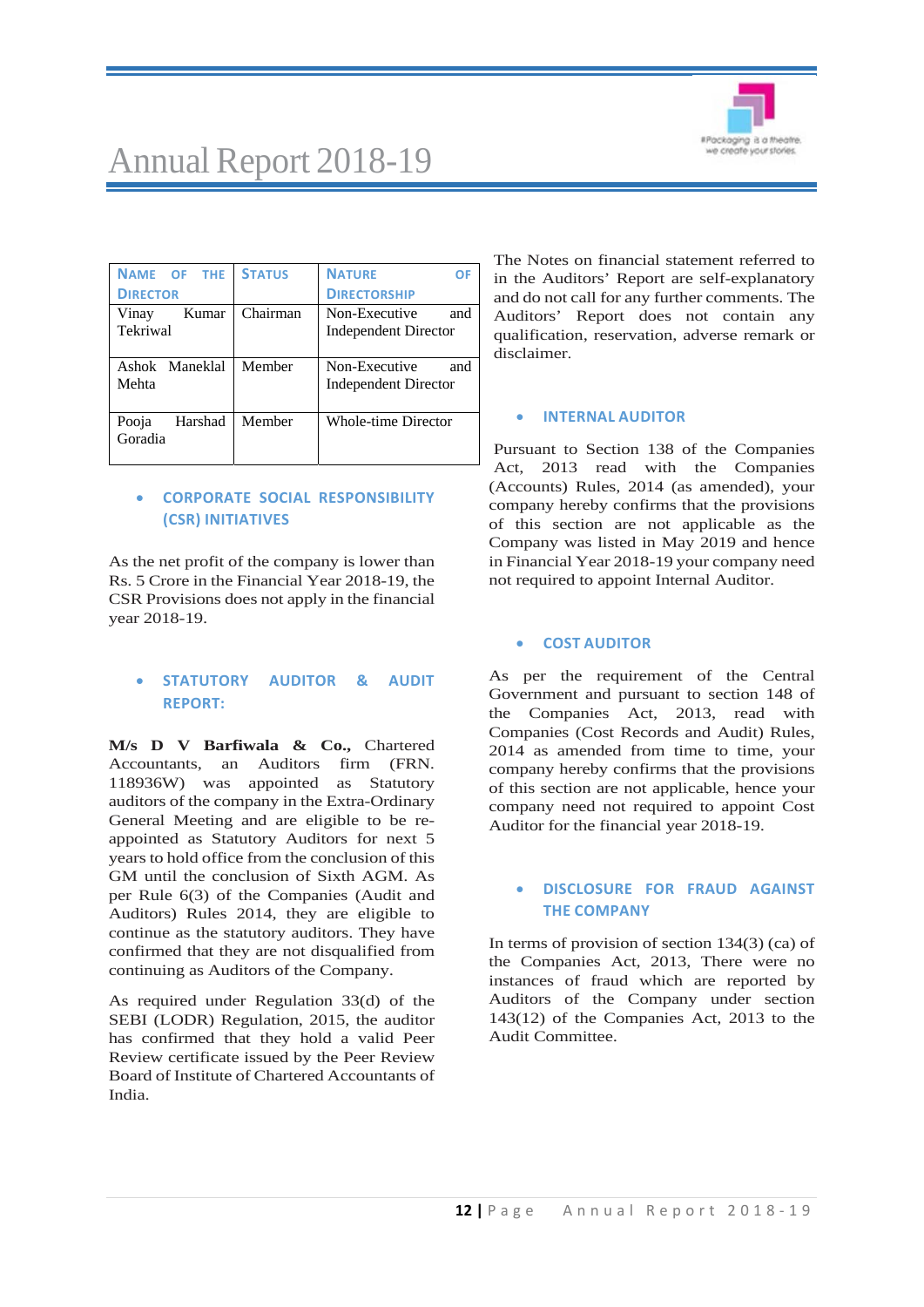

#### **CORPORATE GOVERNANCE**

The Company being listed on the SME Platform of Bombay Stock Exchange of India Limited, therefore pursuant to Regulation 15(2)(b) of SEBI (Listing Obligations and Disclosur e Requir ements) Regulations, 2015, Regulation 27 of SEBI (Listing Obligations and Disclosure Requirements) Regulations, 2015 and Part C of Schedule V relating to compliance of Corporate Governance shall not applicable to the Company. Further, The Company need not require complying with requirements as specified in Part E of Schedule II pursuant to Regulation 27(1) SEBI (Listing Obligations and Disclosure Requirements) Regulations, 2015 and submitting Compliance Report on Corporate Governance on quarterly basis pursuant to Regulation 27(2) SEBI (Listing Obligations and Disclosure Requirements) Regulations, 2015. Hence no Corporate Governance Report is required to be disclosed with Annual Report. It is pertinent to mention that the Company follows majority of the provisions of the corporate governance voluntarily as a part of Good Corporate Governance.

#### **INSURANCE**

The Fixed Assets and Stocks of your Company are adequately insured.

#### **INDUSTRIAL RELATIONS**

During the year under review your Company enjoyed cordial relationship with workers and employees at all levels.

#### **CHANGE IN THE NATURE OF BUSINESS**

During the year under review there is no change in the nature of the business and commercial activities of the company.

#### **DEPOSITS**

The Company has not accepted any public deposit during the year under review and no amount against the same was outstanding at the end of the year.

#### **PREVENTION OF INSIDER TRADING**

The provisions of Regulation 9(1) of the SEBI (Prohibition of Insider Trading) Regulations, 2015 is applicable to the Company immediately upon the listing of its Equity Shares on the SME Platform of BSE Limited. We shall comply with the requirements of the SEBI (Prohibition of Insider Trading) Regulations, 2015 on listing of Equity Shares on stock exchanges. Further, Board of Directors at their meeting held on January 19th, 2019 have formulated and adopted the code of conduct to regulate, monitor and report trading by its employees and other connected persons.

The Code requires Trading Plan, preclearance for dealing in the Company's shares and prohibits the purchase or sale of Company shares by the Directors and the designated employees while in possession of unpublished price sensitive information in relation to the Company and during the period when the Trading Window is closed. However, there were no such instances in the Company during the year 2018- 19.

#### **RISK MANAGEMENT**

Your Company has an Internal Financial Control System commensurate with the size, scale and complexity of its operations. Your Company has adopted proper system of Internal Control and Risk Management to ensure that all assets are safeguarded and protected against loss from unauthorized use or disposition and that the transactions are authorized, recorded and reported quickly.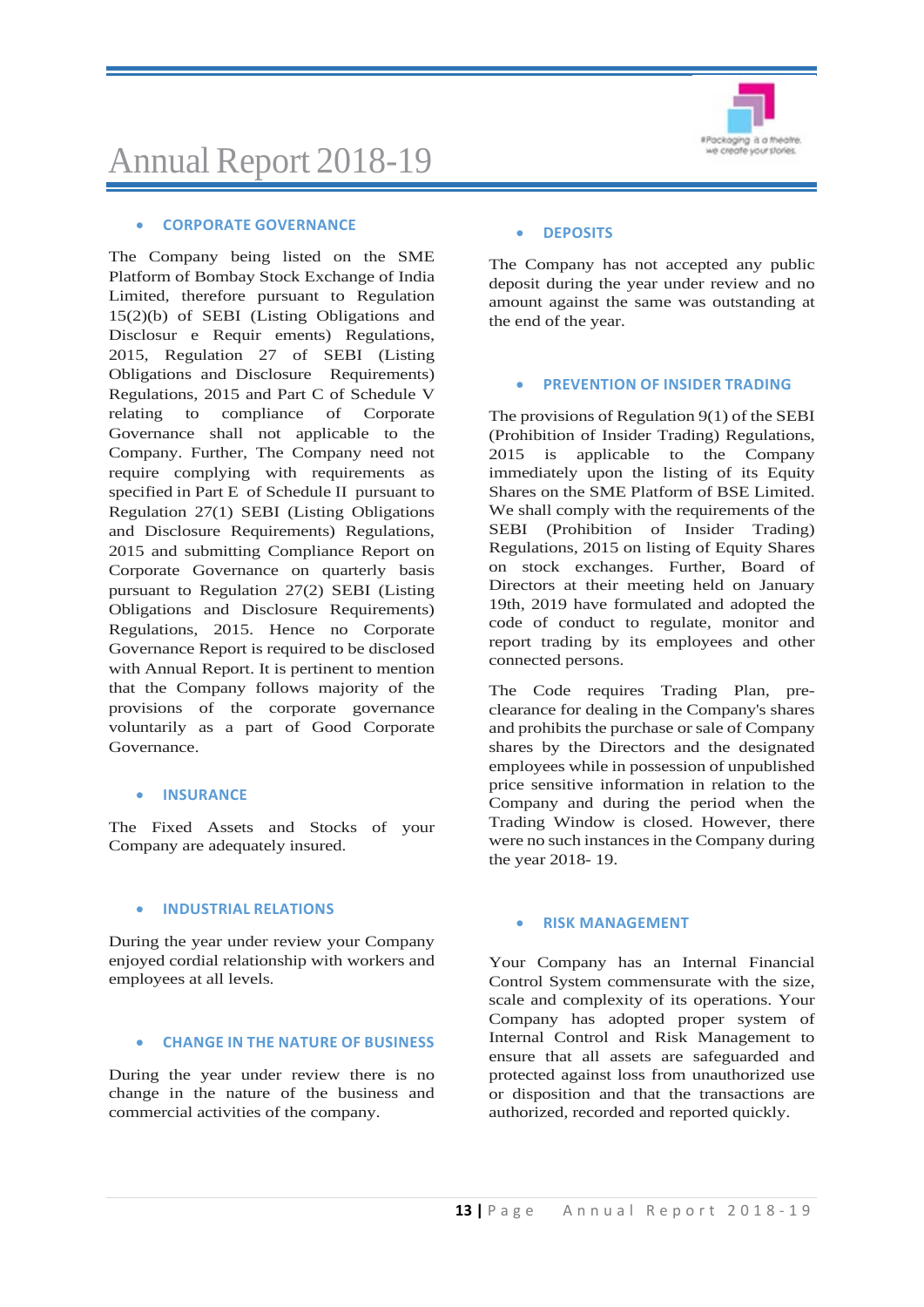

The Board of Directors of the Company and the Audit Committee shall periodically review and evaluate the risk management system of the Company so that the management controls the risks through properly defined network. Head of Departments shall be responsible for implementation of the risk management system as may be applicable to their respective areas of functioning and report to the Board and Audit Committee.

The Company has not made Risk Management Committee, but the Board of Directors and Audit Committee is looking after the Risk Management of the Company.

#### **MANAGEMENT DISCUSSION AND ANALYSIS REPORT**

Management discussion and perceptions on existing business, future outlook of the industry, future expansion and diversification plans of the Company and future course of action for the development of the Company are fully explained separately Annexure -III.

#### **PARTICULARS OF LOANS, GUARANTEES OR INVESTMENTS MADE UNDER SECTION 186 OF THE COMPANIES ACT, 2013**

During the financial year 2018-2019 ended 31 March 2019 under review, the Company has neither granted loan/s (secured or unsecured), provided guarantees or securities in connection with any loan/s availed by others nor made any investments pursuant to the provisions of Section186 the Companies Act, 2013 read with the Companies (Meetings of Board and its Powers) Rules, 2014 (as amended). As such, no specific details are required to be given or provided.

#### **INTERNAL CONTROL SYSTEMS**

Your Company has in place an adequate system of internal controls. The effectiveness of internal controls is reviewed through the internal audit process. Reports of internal auditors are reviewed by management and Audit Committee of the Company from time to time and desired actions are initiated to strengthen the control and effectiveness of the system.

The focus of these reviews are as follows:

- Identify weaknesses and areas of improvement
- Compliance with defined policies and processes
- Safeguarding of tangible and intangible assets
- Management of business and operational risks
- Compliance with applicable statutes

#### **INTERNAL FINANCIAL CONTROL FOR FINANCIAL STATEMENTS**

The Company has adequate system of internal controls commensuration with the size of its operation and business, to ensure that all assets are safeguarded and protected against loss from unauthorized use or disposition, and to ensure that all the business transactions are authorized, recorded and reported correctly and adequately.

The Company works in a dynamic business environment and adopts the appropriate internal financial controls, to establish reliability of financial reporting and the preparation of financial statements for external purposes, in accordance with the generally accepted accounting principles. It includes inducting and maintaining such business policies and procedures as may be required to successfully conduct the business of the company and maintain such records as to correctly record the business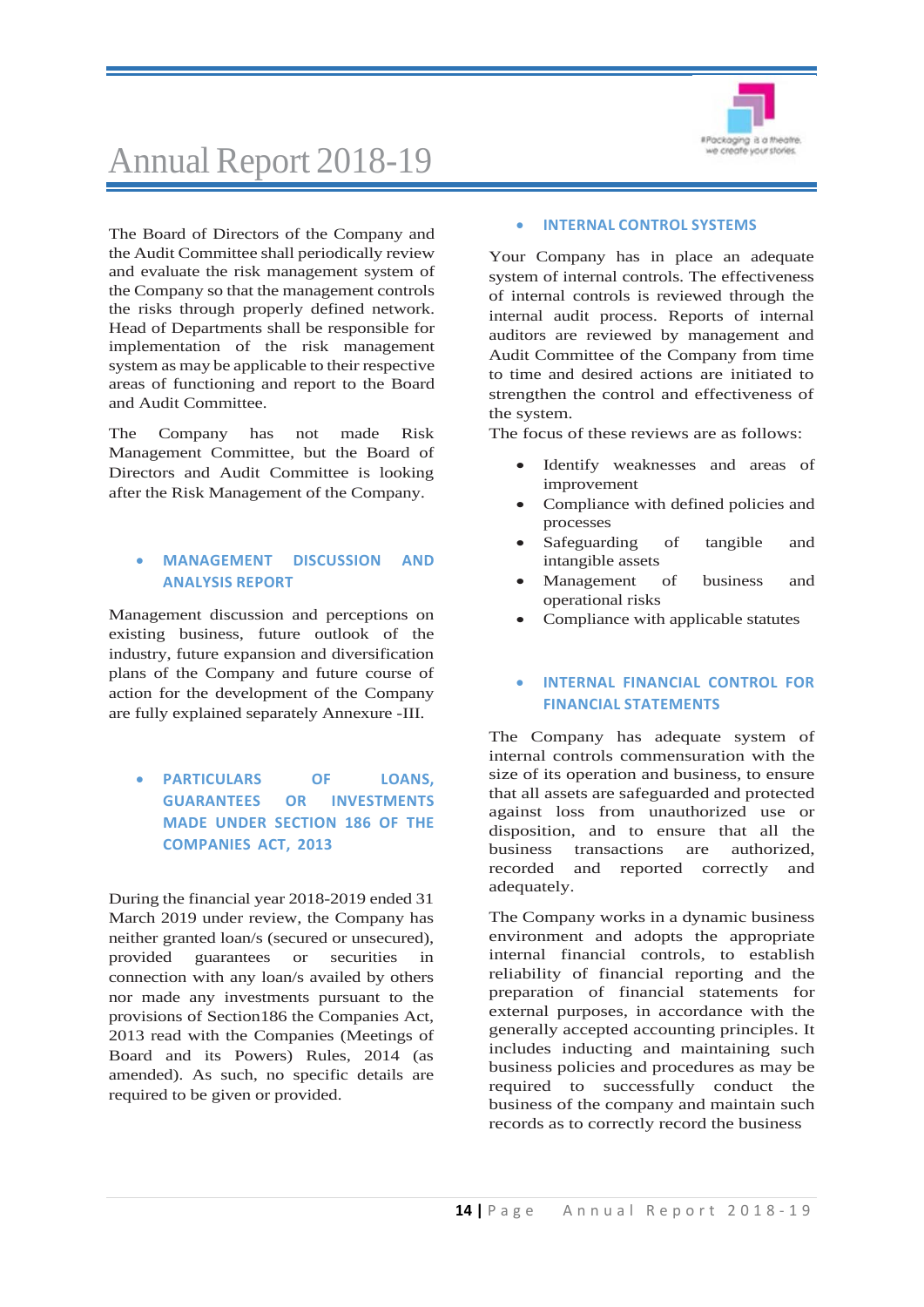

transaction, assets and liabilities of the company in such a way that they help in prevention & detection of frauds & errors and timely completion of the financial statements

#### **RATIO OF THE REMUNERATION OF EACH DIRECTOR TO THE MEDIAN EMPLOYEE'S REMUNERATION AND PARTICULARS OF EMPLOYEES:**

Pursuant to provision of section 197 of Companies Act, 2013 read with Rule 5(1) of the Companies (Appointment and Remuneration of Managerial Personnel) Rules, 2014, the details of employees given in the "Annexure IV".

During the year, none of the employees received remuneration in excess of Rs. One Crore Two Lakhs or more per annum, or Rs. Eight Lakhs Fifty Thousand per month for the part of the year, in accordance with the provisions of Section 197 of the Companies Act, 2013 read with Companies (Appointment and Remuneration of Managerial Personnel) Rules, 2014. Therefore, there is no information to disclose in terms of the provisions of the Companies Act, 2013.

#### **HUMAN RESOURCE**

The Company believes that its "Human Resources" are key contributors for its Business Success. The Company focuses on attracting and retaining the best possible talent and looks for specific skill-sets, interests and background that would be an asset for the business.

The people management strategy is based on four key components: recruiting, training and development, compensation and retention.

Further, the company has not experienced any strikes, work stoppages, labor disputes or actions by or with employees, and it has cordial relationship with all employees.

#### **RELATED PARTY TRANSACTION**

All related party transactions that were entered during the financial year, were on the arm's length basis and were in the ordinary course of business and do not attract the provisions of section 188 of the Companies Act, 2013. Thus, disclosure in form  $AOC - 2$  is not required.

However, you may refer to Related Party transactions, as per the Accounting Standards, in the Notes forming part of financial statements.

#### **INVESTORS EDUCATION AND PROTECTION FUND**

During the financial year 2018-2019 ended 31 March 2019 under review, there were no amount/s which is required to be transferred to the Investor Education and Protection Fund by the Company. As such, no specific details are required to be given or provided.

#### **GREEN INITIATIVE**

As the Act permits paperless compliances and as a measure of green initiative, we appeal to all those members who have not registered their e-mail addresses so far are requested to register their e-mail address in respect of electronic holding with their concerned Depository Participants and/or with the Company.

#### **REGISTRAR AND SHARE TRANSFER AGENT**

The Company has appointed Link Intime India Private Limited as its Registrar and Share Transfer Agent. The Corporate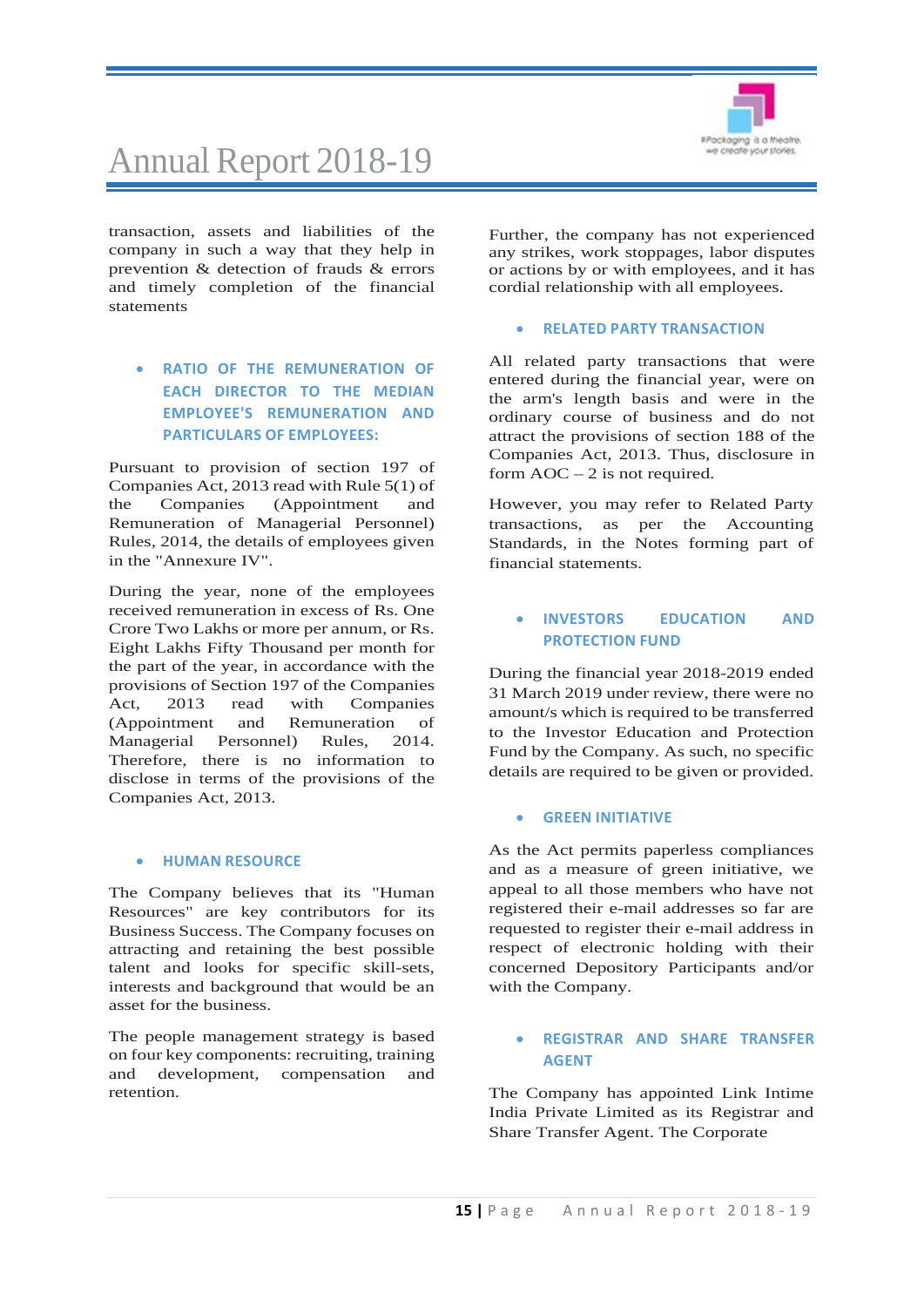

Office of Link Intime India Private Limited situated at " C -101, 1st Floor, 247 Park, Lal Bahadur Shashtri Marg, Vikhroli (west), Mumbai-400083, Maharashtra.

#### **DEMATERIALISATION OF SECURITIES:**

The Company's Equity Shares are admitted in the system of Dematerialization by both the Depositories namely NSDL and CDSL. As on 31 March 2019, all equity shares dematerialized through depositories viz. National Securities Depository Limited and Central Depository Services (India) Limited, which represents whole 100% of the total issued, subscribed and paid-up capital of the Company as on that date. The ISIN allotted to your Company is **INE05QJ01015**

#### **ACKNOWLEDGEMENT**

The Board of Directors acknowledges with gratitude for the co-operation and assistance received from Bombay Stock Exchange of India Limited (NSE), Securities Exchange Board of India (SEBI), Merchant Banker, Lead Manager, Underwriter and Market Maker, Auditors, Advisors & Consultants, other Intermediary service provider/s for successful accomplishment of the Company's maiden IPO. The Board of Directors also take this opportunity to

extend its sincere thanks for co-operation and assistance received by the Company from the Central authorities, Bankers, Members, Customers Suppliers.

The Directors also record their appreciation of the dedication of all the employees at all levels for their support and commitment to ensure that the Company continues to grow.

#### **FOR AND ON BEHALF OF THE BOARD OF DIRECTORS**

**Keval Goradia** 

**Chairman** 

**DIN: 07295358** 

**Place: Mumbai Date: 31.08.2019**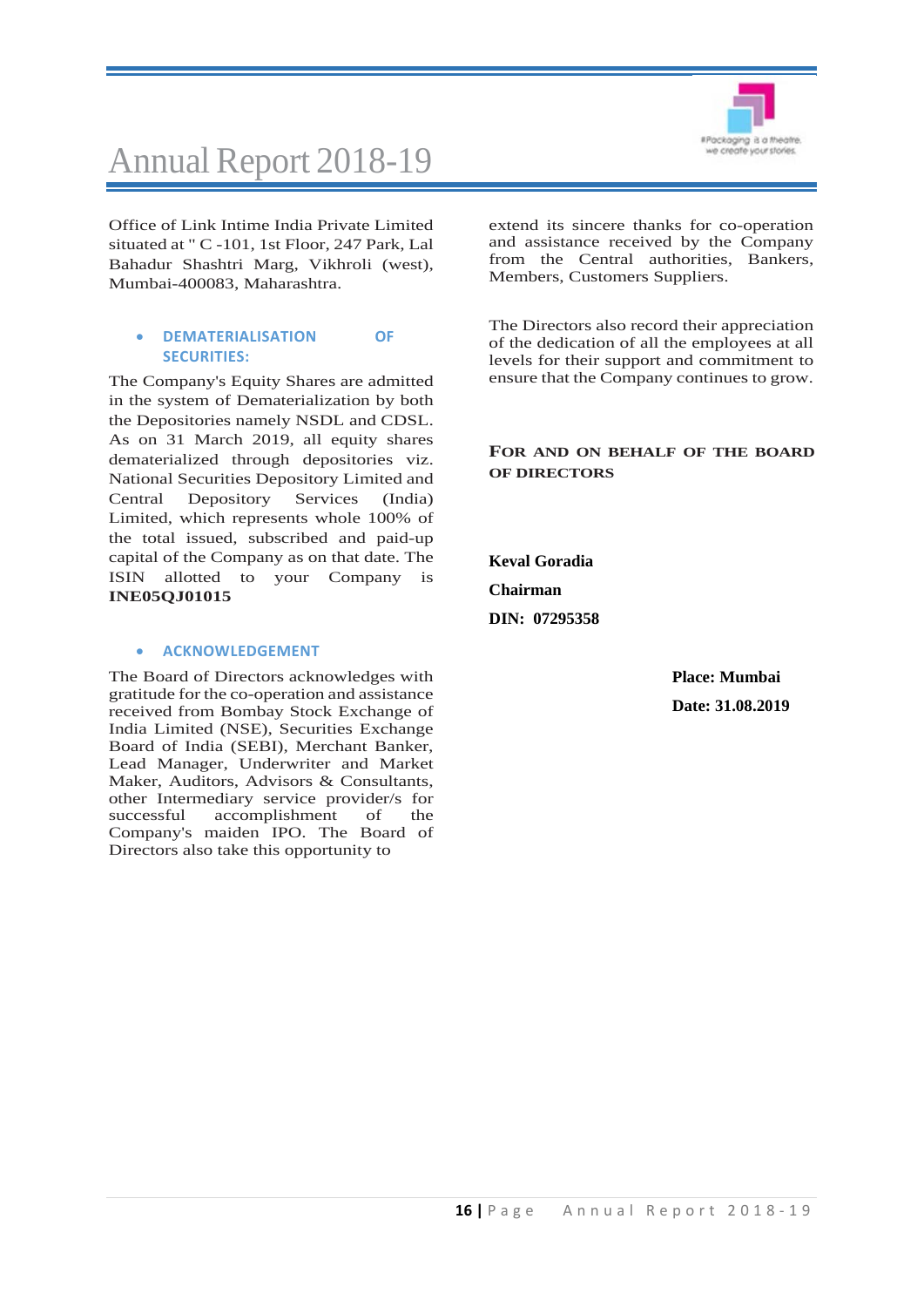

#### **ANNEXURE – I TO THE DIRECTORS' REPORT**

#### **FORM NO. MGT‐9**

#### **EXTRACT OF ANNUAL RETURN AS ON THE FINANCIAL YEAR ENDING ON 31/03/2019**

*[Pursuant to section 92(3) of the Companies Act, 2013 and Rule 12(1) of the Companies (Management and Administration) Rules, 2014]* 

#### **I. REGISTRATION AND OTHER DETAILS**

| $\vert$ 1               | <b>CIN</b>                             | U21012MH2018PLC307426                                 |  |  |
|-------------------------|----------------------------------------|-------------------------------------------------------|--|--|
| $\overline{2}$          | <b>Registration Date</b>               | 03.04.2018                                            |  |  |
| $\overline{\mathbf{3}}$ | Name of the Company                    | G. K. P. PRINTING & PACKAGING LIMITED                 |  |  |
| $\overline{\mathbf{4}}$ | Category / Sub-Category of the Company | <b>INDIAN NON GOVERNMENT COMPANY</b>                  |  |  |
| 5                       | Address of the Registered office       | N <sub>0</sub><br>UNIT NO 14, AMRIT IND<br>EST.<br>S. |  |  |
|                         |                                        | 45, DHUMALNAGAR WALIV IP-12025,                       |  |  |
|                         |                                        | <b>PALGHAR THANE MAHARASTRA - 401208</b>              |  |  |
| 6                       | Whether listed company                 | <b>Yes (Bombay Stock Exchange - SME Platform)</b>     |  |  |
| 7                       | Name, Address and Contact details of   | LINKINTIME INDIA PRIVATE LIMITED                      |  |  |
|                         | Registrar and Transfer Agent, if any   | C-101, 1st Floor, 247 Park, Lal Bahadur Shastri Mar   |  |  |
|                         |                                        | Vikhroli (West), Mumbai- 400083                       |  |  |
|                         |                                        | Contact No.: 022 49186200                             |  |  |
|                         |                                        | Fax No: 022 49186195                                  |  |  |
|                         |                                        | Email Id:gkp.ipo@linkintime.co.in                     |  |  |
|                         |                                        | Website: www.linkintime.co.in                         |  |  |
| 8                       | PAN                                    | AAHCG2559E                                            |  |  |

#### **II. PRINCIPAL BUSINESS ACTIVITIES OF THE COMPANY**

All the business activities contributing 10 % or more of the total turnover of the company shall be stated: -

| Sr. No Name and descriptions of main products/services       | NIC Code of $t\mathbf{l}$ %     | to      | Tot        |
|--------------------------------------------------------------|---------------------------------|---------|------------|
|                                                              | <b>Product/Service turnover</b> |         | $-t$<br>of |
|                                                              |                                 | company |            |
| <b>Manufacturing of Corrugated Boxes</b>                     | 17022                           | 59.14%  |            |
| Trading of Kraft paper, Duplex paper and Low-Density Plastic | 46496                           | 40.86%  |            |
| <b>Rolls (LD Rolls)</b>                                      |                                 |         |            |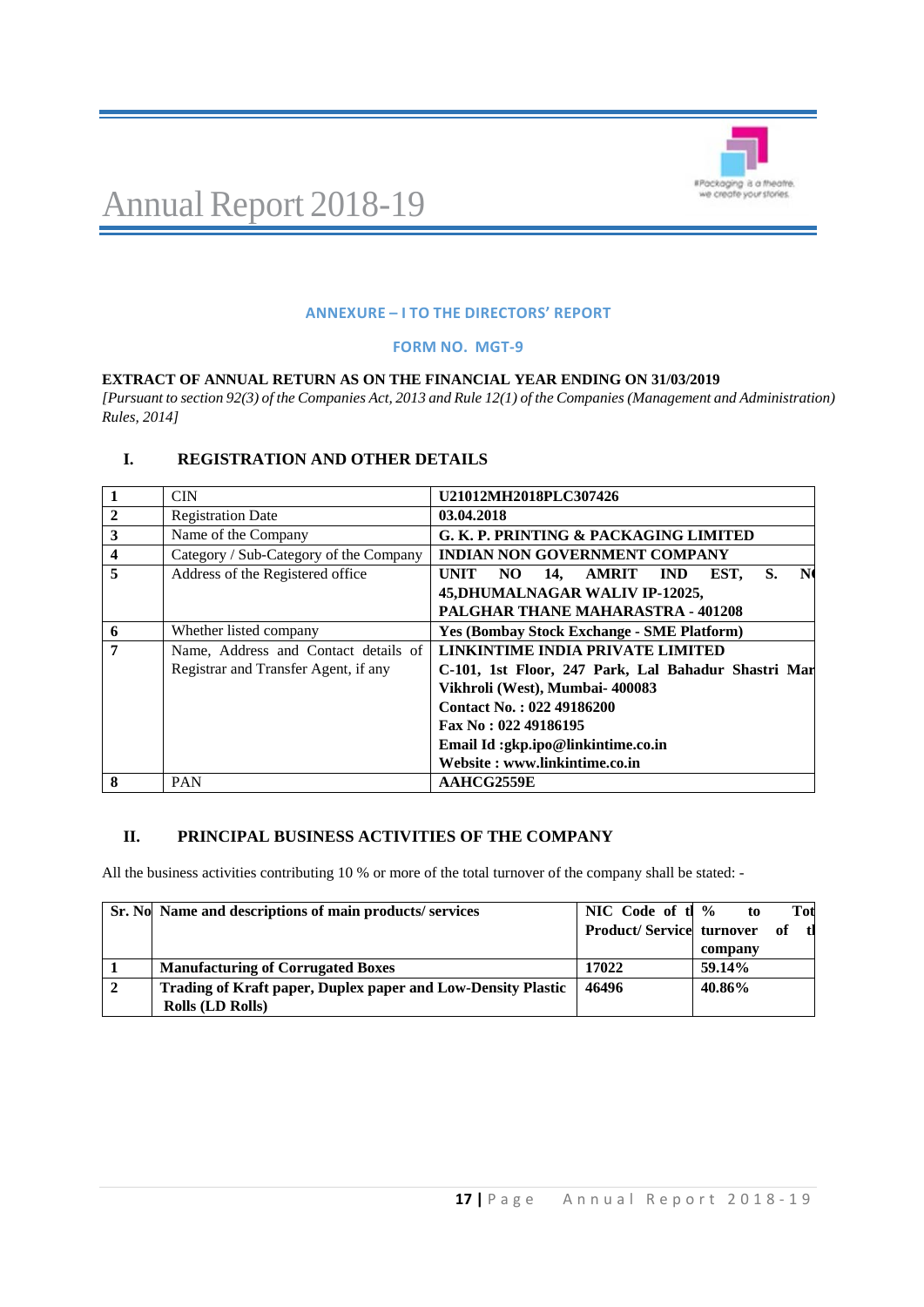

#### **III. PARTICULARS OF HOLDING, SUBSIDIARY AND ASSOCIATE COMPANIES**

| Sr.       | <b>Name</b>    | CIN/       | Holding /        | % of Share  | <b>Applicable Section</b> |
|-----------|----------------|------------|------------------|-------------|---------------------------|
| No.       | and Address of | <b>GLN</b> | Subsidiary /     | held by     |                           |
|           | the Company    |            | <b>Associate</b> | the Company |                           |
| <b>NA</b> |                |            |                  |             |                           |

#### **IV. SHARE HOLDING PATTERN (Equity Share Capital Breakup as percentage of Total Equity)**

| <b>Category</b> of    |                          | No. of Shares held at     |                          |                          |                          |                          | No. of Shares held at the end |                          | $\frac{0}{0}$            |
|-----------------------|--------------------------|---------------------------|--------------------------|--------------------------|--------------------------|--------------------------|-------------------------------|--------------------------|--------------------------|
| <b>Shareholders</b>   |                          | the beginning of the year |                          |                          | of the year              |                          | <b>Change</b>                 |                          |                          |
|                       | (i.e. 01.04.2018)        |                           |                          |                          | (i.e. 31.03.2019)        | <b>During</b>            |                               |                          |                          |
|                       | <b>Demat</b>             | <b>Physical Total</b>     |                          | $%$ of                   | <b>Demat</b>             | <b>Physical Total</b>    |                               | $%$ of                   | the                      |
|                       |                          |                           |                          | <b>Total</b>             |                          |                          |                               | <b>Total</b>             | Year                     |
|                       |                          |                           |                          | <b>Shares</b>            |                          |                          |                               | <b>Shares</b>            |                          |
| <b>A.Promoters</b>    |                          |                           |                          |                          |                          |                          |                               |                          |                          |
| 1. Indian             |                          |                           |                          |                          |                          |                          |                               |                          |                          |
| a) Individual / HUF   | 99900                    |                           | 99900                    | 99.90                    | 3922844                  | $\overline{\phantom{a}}$ | 3922844                       | 74.34                    | $-25.56$                 |
| b) Central Govt.      | $\overline{\phantom{a}}$ | $\blacksquare$            | $\overline{\phantom{a}}$ | $\blacksquare$           | $\blacksquare$           | $\overline{\phantom{a}}$ | $\blacksquare$                | $\blacksquare$           | $\overline{\phantom{0}}$ |
| c) State Govt.        | $\overline{\phantom{a}}$ | $\overline{\phantom{0}}$  | $\overline{\phantom{0}}$ | $\overline{\phantom{a}}$ | $\overline{\phantom{0}}$ | $\overline{a}$           | $\overline{\phantom{0}}$      | $\overline{\phantom{0}}$ | $\overline{\phantom{0}}$ |
| d) Bodies Corp.       | $\overline{\phantom{0}}$ | $\overline{a}$            | $\overline{a}$           | $\overline{a}$           |                          | $\overline{a}$           | $\overline{a}$                | $\overline{a}$           |                          |
| e) Banks / FI         | $\overline{\phantom{0}}$ |                           | $\overline{a}$           |                          |                          | $\overline{a}$           |                               | $\overline{\phantom{0}}$ |                          |
| f) Any Other          | $\overline{\phantom{0}}$ | $\overline{a}$            | $\overline{a}$           | $\overline{\phantom{a}}$ | $\overline{\phantom{0}}$ | $\overline{a}$           | $\overline{\phantom{a}}$      | $\overline{\phantom{0}}$ |                          |
| (Directors' Relatives |                          |                           |                          |                          |                          |                          |                               |                          |                          |
| Sub Total (A1)        | 99900                    |                           | 99900                    | 99.90                    | 3922844                  | $\blacksquare$           | 3922844                       | 74.34                    | $-25.56$                 |
|                       |                          |                           |                          |                          |                          |                          |                               |                          |                          |
| 2. Foreign            |                          |                           |                          |                          |                          |                          |                               |                          |                          |
| a) NRI-Individual     | $\overline{\phantom{a}}$ | $\ddot{\phantom{1}}$      | $\blacksquare$           | $\blacksquare$           | $\blacksquare$           | $\blacksquare$           | $\overline{\phantom{a}}$      | $\blacksquare$           | $\overline{\phantom{a}}$ |
| b) Other-Individual   | L.                       |                           | $\blacksquare$           |                          |                          | $\blacksquare$           |                               | $\blacksquare$           |                          |
| c) Bodies Corp.       | $\overline{\phantom{a}}$ | $\overline{\phantom{a}}$  | $\overline{\phantom{a}}$ | $\blacksquare$           | $\blacksquare$           | $\overline{a}$           | $\overline{\phantom{a}}$      | $\overline{\phantom{a}}$ | $\overline{a}$           |
| d) Banks / FI         | $\overline{a}$           | $\overline{a}$            | $\overline{\phantom{a}}$ | $\blacksquare$           | $\overline{a}$           | $\overline{\phantom{0}}$ | $\overline{a}$                | $\blacksquare$           | ÷                        |

#### **i. Category-wise Share Holding**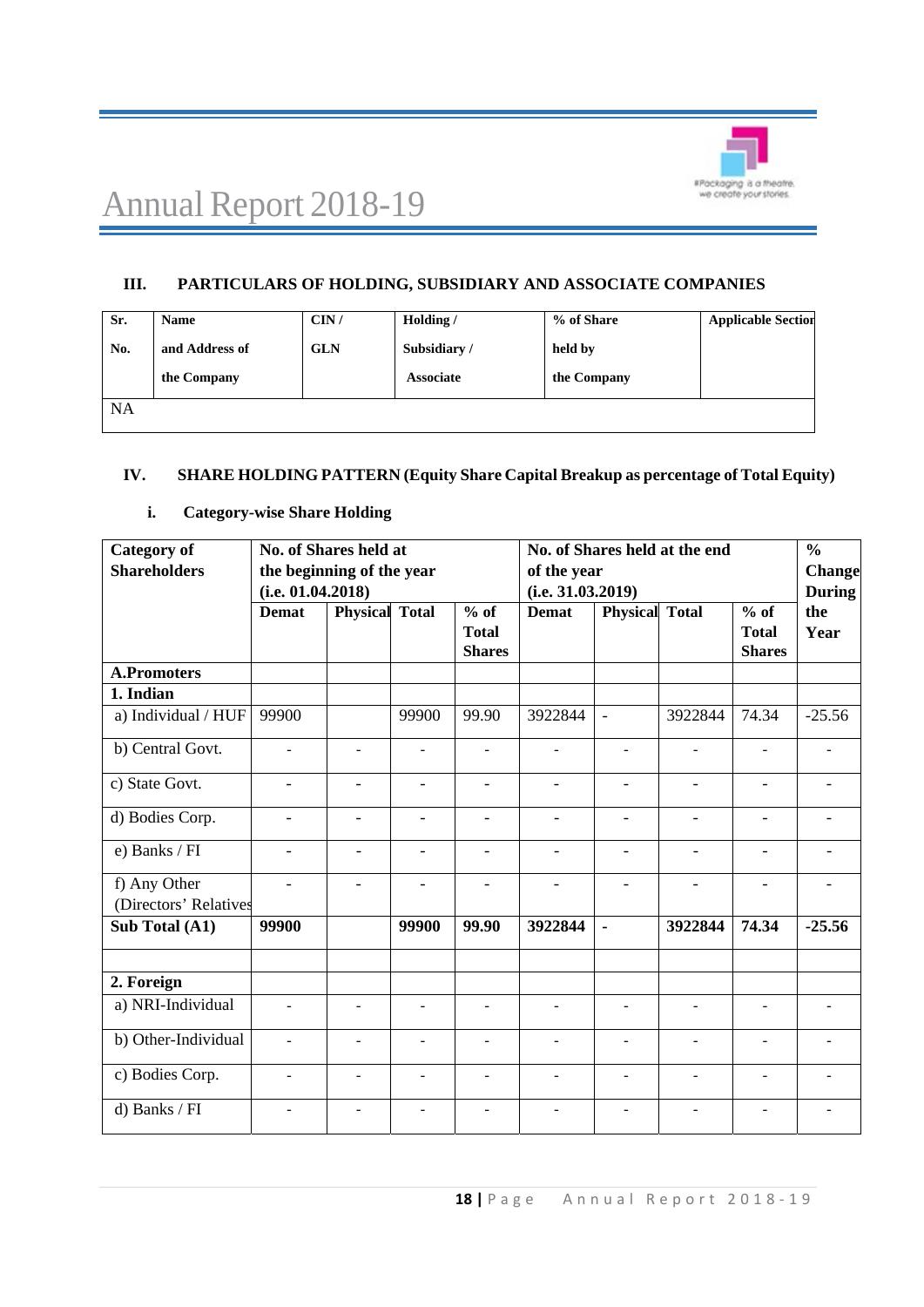

| e) Any Other                              | $\overline{a}$           | $\overline{a}$               | $\overline{a}$               |                          | $\overline{a}$               | $\overline{a}$               | $\overline{a}$               | $\overline{a}$               | L.                           |
|-------------------------------------------|--------------------------|------------------------------|------------------------------|--------------------------|------------------------------|------------------------------|------------------------------|------------------------------|------------------------------|
| Sub Total (A2)                            | $\blacksquare$           | $\qquad \qquad \blacksquare$ | $\blacksquare$               | $\blacksquare$           | $\blacksquare$               | $\qquad \qquad \blacksquare$ | $\blacksquare$               | $\blacksquare$               | $\qquad \qquad \blacksquare$ |
| <b>Total</b>                              | $\blacksquare$           | $\blacksquare$               | $\blacksquare$               | $\blacksquare$           | $\blacksquare$               | $\qquad \qquad \blacksquare$ | $\qquad \qquad \blacksquare$ | $\qquad \qquad \blacksquare$ |                              |
| <b>Shareholdings of</b>                   |                          |                              |                              |                          |                              |                              |                              |                              |                              |
| <b>Promoters</b>                          |                          |                              |                              |                          |                              |                              |                              |                              |                              |
| $(A)=(A1)+(A2)$                           |                          |                              |                              |                          |                              |                              |                              |                              |                              |
|                                           |                          |                              |                              |                          |                              |                              |                              |                              |                              |
| <b>B.</b> Public<br><b>Shareholding</b>   |                          |                              |                              |                          |                              |                              |                              |                              |                              |
| 1. Institutions                           |                          |                              |                              |                          |                              |                              |                              |                              |                              |
|                                           |                          |                              |                              |                          |                              |                              |                              |                              |                              |
| a)Mutual Funds                            | $\blacksquare$           | $\overline{a}$               | $\blacksquare$               | $\blacksquare$           | $\blacksquare$               | $\blacksquare$               | $\blacksquare$               | $\blacksquare$               | $\frac{1}{2}$                |
| b)Banks / FI                              | $\overline{\phantom{a}}$ | $\overline{a}$               | $\blacksquare$               | $\blacksquare$           | $\overline{a}$               | $\overline{a}$               | $\blacksquare$               | $\blacksquare$               | $\equiv$                     |
| c)Central Govt.                           | $\overline{a}$           | $\mathbf{r}$                 | $\blacksquare$               | $\overline{a}$           | $\overline{a}$               | $\overline{a}$               | $\ddot{\phantom{1}}$         | $\blacksquare$               |                              |
| d)State Govt.                             | ÷,                       | $\overline{a}$               | $\blacksquare$               | $\blacksquare$           | $\blacksquare$               | $\blacksquare$               | $\blacksquare$               | $\blacksquare$               | $\ddot{\phantom{1}}$         |
| e)Venture Capital<br>Funds                | $\frac{1}{2}$            | $\blacksquare$               | $\overline{\phantom{a}}$     | $\overline{\phantom{a}}$ | $\overline{\phantom{a}}$     | $\overline{\phantom{a}}$     | $\blacksquare$               | $\blacksquare$               | $\overline{\phantom{a}}$     |
| f)Insurance Co.                           | $\blacksquare$           | $\overline{a}$               | $\ddot{\phantom{a}}$         | $\overline{a}$           | L,                           | $\ddot{\phantom{1}}$         | $\ddot{\phantom{1}}$         | $\overline{\phantom{a}}$     |                              |
| $g$ )FIIs                                 | $\blacksquare$           | $\overline{a}$               | $\blacksquare$               | $\blacksquare$           | $\blacksquare$               | $\overline{\phantom{a}}$     | $\blacksquare$               | $\blacksquare$               | $\overline{a}$               |
| h)Foreign Venture<br><b>Capital Funds</b> | $\overline{\phantom{0}}$ | $\overline{\phantom{0}}$     | $\overline{\phantom{0}}$     | $\qquad \qquad -$        | $\overline{\phantom{0}}$     | $\overline{a}$               | $\qquad \qquad -$            | $\overline{\phantom{0}}$     | $\overline{a}$               |
| i)Others                                  |                          |                              |                              |                          |                              |                              |                              |                              |                              |
| Foreign Financial                         |                          |                              |                              |                          |                              |                              |                              |                              |                              |
| Institutions/Banks                        |                          |                              |                              |                          |                              |                              |                              |                              |                              |
| Sub Total (B1)                            | $\blacksquare$           | $\blacksquare$               | $\blacksquare$               | $\blacksquare$           | $\blacksquare$               | $\blacksquare$               | $\overline{a}$               | $\blacksquare$               | $\blacksquare$               |
| 2. Non-Institutions                       |                          |                              |                              |                          |                              |                              |                              |                              |                              |
| a) Bodies Corp.                           | $\blacksquare$           | $\blacksquare$               | $\blacksquare$               | $\blacksquare$           | $\qquad \qquad \blacksquare$ | $\overline{\phantom{a}}$     | $\overline{\phantom{m}}$     | $\overline{\phantom{a}}$     | $\overline{\phantom{0}}$     |
| i)Indian                                  | $\overline{\phantom{0}}$ | $\overline{\phantom{0}}$     | $\qquad \qquad \blacksquare$ | $\overline{\phantom{a}}$ | $\overline{\phantom{a}}$     | $\overline{\phantom{0}}$     | $\qquad \qquad \blacksquare$ | $\qquad \qquad \blacksquare$ | $\overline{\phantom{0}}$     |
| ii)Overseas                               | $\overline{\phantom{0}}$ | $\overline{\phantom{a}}$     | $\qquad \qquad -$            | $\blacksquare$           | $\overline{\phantom{0}}$     | $\overline{\phantom{a}}$     | $\overline{\phantom{0}}$     | $\overline{\phantom{a}}$     | $\qquad \qquad -$            |
| b) Individuals                            |                          |                              |                              |                          |                              |                              |                              |                              |                              |
| i)Individual                              | 100                      | $\overline{\phantom{0}}$     | 100                          | 0.10                     |                              | $\overline{\phantom{0}}$     |                              | $\overline{\phantom{0}}$     | $-0.10$                      |
| shareholders                              |                          |                              |                              |                          |                              |                              |                              |                              |                              |
| holding nominal                           |                          |                              |                              |                          |                              |                              |                              |                              |                              |
| share capital                             |                          |                              |                              |                          |                              |                              |                              |                              |                              |
| upto Rs. 1 lakh                           |                          |                              |                              |                          |                              |                              |                              |                              |                              |
| ii)Individual                             | $\blacksquare$           | $\blacksquare$               | $\blacksquare$               | $\blacksquare$           | 1354100                      | $\overline{\phantom{a}}$     | 1354100                      | 25.66                        | 25.66                        |
| shareholders                              |                          |                              |                              |                          |                              |                              |                              |                              |                              |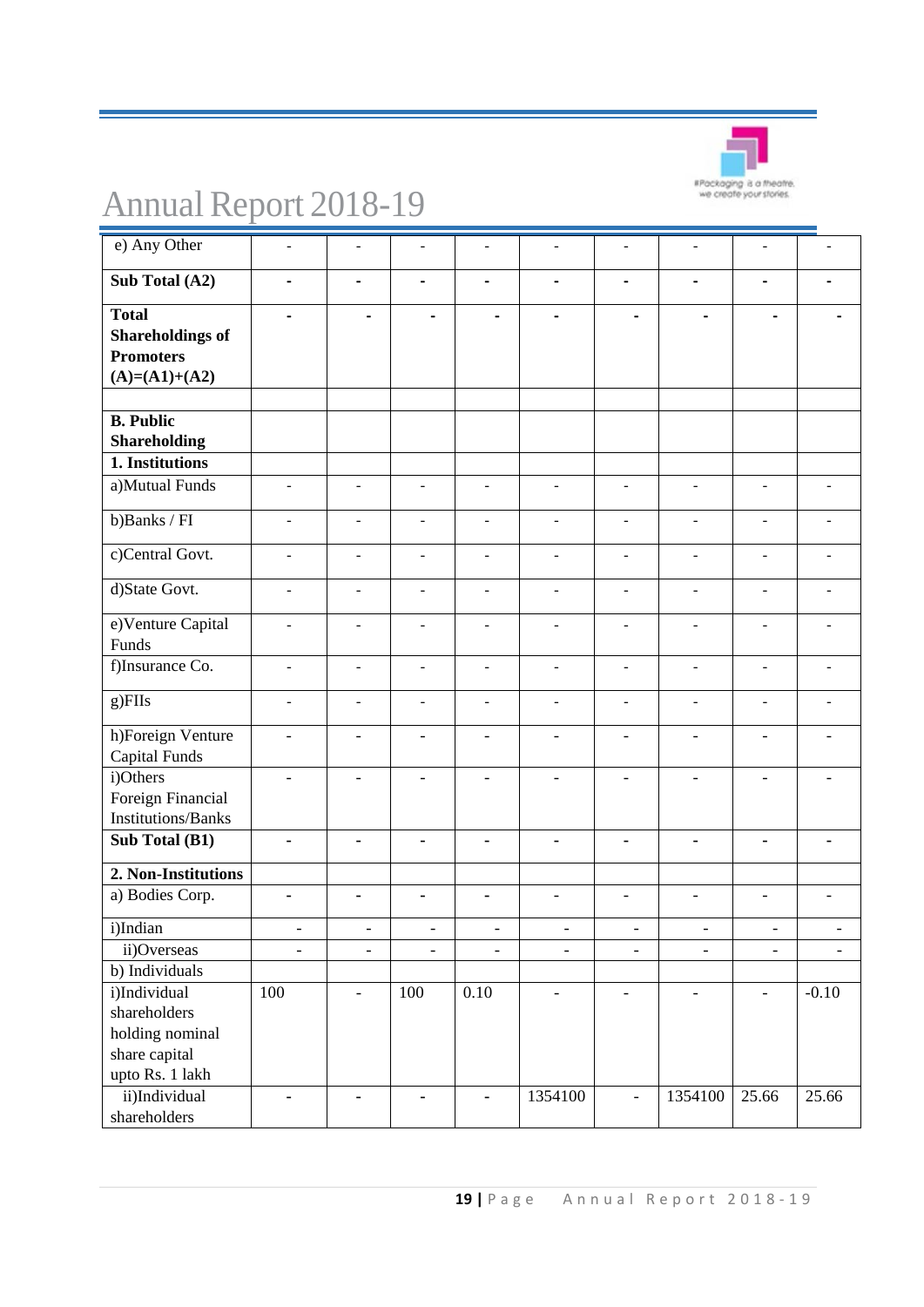

| holding nominal        |                          |                          |                          |                          |                          |                          |                          |                          |                          |
|------------------------|--------------------------|--------------------------|--------------------------|--------------------------|--------------------------|--------------------------|--------------------------|--------------------------|--------------------------|
| share capital          |                          |                          |                          |                          |                          |                          |                          |                          |                          |
| in excess of           |                          |                          |                          |                          |                          |                          |                          |                          |                          |
| Rs. 1 lakh             |                          |                          |                          |                          |                          |                          |                          |                          |                          |
| c) Others(Specify)     | $\overline{\phantom{a}}$ | $\overline{a}$           | $\overline{\phantom{a}}$ | $\overline{\phantom{a}}$ | $\overline{a}$           | $\overline{\phantom{0}}$ | $\overline{\phantom{a}}$ | $\overline{a}$           | $\overline{\phantom{a}}$ |
| i)Trusts               | $\overline{a}$           | $\overline{a}$           | $\overline{a}$           | $\overline{\phantom{a}}$ | $\overline{\phantom{a}}$ | $\overline{a}$           | $\overline{\phantom{a}}$ | $\overline{a}$           | $\overline{a}$           |
| ii)Directors &         | $\overline{a}$           | $\overline{a}$           | $\overline{\phantom{0}}$ | $\overline{\phantom{a}}$ | $\overline{\phantom{a}}$ | $\overline{a}$           | $\blacksquare$           | $\overline{\phantom{a}}$ | $\overline{\phantom{0}}$ |
| Relatives              |                          |                          |                          |                          |                          |                          |                          |                          |                          |
| iii)<br>Non-resident   | $\overline{\phantom{a}}$ | $\overline{a}$           | $\overline{a}$           | $\overline{\phantom{a}}$ | $\overline{\phantom{a}}$ | $\overline{a}$           | $\overline{\phantom{a}}$ | $\overline{a}$           | $\overline{a}$           |
| Indians (NRIs)         |                          |                          |                          |                          |                          |                          |                          |                          |                          |
| iv)Clearing            | $\overline{\phantom{a}}$ | $\overline{\phantom{a}}$ | $\overline{a}$           | $\overline{\phantom{a}}$ | $\qquad \qquad -$        | $\overline{\phantom{0}}$ | $\overline{\phantom{a}}$ | $\overline{a}$           | $\overline{\phantom{a}}$ |
| <b>Members</b>         |                          |                          |                          |                          |                          |                          |                          |                          |                          |
| v)Market Maker         | $\blacksquare$           | $\overline{a}$           | $\overline{\phantom{0}}$ | $\overline{\phantom{a}}$ | $\overline{\phantom{a}}$ | $\overline{\phantom{0}}$ | $\overline{\phantom{a}}$ | $\overline{a}$           | $\overline{a}$           |
| vi) HUF                | $\blacksquare$           | $\blacksquare$           | $\blacksquare$           | $\blacksquare$           | $\overline{\phantom{a}}$ | $\overline{a}$           | $\overline{\phantom{a}}$ | $\overline{\phantom{a}}$ | $\overline{\phantom{0}}$ |
| Sub Total (B2)         | 100                      | $\blacksquare$           | 100                      | 0.10                     | 1354100                  | $\blacksquare$           | 1354100                  | 25.66                    | 25.66                    |
| <b>Total</b>           | 100                      | $\blacksquare$           | 100                      | 0.10                     | 1354100                  | $\blacksquare$           | 1354100                  | 25.66                    | 25.56                    |
| <b>Public</b>          |                          |                          |                          |                          |                          |                          |                          |                          |                          |
| <b>Shareholdings</b>   |                          |                          |                          |                          |                          |                          |                          |                          |                          |
| $(B)=(B1)+(B2)$        |                          |                          |                          |                          |                          |                          |                          |                          |                          |
|                        |                          |                          |                          |                          |                          |                          |                          |                          |                          |
| C. Shares held         | $\blacksquare$           | $\blacksquare$           | $\blacksquare$           | $\blacksquare$           | $\blacksquare$           | $\blacksquare$           | $\blacksquare$           | $\blacksquare$           | $\blacksquare$           |
| by Custodian for       |                          |                          |                          |                          |                          |                          |                          |                          |                          |
| <b>GDRs &amp; ADRs</b> |                          |                          |                          |                          |                          |                          |                          |                          |                          |
| <b>Grand Total</b>     | 100000                   | ä,                       | 100000                   | 100                      | 5276944                  | $\blacksquare$           | 5276944                  | 100                      | $\overline{a}$           |
| $(A)+(B)+(C)$          |                          |                          |                          |                          |                          |                          |                          |                          |                          |

#### **ii. Shareholding of Promoters**

| Sr. | <b>Shareholders</b> |               | Shareholding at the   |                          |               | Shareholding at the end |                          | $\frac{6}{9}$<br><b>Change</b> |  |
|-----|---------------------|---------------|-----------------------|--------------------------|---------------|-------------------------|--------------------------|--------------------------------|--|
| No. |                     |               | beginning of the year |                          |               | of the year             |                          |                                |  |
|     | <b>Name</b>         |               | (i.e. 01.04.2018)     |                          |               | (i.e. 31.03.2019)       |                          |                                |  |
|     |                     | No.           | % of total            | % of Shares              | No. of        |                         | % of total % of Shares   | the year                       |  |
|     |                     | <b>Shares</b> | <b>Shares</b>         | pledged/                 | <b>Shares</b> | <b>Shares</b>           | pledged/                 |                                |  |
|     |                     |               | the                   | encumbered               |               | the                     | encumbered               |                                |  |
|     |                     |               | Company               | to total                 |               | Company                 | to total                 |                                |  |
|     |                     |               |                       | shares                   |               |                         | shares                   |                                |  |
| 1   | Keval               | 99400         | 99.40                 | $\blacksquare$           | 900907        | 17.07                   | ۰                        | $-82.33$                       |  |
|     | Harshad             |               |                       |                          |               |                         |                          |                                |  |
|     | Goradia             |               |                       |                          |               |                         |                          |                                |  |
|     |                     |               |                       |                          |               |                         |                          |                                |  |
| 2   | Keval<br>Payal      | 100           | 0.10                  | $\overline{\phantom{a}}$ | 2981537       | 56.50                   | $\overline{\phantom{0}}$ | 56.40                          |  |
|     | Goradia             |               |                       |                          |               |                         |                          |                                |  |
|     |                     |               |                       |                          |               |                         |                          |                                |  |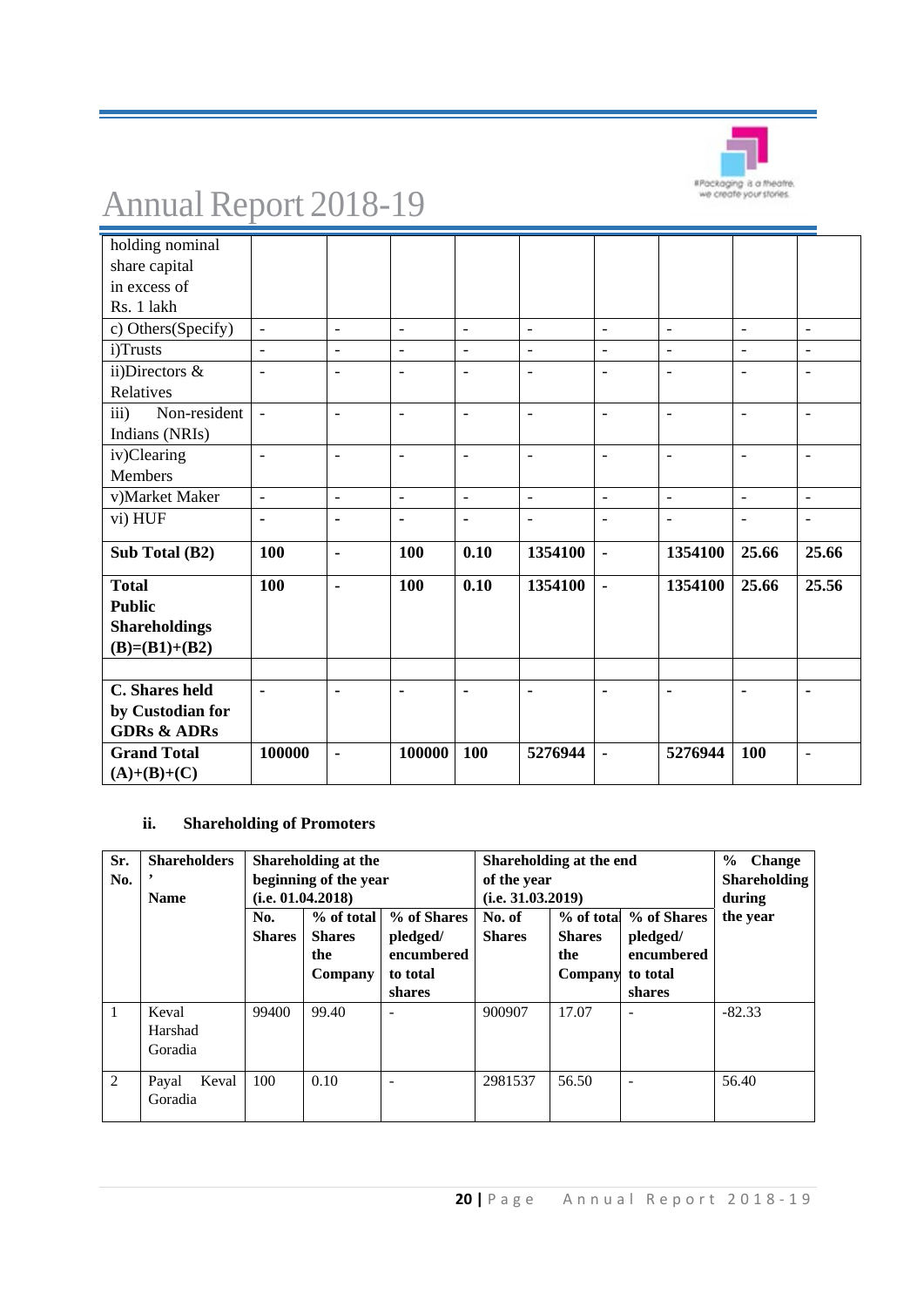

| 3              | Pooja Harshad<br>Goradia    | 100   | 0.10  | $\overline{\phantom{a}}$ | 100     | 0.10  | $\overline{\phantom{a}}$ |          |
|----------------|-----------------------------|-------|-------|--------------------------|---------|-------|--------------------------|----------|
| $\overline{4}$ | Geeta<br>Harshad<br>Goradia | 100   | 0.10  | $\overline{\phantom{a}}$ | 100     | 0.10  | ۰                        |          |
| 5              | Anil<br>Rekha<br>Mehta      | 100   | 0.10  | $\overline{\phantom{a}}$ | 100     | 0.10  | $\overline{\phantom{0}}$ |          |
| 6              | Anil Anandji<br>Mehta       | 100   | 0.10  | $\overline{\phantom{a}}$ | 40100   | 0.47  | 0.37                     | 0.37     |
|                | <b>Total</b>                | 99900 | 99.90 | $\blacksquare$           | 3922844 | 74.34 | ٠                        | $-25.56$ |

*\** **Promoter includes Promoter Group as well**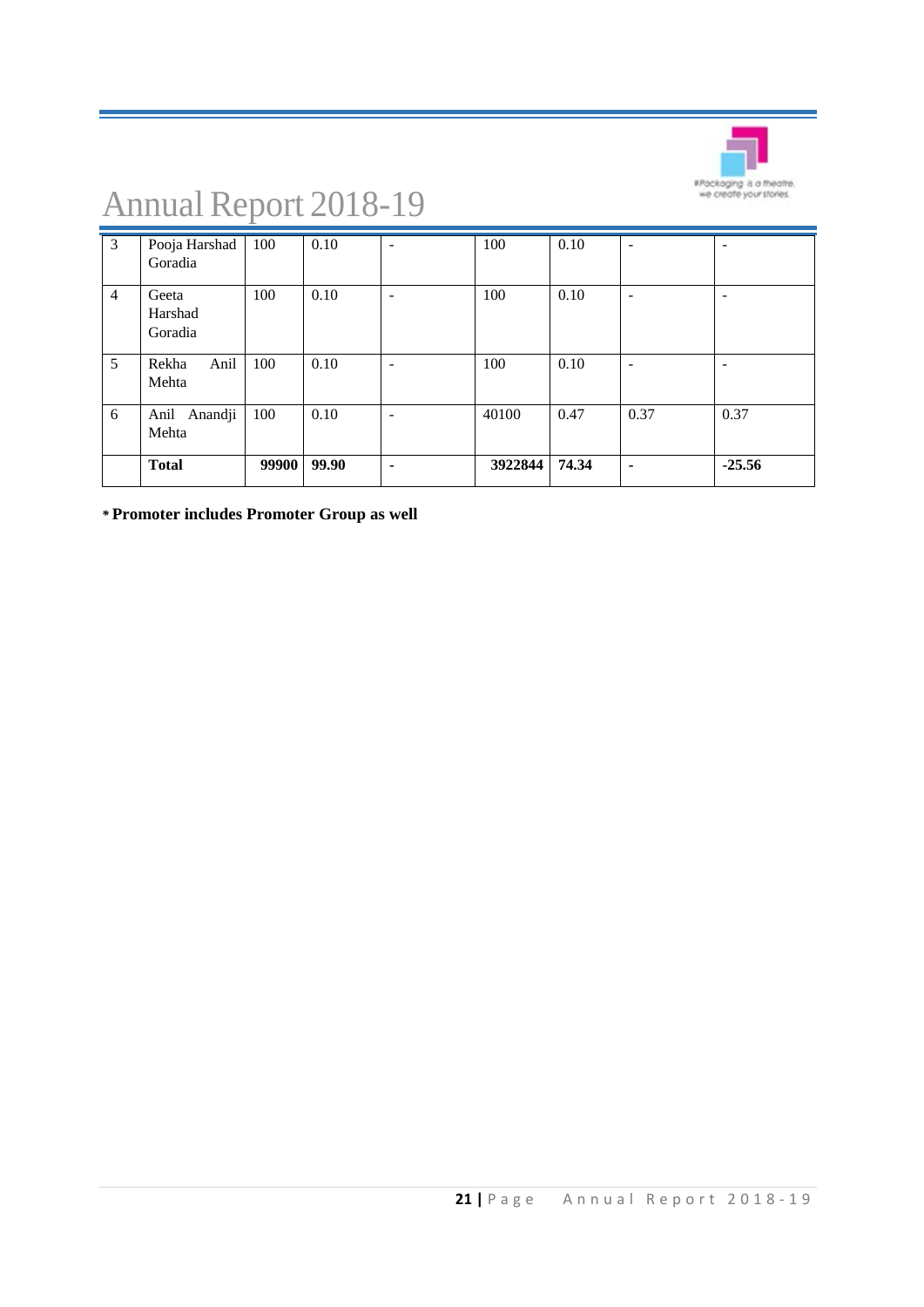

| Sr.<br>No.     | Shareholders'<br><b>Name</b> |                      | Shareholding at the<br>beginning of the year<br>(i.e. 01.04.2018) |                                                                                  | <b>Increase/Decrea</b><br>se in Promoters<br><b>Shareholding</b><br>during the year<br>specifying the<br>reasons for<br>increase/decreas<br>e<br>(e.g. allotment/<br>transfer/bonus/<br>sweat equity<br>$etc.$ ) |                                      | of the year<br>(i.e. 31.03.2019) | Shareholding at the end                                              |                                                             |
|----------------|------------------------------|----------------------|-------------------------------------------------------------------|----------------------------------------------------------------------------------|------------------------------------------------------------------------------------------------------------------------------------------------------------------------------------------------------------------|--------------------------------------|----------------------------------|----------------------------------------------------------------------|-------------------------------------------------------------|
|                |                              | No.<br><b>Shares</b> | $%$ of<br>total<br>Shares of the<br>Company                       | $\frac{0}{0}$<br><b>Shares</b><br>pledge<br>encuml<br>ered<br>to total<br>shares | <b>Date</b>                                                                                                                                                                                                      | Addition/<br><b>Deduction</b> Shares | No. of                           | $\overline{\frac{9}{6}}$ of total<br><b>Shares</b><br>the<br>Company | % of Shares<br>pledged/<br>encumbered<br>to total<br>shares |
| $\mathbf{1}$   | Keval<br>Harshad<br>Goradia  | 99400                | 99.40                                                             | $\overline{\phantom{a}}$                                                         | 30.04.2018<br>12.01.2019                                                                                                                                                                                         | 681507<br>120000                     | 900907                           | 17.07                                                                | $\overline{\phantom{a}}$                                    |
| 2              | Payal<br>Keval<br>Goradia    | 100                  | 0.10                                                              | $\overline{\phantom{a}}$                                                         | 30.04.2018<br>12.01.2019                                                                                                                                                                                         | 2933437<br>48000                     | 2981537                          | 56.50                                                                | $\Box$                                                      |
| $\overline{3}$ | Pooja<br>Harshad<br>Goradia  | 100                  | 0.10                                                              | $\omega$                                                                         | $\overline{a}$                                                                                                                                                                                                   | $\overline{a}$                       | 100                              | 0.10                                                                 | $\overline{a}$                                              |
| $\overline{4}$ | Geeta<br>Harshad<br>Goradia  | 100                  | 0.10                                                              | $\omega$                                                                         | $\overline{a}$                                                                                                                                                                                                   | $\overline{a}$                       | 100                              | 0.10                                                                 | $\overline{a}$                                              |
| 5              | Rekha<br>Anil<br>Mehta       | 100                  | 0.10                                                              | $\overline{\phantom{a}}$                                                         | $\overline{a}$                                                                                                                                                                                                   | $\frac{1}{2}$                        | $\overline{100}$                 | 0.10                                                                 | $\mathbb{Z}^2$                                              |
| 6              | Anandji<br>Anil<br>Mehta     | 100                  | 0.10                                                              | $\overline{\phantom{a}}$                                                         | 29.01.2019                                                                                                                                                                                                       | 40000                                | 40100                            | 0.47                                                                 | $\frac{1}{2}$                                               |
|                | <b>Total</b>                 | 99900                | 99.90                                                             | $\blacksquare$                                                                   |                                                                                                                                                                                                                  |                                      | 3922844                          | 74.34                                                                | $\blacksquare$                                              |

#### **iii. Changes in Promoters' Shareholding (Please specify, if there is no change)**

**\* Promoter includes Promoter Group as well.**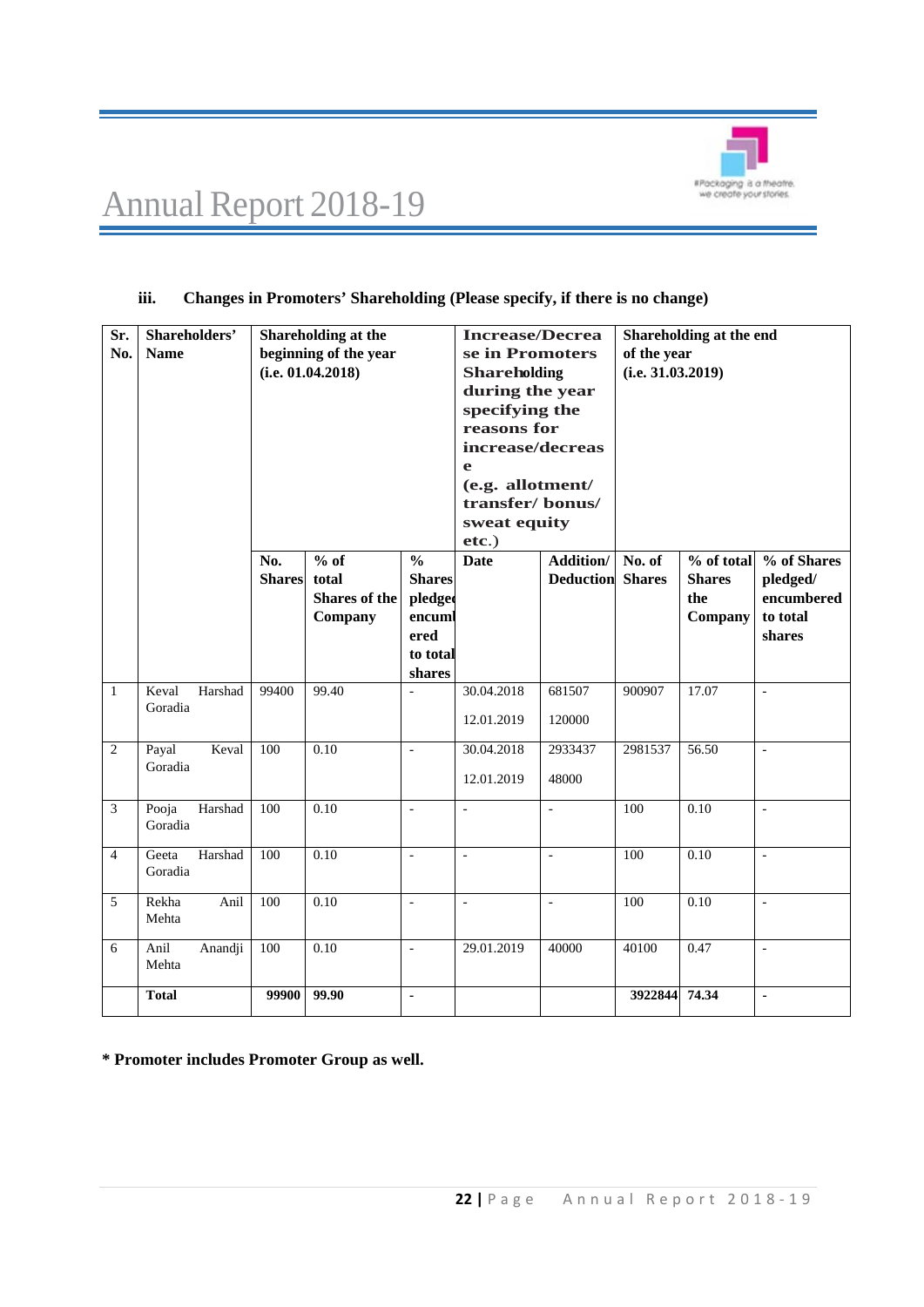

#### **iv. Shareholding Pattern of top ten Shareholders (other than Directors, Promoters and Holders of GDRs and ADRs)**

|                         |                                                                            | <b>Shareholding</b><br>beginning of the year (01-<br>$04-18$ / at the end of the<br>year (31-03-19) | the<br>at                                                                             | <b>Cumulative shareholding</b><br>during the year (As on 01-<br>04-18 to 31-03-19) |                                                                                       |
|-------------------------|----------------------------------------------------------------------------|-----------------------------------------------------------------------------------------------------|---------------------------------------------------------------------------------------|------------------------------------------------------------------------------------|---------------------------------------------------------------------------------------|
| Sr.<br>No.              | Each<br>of<br>the<br><b>Top</b><br><b>For</b><br>10<br><b>Shareholders</b> | No. of shares                                                                                       | $\frac{0}{0}$<br><sub>of</sub><br>total<br>shares<br>of<br>the<br>compan<br>${\bf y}$ | No. of shares                                                                      | $\frac{0}{0}$<br><sub>of</sub><br>total<br>shares<br>of<br>the<br>compan<br>${\bf y}$ |
| 1                       | <b>Hitesh Patel</b>                                                        |                                                                                                     |                                                                                       |                                                                                    |                                                                                       |
|                         | Shares as at the beginning of the<br>year                                  |                                                                                                     |                                                                                       |                                                                                    |                                                                                       |
|                         | Bought during the year                                                     | 624000                                                                                              | 11.83%                                                                                | 624000                                                                             | 11.83%                                                                                |
|                         | Sold during the year                                                       |                                                                                                     |                                                                                       |                                                                                    |                                                                                       |
|                         | Shares at the end of the year                                              | 624000                                                                                              | 11.83%                                                                                | 624000                                                                             | 11.83%                                                                                |
|                         |                                                                            |                                                                                                     |                                                                                       |                                                                                    |                                                                                       |
| $\overline{2}$          | Priti Modi<br>Shares as at the beginning of the<br>year                    |                                                                                                     |                                                                                       |                                                                                    |                                                                                       |
|                         | Bought during the year                                                     | 100000                                                                                              | 1.89%                                                                                 | 100000                                                                             | 1.89%                                                                                 |
|                         | Sold during the year                                                       |                                                                                                     |                                                                                       |                                                                                    |                                                                                       |
|                         | Shares at the end of the year                                              | 100000                                                                                              | 1.89%                                                                                 | 100000                                                                             | 1.89%                                                                                 |
| 3                       | H.V. Vora HUF                                                              |                                                                                                     |                                                                                       |                                                                                    |                                                                                       |
|                         | Shares as at the beginning of the<br>year                                  |                                                                                                     |                                                                                       |                                                                                    |                                                                                       |
|                         | Bought during the year                                                     | 140000                                                                                              | 2.65%                                                                                 | 140000                                                                             | 2.65%                                                                                 |
|                         | Sold during the year                                                       |                                                                                                     |                                                                                       |                                                                                    |                                                                                       |
|                         | Shares at the end of the year                                              | 140000                                                                                              | 2.65%                                                                                 | 140000                                                                             | 2.65%                                                                                 |
| $\overline{\mathbf{4}}$ | Dharmendra Hemnani                                                         |                                                                                                     |                                                                                       |                                                                                    |                                                                                       |
|                         | Shares as at the beginning of the<br>year                                  |                                                                                                     |                                                                                       |                                                                                    |                                                                                       |
|                         | Bought during the year                                                     | 20000                                                                                               | 0.38%                                                                                 | 20000                                                                              | 0.38%                                                                                 |
|                         | Sold during the year                                                       | $\overline{\phantom{a}}$                                                                            | $\overline{a}$                                                                        |                                                                                    |                                                                                       |
|                         | Shares at the end of the year                                              | 20000                                                                                               | 0.38%                                                                                 | 20000                                                                              | 0.38%                                                                                 |
| 5                       | <b>Pranav Shah</b>                                                         |                                                                                                     |                                                                                       |                                                                                    |                                                                                       |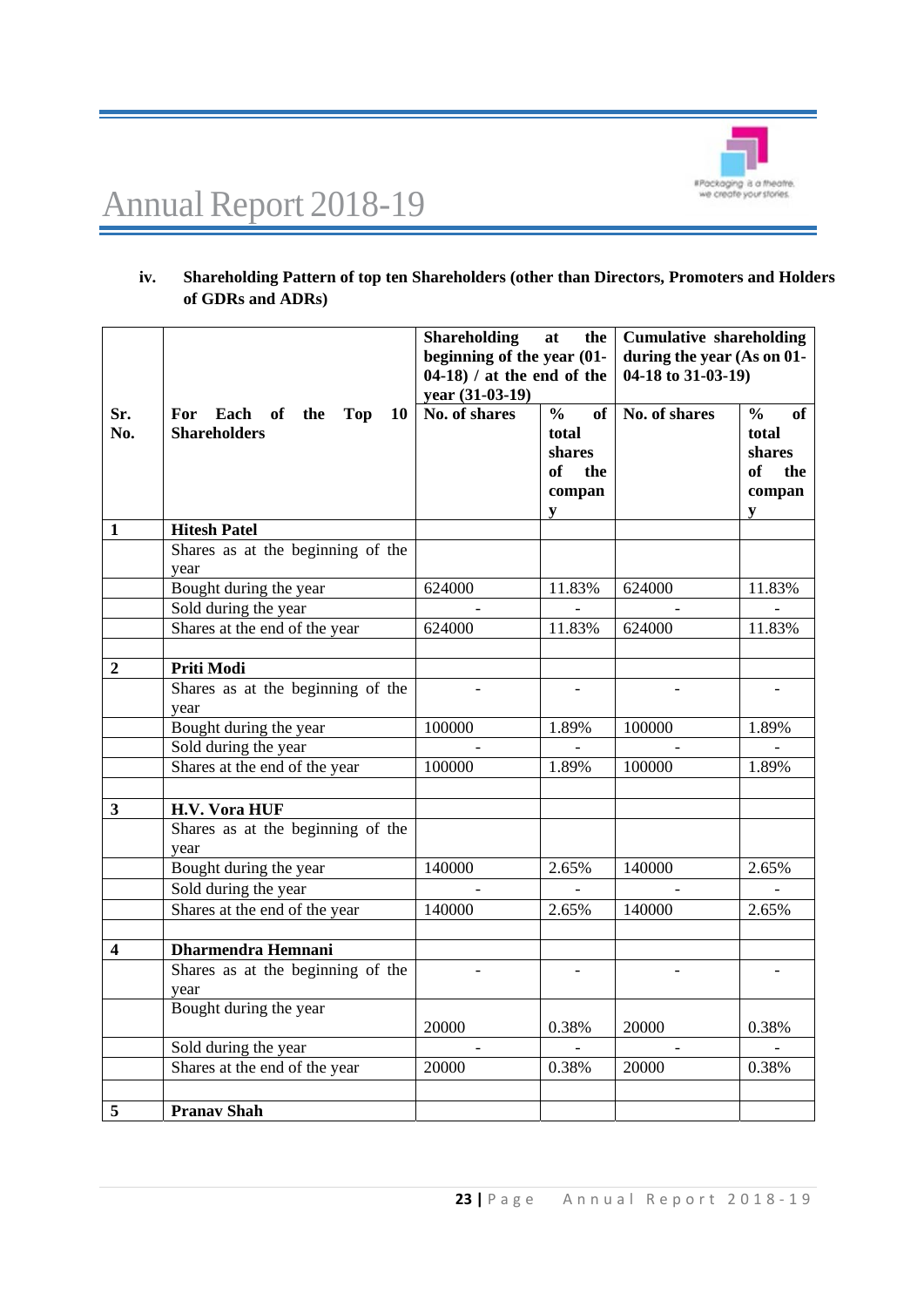

|                  | Shares as at the beginning of the<br>year |        |       |        |       |
|------------------|-------------------------------------------|--------|-------|--------|-------|
|                  | Bought during the year                    | 20000  | 0.38% | 20000  | 0.38% |
|                  | Sold during the year                      |        |       |        |       |
|                  | Shares at the end of the year             | 20000  | 0.38% | 20000  | 0.38% |
| 6                | <b>Parin Shah HUF</b>                     |        |       |        |       |
|                  | Shares as at the beginning of the<br>year |        |       |        |       |
|                  | Bought during the year                    | 20000  | 0.38% | 20000  | 0.38% |
|                  | Sold during the year                      |        |       |        |       |
|                  | Shares at the end of the year             | 20000  | 0.38% | 20000  | 0.38% |
| 7                | Sanjay Modi                               |        |       |        |       |
|                  | Shares as at the beginning of the<br>year |        |       |        |       |
|                  | Bought during the year                    | 40000  | 0.76% | 40000  | 0.76% |
|                  | Sold during the year                      |        |       |        |       |
|                  | Shares at the end of the year             | 40000  | 0.76% | 40000  | 0.76% |
| 8                | <b>Nemish Shah</b>                        |        |       |        |       |
|                  | Shares as at the beginning of the<br>year |        |       |        |       |
|                  | Bought during the year                    | 150000 | 2.84% | 150000 | 2.84% |
|                  | Sold during the year                      |        |       |        |       |
|                  | Shares at the end of the year             | 150000 | 2.84% | 150000 | 2.84% |
| $\boldsymbol{9}$ | <b>Hiren Vora</b>                         |        |       |        |       |
|                  | Shares as at the beginning of the<br>year |        |       |        |       |
|                  | Bought during the year                    | 108100 | 2.05% | 108100 | 2.05% |
|                  | Sold during the year                      |        |       |        |       |
|                  | Shares at the end of the year             | 108100 | 2.05% | 108100 | 2.05% |
|                  |                                           |        |       |        |       |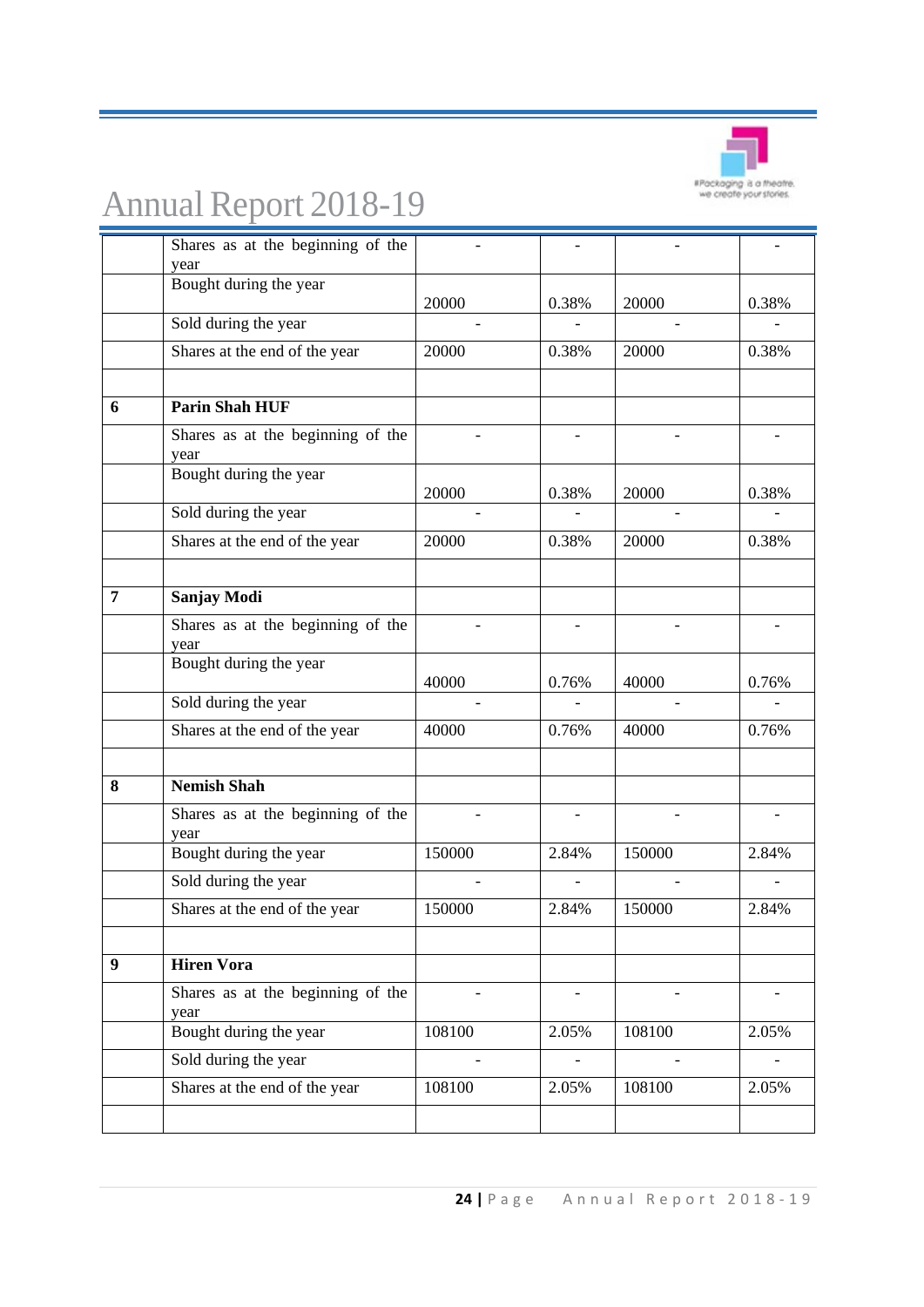

| 10 | Hira Vora                                 |       |       |       |      |
|----|-------------------------------------------|-------|-------|-------|------|
|    | Shares as at the beginning of the<br>vear |       |       |       |      |
|    | Bought during the year                    | 92000 | 1.74% | 92000 | .74% |
|    | Sold during the year                      |       |       |       |      |
|    | Shares at the end of the year             | 92000 | 1.74% | 92000 | .74% |

#### **v. Shareholding of Directors and Key Managerial Personnel**

| Sr.<br>No.     | <b>Name</b>                 | (01.04.2018)           | No. of Shares at the<br>beginning of the year | <b>Date</b>                                                                                                                                                                    | <b>Reason</b>                                                                                                                                                          | <b>Increase / Decrease</b><br>in Shareholdings |     | <b>Cumulative</b><br><b>Shareholding</b><br>during the year | $(01.04.18 \text{ to } 31.03.19)$     |
|----------------|-----------------------------|------------------------|-----------------------------------------------|--------------------------------------------------------------------------------------------------------------------------------------------------------------------------------|------------------------------------------------------------------------------------------------------------------------------------------------------------------------|------------------------------------------------|-----|-------------------------------------------------------------|---------------------------------------|
|                |                             | No of<br><b>Shares</b> | % of total<br><b>Shares of</b><br>the Company |                                                                                                                                                                                | No of<br>% of total<br><b>Shares</b><br><b>Shares</b><br>-of<br>the                                                                                                    |                                                |     | No of<br><b>Shares</b>                                      | % of total<br><b>Shares of</b><br>the |
| $\mathbf{1}$   | Keval<br>Harshad<br>Goradia | 99400                  | 99.40                                         | Company<br>In Lieu of Consideration for acquisition of<br>Business of M/s G.K. Packaging 681507<br>Shares on 30.04.2018 & Private Placement<br>on 12.01.2019 of 120000 Shares. |                                                                                                                                                                        |                                                |     | 900907                                                      | Company<br>17.07                      |
| $\overline{2}$ | Payal<br>Keval<br>Goradia   | 100                    | 0.10                                          |                                                                                                                                                                                | In Lieu of Consideration for acquisition of<br>Business of M/s Pratham Packaging<br>2933437 Shares on 30.04.2018 & Private<br>Placement on 12.01.2019 of 48000 Shares. |                                                |     |                                                             | 56.50                                 |
| 3              | Pooja<br>Harshad<br>Goradia | 100                    | 0.10                                          | No Changes in Shareholding.                                                                                                                                                    |                                                                                                                                                                        |                                                | 100 | 0.10                                                        |                                       |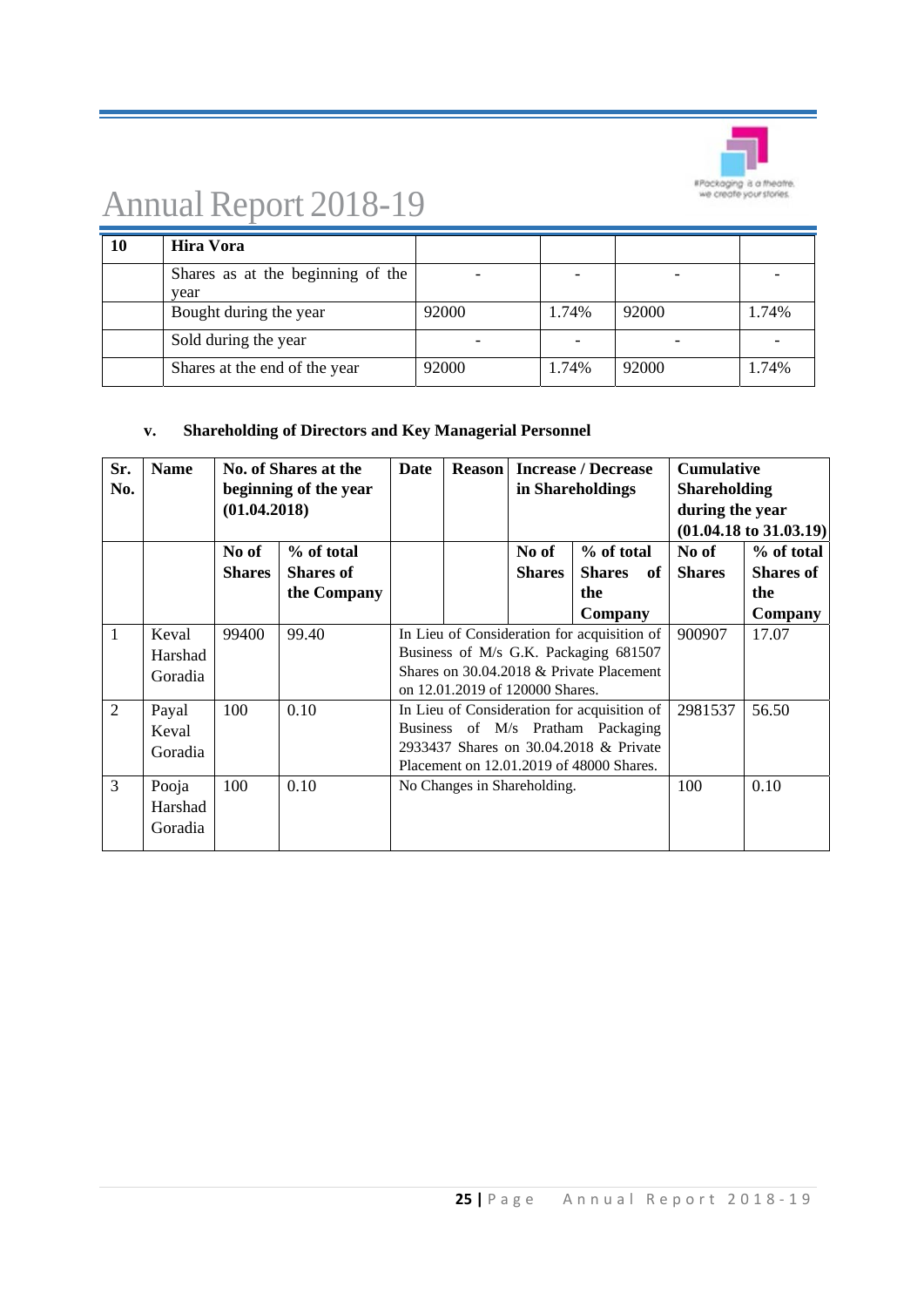

#### **V. INDEBTEDNESS**

#### **Indebtedness of the Company including interest outstanding/accrued but not due for payment:**

| (In Rupees)                                         | <b>Secured Loans</b> | <b>Unsecured</b> | <b>Deposits</b> | <b>Total</b>        |
|-----------------------------------------------------|----------------------|------------------|-----------------|---------------------|
|                                                     | excluding Deposits   | Loans            |                 | <b>Indebtedness</b> |
| Indebtedness at the beginning of                    |                      |                  |                 |                     |
| the financial year                                  |                      |                  |                 |                     |
| i) Principal Amount                                 | $\mathbf{0}$         | $\overline{0}$   | $\Omega$        | $\overline{0}$      |
| ii) Interest due but not paid                       | $\boldsymbol{0}$     | $\overline{0}$   | $\overline{0}$  | $\overline{0}$      |
| iii) Interest accrued but not due                   | $\overline{0}$       | $\overline{0}$   | $\overline{0}$  | $\overline{0}$      |
| $Total (I + ii + iii)$                              | $\mathbf{0}$         | $\overline{0}$   | $\overline{0}$  | $\overline{0}$      |
| Change in indebtedness during the<br>financial year |                      |                  |                 |                     |
| Addition                                            | 356087.76            | 20639736.00      | $\theta$        | 20995823.76         |
| Reduction                                           | (270786.76)          | (20553853)       | $\overline{0}$  | (20824639.76)       |
| <b>Net Change</b>                                   | 85301                | 85883            | $\overline{0}$  | 171184.00           |
| Indebtedness at the end of the<br>financial year    |                      |                  |                 |                     |
| i) Principal Amount                                 | 85301                | 85883            | $\overline{0}$  | 171184.00           |
| ii) Interest due but not paid                       | $\boldsymbol{0}$     | $\overline{0}$   | $\overline{0}$  | $\theta$            |
| iii) Interest accrued but not due                   | $\mathbf{0}$         | $\overline{0}$   | $\theta$        | $\overline{0}$      |
| Total $(I + ii + iii)$                              | 85301                | 85883            | $\overline{0}$  | 171184.00           |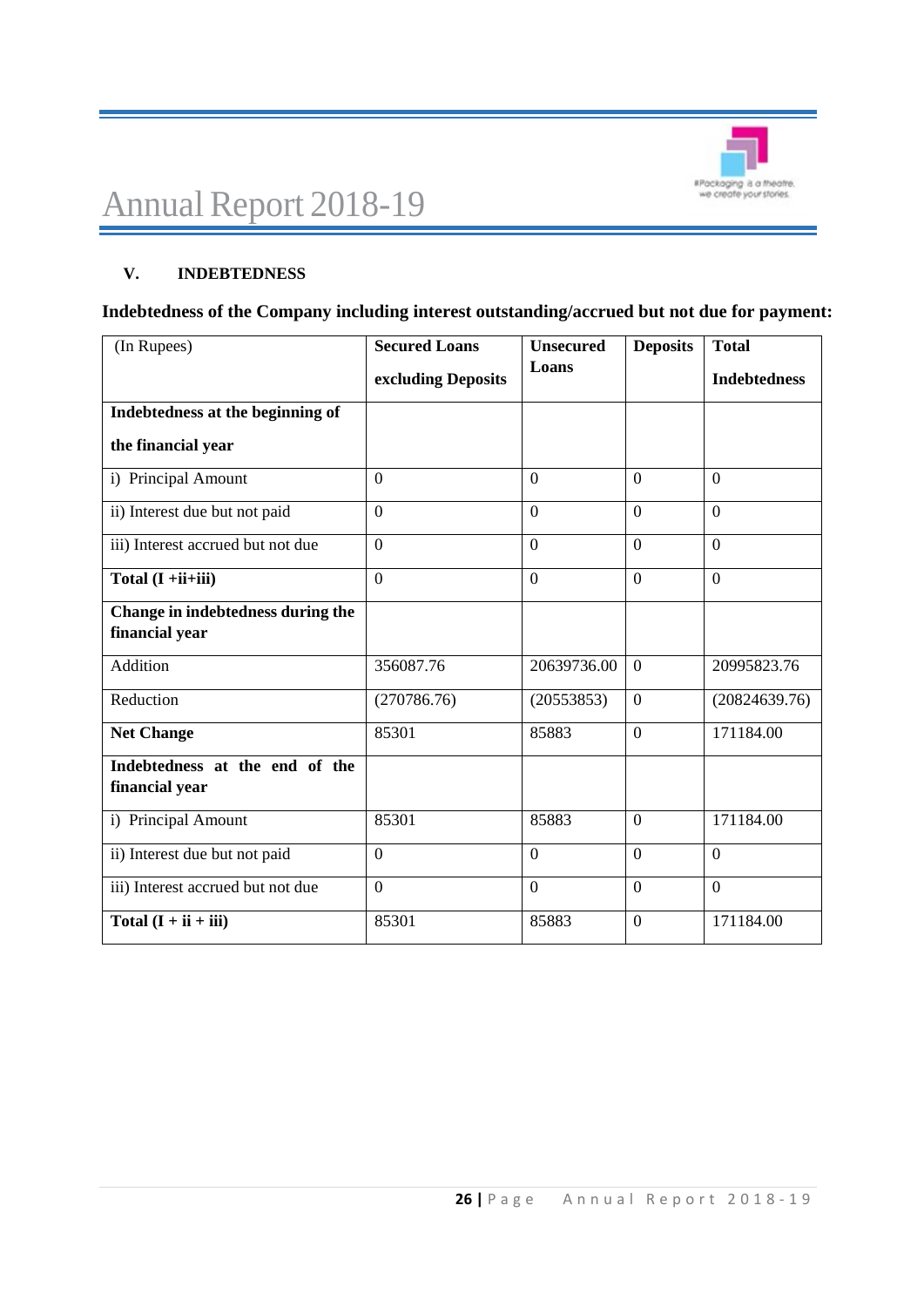

#### **VI. REMUNERATION OF DIRECTORS AND KEY MANAGERIAL PERSONNEL**

#### **A. Remuneration to Managing Director / Whole Time Director and / or Manager:**

| Sr.                     | <b>Particulars</b><br>of                                                               | <b>Keval Goradia</b> |          | Pooja Goradi Payal Goradia | <b>Total Amount</b> |
|-------------------------|----------------------------------------------------------------------------------------|----------------------|----------|----------------------------|---------------------|
| No.                     | Remuneration                                                                           |                      |          |                            | (In Rupees)         |
| 1                       | <b>Gross salary</b>                                                                    | 15,00,000            | 9,00,000 | 6,75,000                   | 30,75,000           |
|                         | (a)Salary as per provisions<br>contained                                               |                      |          |                            |                     |
|                         | In Section $17(1)$ of the<br><b>Income Tax Act 1961</b>                                |                      |          |                            |                     |
|                         | (b) Value of perquisites $u/s$<br>17(2) of Income Tax Act<br>1961                      |                      |          |                            |                     |
|                         | (c) Profit in lieu of salary<br>under Section $17(3)$ of<br><b>Income Tax Act 1961</b> |                      |          |                            |                     |
| $\overline{2}$          | <b>Stock Options</b>                                                                   |                      |          |                            |                     |
| $\overline{\mathbf{3}}$ | <b>Sweat Equity</b>                                                                    |                      |          |                            |                     |
| $\overline{\mathbf{4}}$ | <b>Commission paid if any</b>                                                          |                      |          |                            |                     |
| 5                       | <b>Others</b> (Reimbursement<br>of expenses)                                           |                      |          |                            |                     |
|                         | Total (A)                                                                              | 15,00,000            | 9,00,000 | 6,75,000                   | 30,75,000           |

#### **B. Remuneration to Other Directors**

#### **Independent Directors**

| <b>Sr. No.   Particulars of Remuneration</b> | <b>Ashok Mehta</b> | <b>Vinay Tekriwal</b> | <b>Total Amount</b> |
|----------------------------------------------|--------------------|-----------------------|---------------------|
|                                              |                    |                       | $(In$ Rupees $)$    |
| Fee for attending Board Meeting              | <b>NIL</b>         | <b>NIL</b>            | <b>NIL</b>          |
| <b>Committee meeting</b>                     |                    |                       |                     |
| <b>Commission</b>                            |                    |                       |                     |
| Total (B)                                    | <b>NIL</b>         | <b>NIL</b>            | NIL                 |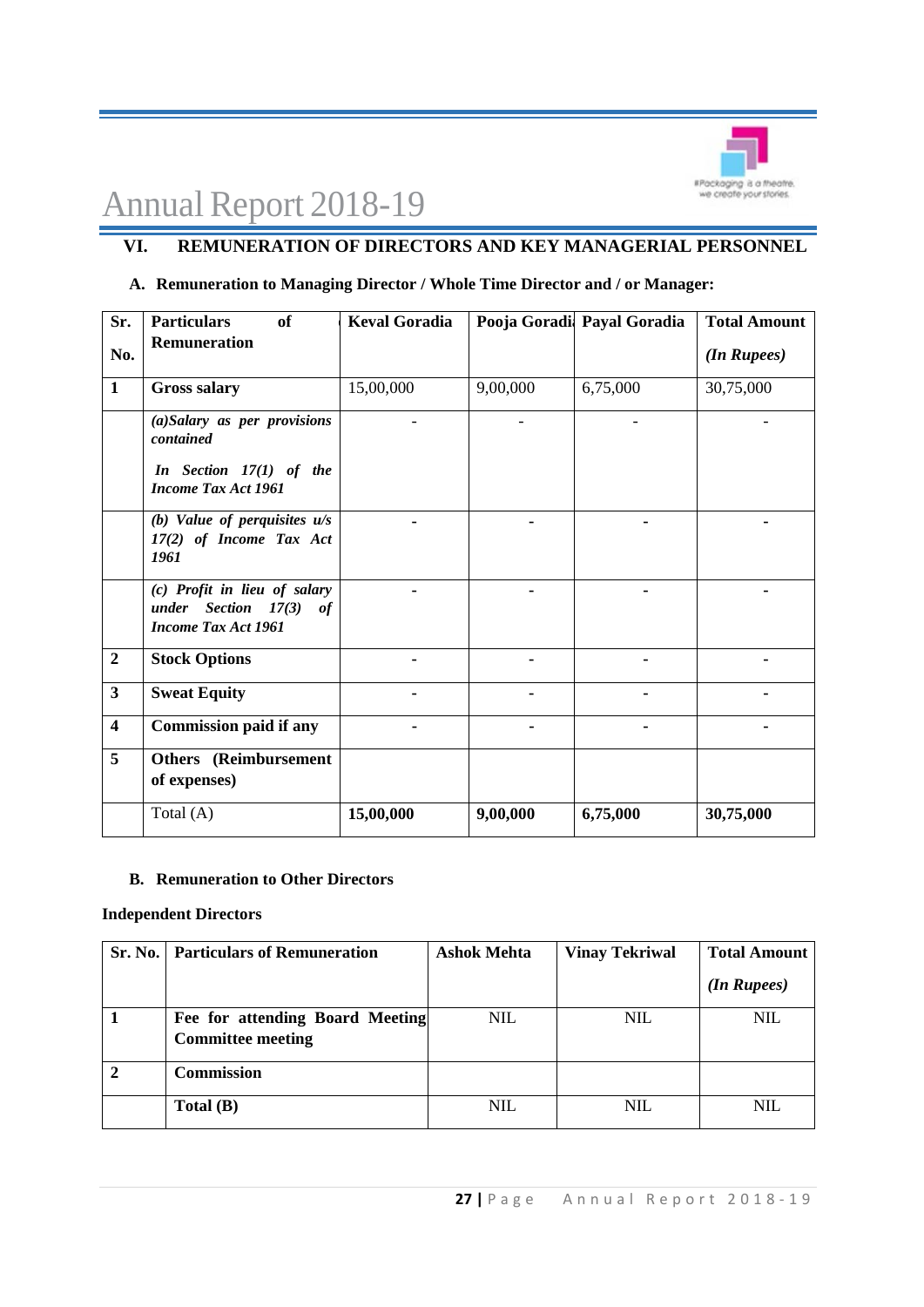

#### **Non-Executive Directors**

| Sr.No. | <b>Particulars</b><br><b>Remuneration</b>                 | <b>Total Amount</b> |
|--------|-----------------------------------------------------------|---------------------|
|        | Fee for attending Board<br>Meeting / Committee<br>meeting |                     |
|        | <b>Commission</b>                                         |                     |
|        | Total (B)                                                 |                     |

#### **C. Remuneration to Key Managerial Personnel other than MD/ Manager/ WTD**

| Sr.                     | <b>Particulars of Remuneration</b>                                                        | <b>MANOJ</b><br><b>AYADI</b>            | <b>Total Amount</b> |
|-------------------------|-------------------------------------------------------------------------------------------|-----------------------------------------|---------------------|
| No.                     |                                                                                           | <b>VALJIBHAI</b><br>(Company Secretary) | (In Rupees)         |
| $\mathbf{1}$            | <b>Gross salary</b>                                                                       | 107000/-                                | 107000/-            |
|                         | (a)Salary as per provisions contained<br>In Section $17(1)$ of the Income Tax<br>Act 1961 |                                         |                     |
|                         | (b) Value of perquisites $u/s$ 17(2) of<br><b>Income Tax Act 1961</b>                     |                                         |                     |
|                         | (c) Profit in lieu of salary under<br>Section 17(3) of Income Tax Act 1961                |                                         |                     |
| $\overline{2}$          | <b>Stock Options</b>                                                                      |                                         |                     |
| 3                       | <b>Sweat Equity</b>                                                                       |                                         |                     |
| $\overline{\mathbf{4}}$ | <b>Commission paid if any</b>                                                             |                                         |                     |
| 5                       | <b>Others</b>                                                                             |                                         |                     |
|                         | Total (C)                                                                                 | 107000/-                                | 107000/-            |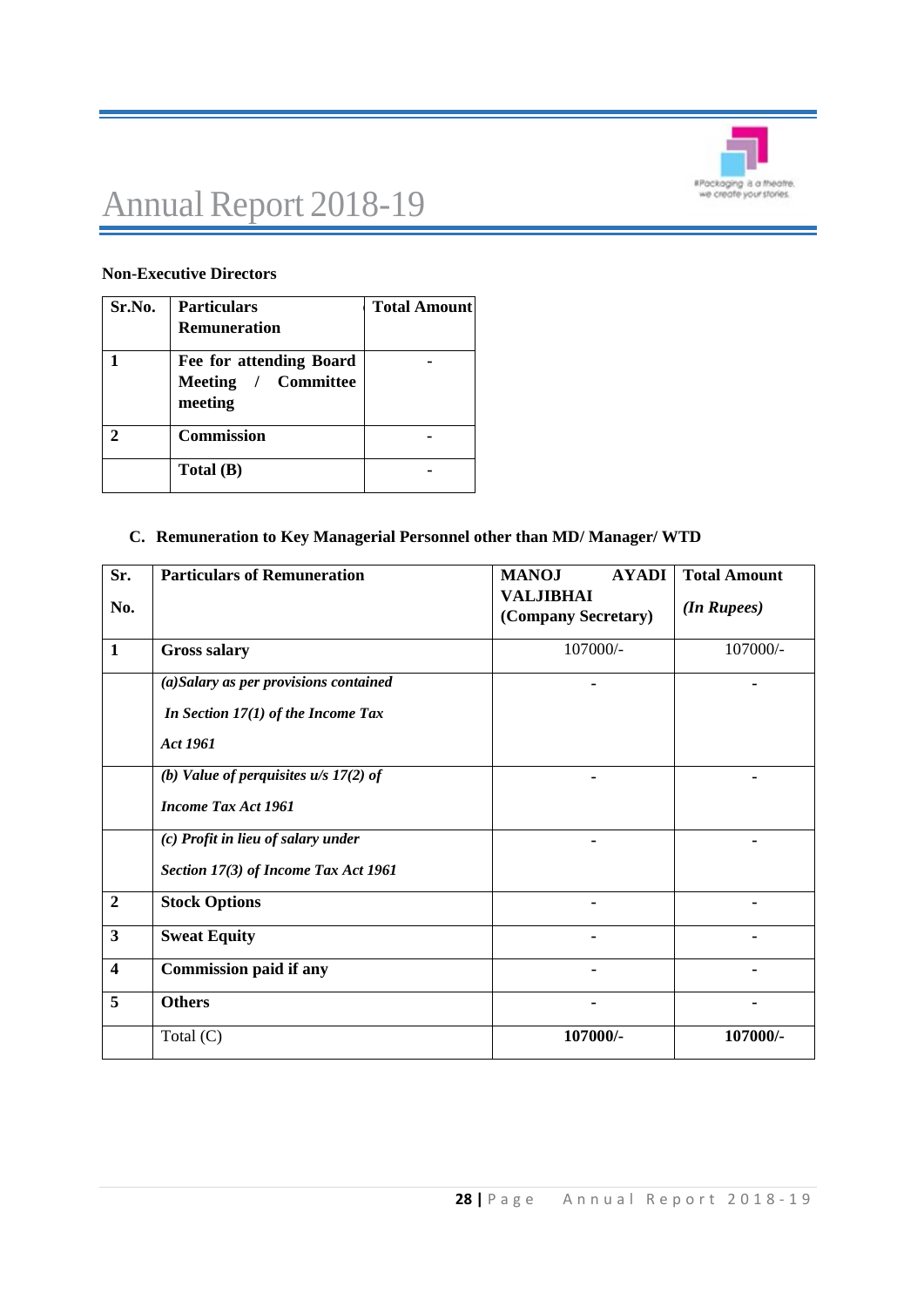

#### **VII. PENALTIES / PUNISHMENT/ COMPOUNDING OF OFFENCES**

| <b>Type</b>                                  | Section of the Brief<br><b>Companies</b><br><b>Act 2013</b> | <b>Description</b> | <b>Details</b><br>of<br><b>Penalty</b><br>$\prime$<br><b>Punishment</b><br>$\sqrt{ }$<br>Compounding<br>fees imposed | <b>Authority</b><br>(RD)<br>$\prime$<br><b>NCLT</b><br>$\sqrt{ }$<br><b>COURT</b> ) | Appeals made<br>any<br>(give details) |
|----------------------------------------------|-------------------------------------------------------------|--------------------|----------------------------------------------------------------------------------------------------------------------|-------------------------------------------------------------------------------------|---------------------------------------|
| A. COMPANY                                   |                                                             |                    |                                                                                                                      |                                                                                     |                                       |
| Penalty                                      |                                                             |                    |                                                                                                                      |                                                                                     |                                       |
| Punishment                                   | <b>NONE</b>                                                 |                    |                                                                                                                      |                                                                                     |                                       |
| Compounding                                  |                                                             |                    |                                                                                                                      |                                                                                     |                                       |
| <b>B. DIRECTORS</b>                          |                                                             |                    |                                                                                                                      |                                                                                     |                                       |
| Penalty                                      |                                                             |                    |                                                                                                                      |                                                                                     |                                       |
| Punishment                                   | <b>NONE</b>                                                 |                    |                                                                                                                      |                                                                                     |                                       |
| Compounding                                  |                                                             |                    |                                                                                                                      |                                                                                     |                                       |
| <b>C. OTHER OFFICERS I</b><br><b>DEFAULT</b> |                                                             |                    |                                                                                                                      |                                                                                     |                                       |
| Penalty                                      |                                                             |                    |                                                                                                                      |                                                                                     |                                       |
| Punishment                                   | <b>NONE</b>                                                 |                    |                                                                                                                      |                                                                                     |                                       |
| Compounding                                  |                                                             |                    |                                                                                                                      |                                                                                     |                                       |

#### **ON BEHALF OF THE BOARD OF DIRECTORS For G. K. P. PRINTING & PACKAGING LIMITED**

#### **KEVAL HARSHAD GORADIA (DIN: 07295358)**

**DATE: 31.08.2019 PLACE: Mumbai**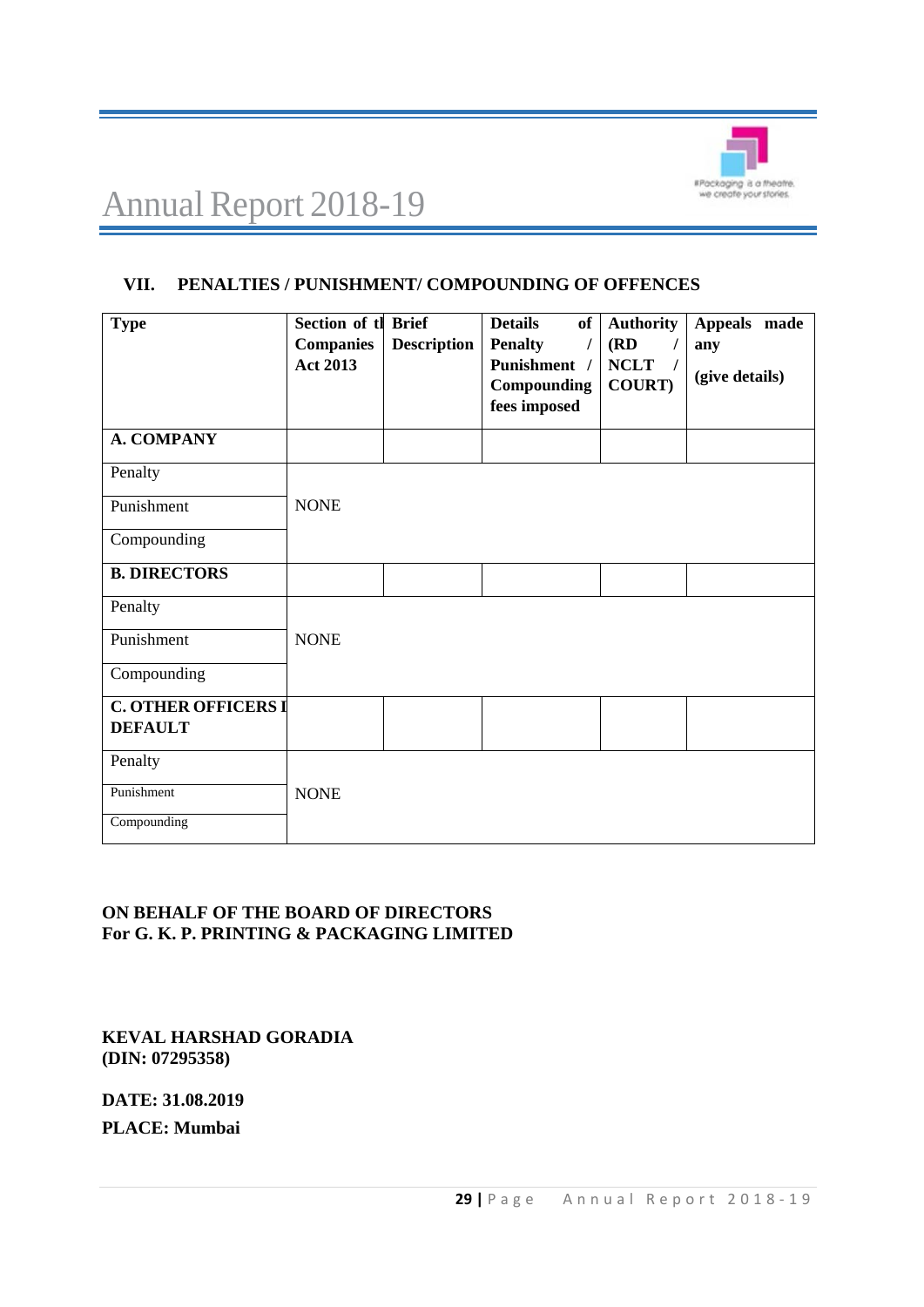

#### **ANNEXURE – 2 TO THE DIRECTORS' REPORT**

#### **CONSERVATION OF ENERGY, TECHNOLOGY ABSORPTION AND FOREIGN EXCHANGE EARNINGS AND OUTGO**

[Section 134(3)(m) of the Companies Act, 2013, read with Rule 8(3) of the Companies (Accounts) Rules, 2014 for the year ended March 31, 2019]

#### **CONSERVATION OF ENERGY**

The Company is primarily engaged in business of Manufacturing of Corrugated Boxes & Trading of Kraft paper, Duplex paper and Low-Density Plastic Rolls (LD Rolls), The Company is continuously putting its efforts to improve energy management by way of monitoring energy related parameters on regular basis.

- a. Energy Conservation Measures taken during the year are as follows:
- Installation of LED Lights to replace CFLs, HPMV Lamps to conserve energy.
- Continued maintenance of Electrical equipment's to ensure optimized utilization of power.
- Switching off machines / equipment when not in use and switching off lights in areas not having adequate activity by regrouping/repositioning the activity so that there will not be any wastage of energy due to lighting.

#### **TECHNOLOGY ABSORPTION**

Expenditure incurred on R&D during the year is as follows:

- **a.** Company is regularly investing and importing newer processing machinery to upgrade the technology and give value added products.
- **b.** Research & Development is in a regular process. Your company has hired the best of consultants in the industry with whom we have regular interactions.

#### **FOREIGN EXCHANGE EARNINGS AND OUTGO**

|                             | <b>Particulars</b>      | 2018-19 |
|-----------------------------|-------------------------|---------|
| <b>EARNINGS &amp; OUTGO</b> |                         |         |
| a.                          | Foreign Exchange inward | Ni1     |
| b.                          | Foreign Exchange outgo  | Ni1     |
|                             |                         |         |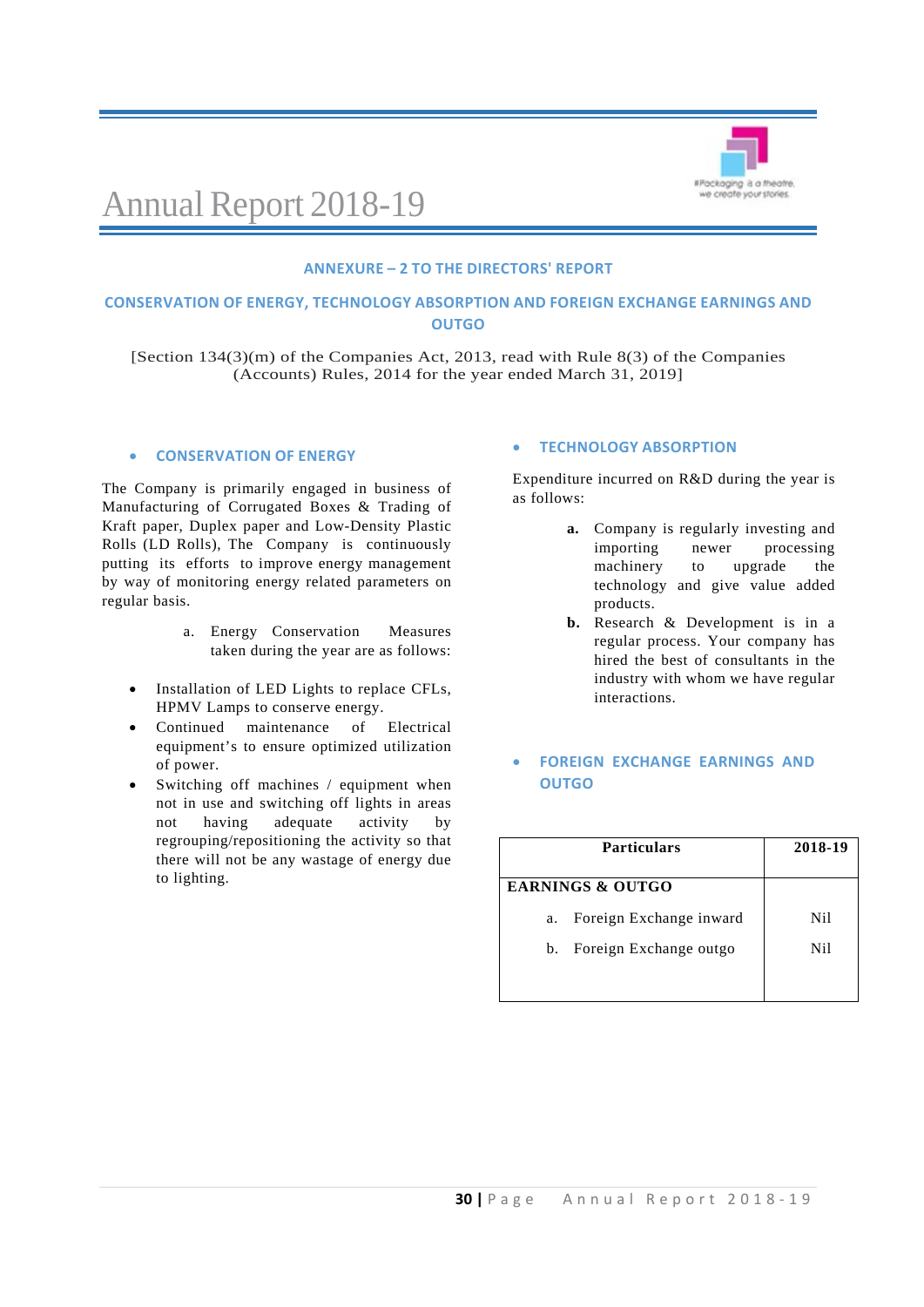

#### **ANNEXURE – 3 TO THE DIRECTORS' REPORT**

#### **MANAGEMENT DISCUSSION AND ANALYSIS REPORT**

#### **INDUSTRY STRUCTURE AND DEVELOPMENTS OVERVIEW**

Corrugated boxes are made by assembling three layers of corrugated cardboard sheets. These sheets assist in trapping air between them which acts as a cushion for protecting the contents of the box. In comparison with other forms of packaging, corrugated boxes offer numerous advantageous properties which include strength, lightweight, flexibility, high durability and aesthetic value. Additionally, these boxes are environmentfriendly in nature as they are manufactured without the use of any harmful chemicals and can be easily recycled.

Corrugated boxes are widely utilized in the packaging of food and beverages, chemicals, glassware and ceramics, paper, electronics, textiles, personal care and household products. The growth in these end use industries has propelled the demand for corrugated boxes worldwide. Moreover, the e-commerce industry is experiencing strong growth on account of the convenience offered by online shopping such as free shipping options, and hassle-free delivery and return policies. As online retailers use productspecific corrugated boxes to keep items safe from mechanical stress, it is positively influencing the market growth. Apart from this, in order to launch improved corrugated boxes, manufacturers are investing in research and development activities. They a**r**e also coming up with customized packaging to widen their consumer base. India Corrugated Box Market is expected to reach over INR 63,000 Crore by FY 2023.



#### **INDIA CORRUGATED MARKET SIZE AND OVERVIEW**

 India corrugated box industry is an inevitable part of manufacturing sector which rely heavily on corrugated packaging for finished goods transportation and handling. India corrugated box industry grew from at a CAGR of 23.3% in terms of revenue. Factors such as increasing demand from fresh food and beverages, home & personal care goods, electronic goods industries, logistics application, increasing consumer awareness towards sustainable packaging and growth of the e-commerce industry have propelled the growth of Indian corrugated boxes market.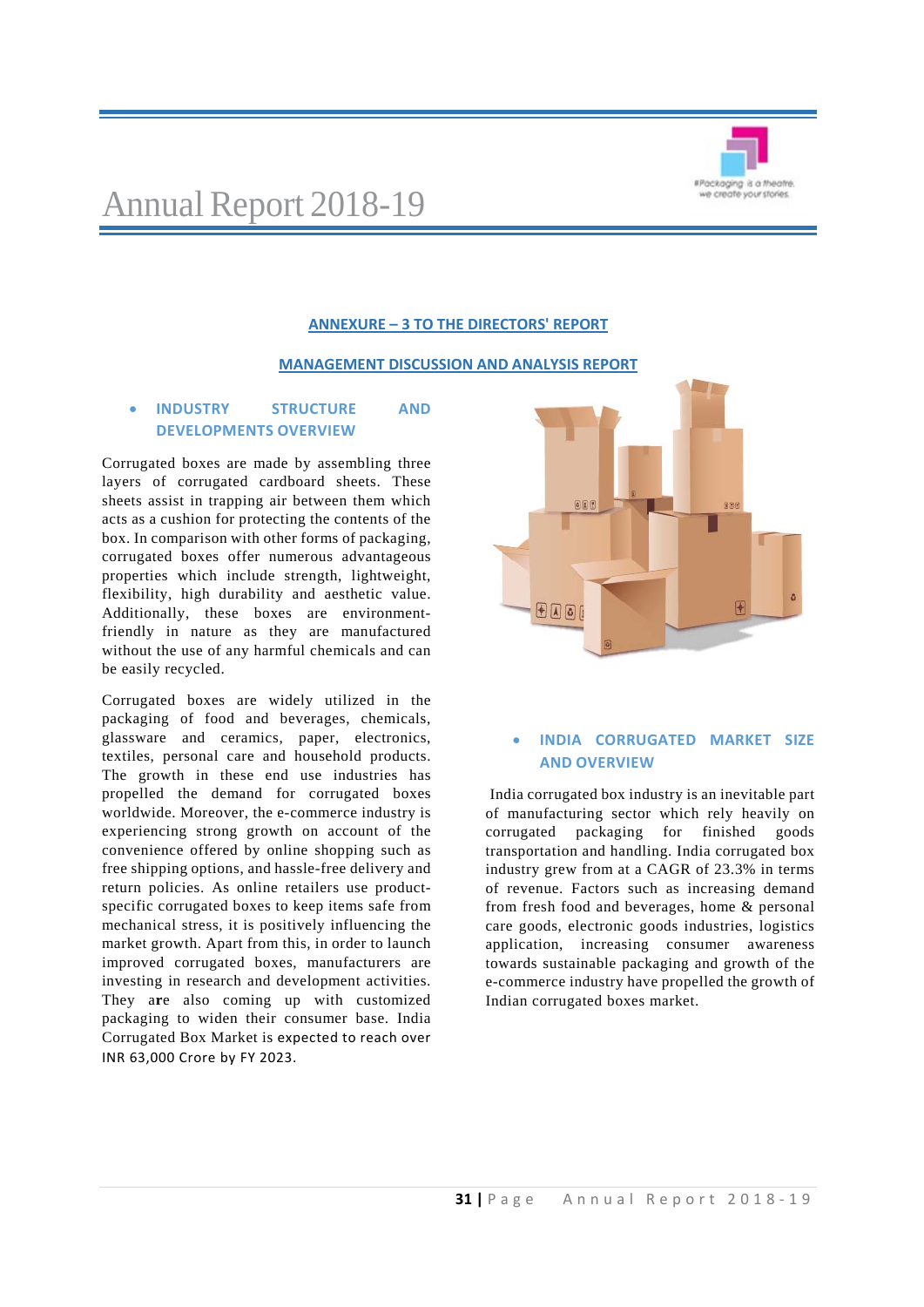

#### **COMPETITIVE LANDSCAPE**

India corrugated box market is highly fragmented with the presence of around 18,000 organized and unorganized players. There are no regulations in the market regarding the entry of the players and since it is a low capital intensive business so many new players are entering in the market. Horizon Packs Pvt. Ltd. is the leading manufacturer. Other leading companies are Worth Peripherals Ltd., TGI Packaging Pvt. Ltd., OJI India Packaging Pvt. Ltd., Jayaraj Fortune Packaging Pvt. Ltd., Supack Industries Pvt. Ltd., BL Containers Pvt. Ltd., Chaitanya Packaging Pvt. Ltd., CEL Packaging, Wadpack Pvt. Ltd., Hariwansh Packaging Pvt. Ltd., CJ Corporation and Paper Containers India Pvt. Ltd.

#### **FUTURE OUTLOOK TO INDIA CORRUGATED BOX MARKET**

India corrugated box industry is expected to increase at a CAGR of double digit CAGR in between the FY'2018 and FY'2023 in terms of revenue due to the elevating demand from the end user segment in order to store and transport their end products. Increasing the demand of safe and cushioned packaging of the product will augment the growth of India Corrugated box market. The procurement of latest technology machines from China, Taiwan and other Asian countries by manufacturers in order to make production fast and accurate will also drive the future of India corrugated box industry.

Figure: India Corrugated Box Market Size in Revenue, FY'2012, FY'2017 and FY'2023E



#### **SEGMENT REVIEW AND ANALYSIS**

The Company is engaged into production of Corrugated Boxes. Our product Corrugated boxes is mainly used in the packaging industry. Our customers 'decision to seek alternative technology coupled with the development of more alternatives and our inability to respond to these changes may adversely affect our business and results of operations. Our products are mainly sold to customers operating in FMCG, Garments, Liquor, etc. thus any slowdown in this sector may adversely affect our business operations. Our ability to anticipate changes in technology and to supply new and enhanced products successfully and on a timely basis will be a significant factor in our ability to grow and to remain competitive. In addition, our business, operations and prospects may be affected by various policies and statutory and regulatory requirements and developments that affect our customer's industry in India. In the event of a significant decline in the demand for our products, our business, results of operations and financial condition may be materially and adversely affected.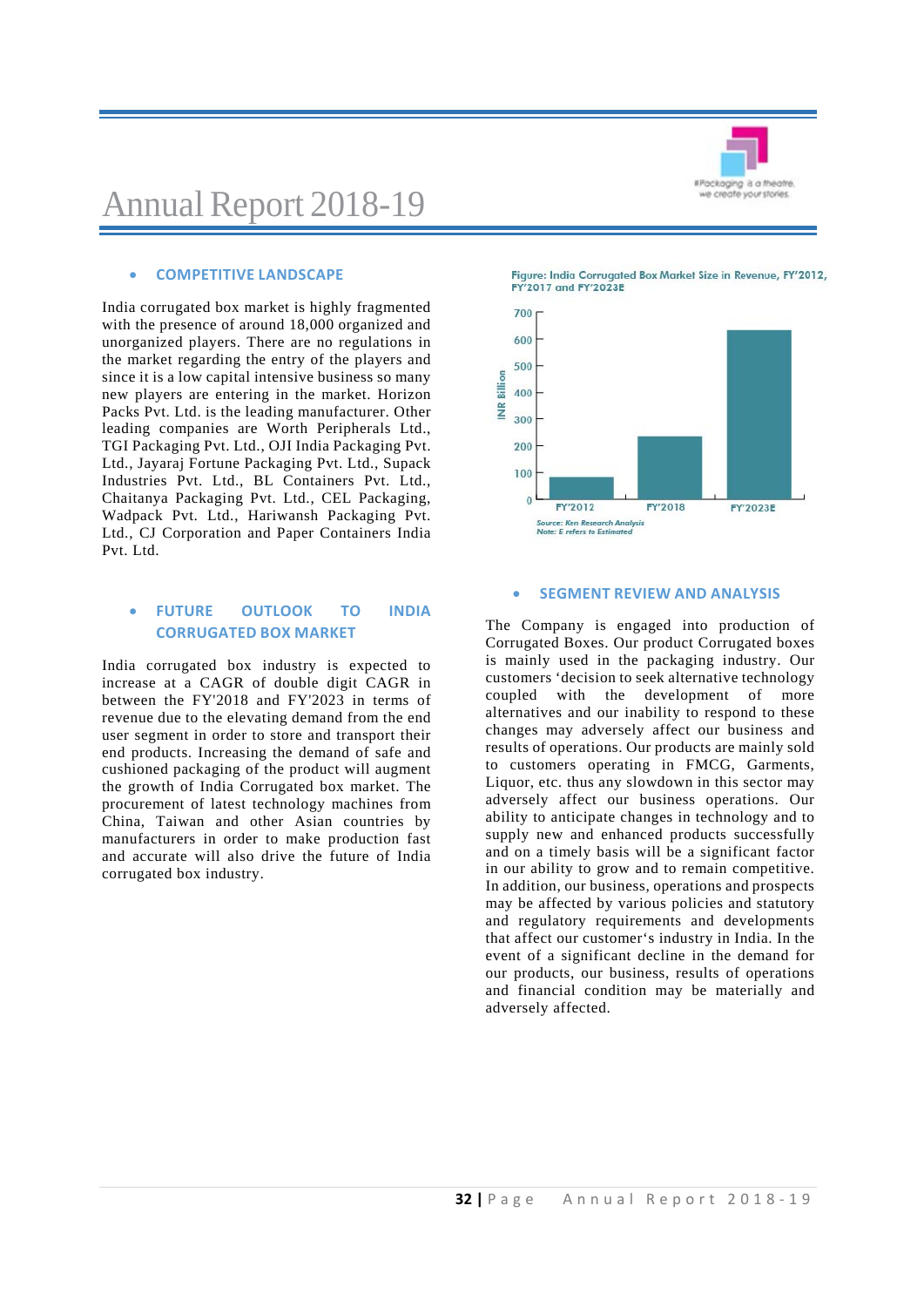

#### **COMPANY REVIEW**

The manufacturing facility of The Company (LSL) is situated at unit no 14, Amrit Ind Est, s. no. 45, Dhumal Nagar Waliv IP-12025, Palghar Thane MH 401208 IN. The properties where our registered office, manufacturing facilities and Godowns are situated in Maharashtra & Gujarat are not owned by our company and the same have been taken on lease. The agreements are renewable on mutually agreed terms. In the event of the said agreements are not being renewed or in case we have to vacate the said premises then our business operations may be disturbed till the time we are able to locate to any new premises for undertaking our administrative activities. Furthermore, the lease agreements executed between the company and the parties are being effective from back dates of lease agreement documents dates. The rent agreements have a clause for the renewal of the same for a further period as may be mutually agreed among the parties after the expiry of the current period.

#### **ENVIRONMENT AND SAFETY**

The need for environmentally clean and safe operations is company's key priority. The Company policy requires the conduct of all operations in such a manner so as to ensure the Safety of all concerned, compliance of statutory and industrial requirements for environment protection and conservation of natural resources to the extent possible.

#### **RISK AND AREAS OF CONCERN**

We have no control on the prices of our basic raw material i.e. Kraft Paper and Duplex Paper. The prices of Kraft Paper and Duplex Paper could fluctuate due to availability and demand. In the recent past, there have been fluctuations in the prices of raw materials both at domestic and international levels. Such fluctuations in prices of raw material and our inability to

negotiate at optimum market rates may affect our profitability. We typically do not enter into any long-term supply agreements with our suppliers and our major requirement is met in the spot market. We may be unable to control the factors affecting the price at which we procure our raw material. We also face the risks associated with compensating for or passing on such increase in our cost of production on account of such fluctuations in prices to our customers. Upward fluctuations in the prices of raw material may thereby affect our margins and profitability, resulting in a material adverse effect on our business, financial condition and results of operations.

#### **INTERNAL CONTROL SYSTEM AND THEIR ADEQUACY**

The Company has implemented proper system for safeguarding the operations/ business of the Company, through which the assets are verified and frauds, errors are reduced and accounts, information connected to it are maintained such, so as to timely completion ofthe statements. The Company has adequate systems of Internal Controls commensurate with its size and operations to ensure orderly and efficient conduct of business. These controls ensure safeguarding of assets, reduction and detection of fraud and error, adequacy and completeness of the accounting records and timely preparation of reliable financial information.

The Audit Committee of Board of Directors reviews the efficiency and effectiveness of internal control systems and suggests the solution to improve and strengthen. The Internal control system were tested during the year and no material weakness in design or operation were observed.

The requirement of having internal auditor compulsory by statue in case of listed and other classes of companies as prescribed shall further strengthen the internal control measures of Company.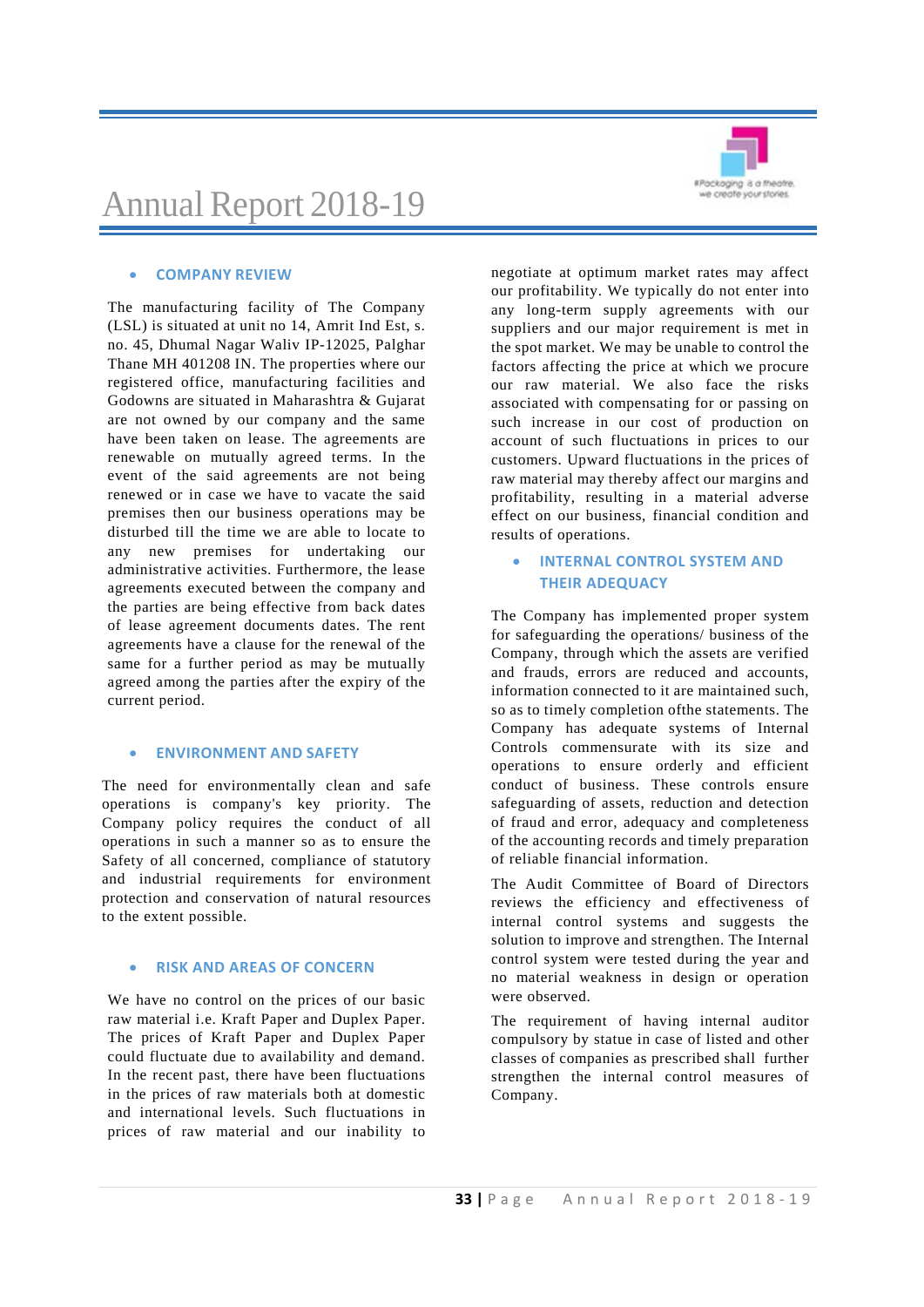

#### **HUMAN RESOURCES AND INDUSTRIAL RELATION**

The Company had cordial and harmonious industrial relations at all levels of organizations. The company believes that the industry has the tremendous potential to impact the society, nation and the world positively. Its employees are major stakeholders and their efforts have direct stake in the business prospectus of the organization. The employees have extended a

#### **CAUTIONARY STATEMENT**

Certain statement made in this report describing Company's Objective, Projects, estimates and expectations may be forward looking statement within the applicable laws and Regulations. Actual results may differ from such expectations and forward- looking statement due to various risk and uncertainties. Several factors affecting company's operation like economic condition

very productive cooperation in the efforts of the management to carry the company to greater heights. The Company considers employees as their biggest competitive advantages. The Company takes initiative like training and development for its people to increase the performance. The Company has taken various steps to improve and enhance skill of its people. The industrial relations remained cordial in our plant. The Company has continued to give special attention to human resources and overall development.

affecting demand and supply, Government regulations and Tax Laws, Competitions prevailing at the relevant time, natural calamities etc. The Company assumes no responsibility to publicly amend, modify or revise any of these statements on the basis of any subsequent developments, information or events.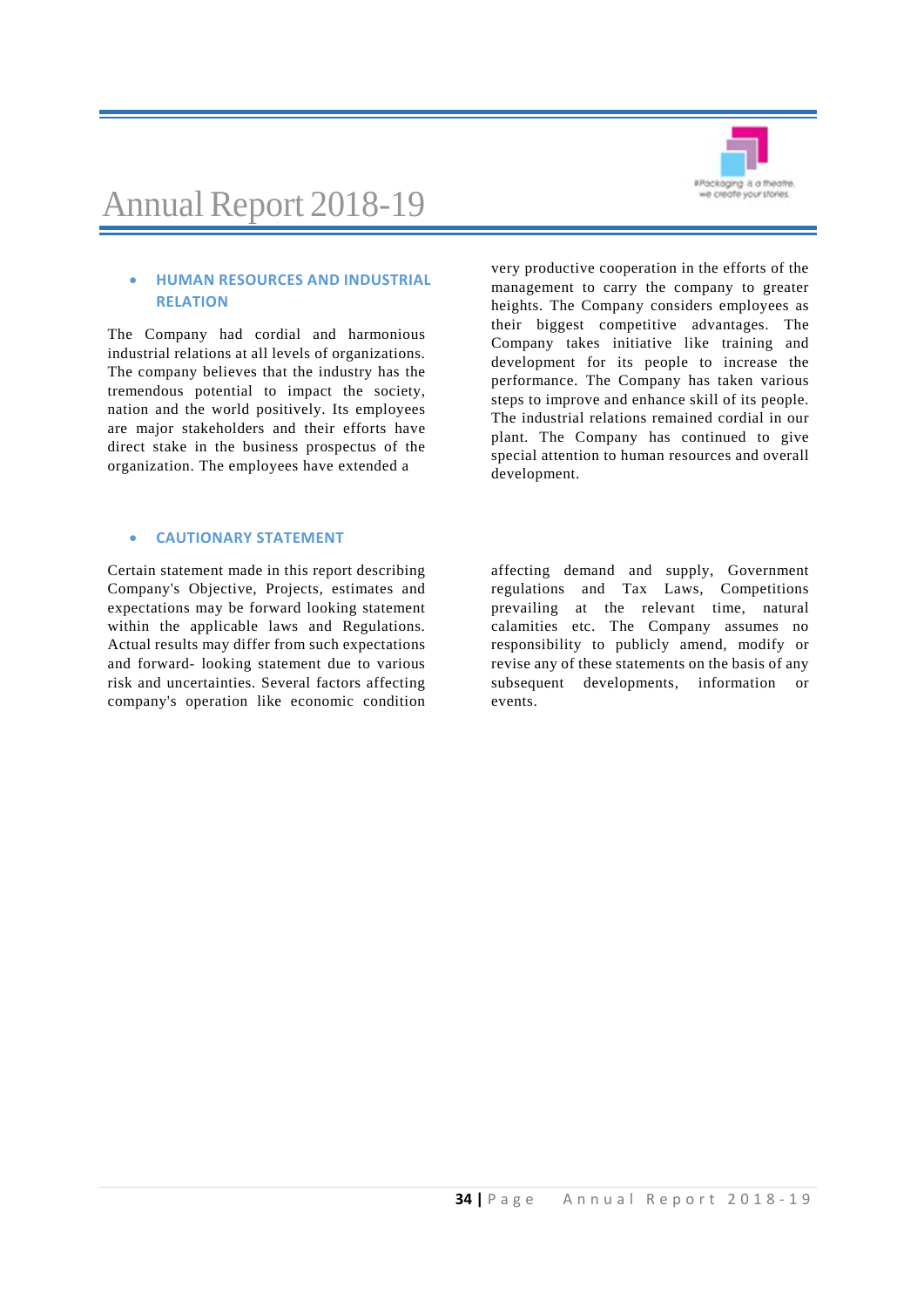

#### **ANNEXURE – 4 TO THE DIRECTORS' REPORT**

#### **PARTICULARS OF EMPLOYEES**

#### **[AS PER SECTION 197(12) READ WITH THE RULE 5 OF THE COMPANIES (APPOINTMENT AND REMUNERATION OF MANAGERIAL PERSONNEL) RULES, 2014]**

A. Ratio and remuneration of Directors & KMPs

| S.N.           | <b>Name</b>                      | <b>Designation</b>                 | <b>Remuneration</b><br>the year 2018-19<br>(Rs.) | <b>For Ratio</b><br><b>Between</b><br><b>Director or KMP and</b><br><b>Median Employee</b> |
|----------------|----------------------------------|------------------------------------|--------------------------------------------------|--------------------------------------------------------------------------------------------|
| $\mathbf{1}$   | KEVAL HARSHAD<br><b>GORADIA</b>  | Chairman &<br>Managing<br>Director | 1,500,000                                        | 8.06                                                                                       |
| $\overline{2}$ | POOJA HARSHAD<br><b>GORADIA</b>  | Whole-time<br>Director $&$<br>CFO  | 900,000                                          | 4.84                                                                                       |
| B              | PAYAL HARSHAD<br>GORADIA         | Non-executive<br>Director          | 675,000                                          | 3.62                                                                                       |
| $\overline{4}$ | ASHOK MANEKLAL<br>MEHTA          | Independent<br><b>Director</b>     | Nil                                              | N.A.                                                                                       |
| 5              | VINAY KUMAR TEKRIWAL Independent | Director                           | Nil                                              | N.A.                                                                                       |
| 6              | <b>MANOJ AYADI</b><br>VALJIBHAI* | Company<br>Secretary               | 107,000                                          | 0.57                                                                                       |

\* Mr. Manoj Ayadi Valjibhai (CS) appointed w.e.f. 13.12.2018

B. Affirmation that the remuneration is as per the Remuneration Policy of the Company: The Company affirms that remuneration is as per the remuneration policy of the Company

#### **ON BEHALF OF THE BOARD OF DIRECTORS For G. K. P. PRINTING & PACKAGING LIMITED**

**KEVAL HARSHAD GORADIA (DIN: 07295358)** 

**Date: 31.08.2019** 

**Place: Mumbai**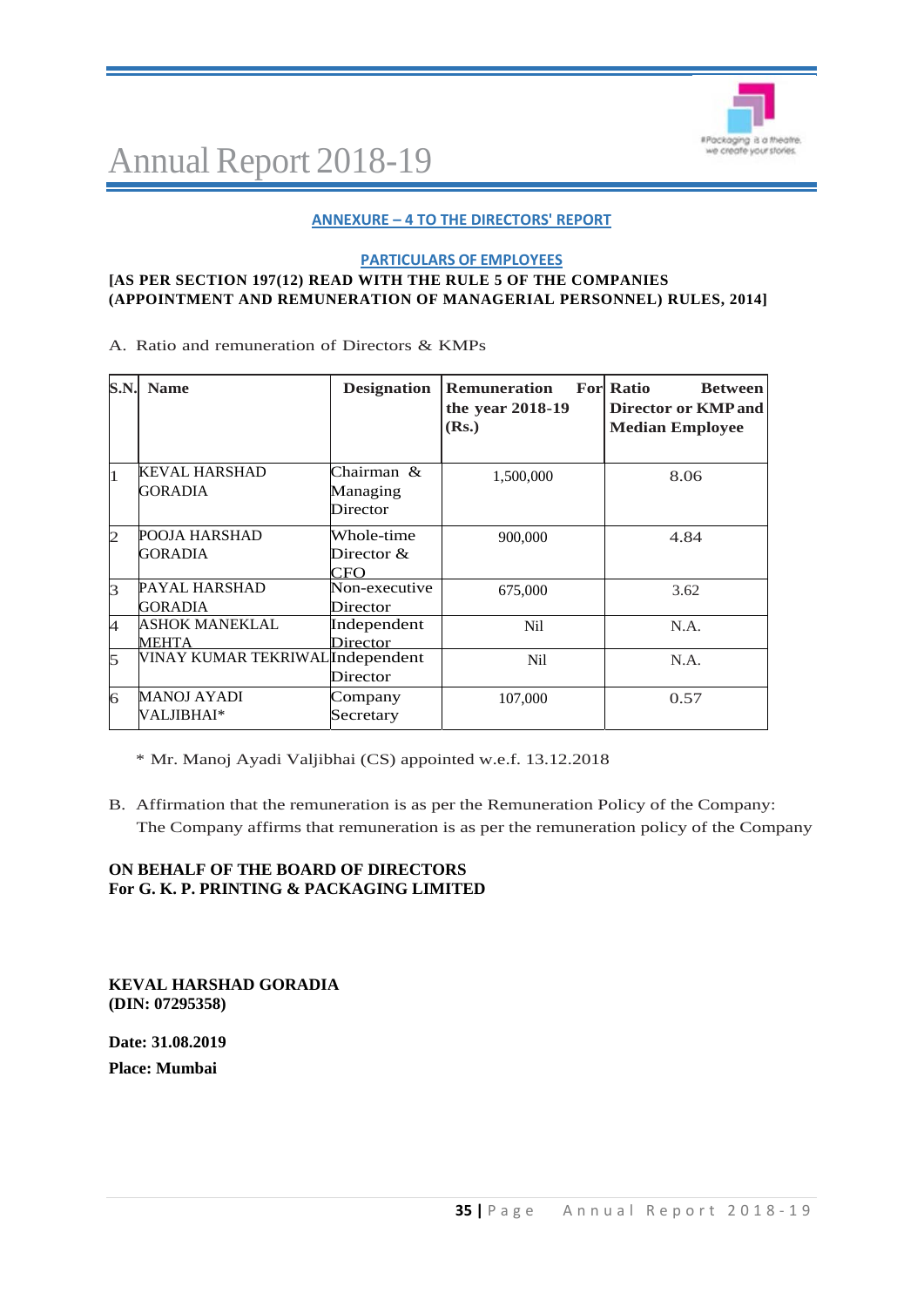### **INDEPENDENT AUDITOR'S REPORT**

#### **To The Members of G. K. P. PRINTING & PACKAGING LIMITED**

#### **Opinion**

We have audited the financial statements of **G. K. P. Printing & Packaging Limited** ("the Company"), which comprise the balance sheet as at 31<sup>st</sup> March 2019, and the statement of Profit and Loss and statement of cash flows for the year then ended, and notes to the financial statements, including a summary of significant accounting policies and other explanatory information. In our opinion and to the best of our information and according to the explanations given to us, the aforesaid financial statements give the information required by the Act in the manner so required and give a true and fair view in conformity with the accounting principles generally accepted in India, of the state of affairs of the Company as at March 31, 2019, and profit/loss, and its cash flows for the year ended on that date.

#### **Basis for Opinion**

We conducted our audit in accordance with the Standards on Auditing (SAs) specified under section 143(10) of the Companies Act, 2013. Our responsibilities under those Standards are further described in the *Auditor's Responsibilities for the Audit of the Financial Statements* section of our report. We are independent of the Company in accordance with the *Code of Ethics* issued by the Institute of Chartered Accountants of India together with the ethical requirements that are relevant to our audit of the financial statements under the provisions of the Companies Act, 2013 and the Rules thereunder, and we have fulfilled our other ethical responsibilities in accordance with these requirements and the Code of Ethics. We believe that the audit evidence we have obtained is sufficient and appropriate to provide a basis for our opinion.

#### **Key Audit Matters**

Key audit matters are those matters that, in our professional judgment, were of most significance in our audit of the financial statements of the current period. These matters were addressed in the context of our audit of the financial statements as a whole, and in forming our opinion thereon and we do not provide a separate opinion on these matters.

#### **Information Other than the Standalone Financial Statements and Auditor's Report Thereon**

The Company's Board of Directors is responsible for the preparation of the other information. The other information comprises the information included in the Management Discussion and Analysis, Board's Report including Annexures to Board's Report, Business Responsibility Report, Corporate Governance and Shareholder's Information, but does not include the standalone financial statements and our auditor's report thereon.

Our opinion on the financial statements does not cover the other information and we do not express any form of assurance conclusion thereon.

In connection with our audit of the financial statements, our responsibility is to read the other information and, in doing so, consider whether the other information is materially inconsistent with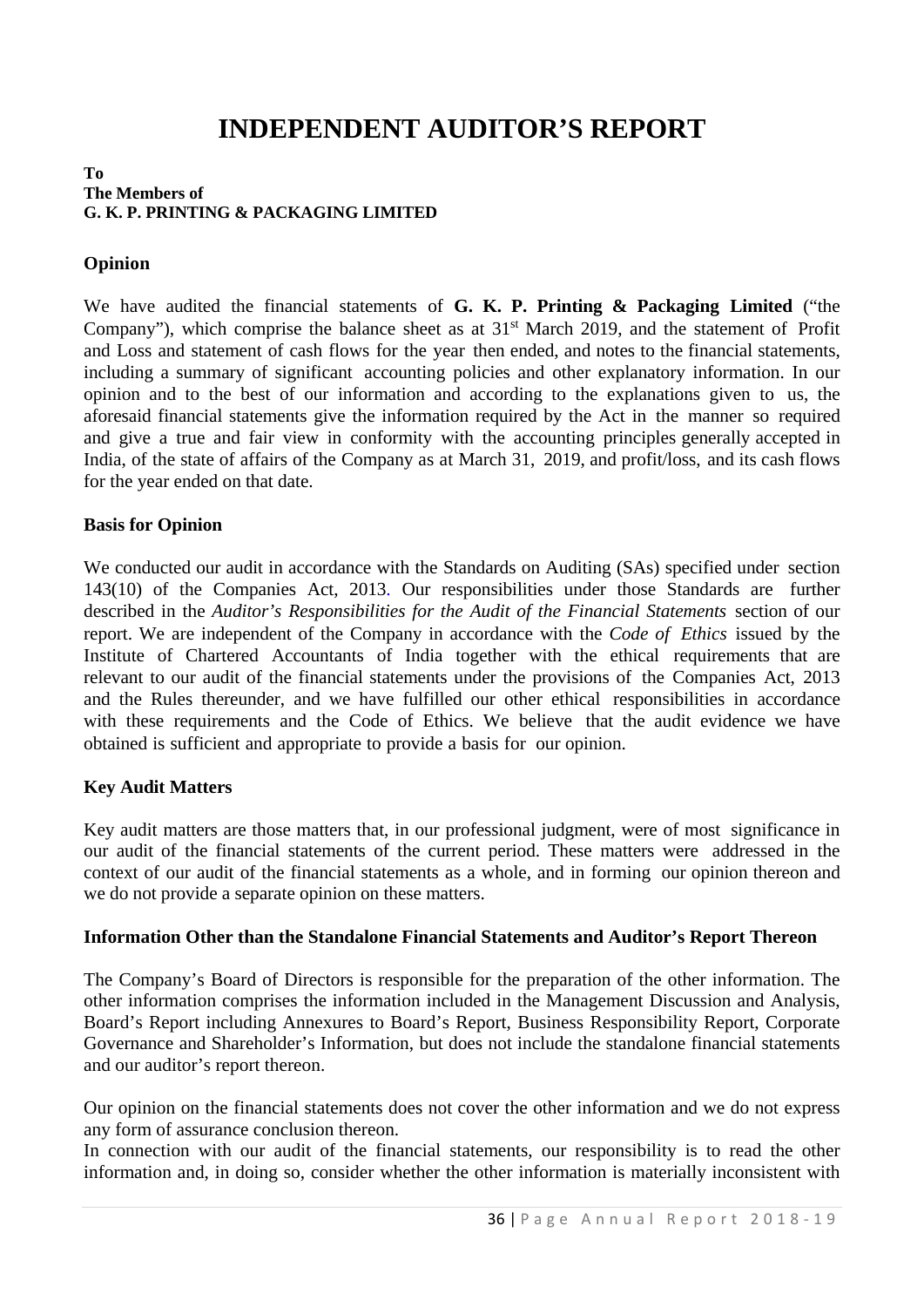the financial statements or our knowledge obtained during the course of our audit or otherwise appears to be materially misstated.

If, based on the work we have performed, we conclude that there is a material misstatement of this other information, we are required to report that fact. We have nothing to report in this regard.

# **Management's Responsibility for the Financial Statements**

The Company's Board of Directors is responsible for the matters stated in section 134(5) of the Companies Act, 2013 ("the Act") with respect to the preparation of these financial statements that give a true and fair view of the financial position, financial performance, and cash flows of the Company in accordance with the accounting principles generally accepted in India, including the accounting Standards specified under section 133 of the Act. This responsibility also includes maintenance of adequate accounting records in accordance with the provisions of the Act for safeguarding of the assets of the Company and for preventing and detecting frauds and other irregularities; selection and application of appropriate accounting policies; making judgments and estimates that are reasonable and prudent; and design, implementation and maintenance of adequate internal financial controls, that were operating effectively for ensuring the accuracy and completeness of the accounting records, relevant to the preparation and presentation of the financial statement that give a true and fair view and are free from material misstatement, whether due to fraud or error.

In preparing the financial statements, management is responsible for assessing the Company's ability to continue as a going concern, disclosing, as applicable, matters related to going concern and using the going concern basis of accounting unless management either intends to liquidate the Company or to cease operations, or has no realistic alternative but to do so.

Those Board of Directors are also responsible for overseeing the Company's financial reporting process.

# **Auditor's Responsibilities for the Audit of the Financial Statements**

Our objectives are to obtain reasonable assurance about whether the financial statements as a whole are free from material misstatement, whether due to fraud or error, and to issue an auditor's report that includes our opinion. Reasonable assurance is a high level of assurance, but is not a guarantee that an audit conducted in accordance with SAs will always detect a material misstatement when it exists. Misstatements can arise from fraud or error and are considered material if, individually or in the aggregate, they could reasonably be expected to influence the economic decisions of users taken on the basis of these financial statements.

As part of an audit in accordance with SAs, we exercise professional judgment and maintain professional skepticism throughout the audit. We also:

 Identify and assess the risks of material misstatement of the financial statements, whether due to fraud or error, design and perform audit procedures responsive to those risks, and obtain audit evidence that is sufficient and appropriate to provide a basis for our opinion. The risk of not detecting a material misstatement resulting from fraud is higher than for one resulting from error, as fraud may involve collusion, forgery, intentional omissions, misrepresentations, or the override of internal control.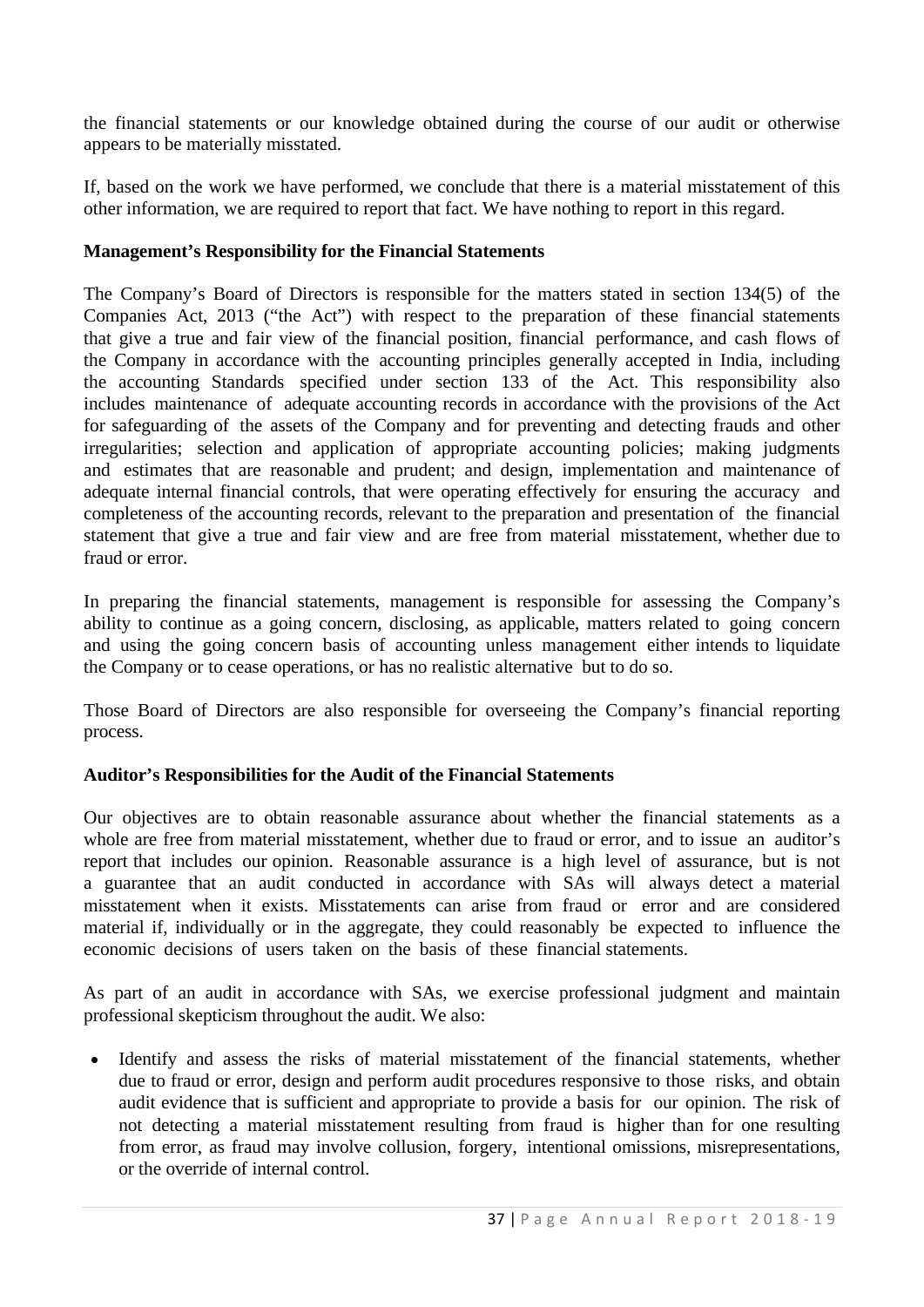- Obtain an understanding of internal control relevant to the audit in order to design audit procedures that are appropriate in the circumstances. Under section 143(3)(i) of the Companies Act, 2013, we are also responsible for expressing our opinion on whether the company has adequate internal financial controls system in place and the operating effectiveness of such controls.
- Evaluate the appropriateness of accounting policies used and the reasonableness of accounting estimates and related disclosures made by management.
- Conclude on the appropriateness of management's use of the going concern basis of accounting and, based on the audit evidence obtained, whether a material uncertainty exists related to events or conditions that may cast significant doubt on the Company's ability to continue as a going concern. If we conclude that a material uncertainty exists, we are required to draw attention in our auditor's report to the related disclosures in the financial statements or, if such disclosures are inadequate, to modify our opinion. Our conclusions are based on the audit evidence obtained up to the date of our auditor's report. However, future events or conditions may cause the Company to cease to continue as a going concern.
- Evaluate the overall presentation, structure and content of the financial statements, including the disclosures, and whether the financial statements represent the underlying transactions and events in a manner that achieves fair presentation.

We communicate with those charged with governance regarding, among other matters, the planned scope and timing of the audit and significant audit findings, including any significant deficiencies in internal control that we identify during our audit.

We also provide those charged with governance with a statement that we have complied with relevant ethical requirements regarding independence, and to communicate with them all relationships and other matters that may reasonably be thought to bear on our independence, and where applicable, related safeguards.

From the matters communicated with those charged with governance, we determine those matters that were of most significance in the audit of the financial statements of the current period and are therefore the key audit matters. We describe these matters in our auditor's report unless law or regulation precludes public disclosure about the matter or when, in extremely rare circumstances, we determine that a matter should not be communicated in our report because the adverse consequences of doing so would reasonably be expected to outweigh the public interest benefits of such communication.

# **Report on other Legal and Regulatory Requirements**

- 1. As required by the Companies (Auditor's Report) Order, 2016 ("the Order"), issued by the Central Government of India in terms of sub-section (11) of section 143 of the Companies Act, 2013, we give in the '**Annexure A'** a statement on the matters specified in paragraphs 3 and 4 of the Order, to the extent applicable.
- 2. As required by Section 143(3) of the Act, we report that:
	- (a) We have sought and obtained all the information and explanations which to the best of our knowledge and belief were necessary for the purposes of our audit.
	- (b) In our opinion, proper books of account as required by law have been kept by the Company so far as it appears from our examination of those books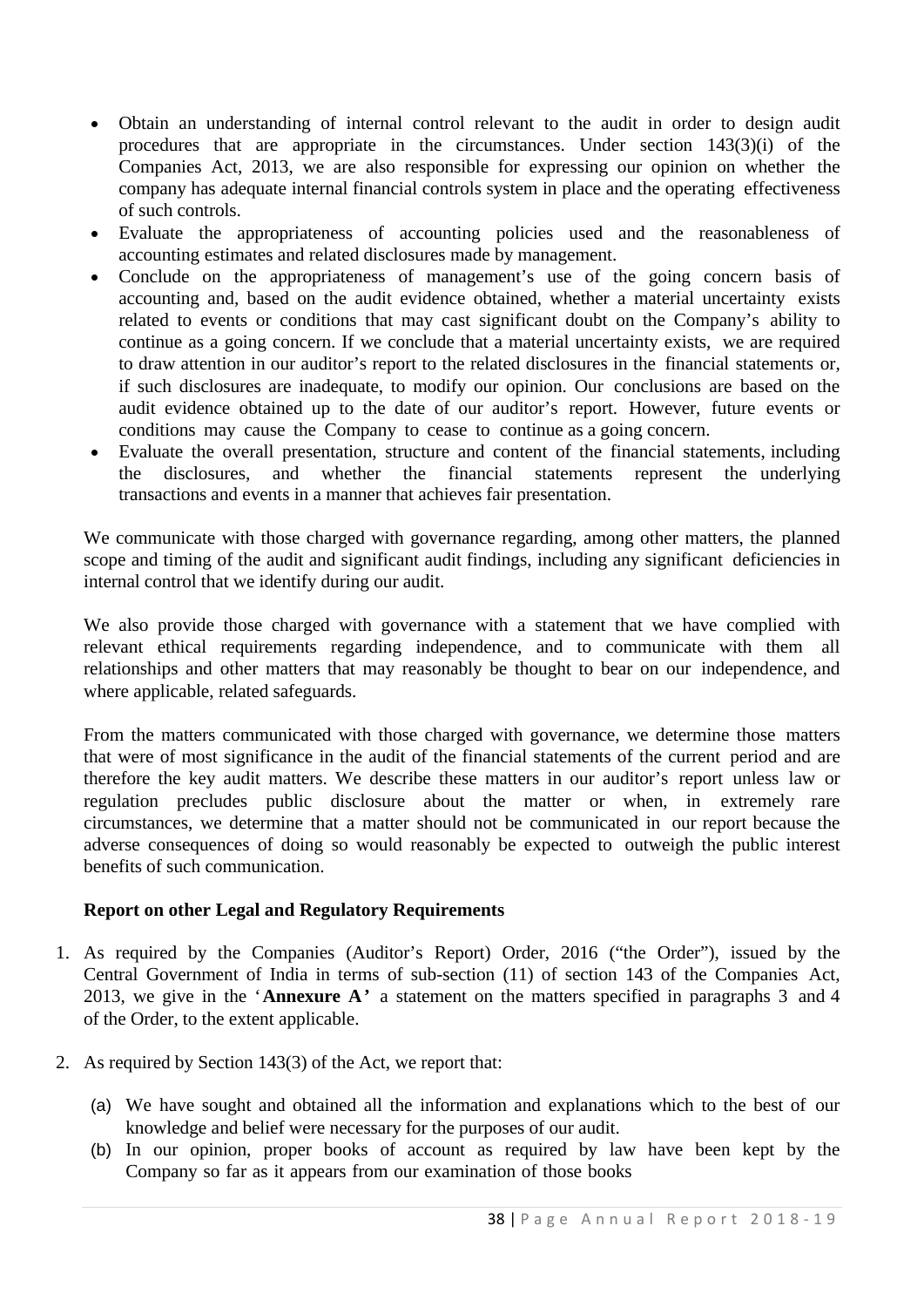- (c) The Balance Sheet, the Statement of Profit and Loss, and the Cash Flow Statement dealt with by this Report are in agreement with the books of account
- (d) In our opinion, the aforesaid financial statements comply with the Accounting Standards specified under Section 133 of the Act, read with Rule 7 of the Companies (Accounts) Rules, 2014.
- (e) On the basis of the written representations received from the directors as on 31st March, 2019 taken on record by the Board of Directors, none of the directors is disqualified as on 31st March, 2019 from being appointed as a director in terms of Section 164 (2) of the Act.
- (f) With respect to the adequacy of the internal financial controls over financial reporting of the Company and the operating effectiveness of such controls, refer to our separate Report in "Annexure B".
- (g) With respect to the other matters to be included in the Auditor's Report in accordance with Rule 11 of the Companies (Audit and Auditors) Rules, 2014, in our opinion and to the best of our information and according to the explanations given to us:
	- i. The Company has not any pending litigation which should require to disclose on its financial position.
	- ii. The Company did not have any long-term contracts including derivative contracts for which there were any material foreseeable losses*.*
	- iii. There were no amounts which were required to be transferred to the Investor Education and Protection Fund by the Company

**For D V Barfiwala & Co Chartered Accountants FRN 118936W** 

**Dharmesh Barfiwala (Partner) Date: 31st August, 2019 M No: 106032 Place: Surat UDIN: 19106032AAAANV8587**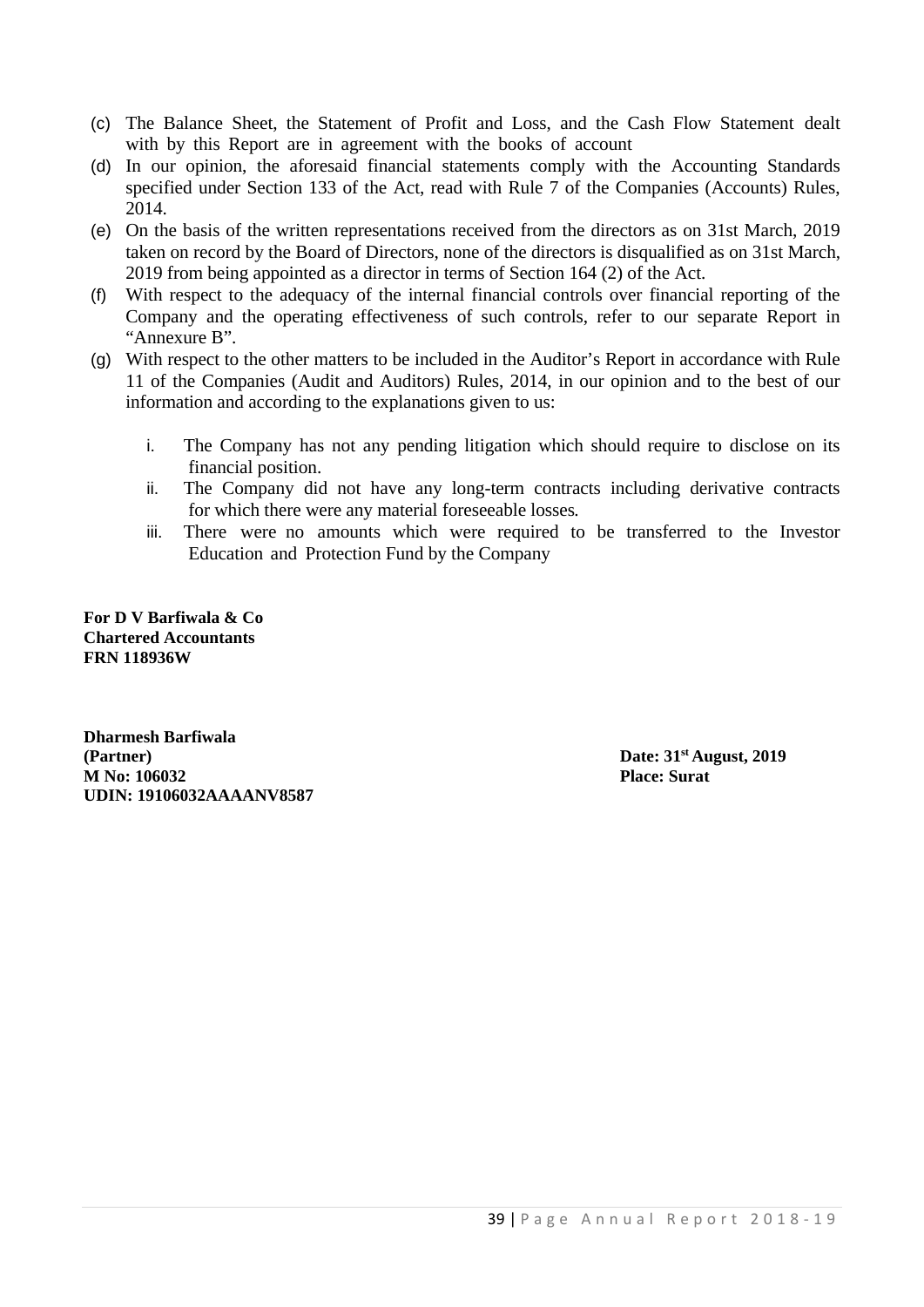# **"Annexure A" to the Independent Auditors' Report**

Referred to in paragraph 1 under the heading 'Report on Other Legal & 'Regulatory Requirement' of our report of even date to the financial statements of the Company for the year ended March 31, 2019:

# **Fixed Assets:**

- a) The Company has maintained proper records showing full particulars, including quantitative details and situation of fixed assets;
- b) The Fixed Assets have been physically verified by the management in a phased manner, designed to cover all the items over a period of three years, which in our opinion, is reasonable having regard to the size of the company and nature of its business. Pursuant to the program, a portion of the fixed asset has been physically verified by the management during the year and no material discrepancies between the books records and the physical fixed assets have been noticed.
- c) The Title deed of immovable properties are held in the name of the company.

# **Inventory:**

- a) The management has conducted the physical verification of inventory at reasonable intervals.
- b) The discrepancies noticed on physical verification of the inventory as compared to books records which has been properly dealt with in the books of account were not material.

# **Loans given by the Company:**

The company has not granted loans & advances to parties covered under section 189 of the Act.

# **Loans to directors & Investment by the Company:**

In our opinion and according to the information and explanations given to us, the company has complied with the provisions of section 185 & 186 of the Companies Act, 2013 In respect of loans etc. except in case of two Loans of Rs. 2,12,00,562/- in the name of K P Print & Packaging & Rs. 91,17,634/- in the name of Packwell Enterprise LLP, which has been taken over by the company as a effect of Business Succession Agreement dated 14<sup>th</sup> April, 2018 entered into with M/s GK Packaging, M/s Pratham Packaging and M/s GKP Printing and Packaging Ltd however Section 185 is applicable only at the time of granting the loan and any change in circumstances thereafter would not make the section applicable , hence in our opinion the same loan is granted before the acquisition of the Proprietorship concerns by the company hence, violation regarding the section 185 is not applicable and therefore our report is not qualified for the same..

# **Deposits**

The Company has not accepted any deposits from the public and hence the directives issued by the Reserve Bank of India and the provisions of Sections 73 to 76 or any other relevant provisions of the Act and the Companies (Acceptance of Deposit) Rules, 2015 with regard to the deposits accepted from the public are not applicable.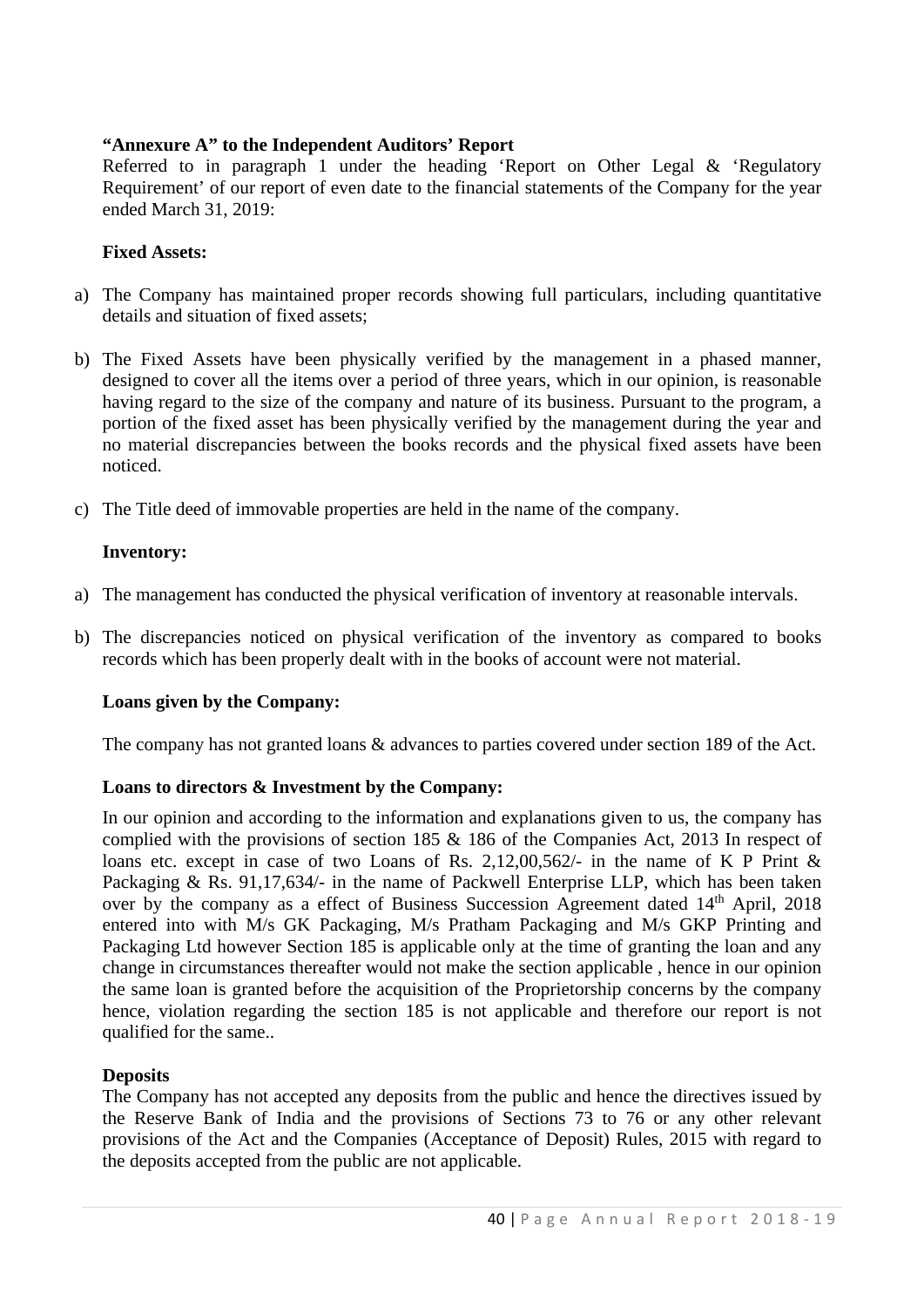### **Cost records**

As informed to us, the maintenance of Cost Records has not been specified by the Central Government under sub-section (1) of Section 148 of the Act, in respect of the activities carried on by the company.

### **Statutory dues:**

- **a)** According to information and explanations given to us and on the basis of our examination of the books of account, and records, the Company has been generally regular in depositing undisputed statutory dues including Provident Fund, Employees State Insurance, Income-Tax, Sales tax, Goods & Service Tax, Service Tax, Duty of Customs, Duty of Excise, Value added Tax, Cess and any other statutory dues with the appropriate authorities. According to the information and explanations given to us, no undisputed amounts are payable in respect of the above wherein arrears as at March 31, 2019 for a period of more than six months from the date on when they become payable.
- **b)** According to the information and explanation given to us, there are no dues of income tax, sales tax, Goods & Service Tax, service tax, duty of customs, duty of excise, value added tax outstanding on account of any dispute.

# **Repayment of Loans:**

In our opinion and according to the information and explanations given to us, the Company has not defaulted in the repayment of dues to banks. The Company has not taken any loan from the government and has not issued any debentures. The Loans taken from financial institutions have been properly disclosed in Financial Statements & are repaid at regular intervals.

### **Utilization of IPO & FPO:**

Based upon the audit procedures performed and the information and explanations given by the management, the company has not raised monies by way of initial public offer or further public offer including debt instruments.

### **Reporting of Fraud:**

Based upon the audit procedures performed and the information and explanations given by the management, we report that no fraud by the Company or on the company by its officers or employees has been noticed or reported during the year.

### **Approval of Managerial Remuneration:**

Based upon the audit procedures performed and the information and explanations given by the management, the managerial remuneration has been paid or provided in accordance with the requisite approvals mandated by the provisions of section 197 read with Schedule V to the Companies Act;

### **NIDHI Company:**

In our opinion, the Company is not a Nidhi Company. Therefore, the provisions of clause 4 (xii) of the Order are not applicable to the Company.

### **Related Party Transaction:**

In our opinion, all transactions with the related parties are in compliance with section177 and 188 of Companies Act, 2013 and the details have been disclosed in the Financial Statements as required by the applicable accounting standards.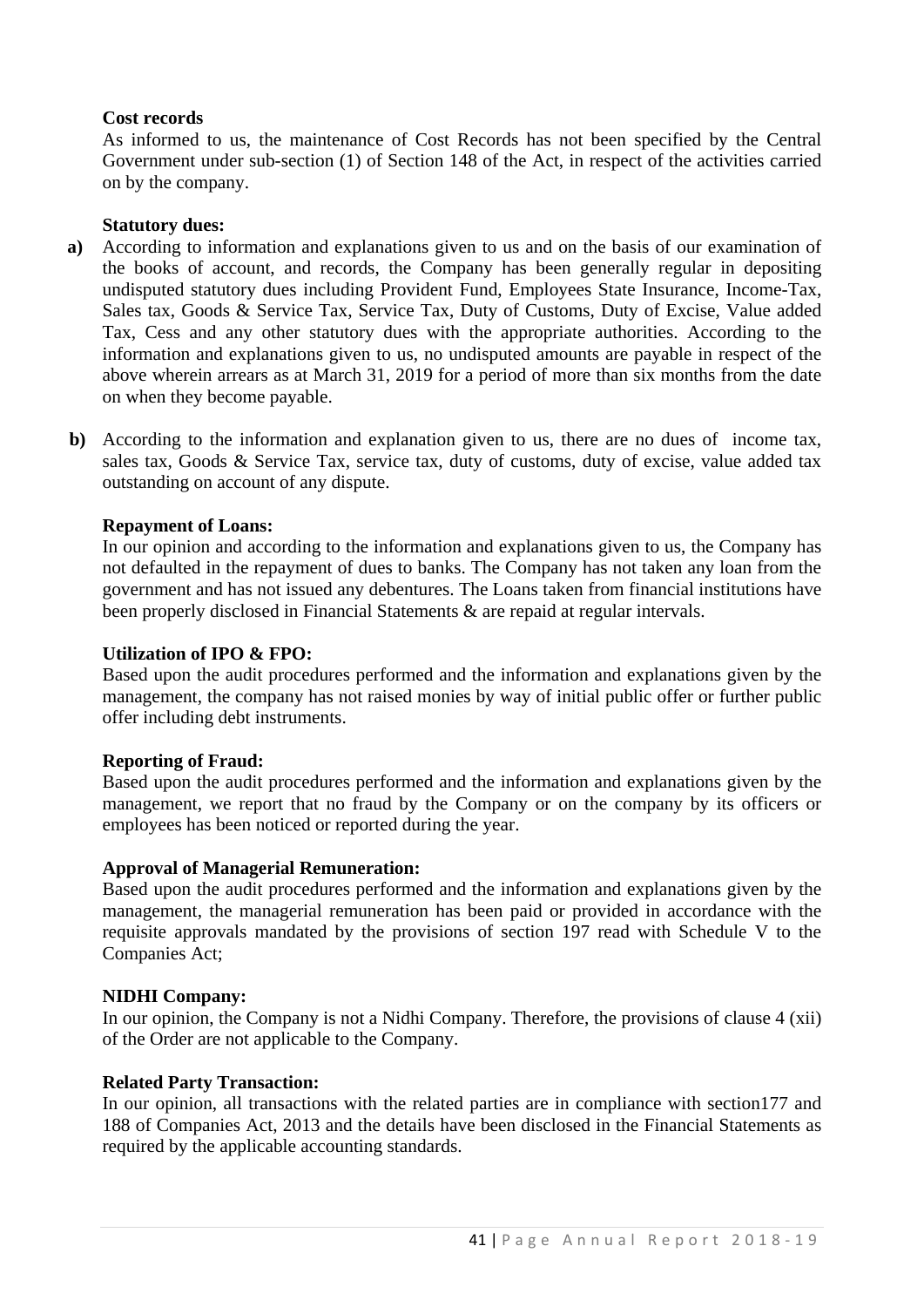# **Private Placement or Preferential Issues:**

Based upon the audit procedures performed and the information and explanations given by the management, the company has made preferential allotment or private placement of shares as mentioned in below table;

| Date of<br><b>Allotment</b> | <b>No. of Equity</b><br><b>Shares allotted</b> | Face<br>value<br>(Rs.) | <b>Issue Price (Rs.)</b>                           | Nature of<br>consideration | Nature of<br><b>Allotment</b> |
|-----------------------------|------------------------------------------------|------------------------|----------------------------------------------------|----------------------------|-------------------------------|
| January 12th,<br>2019       | 3,68,000                                       | 10                     | 32 (Including Premium)<br>of $Rs.22/-$ per shares) | Other Than Cash            | Conversion of<br>Unsecured    |
| January 29th,<br>2019       | 11,94,000                                      | 10                     | 32 (Including Premium<br>of $Rs.22/-$ per shares)  | Cash                       | Private<br>Placement          |

### **Non Cash Transaction:**

The company has not entered into non cash transaction with the directors or their relatives and hence provisions of section 192 of the Companies Act, 2013 are not applicable to the Company.

### **Register under RBI Act, 1934:**

In our opinion, the company is not required to be registered under section 45 IA of the Reserve Bank of India Act, 1934 and accordingly, the provisions of clause 3 (xvi) of the Order are not applicable to the Company and hence not commented upon.

**For D V Barfiwala & Co Chartered Accountants FRN 118936W** 

**Dharmesh Barfiwala (Partner)** Date: 31<sup>st</sup> August, 2019<br> **M** No: 106032 Place: Surat **M No: 106032 UDIN: 19106032AAAANV8587**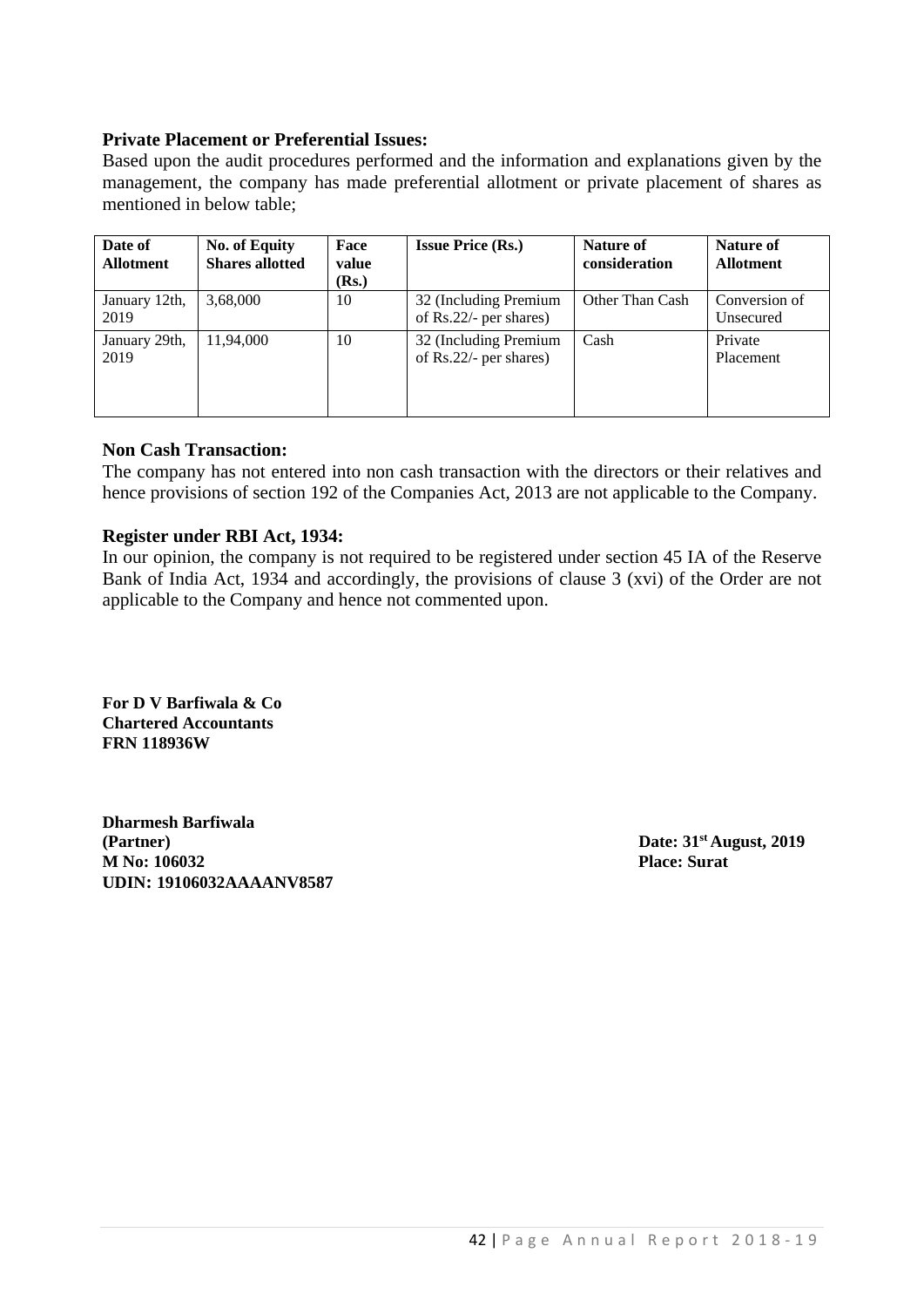**"Annexure B" to the Independent Auditor's Report** of even date on the Financial Statements of G. K. P. Printing & Packaging Limited

# **Report on the Internal Financial Controls under Clause (i) of Sub-section 3 of Section 143 of the Companies Act, 2013 ("the Act")**

We have audited the internal financial controls over financial reporting of G, K. P. PRINTING & PACKAGING LIMITED ("the Company") as of March 31, 2019 in conjunction with our audit of the financial statements of the Company for the year ended on that date.

# **Management's Responsibility for Internal Financial Controls**

The Board of Directors of the Company is responsible for establishing and maintaining internal financial controls based on the internal control over financial reporting criteria established by the Company considering the essential components of internal control stated in the Guidance Note on Audit of Internal Financial Controls over Financial Reporting issued by the Institute of Chartered Accountants of India. These responsibilities include the design, implementation and maintenance of adequate internal financial controls that were operating effectively for ensuring the orderly and efficient conduct of its business, including adherence to respective company's policies, the safeguarding of its assets, the prevention and detection of frauds and errors, the accuracy and completeness of the accounting records, and the timely preparation of reliable financial information, as required under the Companies Act, 2013.

# **Auditor's Responsibility**

Our responsibility is to express an opinion on the internal financial controls over financial reporting of the Company based on our audit. We conducted our audit in accordance with the Guidance Note on Audit of Internal Financial Controls Over Financial Reporting (the "Guidance Note") issued by the Institute of Chartered Accountants of India and the Standards on Auditing prescribed under Section 143(10) of the Companies Act, 2013, to the extent applicable to an audit of internal financial controls. Those Standards and the Guidance Note require that we comply with ethical requirements and plan and perform the audit to obtain reasonable assurance about whether adequate internal financial controls over financial reporting was established and maintained and if such controls operated effectively in all material respects.

Our audit involves performing procedures to obtain audit evidence about the adequacy of the internal financial controls system over financial reporting and their operating effectiveness. Our audit of internal financial controls over financial reporting included obtaining an understanding of internal financial controls over financial reporting, assessing the risk that a material weakness exists, and testing and evaluating the design and operating effectiveness of internal control based on the assessed risk. The procedures selected depend on the auditor's judgment, including the assessment of the risks of material misstatement of the financial statements, whether due to fraud or error.

We believe that the audit evidence we have obtained, is sufficient and appropriate to provide a basis for our audit opinion on the internal financial controls system over financial reporting of the Company.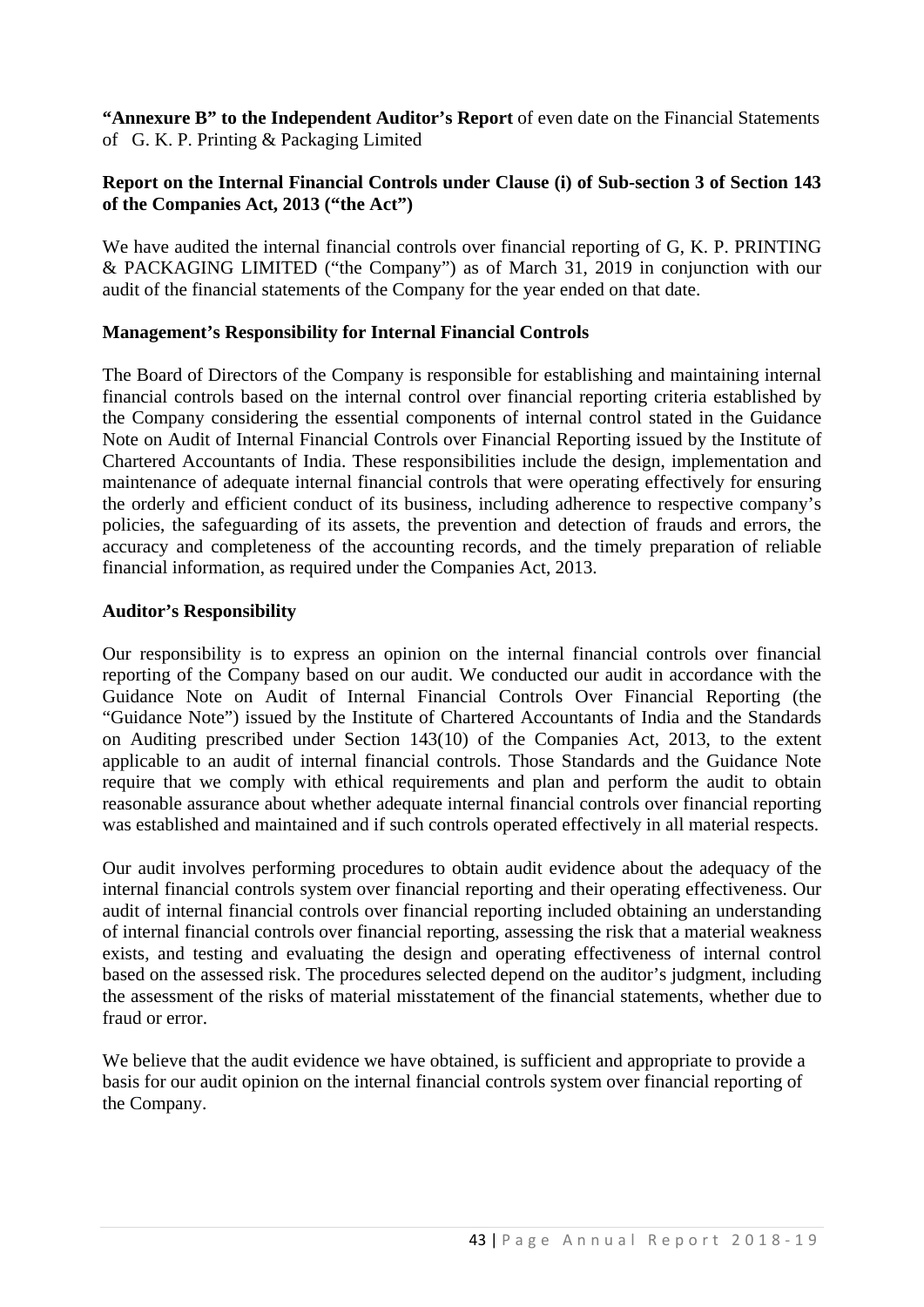# **Meaning of Internal Financial Controls over Financial Reporting**

A company's internal financial control over financial reporting is a process designed to provide reasonable assurance regarding the reliability of financial reporting and the preparation of financial statements for external purposes in accordance with generally accepted accounting principles. A company's internal financial control over financial reporting includes those policies and procedures that (1) pertain to the maintenance of records that, in reasonable detail, accurately and fairly reflect the transactions and dispositions of the assets of the company; (2) provide reasonable assurance that transactions are recorded as necessary to permit preparation of financial statements in accordance with generally accepted accounting principles, and that receipts and expenditures of the company are being made only in accordance with authorizations of management and directors of the company; and (3) provide reasonable assurance regarding prevention or timely detection of unauthorized acquisition, use, or disposition of the company's assets that could have a material effect on the financial statements.

# **Limitations of Internal Financial Controls over Financial Reporting**

Because of the inherent limitations of internal financial controls over financial reporting, including the possibility of collusion or improper management override of controls, material misstatements due to error or fraud may occur and not be detected. Also, projections of any evaluation of the internal financial controls over financial reporting to future periods are subject to the risk that the internal financial control over financial reporting may become inadequate because of changes in conditions, or that the degree of compliance with the policies or procedures may deteriorate.

### **Opinion**

In our opinion, to the best of our information and according to the explanations given to us, the Company has, in all material respects, an adequate internal financial controls system over financial reporting and such internal financial controls over financial reporting were operating effectively as at March 31, 2019, based on the internal control over financial reporting criteria established by the Company considering the essential components of internal control stated in the Guidance Note on Audit of Internal Financial Controls Over Financial Reporting issued by the Institute of Chartered Accountants of India.

**For D V Barfiwala & Co Chartered Accountants FRN 118936W** 

**Dharmesh Barfiwala (Partner) Date: 31st August, 2019 M No: 106032 Place: Surat UDIN: 19106032AAAANV8587**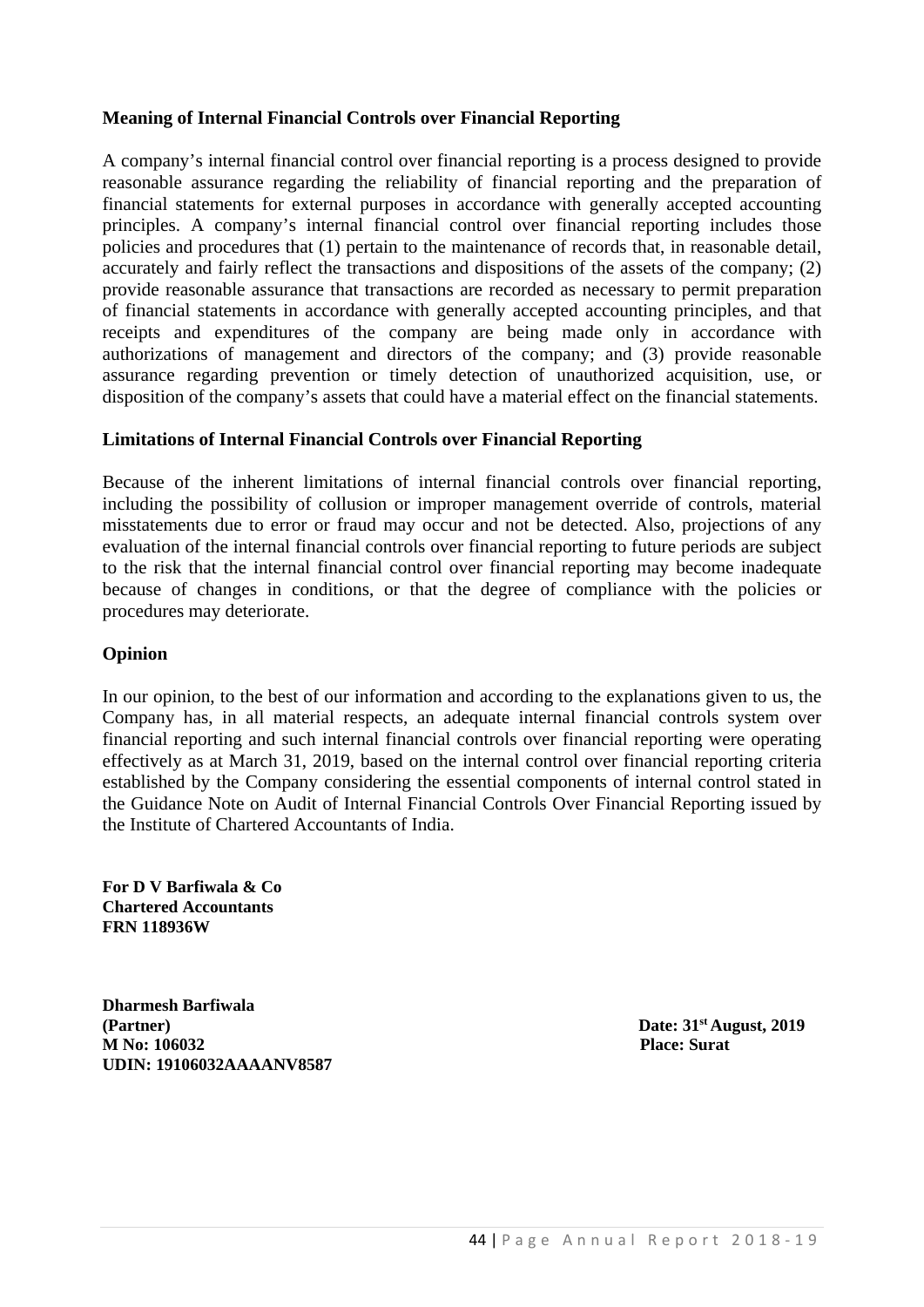| G. K. P. Printing & Packaging Limited |                                                                                                       |                                                      |                                        |
|---------------------------------------|-------------------------------------------------------------------------------------------------------|------------------------------------------------------|----------------------------------------|
|                                       | Balance Sheet As At 31st March, 2019                                                                  |                                                      |                                        |
|                                       | <b>Particulars</b>                                                                                    | <b>Note</b>                                          | <b>AMOUNT</b><br>IN Rs.<br>31-Mar-2019 |
| L.                                    | <b>EQUITY AND LIABILITIES</b>                                                                         |                                                      |                                        |
| $\mathbf{1}$                          | <b>Shareholders' Funds</b>                                                                            |                                                      |                                        |
|                                       | (a) Share Capital                                                                                     | 2                                                    | 5,27,69,440                            |
|                                       | (b) Reserves and Surplus                                                                              | 3                                                    | 6,02,99,134                            |
|                                       |                                                                                                       |                                                      | 11,30,68,574                           |
| 2                                     | <b>Share Application Money Pending Allotment</b>                                                      |                                                      |                                        |
| $\overline{\mathbf{3}}$               | <b>Non-Current Liabilities</b>                                                                        |                                                      |                                        |
|                                       | (a) Long-Term Borrowings                                                                              | 4                                                    | 85,883                                 |
|                                       |                                                                                                       |                                                      | 85,883                                 |
| 4                                     | <b>Current liabilities</b>                                                                            |                                                      |                                        |
|                                       | (a) Trade payables                                                                                    | 5                                                    | 3,95,67,680                            |
|                                       | (b) Other current liabilities                                                                         | 6                                                    | 18,59,034                              |
|                                       | (c) Short-term provisions                                                                             | $\overline{7}$                                       | 75,91,410                              |
|                                       |                                                                                                       |                                                      | 4,90,18,124                            |
|                                       | <b>TOTAL</b>                                                                                          |                                                      | 16,21,72,581                           |
| II.                                   | <b>ASSETS</b>                                                                                         |                                                      |                                        |
|                                       | <b>Non-Current Assets</b>                                                                             |                                                      |                                        |
| $\mathbf{1}$                          | (a) Fixed Assets                                                                                      |                                                      |                                        |
|                                       | (i)<br><b>Tangible Assets</b>                                                                         | 8                                                    | 67,37,505                              |
|                                       | (ii) Intangible Assets                                                                                |                                                      |                                        |
|                                       | (b) Deferred Tax Assets (Net)                                                                         | 9                                                    | 1,64,386                               |
|                                       |                                                                                                       |                                                      | 69,01,891                              |
| $\overline{2}$                        | <b>Current assets</b>                                                                                 |                                                      |                                        |
|                                       | (a) Inventories                                                                                       | 10                                                   | 90,71,020                              |
|                                       | (b) Sundry Debtors                                                                                    | 11                                                   | 7,37,30,263                            |
|                                       | (c) Cash & Cash Equivalents<br>(d) Short Term Loans & Advances                                        | 12<br>13                                             | 2,58,72,681                            |
|                                       |                                                                                                       |                                                      | 4,65,96,726                            |
|                                       |                                                                                                       |                                                      | 15,52,70,690                           |
|                                       | <b>TOTAL</b>                                                                                          |                                                      | 16,21,72,581                           |
|                                       | <b>Notes on Accounts and Accounting policies</b><br>As per our Report of even date attached here with | 1 to 27                                              |                                        |
|                                       | For, D V Barfiwala & Co.                                                                              | For, G. K. P. Printing &                             |                                        |
|                                       | F.R. No: 118936W                                                                                      | <b>Packaging Limited</b>                             |                                        |
|                                       | <b>Chartered Accountants</b>                                                                          |                                                      |                                        |
|                                       | <b>Dharmesh Barfiwala</b><br><b>Keval Harshad Goradia</b>                                             |                                                      |                                        |
|                                       | Partner<br>(Director)<br>(DIN: 07295358)<br>M.No. 106032                                              |                                                      |                                        |
|                                       | Place: Surat<br>Date: 31st August, 2019                                                               | Payal Keval Goradia<br>(Director)<br>(DIN: 08101269) |                                        |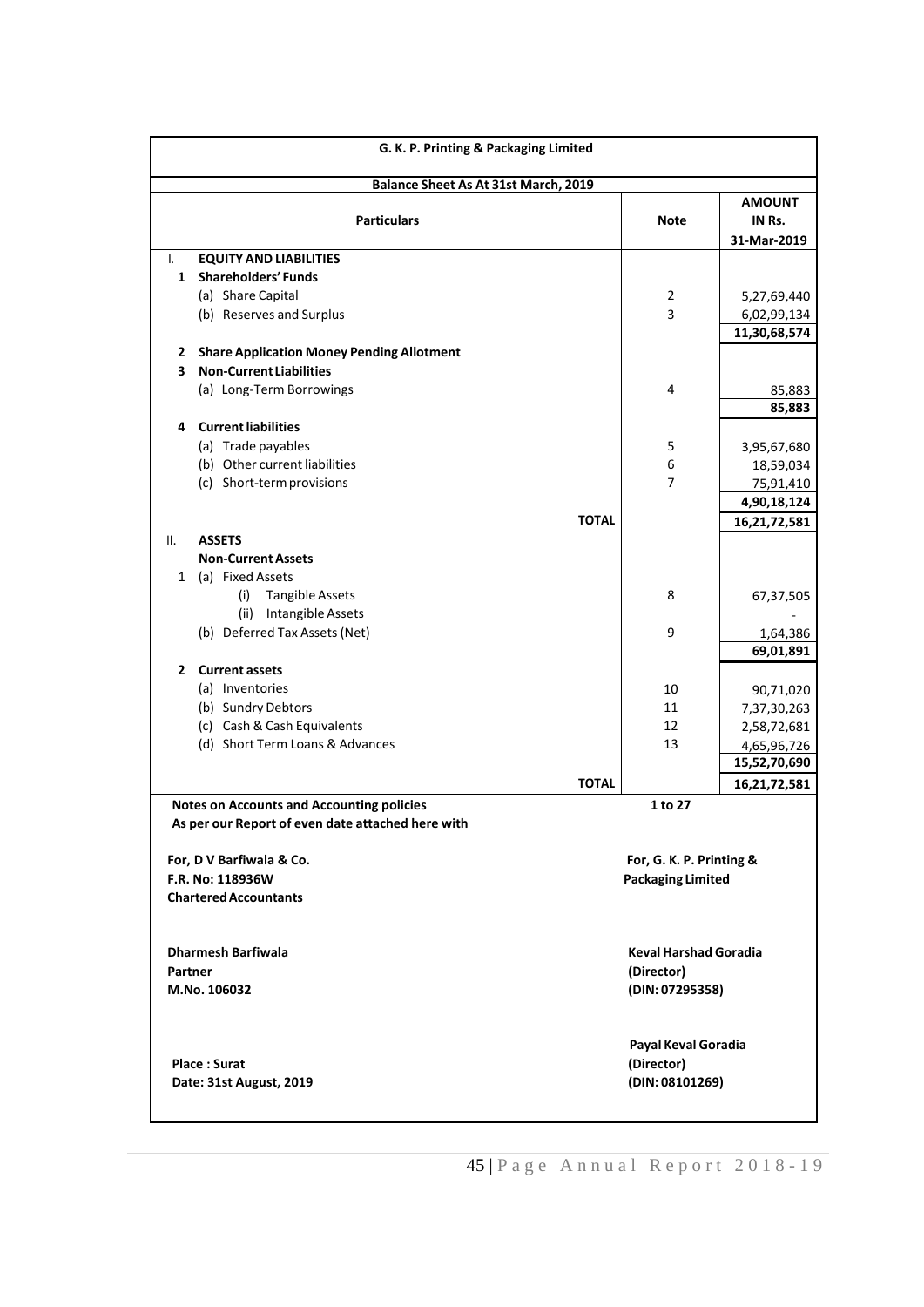| G. K. P. Printing & Packaging Limited |                                                                                  |                                   |                                                    |
|---------------------------------------|----------------------------------------------------------------------------------|-----------------------------------|----------------------------------------------------|
|                                       | Profit And Loss Statement For The Year Ended 31st March, 2019                    |                                   |                                                    |
|                                       | <b>Particulars</b>                                                               | <b>Note</b>                       | For The Year<br><b>Ended on</b><br>31st March 2019 |
|                                       | I. Revenue From Operations                                                       |                                   |                                                    |
|                                       | Sales (Net of Return)                                                            | 14                                | 24,58,55,397                                       |
|                                       | II. Other Incomes                                                                | 15                                | 33,73,548                                          |
|                                       | III. Total Revenue (I + II)                                                      |                                   | 24,92,28,945                                       |
|                                       | IV. Expenses:                                                                    |                                   |                                                    |
|                                       | Purchase                                                                         | 10                                | 19,10,27,052                                       |
|                                       | <b>Employee Emoluments</b>                                                       | 16                                | 71,89,417                                          |
|                                       | <b>Finance Costs</b>                                                             | 17                                | 47,937                                             |
|                                       | Depreciation and Amortization Expense                                            | 8                                 | 9,43,401                                           |
|                                       | <b>Other Expenses</b>                                                            | 18                                | 1,43,21,140                                        |
|                                       | <b>Total Expenses</b>                                                            |                                   | 21,35,28,947                                       |
|                                       |                                                                                  |                                   |                                                    |
|                                       | V. Profit Before Exceptional And Extraordinary Items And Tax (III-IV)            |                                   | 3,56,99,998                                        |
|                                       | VI. Exceptional Items<br>VII. Profit Before Extraordinary Items And Tax (V - VI) |                                   | 3,56,99,998                                        |
|                                       | VIII. A. Extraordinary Items                                                     |                                   |                                                    |
|                                       | <b>B.Prior period items</b>                                                      |                                   |                                                    |
|                                       | IX. Profit Before Tax (VII- VIII)                                                |                                   | 3,56,99,998                                        |
|                                       | X Tax Expense:                                                                   |                                   |                                                    |
|                                       | (1) Current Tax                                                                  |                                   | 1,00,96,125                                        |
|                                       | (2) Deferred Tax                                                                 |                                   | (1,64,386)                                         |
|                                       | XV Profit (Loss) For The Period (IX - X)                                         |                                   | 2,57,68,259                                        |
|                                       | XVI Earnings Per Equity Share:                                                   |                                   |                                                    |
|                                       | (1) Basic                                                                        |                                   | 6.91                                               |
|                                       | (2) Diluted                                                                      |                                   | 6.91                                               |
|                                       | <b>Notes on Accounts and Accounting policies</b>                                 | 1 to 27                           |                                                    |
|                                       | As per our Report of even date attached here with                                |                                   |                                                    |
|                                       | For, D V Barfiwala & Co.                                                         |                                   | For, G. K. P. Printing & Packaging                 |
|                                       | F.R.N.: 118936W                                                                  | Limited                           |                                                    |
|                                       | <b>Chartered Accountants</b>                                                     |                                   |                                                    |
|                                       | <b>Dharmesh Barfiwala</b>                                                        | <b>Keval Harshad Goradia</b>      |                                                    |
| Partner                               |                                                                                  | (Director)                        |                                                    |
|                                       | M. No. 106032                                                                    | (DIN: 07295358)                   |                                                    |
|                                       |                                                                                  |                                   |                                                    |
|                                       | <b>Place: Surat</b><br>Date: 31st August, 2019                                   | Payal Keval Goradia<br>(Director) |                                                    |
|                                       |                                                                                  | (DIN: 08101269)                   |                                                    |
|                                       |                                                                                  |                                   |                                                    |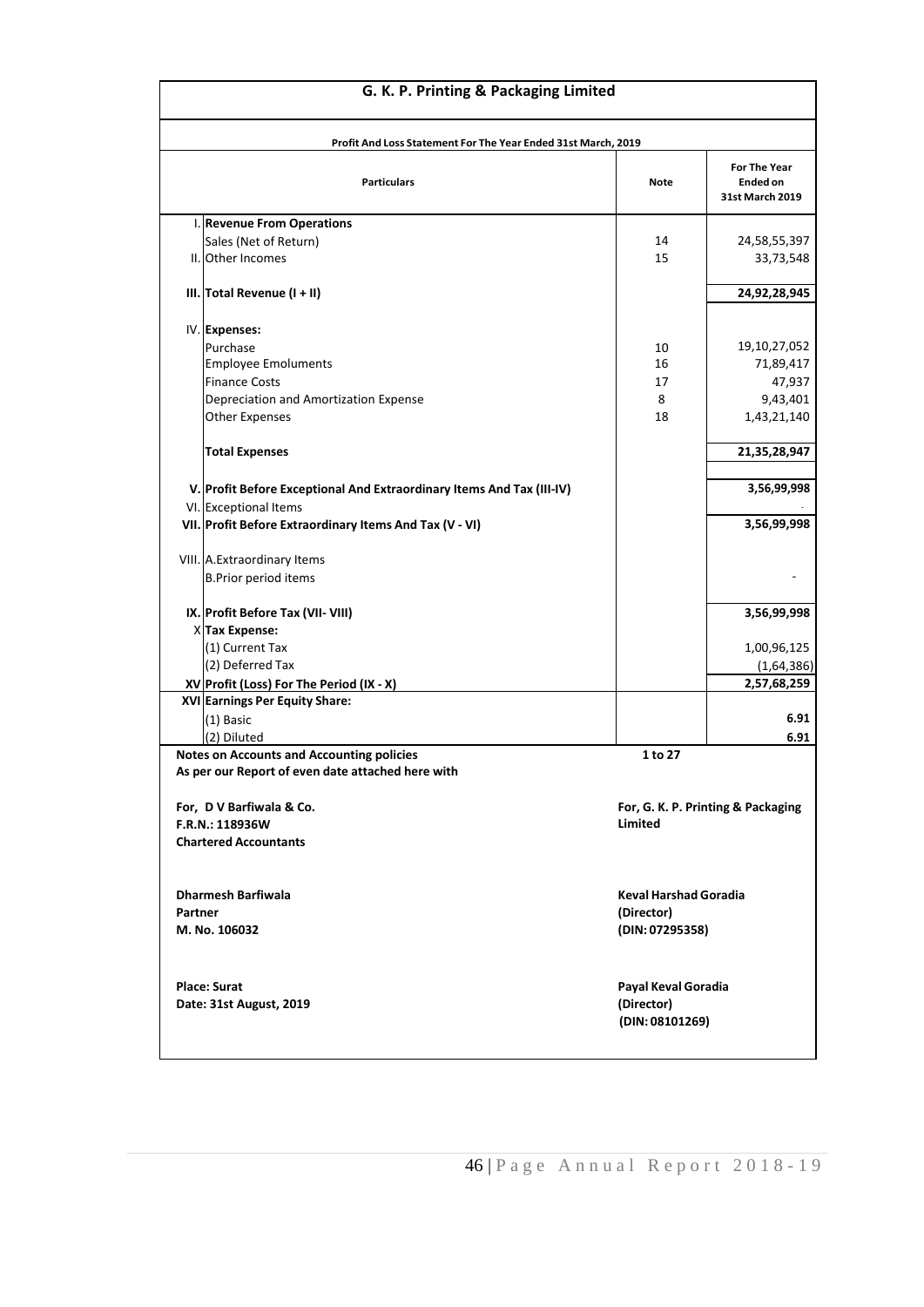| G. K. P. Printing & Packaging Limited                       |                                  |  |
|-------------------------------------------------------------|----------------------------------|--|
| Cashflow Statement for the year ending on 31st March, 2019  |                                  |  |
| <b>Particulars</b>                                          | As At<br>31-03-2019<br><b>Rs</b> |  |
| <b>CASH FLOW FROM OPERATING ACTIVITIES</b>                  |                                  |  |
|                                                             |                                  |  |
| Net profit Before Tax and Extraordinary Iteams              | 3,56,99,998                      |  |
| <b>Adjustments For:</b>                                     |                                  |  |
| Depreciation                                                | 9,43,401                         |  |
| <b>Interest and Finance Charges</b>                         | 47,937                           |  |
| <b>Operating Profit before working capital changes</b>      | 3,66,91,336                      |  |
| <b>Adjustment For:</b>                                      |                                  |  |
| Decrease/(Increase) in Inventories                          | (90, 71, 020)                    |  |
| Decrease/(Increase) in Trade receivables                    | (7, 37, 30, 261)                 |  |
| Decrease/(Increase) in Short-term loans and advances        | (4,65,96,726)                    |  |
| (Decrease)/Increase in Trade Payables                       | 3,95,67,680                      |  |
| (Decrease)/Increase in Other Current Liabilities            | 18,59,034                        |  |
| (Decrease)/Increase in Short Term Provisions                | 75,91,410                        |  |
| <b>Cash Generated from Operations</b>                       | (4, 36, 88, 549)                 |  |
| <b>Taxes Paid</b>                                           | (1,00,96,125)                    |  |
| Net Cash From / (Used In ) Operating Activities (A)         | (5, 37, 84, 674)                 |  |
| <b>Cash Flow From Investing Activities</b>                  |                                  |  |
| (Purchase) / Sale of Fixed Assets/ Capital Work In Progress | (76, 80, 906)                    |  |
| Net Cash From / (Used In ) Investing Activities (B)         | (76, 80, 906)                    |  |
| <b>Cash Flow From Financing Activities</b>                  |                                  |  |
| Proceeds from Issue of Shares                               | 5,27,69,440                      |  |
| <b>Security Premium</b>                                     | 3,43,64,000                      |  |
| <b>Other Adjustments</b>                                    | 1,66,875                         |  |
| <b>Interest and Finance Charges</b>                         | (47, 937)                        |  |
| (Decrease)/Increase in Short Term Borrowing                 |                                  |  |
| (Decrease)/Increase in Long Term Borrowing                  | 85,883                           |  |
| <b>Net Cash From Financing Activities (c)</b>               | 8,73,38,261                      |  |
| Net Increase / (Decrease) in Cash (A)+(B)+(C)               | 2,58,72,681                      |  |
|                                                             |                                  |  |
| Cash and Cash equivalents at the beginning of the year      |                                  |  |
| Cash and Cash equivalents at the end of the year            | 2,58,72,681                      |  |
| For, D V Barfiwala & Co.                                    | For, G. K. P. Printing &         |  |
| F.R.N.: 118936W                                             | <b>Packaging Limited</b>         |  |
| <b>Chartered Accountants</b>                                |                                  |  |
| <b>Dharmesh Barfiwala</b>                                   | Keval Harshad Goradia            |  |
| Partner                                                     | (Director)                       |  |
| M. No. 106032                                               | (DIN: 07295358)                  |  |
| <b>Place: Surat</b>                                         | Payal Keval Goradia              |  |
| Date: 31st August, 2019                                     | (Director)<br>(DIN: 08101269)    |  |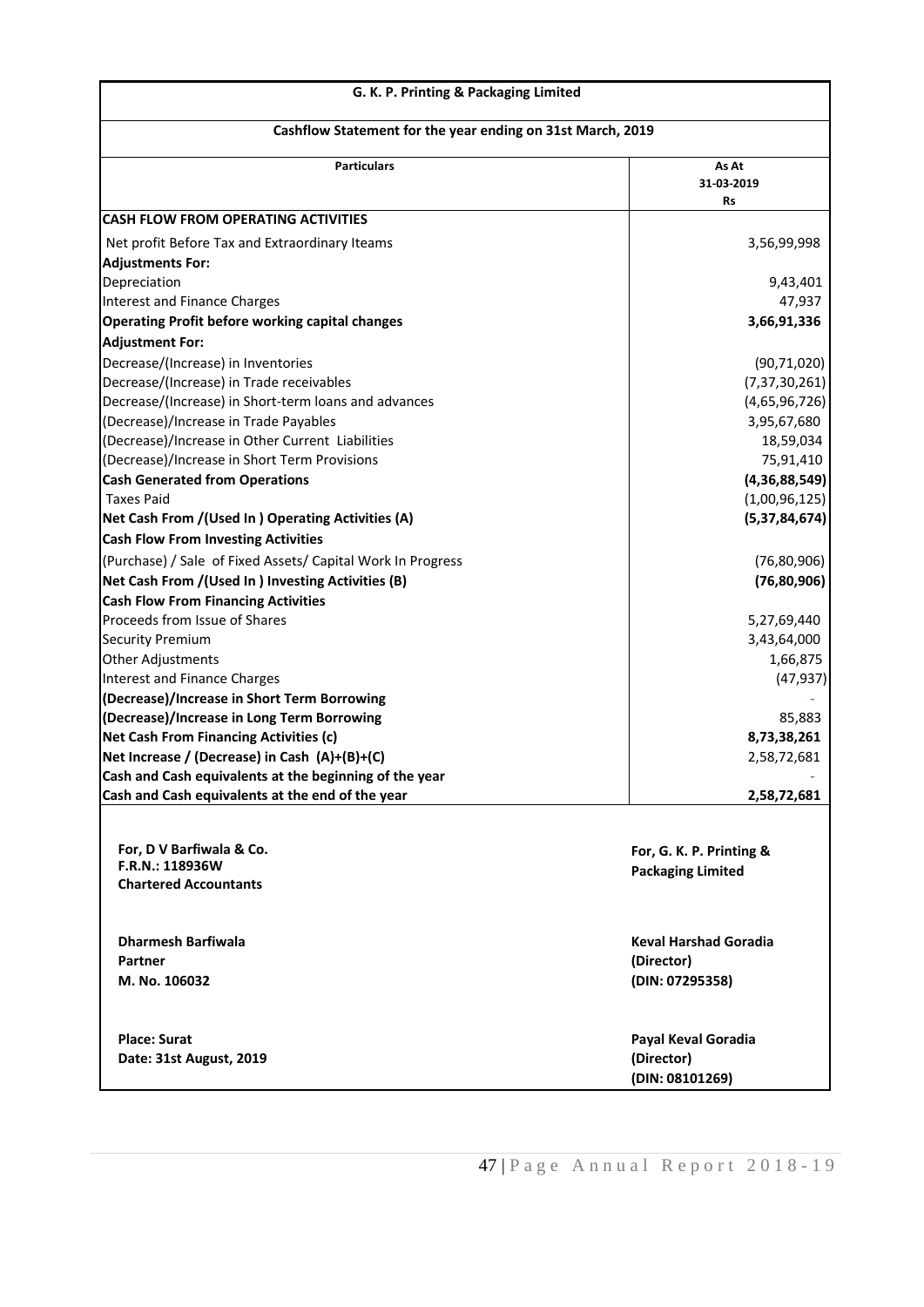#### **Note No.‐: 1 Accounting Policies**

#### **A. SignificantAccountingPolicies:**

The Accounting policies set out below have been adopted in preparation and presentation of financial statement and applied consistently to the period presented in this financial statement.

#### **1. Disclosure ofAccounting Policies(Accounting Standard ‐1):**

#### **Accounting Concepts & Basis of preparation:**

These financial statements have been prepared to comply in all material aspects with applicable accounting principles in India, the applicable Accounting Standards prescribed under Section 133 of the Companies Act, 2013 ('Act') read with Rule 7 of the Companies (Accounts) Rules, 2014, the provisions of the Act (to the extent notified) and other accounting principles generally accepted in India, to the extent applicable. The accounting policies have been consistently applied by the Company and are consistent with those used in the previous year.

#### **Use of Estimates:**

The preparation of the financial statements in conformity with GAPP requires the Management to make estimates and assumptions that affect the reported balances of assets and liabilities and disclosures relating to contingent liabilities as at the date of the financial statements and reported amounts of income and expenses during the period. Accounting estimates could change from period to period. Actual results could differ from those estimates. Appropriate changes in estimates are made as the Management becomes aware of changes in circumstances surrounding the estimates. Changes in estimates are reflected in the financial statements in the period in which changes are made and, if material, their effects are disclosed in the notesto the financialstatements.

#### **2. Valuation ofInventories(Accounting Standard‐ 2):**

(i) Raw Materials are valued at cost together with cost incurred to bring it to present location and condition.

(ii) Stock in Process has been valued at cost of Materials and Labour charges together with relevant factory overheads

(iii) Finished Goods are valued at cost or Net realizable Value which ever is lower. There is no closing stock of Stores & Fuel.

#### **3. Cash Flow Statement(Accounting Standard ‐ 3):**

Cash Flow Statement is reported using Indirect Method; whereby profit before tax is adjusted for the effects of transactions of a non‐cash nature. The cash flow from regular revenue generating, financing and investing activities of the company is segregated. Cash and cash equivalents in the balance sheet comprise cash at bank (excluding pledged term deposits), cash/cheques in hand and short term investments with an original maturity of three months or less.

#### **4. Contingencies & Events occuring after Balance Sheet Date (Accounting Standard ‐ 4):**

Disclosure of Contingencies as required by the accounting standard is furnished in the Notes on Accounts. Events occurring after the balance sheet date are those significant events, both favourable and unfavourable, that occur between the balance sheet date and the date on which the financial statements are approved by the Board of Directors. Asset and Liabilities should be adjusted for events occuring after the balance sheet date that provide additional evidence to assist the estimation of amounts relating to conditions existing at the balance sheet date or that indicate that the fundametal accounting assumption of Going Concern is not appropriate. There are no such events thus do not require any adjustment.

#### 5. Net Profit or Loss for the Period, Prior Period Items and Changes in Accounting Policy (Accounting Standard - 5):

The term 'prior period items', as defined in this Standard, refers only to income or expenses which arise in the current period as a result of errors or omissions in the preparation of the financial statements of one or more prior periods. Net Profit or Lossfor the Period and Prior Period Items are shown in Profit & Loss Account.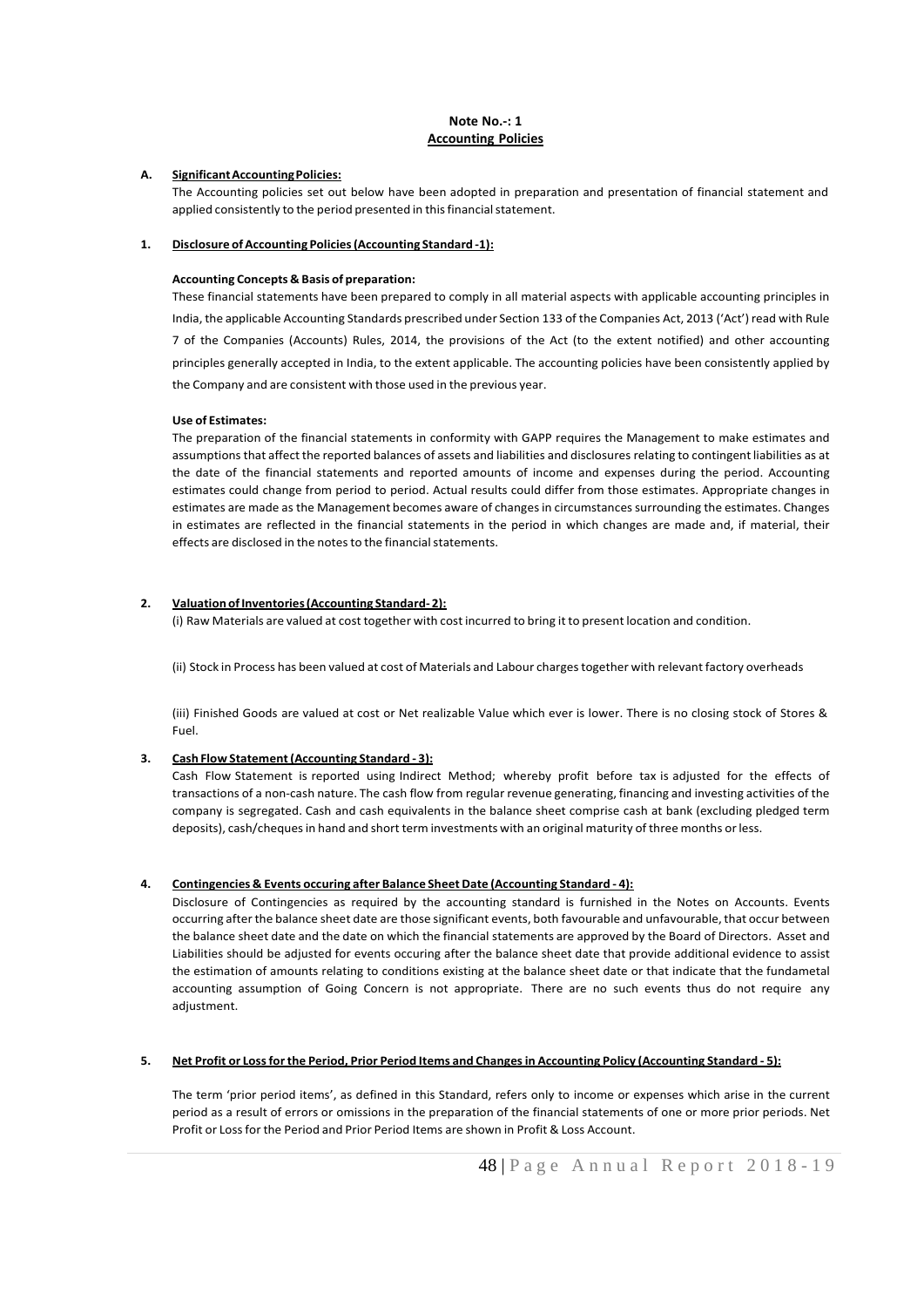#### **6. Revenue Recognition (Accounting Standard -9):**

The Financial Statements have been prepared on a going concern basis in accordance with historical cost convention. Both Income and Expenditure are recognized on accrual basis.

Revenue from Sales is recognized when practically all risks and rewards of ownership are transferred to the buyer and

there is no effective control of the seller as the owner, this usually occurs upon dispatch of the goods. Gross sales shown

in the Statement of Profit & Loss excludes Goods & Service Tax.

Other Operative Revenue and Other Income except Dividend income, which is accounted on receipt basis, are accounted on accrual basis.

#### **7. Property, Plant & Equipments(Accounting Standard ‐ 10):**

Property, plant and equipment are stated at cost, net of recoverable taxes, trade discount and rebates less accumulated depreciation and impairment losses, if any. Such cost includes purchase price, borrowing cost and any cost directly attributable to bringing the assets to its working condition for its intended use, net charges on foreign exchange contracts and arrangements arising from exchange rate variations attributable to the assets. Expenditure on additions, improvements and renewals is capitalized and expenditure for maintenance and repairs is charged to profit and loss account.

Subsequent costs are included in the asset's carrying amount or recognized as a separate asset, as appropriate, only when it is probable that future economic benefits associated with the item will flow the entity and the cost can be measured reliably.

Depreciation on property, plant and equipment is provided using Written Down Value method over the useful life of the Asset. Depreciation in respect of addition to assets has been charged on pro rata basis with reference to the period of use ofsuch asset.

The residual values, useful lives and methods of depreciation of property, plant and equipment are reviewed at each financial year end and adjusted prospectively, if appropriate.

Gains or losses arising from derecognition of a property, plant and equipment are measured as the difference between the net disposal proceeds and the carrying amount of the asset and are recognized in the Statement of Profit and Loss when the asset is derecognised

#### **8. The effects of changesin Foreign Exchange Rates(Accounting Standard ‐ 11):**

Monetary items denominated in foreign currencies at the year end and not covered by forward exchange contracts are translated at year end rates and those covered by forward exchange contracts are translated at the rate ruling at the date of transaction as increased or decreased by the difference between the forward rate and exchange rate on the date of transaction, such difference having been amortized over the life of the contract.

Non‐monetary items carried at historical cost are reported using the rate at the date of transaction.

#### **9. EmployeeBenefit(Accounting Standard ‐15):**

Staff benefits arising out of retirements / death, comprising of contributions to Provident Fund, Superannuation & Gratuity Schemes, accrued Leave Encashment and other post–separation benefits are accounted for on the basis of an independent actuarial valuation, in accordance with AS‐15. The actuarial liability is determined with reference to employees at the end of each financial year.

Expenses for defined benefit gratuity payment plans are calculated as at the balance sheet date by independent actuaries in the manner that distributes expenses over the employees working life. These commitments are valued at the present value of the expected future payments, with consideration for calculated future salary increases, using a discounted rate corresponding to the interest rate estimated by the actuary having regard to the interest rate on Government Bonds with a remaining term i.e. almost equivalent to the average balance working period of employees.

As per Accounting Standard‐ 15, Employee Benefits issued by the Institute of Chartered Accountants of India, Company is required to assess its gratuity liability each year on the basis of actuarial valuation and make provision for gratuity liability. However, the Gratuity Provisions are not applicable to the company. Hence the company has not provided for gratuity liability in the financial Statement.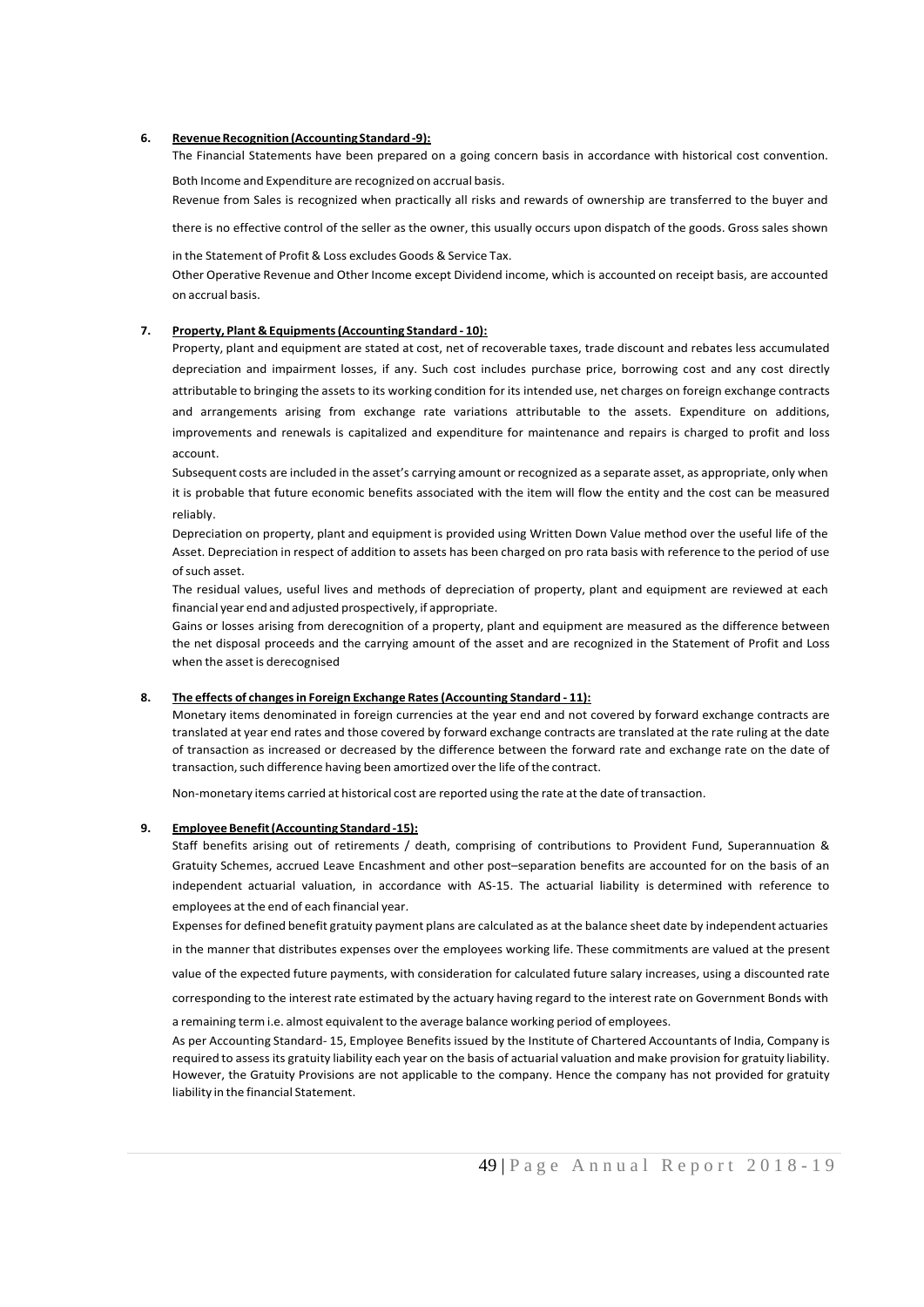#### **10. Borrowing Costs(Accounting Standard ‐16):**

Borrowing costs are recognized in the period to which they relate, regardless of how the funds have been utilized, except where it relates to the financing of construction or development of assets requiring a substantial period of time to get ready for its intended use. All other borrowing costs are charged to revenue under the head "Finance Cost" in the statement of Profit and loss for the period under review. The amount of interest capitalized for the period is determined by applying the interestrate applicable to appropriate borrowings.

#### **11. RelatedPartyDisclosures(Accounting Standard ‐18):**

Disclosure relating to Related Party Transactions are shown underthe notesto Financial Statement

#### **12. Earning Per Share (Accounting Standard ‐20):**

Basic earning per share is calculated by dividing the net profit after tax for the year attributable to equity shareholders of the company by the weighted average number of Equity Shares outstanding during the year. Diluted earning per Share is calculated by dividing net profit attributable to equity shareholders (after adjustment for diluted earnings) by average number of weighted equity shares outstanding during the year.

#### **13. Accounting for Taxes on Income (Accounting Standard ‐ 22):**

Income tax expense comprise of Current Tax and Deferred Tax Charge or Credit. Provision for current tax is made on the basis of the assessable income at the tax rate applicable to the relevant assessment year. The differences that result between the profit considered for income taxes and the profit as per the financial statements are identified, and thereafter a deferred tax asset and deferred tax liability is recorded for timing differences, namely the differences that originate in one accounting period and reverse in another, based on the tax effect of the aggregate amount being considered. Deferred Tax Asset should be recognised only to the extent that there is virtual certainity supported by convincing evidence that sufficient future taxable income will be available against which such deferred tax assets can be realised. The tax effect is calculated on the accumulated timing differences at the end of an accounting period based on prevailing enacted or substantially enacted regulations. At each balance sheet date, the carrying amount of deferred tax assets is reviewed to reassure realization.

#### **14. IntangibleAssets(Accounting Standard ‐26):**

Intangible asset is acquired by payment and are disclosed at cost less amortization on a straight line basis over its estimated useful life. Only those intangible items which meet asset recognization criteria namely identifiability, Control over resources & Expected future economic benefits are considered as Intangible Assets and if an item does not meet above criteria then it is recognised as an expense when it is incurred.

#### **15. Impairment ofAssets(Accounting Standard ‐28):**

The Management periodically assesses using, external and internal sources, whether there is an indication that an asset may be impaired. An impairment loss is recognized wherever the carrying value of an asset exceeds its recoverable amount. The recoverable amount is higher of the asset's net selling price and value in use, which means the present value of future cash flows expected to arise from the continuing use of the asset and its eventual disposal. An impairment loss for an asset other than goodwill is reversed if, and only if, the reversal can be related objectively to an event occurring after the impairment loss recognized. The carrying amount of an asset other than goodwill is increased to its recoverable amount that would have been determined (net of any accumulated amortization or depreciation) had no impairment losses been recognized for the asset in prior years.

#### **16. Provision, Contingent Liabilities and Contingent Assets (Accounting Standard ‐29):**

a)Provisions are recognized for liabilities that can be measured only by using a substantial degree of estimation, if :

i) The Company has a present obligation as a result of a past

event;

ii) A probable outflow of resources is expected to settle the obligation;

and

iii) The amount of the obligation can be reliably estimated.

iv) Reimbursement expected in respect of expenditure required to settle a provision is recognized only when it is virtually certain that the reimbursement will be received.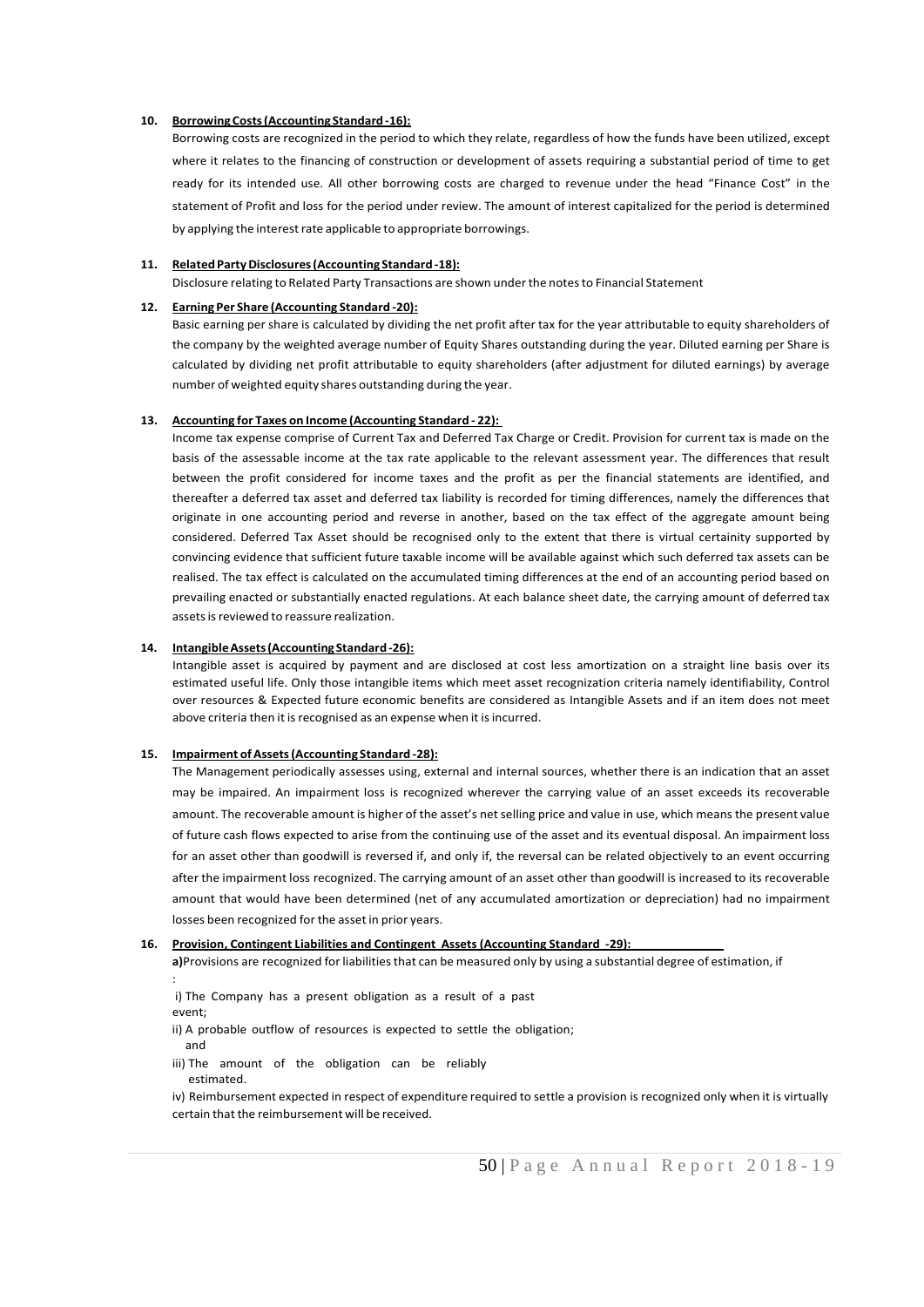#### **b) Contingent Liability is disclosed in the case of:**

i) A present obligation arising from a past event, when it is not probable that an outflow of resources will be required to settle the obligation;

ii) A possible obligation, unless the probability of outflow of resources is remote. Contingent Assets are neither recognized nordisclosed.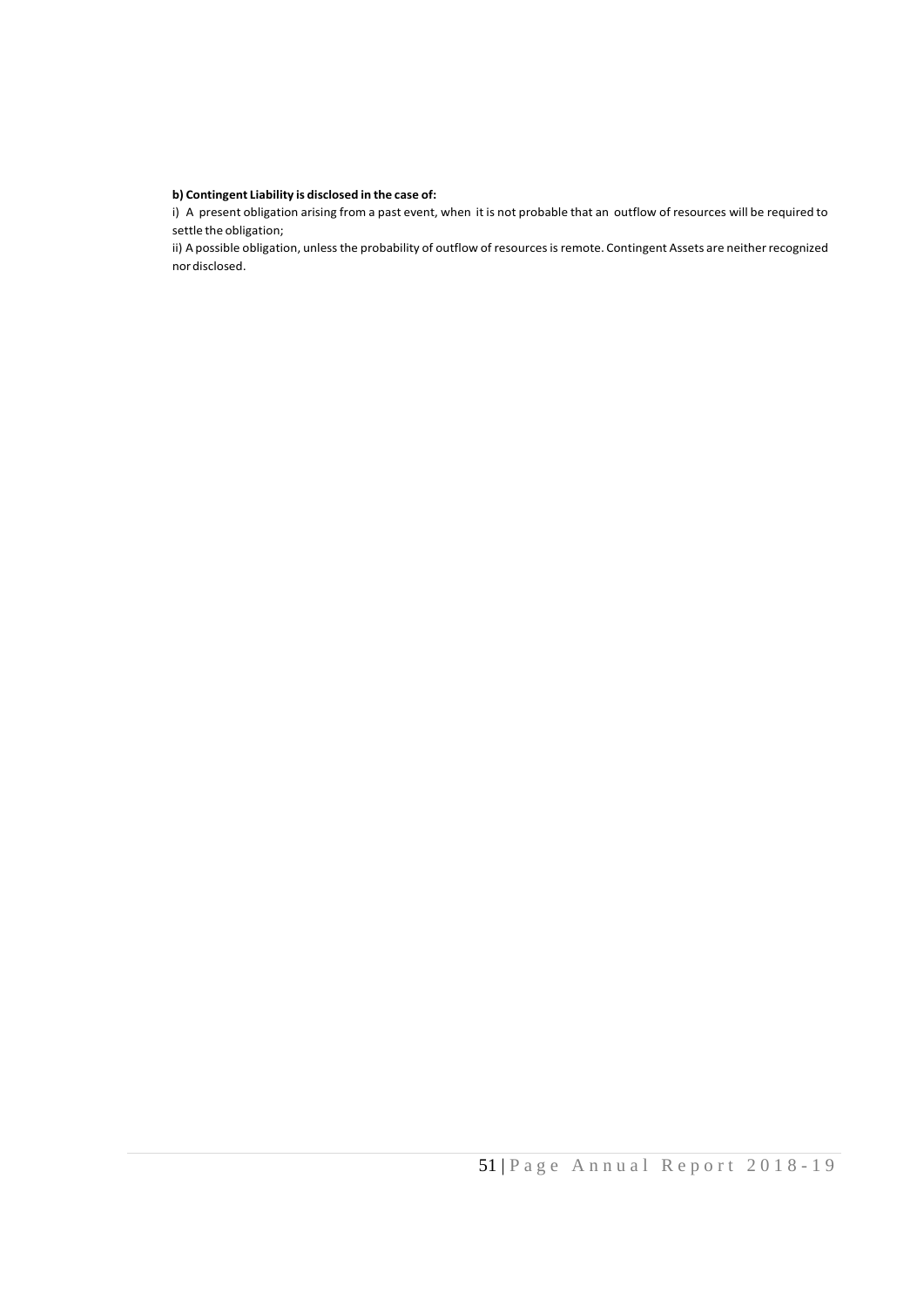#### **NOTES ON ACCOUNTS**

**2 SHARE CAPITAL :**

| <b>Particulars</b>                  | As At<br>31-03-2019<br>Rs |
|-------------------------------------|---------------------------|
| Authorised:                         |                           |
| Equity Shares 8000000 of Rs 10 Each | 8,00,00,000               |
| Issued, Subscribed and Paid up:     |                           |
| Equity Shares 5276944 of Rs 10 Each | 5,27,69,440               |
| <b>TOTAL RS:</b>                    | 5,27,69,440               |

#### **2.1 The Details of Shareholder holding more than 5% Shares of Company**

| Name Of Shareholder | As At<br>31-03-2019<br>Rs |        |
|---------------------|---------------------------|--------|
|                     | No. Of Shares             | % Held |
|                     |                           |        |
| Keval Goradia       | 8,01,507                  | 15.19% |
| Payal Goradia       | 29,81,437                 | 56.50% |
| <b>Hitesh Patel</b> | 6,24,000                  | 11.83% |
| <b>TOTAL RS:</b>    | 44,06,944                 | 83.51% |

#### **2.2 The Reconcilation Of No. Of Shares Outstanding Is Set Out Below:**

| <b>Particulars</b>                         | As At<br>31-03-2019<br>Rs |
|--------------------------------------------|---------------------------|
| Equity Shares at the beginning of the year |                           |
| Add:Issued during Period                   | 5,27,69,440               |
| Equity Shares at the end of the year       | 5,27,69,440               |

#### **3 Reserve & Surplus:**

| <b>Particulars</b>                | As At<br>31-03-2019<br>Rs |
|-----------------------------------|---------------------------|
| Securities Premium                |                           |
| Opening balance                   |                           |
| Add:Addition during the year      | 3,43,64,000               |
| Closing balance (A)               | 3,43,64,000               |
| Profit and Loss Appropriation A/c |                           |
| <b>Opening Balance</b>            |                           |
| Add: Profit for the year          | 2,57,68,259               |
| Add: Other Adjustment             | 1,66,875                  |
| Closing balance (B)               | 2,59,35,134               |
| Total (A+B)                       | 6,02,99,134               |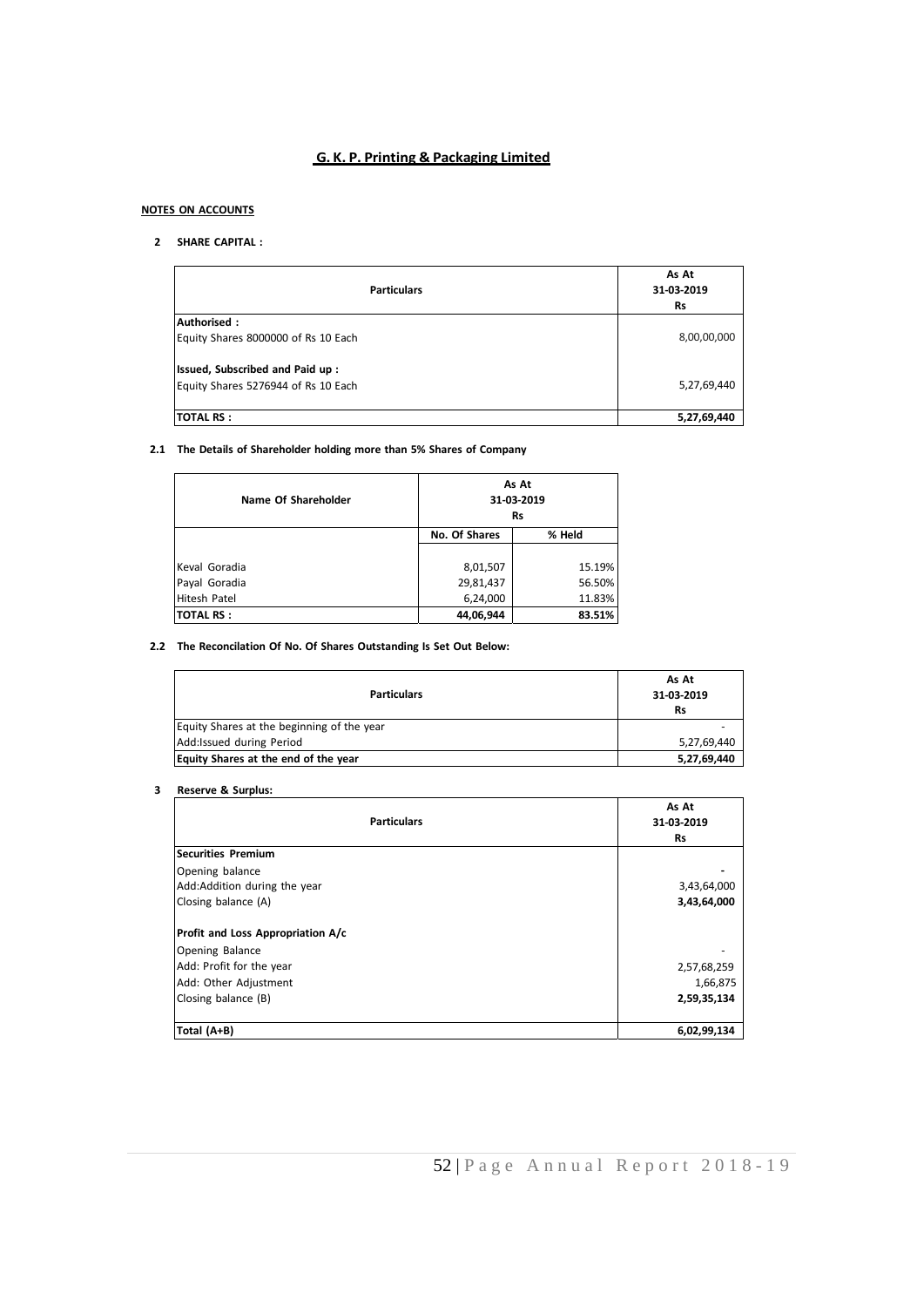#### **NOTES ON ACCOUNTS**

**4 Long Term Borrowings:**

| <b>Particulars</b>                                                                          | As At<br>31-03-2019<br>Rs |
|---------------------------------------------------------------------------------------------|---------------------------|
| A. From Banks                                                                               |                           |
| Total (A)                                                                                   |                           |
| B. From Other Parties (Unsecured)<br>B1. From Promoter / Promoter Group / Group Companies / |                           |
| <b>Other Related Parties</b>                                                                |                           |
| <b>Loan From Directors</b>                                                                  |                           |
| Keval Goradia                                                                               |                           |
| Payal Goradia                                                                               | 85,883                    |
| Total (B)                                                                                   | 85,883                    |
|                                                                                             |                           |
| Total (A+B)                                                                                 | 85,883                    |

**Note: Unsecured Loan from Promoter / Promoter Group/ Group Companies/ are repayble on demand**

#### **5 Trade Payables**

| <b>Particulars</b>                                            | As At<br>31-03-2019<br>Rs |
|---------------------------------------------------------------|---------------------------|
| A. Creditors from Micro, Small & Medium Enterprise            |                           |
| Creditors for goods                                           | 54,99,492                 |
| Creditors for Exp                                             |                           |
| <b>Creditors for Capital Goods</b>                            |                           |
|                                                               | 54,99,492                 |
| B. Creditors from other than Micro, Small & Medium Enterprise |                           |
| Creditors for goods                                           | 3,17,70,473               |
| Creditors for Exp                                             | 21,73,247                 |
| <b>Creditors for Capital Goods</b>                            | 1,24,467                  |
|                                                               | 3,40,68,188               |
| <b>Closing Balance</b>                                        | 3,95,67,680               |

**Note: The management is in process of identifying parites which are covered under MSME, The amount relating to MSME are disclosed to the extant identified.**

#### **6 Other Current Liability**

| <b>Particulars</b>      | As At<br>31-03-2019<br>Rs |
|-------------------------|---------------------------|
| Advance from customers  | 15,22,309                 |
| <b>TDS</b>              | 1,70,424                  |
| Other Current Liability | 81,000                    |
| <b>Current Maturity</b> | 85,301                    |
| <b>Closing Balance</b>  | 18,59,034                 |

#### **7 Short Term Provisions:**

| <b>Particulars</b>       | As At<br>31-03-2019<br>Rs |
|--------------------------|---------------------------|
| Provision for Direct tax | 75,91,410                 |
| <b>Closing Balance</b>   | 75,91,410                 |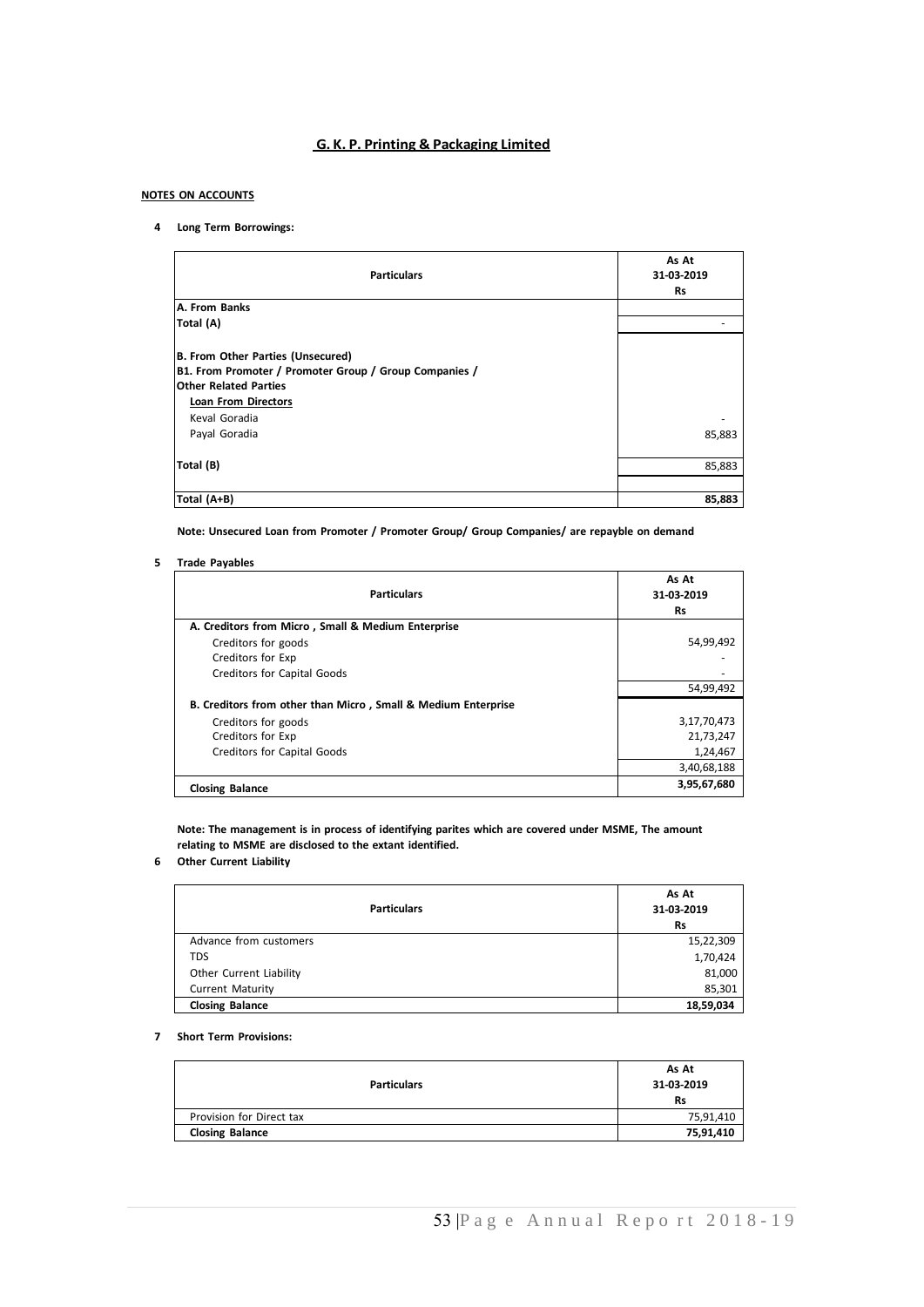### **NOTES ON ACCOUNTS**

#### **11 Sundry Debtors:**

| <b>Particulars</b>                        | As At<br>31-03-2019<br>Rs |
|-------------------------------------------|---------------------------|
| A From Related parties                    |                           |
| Debtors due for period Less than 6 months |                           |
| Debtors due for period More than 6 months | 8,50,060                  |
| B.from nonrelated parties                 |                           |
| Debtors due for period Less than 6 months | 6,13,81,810               |
| Debtors due for period More than 6 months | 1,14,98,393               |
| <b>Closing Balance</b>                    | 7,37,30,263               |

### **12 Cash & Cash Equivalents**

| <b>Particulars</b>        | As At<br>31-03-2019<br>Rs |
|---------------------------|---------------------------|
| Cash on Hand              | 32,53,973                 |
| <b>Bank Balance</b>       |                           |
| Bharat Bank -I            | 1,13,97,780               |
| Bharat Bank -II           | 10,906                    |
| Oriental Bank Of Commerce | 1,12,10,023               |
| <b>TOTAL RS:</b>          | 2,58,72,681               |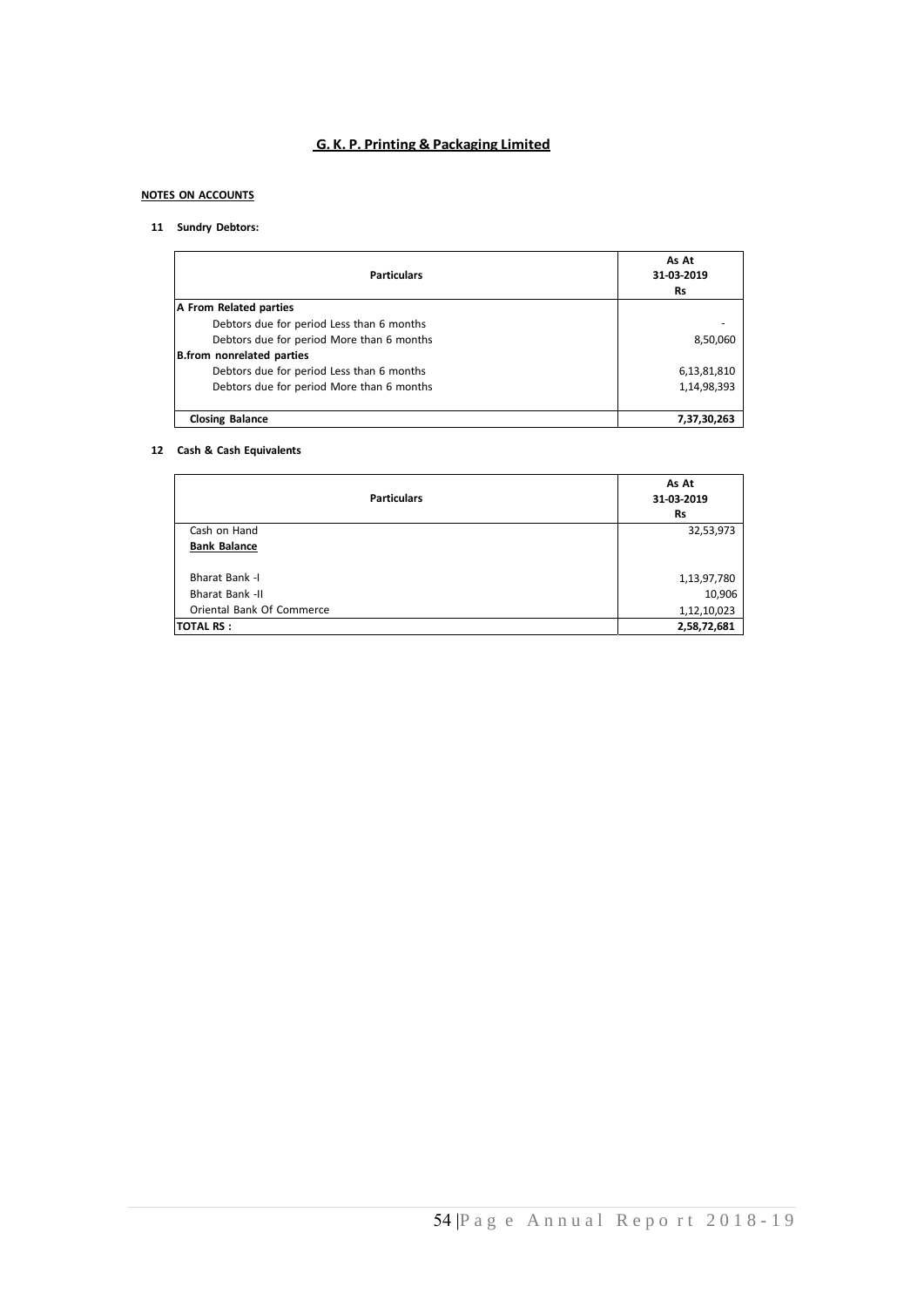#### **NOTES ON ACCOUNTS**

#### **13 Short Term Loans & Advances :‐**

| <b>Particulars</b>                                | As At<br>31-03-2019<br>Rs |
|---------------------------------------------------|---------------------------|
| A. Loans & Advances to related parties            |                           |
| Secured, considered good                          |                           |
| Unsecured, considered good:-                      |                           |
| K P Print & Packaging                             | 2,12,00,562               |
| Packwell Enterprise                               | 91,17,634                 |
|                                                   | 3,03,18,196               |
| B. Loans & Advances to Others                     |                           |
| Hitec Di                                          | 2,00,000                  |
| Kaushal M Mehta                                   | 25,00,000                 |
| Pranav K. Shah                                    | 12,00,000                 |
| Sachin M. Mehta                                   | 25,00,000                 |
| Sanjay Modi                                       | 32,00,000                 |
| Zarna S Mehta                                     | 35,000                    |
|                                                   | 96,35,000                 |
| C. Security deposits                              |                           |
| Secured, considered good                          |                           |
| Unsecured, considered good:-                      |                           |
| - Rent Deposit                                    | 5,42,000                  |
| - Security Deposit CDSL/NSDL                      | 90,000                    |
| - Vat Deposit                                     |                           |
|                                                   | 6,32,000                  |
| D. Balance with government Authorities            |                           |
| (i) VAT / CENVAT credit receivable/GST Receivable | 20,22,669                 |
|                                                   | 20,22,669                 |
| E. Others (specify nature)                        |                           |
| - Prepaid Expenses                                | 12,77,426                 |
| - Advance to Suppliers                            | 26,62,085                 |
| - Other Current Assets                            | 28,350                    |
| - Advance to Staff                                | 21,000                    |
|                                                   | 39,88,861                 |
| <b>Closing Balance</b>                            | 4,65,96,726               |

### **14 Revenue from Operation**

| <b>Particulars</b>                                            | For The Year<br>Ended on<br>31st March 2019 |
|---------------------------------------------------------------|---------------------------------------------|
| Revenue from sale of products: Mfg. (Net of Goods Return)     | 14,53,93,199                                |
| Revenue from sale of products:- Trading (Net of Goods Return) | 10,04,62,198                                |
| <b>TOTAL RS:</b>                                              | 24,58,55,397                                |

### **15 Other Income**

| <b>Particulars</b>       | For The Year<br>Ended on<br>31st March 2019 |
|--------------------------|---------------------------------------------|
| Discount (Kasar / Vatav) | 12,72,153                                   |
| Other Income             | 21,01,395                                   |
| <b>TOTAL RS:</b>         | 33,73,548                                   |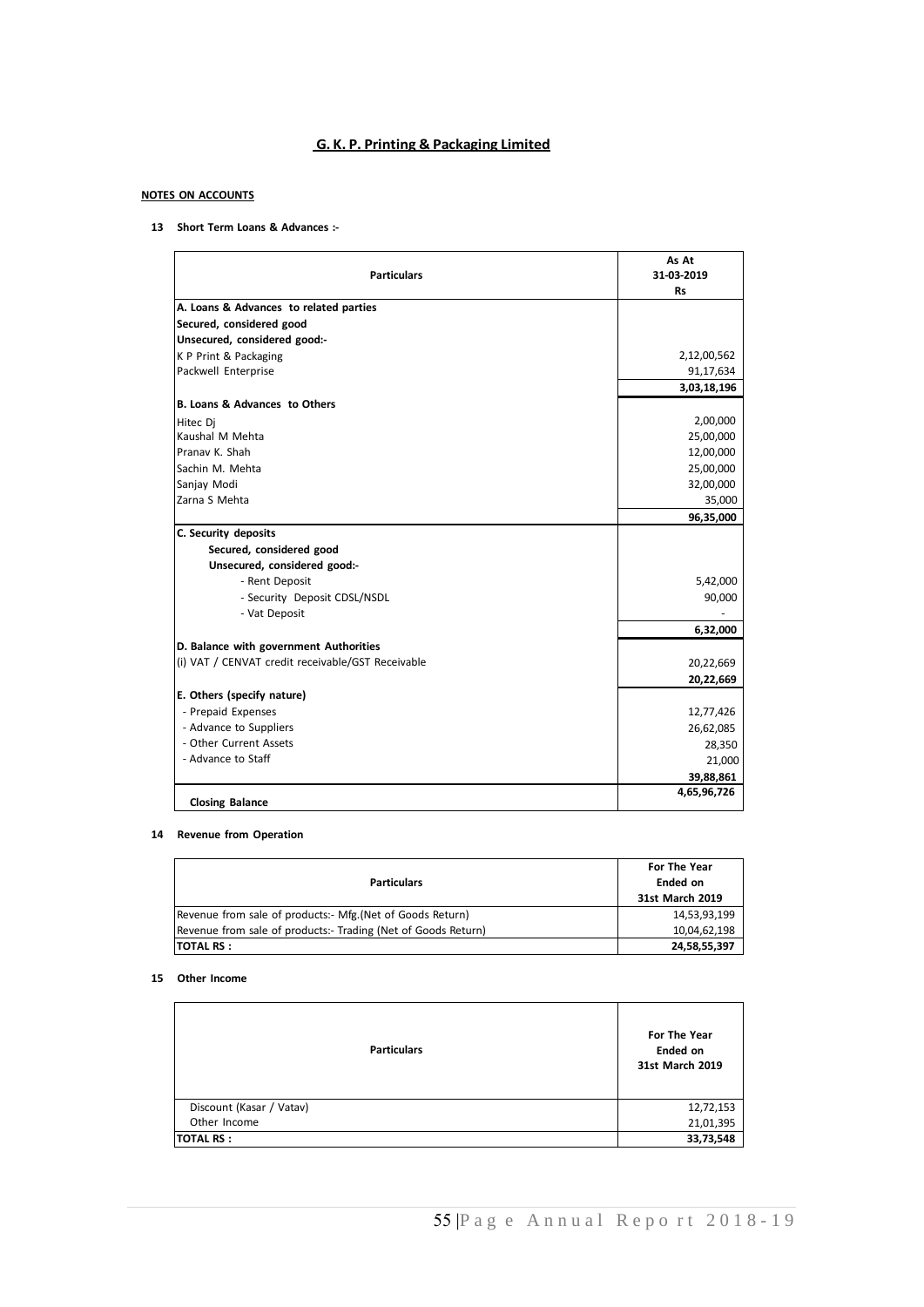#### **NOTES ON ACCOUNTS**

#### **10 Purchase**

| <b>Particulars</b>    | For The Year<br>Ended on<br>31st March 2019 |
|-----------------------|---------------------------------------------|
| <b>Opening Stock</b>  |                                             |
| ADD: Net Purchase     | 20,00,98,072                                |
| Less:Closing<br>Total | 20,00,98,072                                |
| Stock                 | 90,71,020                                   |
| <b>TOTAL RS:</b>      | 19,10,27,052                                |

#### **16 Employee Emoluments**

| <b>Particulars</b>      | For The Year<br>Ended on<br>31st March 2019 |
|-------------------------|---------------------------------------------|
| Staff Salary            | 15,51,677                                   |
| Director's Remuneration | 30,75,000                                   |
| Wages                   | 25,62,740                                   |
| <b>TOTAL RS:</b>        | 71,89,417                                   |

#### **17 Finance Cost**

| <b>Particulars</b>                           | For The Year<br>Ended on<br>31st March 2019 |
|----------------------------------------------|---------------------------------------------|
| Interest on Term Loan<br><b>Bank Charges</b> | 22,963<br>12,654                            |
| Other Finance Charges                        | 12,320                                      |
| <b>TOTAL RS:</b>                             | 47,937                                      |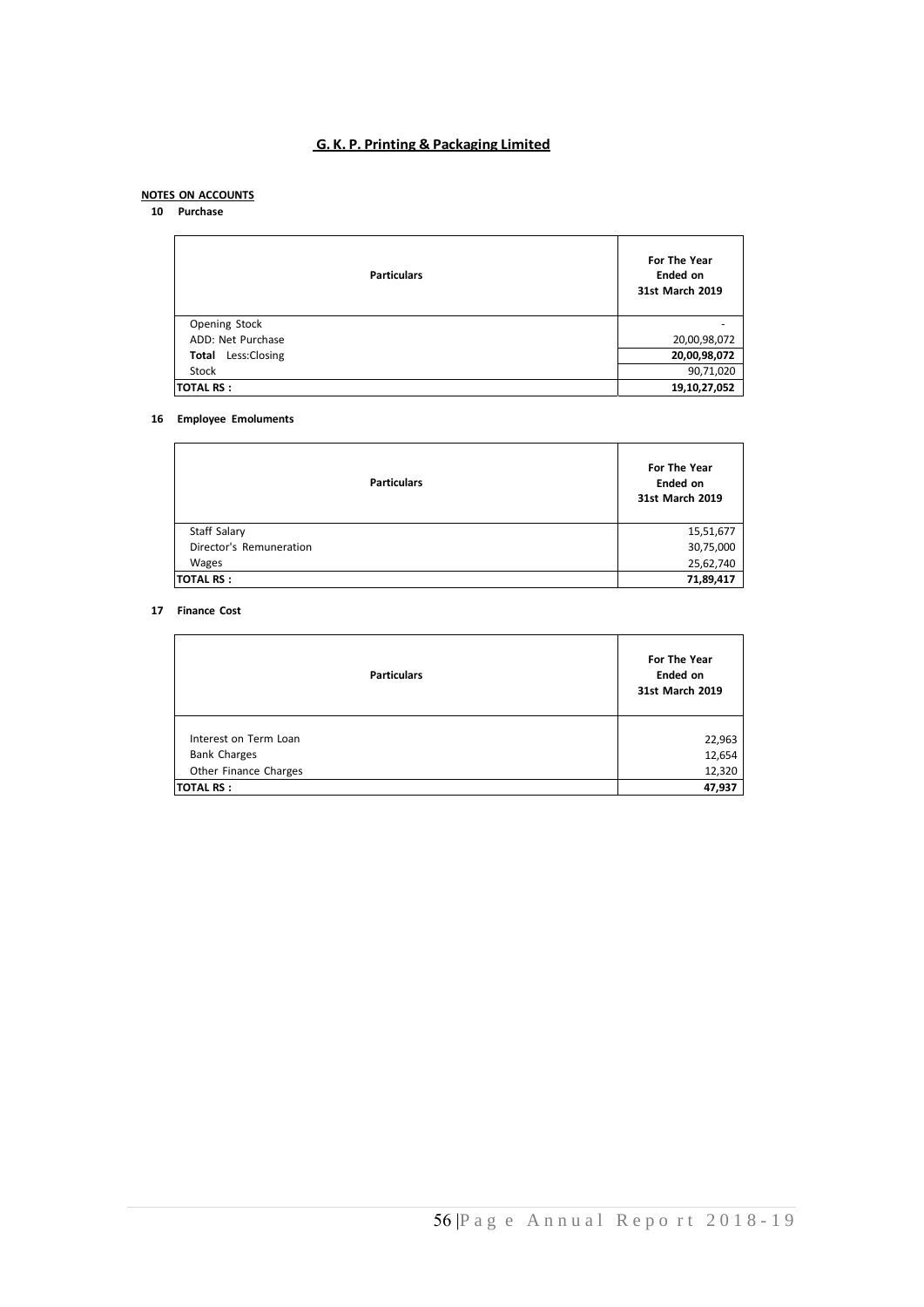#### **NOTES ON ACCOUNTS**

**18 Other Expense**

| <b>Particulars</b>           | For The Year<br><b>Ended on</b><br>31st March 2019 |
|------------------------------|----------------------------------------------------|
| Direct Expenses :-           |                                                    |
| <b>Electricity Expenses</b>  | 11,46,909                                          |
| Cartage                      | 1,89,504                                           |
| Designing Charges            | 17,950                                             |
| <b>Factory Expenses</b>      | 2,63,682                                           |
| <b>Factory Rent</b>          | 16,57,520                                          |
| Fuel & Oil Expenses          | 1,09,456                                           |
| Insurance                    | 74,308                                             |
| Labour Outsource             | 1,13,001                                           |
| Loading Unloading Charges    | 4,66,237                                           |
| Repair & Maintanance         | 9,32,610                                           |
| Transportation Expense       | 57,52,628                                          |
| <b>Indirect Expenses:</b>    |                                                    |
| Audit Fees                   | 75,000                                             |
| Conveyance Expense           | 91,050                                             |
| <b>Commission Charges</b>    | 95,790                                             |
| Courier & Postage            | 20,027                                             |
| Duties & Taxes               | 1,12,057                                           |
| Factory Insurance            | 26,684                                             |
| Legal & Professional Charges | 6,71,575                                           |
| Miscellaneous Expenses       | 2,02,590                                           |
| Office Expenses              | 5,500                                              |
| Printing & Stationary        | 1,01,701                                           |
| Preliminary Expenses         | 8,92,575                                           |
| Refreshment Expenses         | 4,67,658                                           |
| Service Charges              | 6,000                                              |
| Sales Promotion              | 3,39,997                                           |
| Roc & Stamp Duty Fees        | 1,89,034                                           |
| <b>Travelling Expenses</b>   | 3,00,099                                           |
| <b>TOTAL RS :</b>            | 1,43,21,140                                        |

- **19** Outstanding balances of Creditors, Debtors, Secured and Unsecured Loans & Advanced Received from Customer and Advance to Customer are subject to confirmations / reconciliation.
- **20** As per Accounting Standard‐ 15, Employee Benefits issued by the Institute of Chartered Accountants of India, Company is required to assess its gratuity liability each year on the basis of actuarial valuation and make provision for gratuity liability. However, the Gratuity Provisions are not applicable to the company. Hence the company has not provided for gratuity liability in the Financial Statement.

#### **21 Earning Per Share :**

|                           | For The Year           |
|---------------------------|------------------------|
| <b>Particulars</b>        | Ended on               |
|                           | <b>31st March 2019</b> |
| Basic Earning Per Share   | 6.91                   |
| Diluted Earning Per Share | 6.91                   |
| Face Value Per Share      | Rs. 10.00              |

Earning Per share is calculated by dividing the Profit (Loss) attributable to the Equity Shareholders by the weighted average number of Equity Shares outstanding during the year. The numbers used in calculating basic and diluted earning per Equity Share as stated below.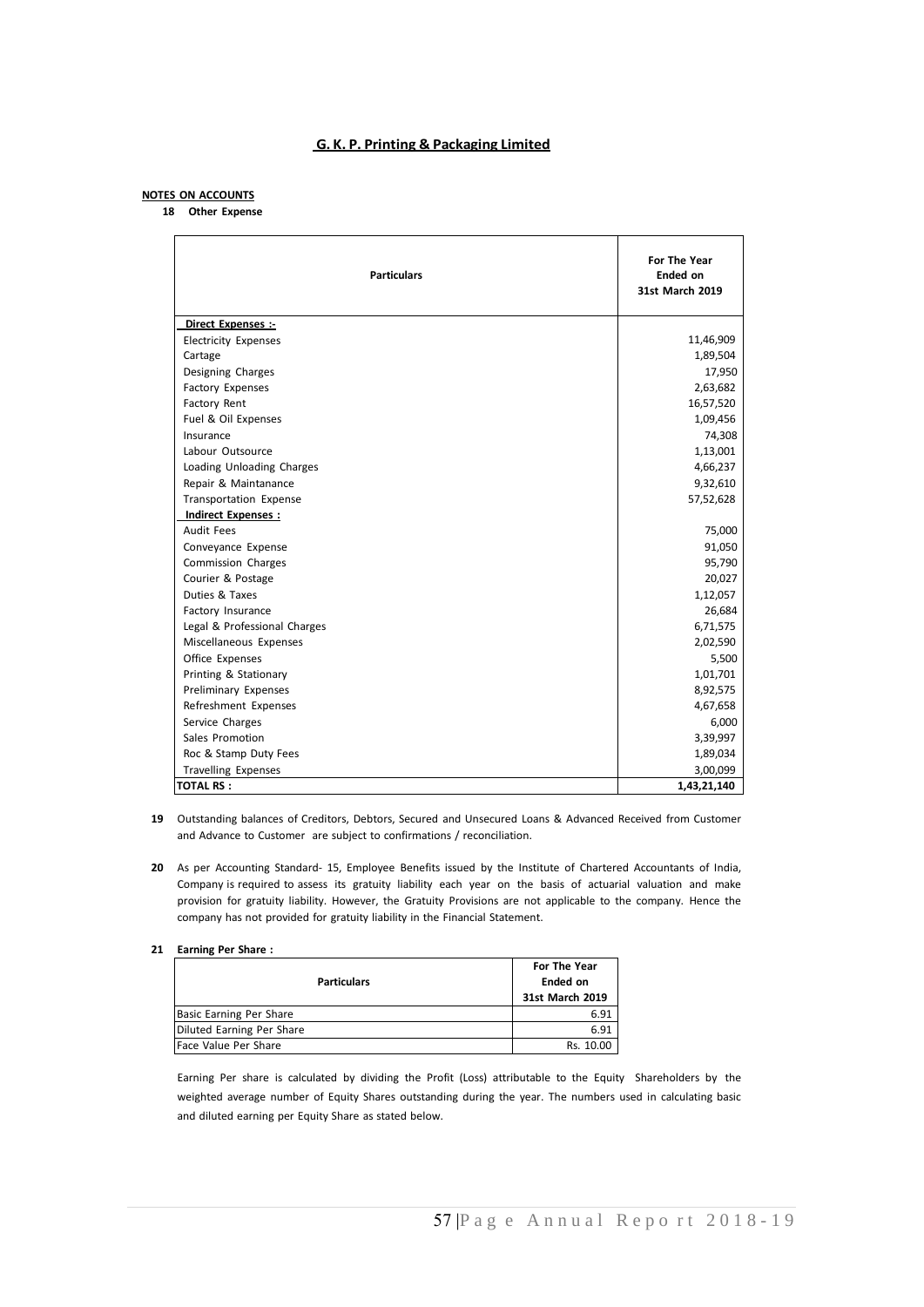#### **NOTES ON ACCOUNTS**

| <b>Particulars</b>                         | For The Year<br>Ended on<br><b>31st March 2019</b> |
|--------------------------------------------|----------------------------------------------------|
| Profit / (Loss) after taxation             | 2,57,68,259                                        |
| Less: Dividend on Equity Shares            |                                                    |
| Net Profit / (Loss) attributable to Equity | 2,57,68,259                                        |

- **22** A provisions are recognized when the company has a present obligation as a result of past event; it is probable that an outflow of resources will be required to settle the obligation, in respect of which a reliable estimate can be made. Provisions are not discounted to its present value and are determined based on best estimate required to settle the obligation at the balance sheet date. These are reviewed at each balance sheet date and adjusted to reflect the current best estimates.
- **23** Valuation of inventory has been taken and certified by the management of the Company
- **24** In current financial year the business of Concerns named **M/s GK Packaging** and **M/s Pratham Packaging** are purchased/acquired and succeeded by **G.K.P. Printing & Packaging Limited**, on a GOING CONCERN basis by way of slump sale for a lump sum consideration equal to the Business acquisition consideration and specifically include assets and related liabilities, for amount of Rs. 3,61,49,440 /- (i.e Rs 68,15,070 /- is the agreed business consideration of **GK Packaging** and Rs.2,93,34,370/‐is the agreed business consideration of **Pratham Packaging** ) which is equivalent to the net asse value of both the companies and in exchange they received 3614944 shares of **G.K.P Printing & Packaging Limited** at the rate of Rs.10 per share (i.e Rs. 10/‐ per share as a Face Value ) for Purchase consideration, out of which 681507 shares are issued to GK Packaging for consideration of Rs. 68,15,070 /- and 2933437 shares are issued to Pratham Packaging For Consideration of Rs. 2,93,34,370 /- as per the Slump Sale Agreement.
- **25** Being the first year of operation of the companyPrevious Year figure has not been provided for the purpose of comparative data as requried under the Companies Act, 2013.

**For, D V Barfiwala & Co. F.R.N.: 118936W Chartered Accountants**

**Dharmesh Barfiwala (Partner) M.No. 106032 UDIN: 19106032AAAANV8587**

**Place: Surat Payal Keval Goradia Date: 31st August, 2019 (Director)**

**For, G. K. P. Printing & Packaging Limited**

**Keval Harshad Goradia (Director) (DIN: 07295358)**

**(DIN: 08101269)**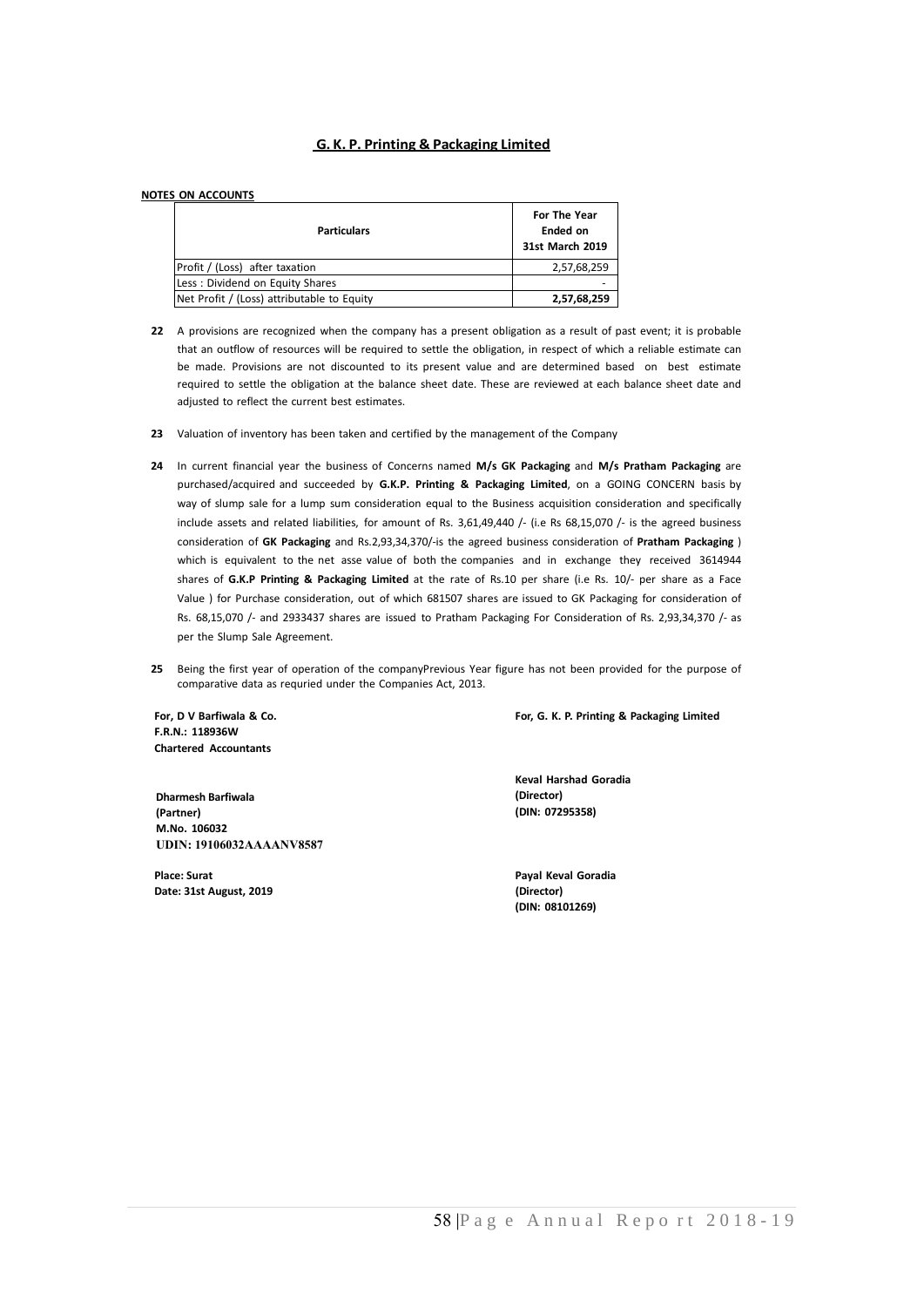# **F.Y. 2018‐19**

# **Note :‐ 9 Deffered Tax Assets & Liabilities Provision**

| <b>Particulars</b>                    | As At<br>31-03-2019 |
|---------------------------------------|---------------------|
| WDV as Per Companies Act 2013         | 67,37,505           |
| WDV as Per Income Tax Act             | 66,14,335           |
| Difference in WDV                     | 1,23,170            |
| <b>Gratuity Provision</b>             |                     |
| Other Disallowance Including U/s. 43B | (7, 14, 060)        |
| <b>Total Timming Differece</b>        | (5,90,890)          |
| Tax Rate as per Income Tax            | 27.82               |
| (DTA) / DTL                           | (1,64,386)          |
| Net deferred tax liability            | (1, 64, 386)        |

# **F.Y. 2018‐19**

# **Note No 9:‐**

# **Deffered Tax Assets & Liabilities Summary**

| <b>Particulars</b>            | As At<br>31-03-2019<br>Rs |
|-------------------------------|---------------------------|
| Opening Balance of DTA        |                           |
| Add: Provision for the Year   | (1,64,386)                |
| <b>Closing Balance of DTA</b> | (1,64,386)                |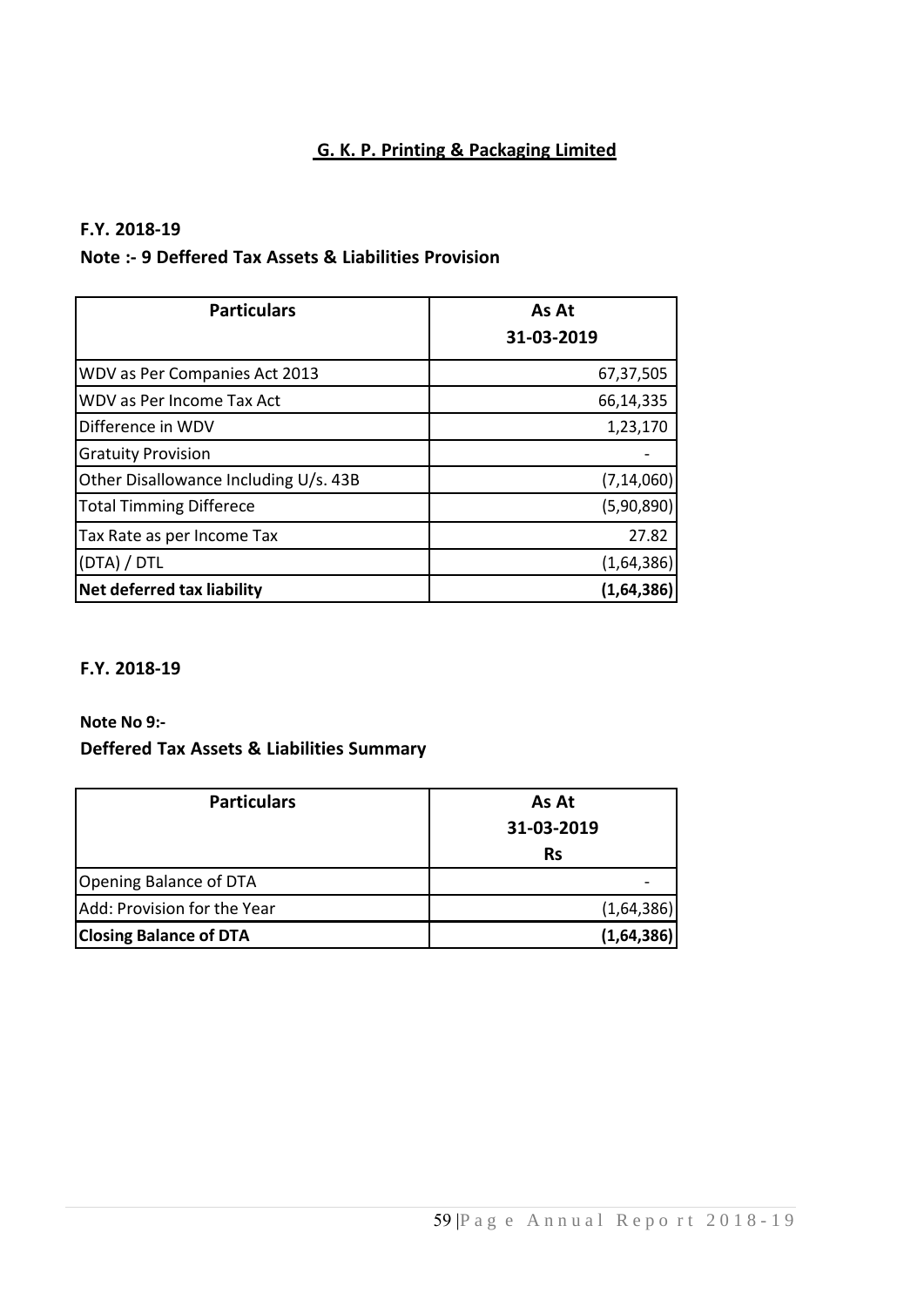#### **8 Tangible Assets**

#### **G. K. P. Printing & Packaging Limited**

|     |                               | <b>GROSS BLOCK</b><br><b>DEPRECIATION</b> |                  |                  |                |                |             |                  |                |                  |
|-----|-------------------------------|-------------------------------------------|------------------|------------------|----------------|----------------|-------------|------------------|----------------|------------------|
| Sr. | <b>Descriptions of Assets</b> | Opening                                   | <b>Additions</b> | <b>Deduction</b> | Closing        | Opening        | Depre.      | <b>Deduction</b> | Closing        | <b>Net Block</b> |
| No. |                               | <b>Balance</b>                            | During           |                  | <b>Balance</b> | <b>Balance</b> | For         | For the          | <b>Balance</b> | As At            |
|     |                               | As At                                     | The              |                  | As At          | As At          | The         | Year             | As At          | At               |
|     |                               |                                           | Year             |                  | 31-03-2019     |                | Year        |                  | 31-03-2019     | 31-03-2019       |
|     | Plant & Machinery             |                                           | 66,94,403        |                  | 66,94,403.00   |                | 6,69,884.74 |                  | 6,69,885       | 60,24,518        |
|     | Air Conditioner               |                                           | 44,005           |                  | 44,005.00      |                | 7,689.39    |                  | 7,689          | 36,316           |
|     | Furniture & Fittings          |                                           | 14,978           |                  | 14,978.00      |                | 2,724.66    |                  | 2,725          | 12,253           |
| 4   | Exhaust Fan                   |                                           | 4,772            |                  | 4,772.00       |                | 1,314.01    |                  | 1,314          | 3,458            |
|     | Computer                      |                                           | 65,937           | -                | 65,937.00      |                | 36,894.66   |                  | 36,895         | 29,042           |
| 6   | Mobile Phone                  |                                           | 5,546            |                  | 5,546.00       |                | 968.07      |                  | 968            | 4,578            |
|     | Tempo                         |                                           | 8,51,265         |                  | 8,51,265.00    |                | 2,23,925.28 |                  | 2,23,925       | 6,27,340         |
|     |                               |                                           |                  |                  |                |                |             |                  |                |                  |
|     | <b>TOTAL</b>                  |                                           | 76,80,906        |                  | 76,80,906      |                | 9,43,400.82 |                  | 9,43,401       | 67,37,505        |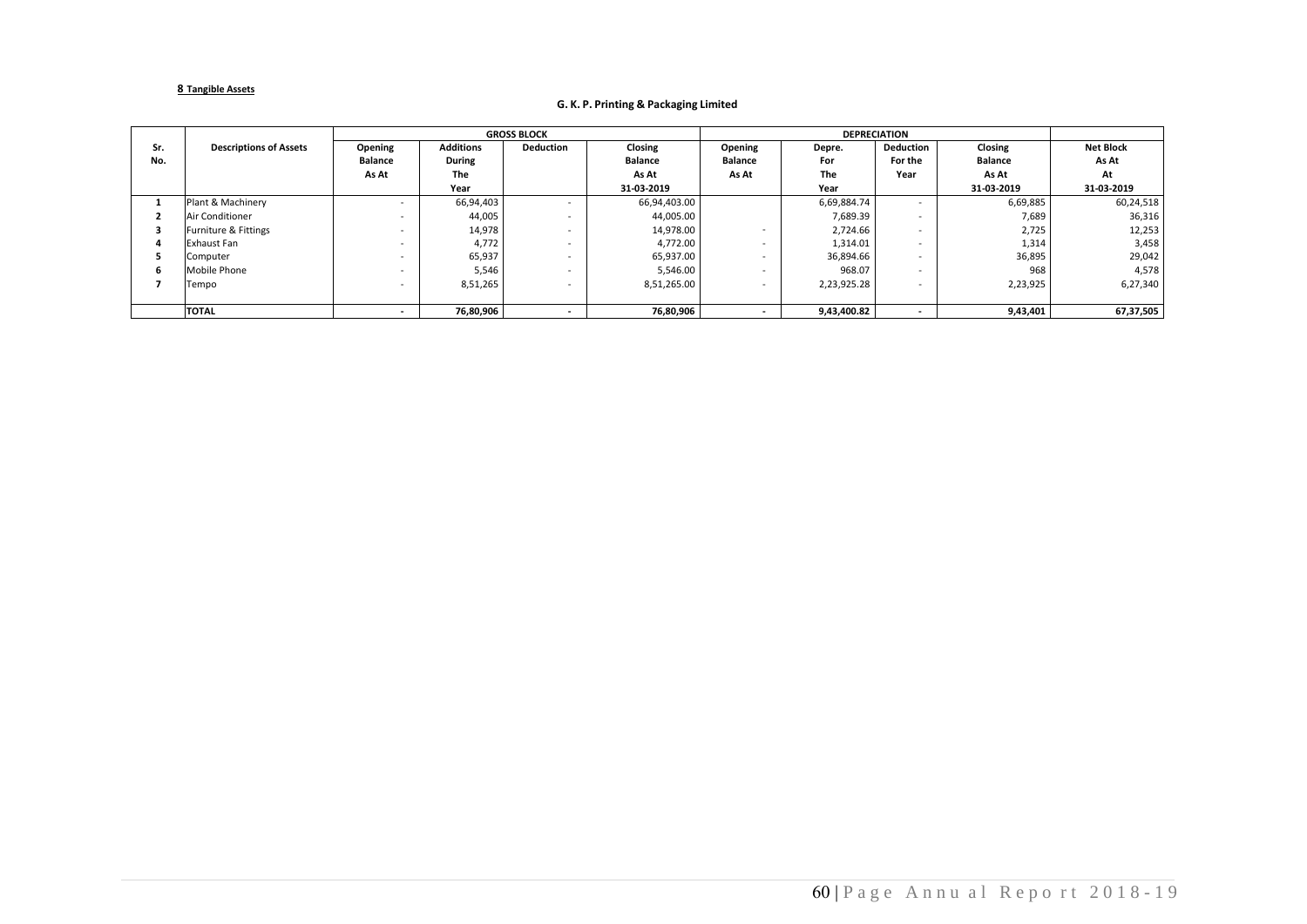| Note No:<br>26 Details of Long Term Borrowing :- |          |                       |          |                                                  |                            |                     |                                                         |
|--------------------------------------------------|----------|-----------------------|----------|--------------------------------------------------|----------------------------|---------------------|---------------------------------------------------------|
| No.                                              | Lender   | Nature of<br>facility | Loan     | Amount<br>outstanding<br>as at March<br>31, 2019 | Rate of<br>interest<br>(%) | Repayme<br>nt terms | Security/Principal terms and conditions                 |
| $\mathbf{1}$                                     | Oriental | Machinery             | Rs. 5.00 | Rs. 0.85                                         | <b>Base Rate</b>           |                     | Repayable i) Primary Security:                          |
|                                                  | Bank of  | Loan                  | Lakhs    | Lakhs                                            | $9.70% +$                  | in 60               | Hypothecation of New machinery having                   |
|                                                  | commerce |                       |          |                                                  | 1.75%                      | equated             | total value of Rs. 8.94 Lakhs                           |
|                                                  |          |                       |          |                                                  | (Bank                      |                     | monthly <b>ii)Collateral security:</b>                  |
|                                                  |          |                       |          |                                                  | spread)                    |                     | installmen Extension of charge of over Flat situated at |
|                                                  |          |                       |          |                                                  | i.e.                       | ts of Rs.           | 602, Solitaire, Dixit cross road no-2, Vile             |
|                                                  |          |                       |          |                                                  | 11.45%                     | $16,500/-$          | Parle- (East), Mumbai-400057.                           |
|                                                  |          |                       |          |                                                  |                            | each                | iii) Other Terms & conditions:                          |
|                                                  |          |                       |          |                                                  |                            |                     | -Personal guarantee of Mrs. Geeta H.                    |
|                                                  |          |                       |          |                                                  |                            |                     | Goradia and Keval H. Goradia                            |
|                                                  |          |                       |          |                                                  |                            |                     | - The facility shall be utilized for purchase of        |
|                                                  |          |                       |          |                                                  |                            |                     | New equipment/Vehicles only, unless                     |
|                                                  |          |                       |          |                                                  |                            |                     | otherwise permitted                                     |
|                                                  |          |                       |          |                                                  |                            |                     | - The borrower shall not change scope of                |
|                                                  |          |                       |          |                                                  |                            |                     | project without prior approval of Bank                  |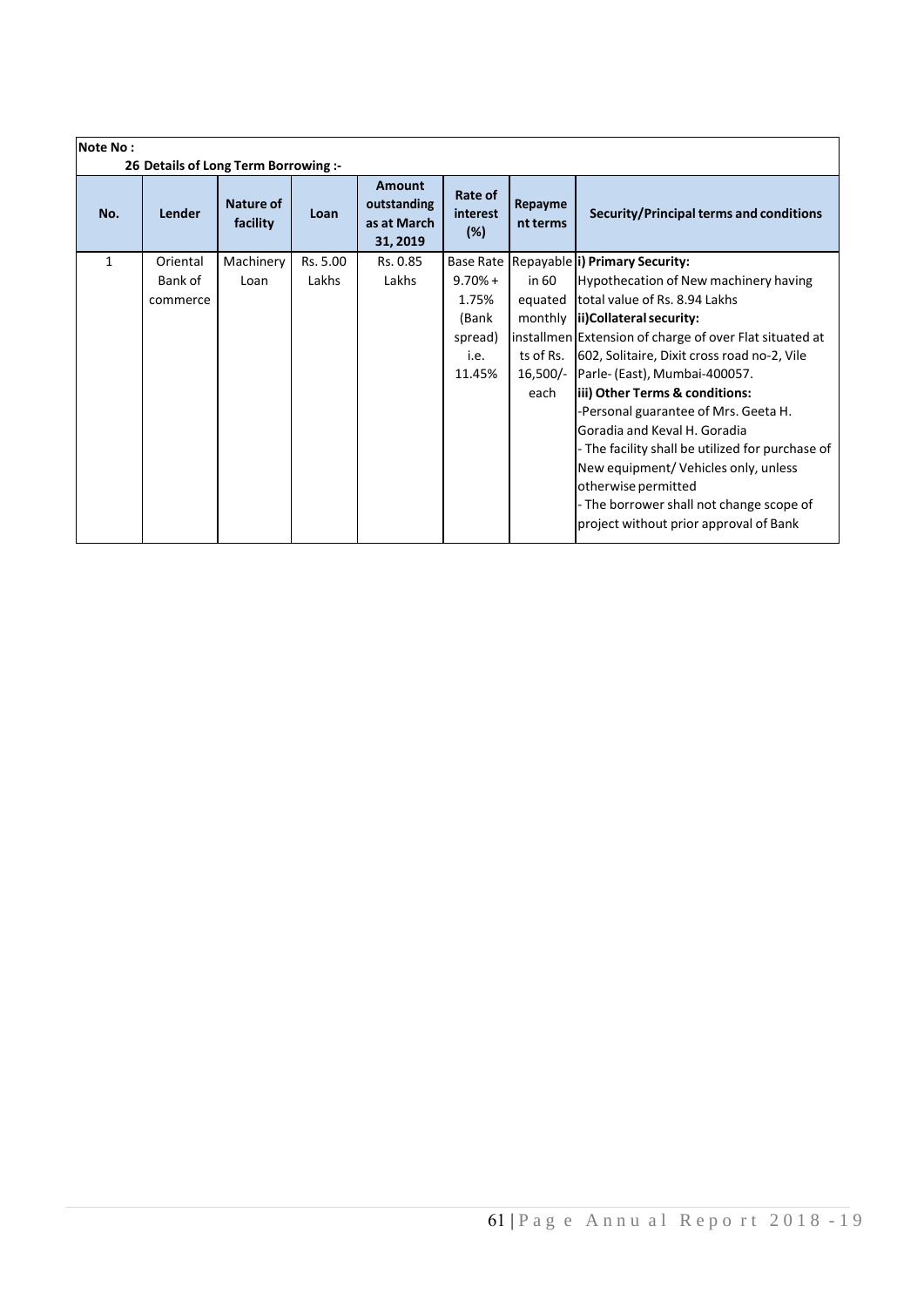| <b>Note</b><br>No: |                                  |                                                          |  |  |
|--------------------|----------------------------------|----------------------------------------------------------|--|--|
| 27                 | <b>Related Party Transaction</b> |                                                          |  |  |
|                    |                                  | Names of Related Parties and Description of Relationship |  |  |
| Sr. No.            | <b>Nature of Relationship</b>    | <b>Name of Related Parties</b>                           |  |  |
|                    |                                  | Keval Harshad Goradia                                    |  |  |
|                    | Key Management Personnel         | Payal Keval Goradia                                      |  |  |
| 1                  |                                  | Pooja Harshad Goradia                                    |  |  |
|                    |                                  | Ashok Maneklal Mehta                                     |  |  |
|                    |                                  | Vinay kumar Tekriwal                                     |  |  |
|                    |                                  | Manoj valjibhai Ayadi                                    |  |  |
|                    |                                  |                                                          |  |  |
| 2.                 | Relatives of Key Person          | Anil Anand Mehta                                         |  |  |
|                    |                                  |                                                          |  |  |
|                    | Associates /Sister               | K.P. Print & Pack                                        |  |  |
| 3                  | Concern/Enterprise               | Packwell Enterprise LLP                                  |  |  |
|                    |                                  | Jai Glass Private limited                                |  |  |

**Note: Related parties are identified by the Mangagemnt and relied up on by the Auditor.**

| Sr. |                                                                                   | <b>Associates /Sister</b> | Key Management Personnel & Relatives of |
|-----|-----------------------------------------------------------------------------------|---------------------------|-----------------------------------------|
| No. | <b>Nature of Transaction</b>                                                      | Concern/Enterprise        | <b>Such Personnel</b>                   |
|     |                                                                                   | April'18 to Mar.'19       | April'18 to Mar.'19                     |
| (A) | <b>Volume of Transactions</b>                                                     |                           |                                         |
|     | 1 Remuneration to KMP & Relatives<br>Keval Harshad Goradia<br>Payal Keval Goradia |                           | 15,00,000<br>6,75,000                   |
|     | Pooja Harshad Goradia                                                             |                           | 9,00,000                                |
|     | Manoj valjibhai Ayadi                                                             |                           | 1,07,000                                |
|     |                                                                                   |                           |                                         |
| Sr. |                                                                                   | <b>Associates /Sister</b> | Key Management Personnel & Relatives of |
| No. | <b>Nature of Transaction</b>                                                      | Concern/Enterprise        | <b>Such Personnel</b>                   |
|     |                                                                                   | April'18 to Mar.'19       | April'18 to Mar.'19                     |
| 2   | Unsecured Loan<br>Keval Harshad Goradia                                           |                           |                                         |
|     | Loan Accepted                                                                     |                           | 66,76,271                               |
|     | Loan Repaid                                                                       |                           | 66,76,271                               |
|     | Payal Keval Goradia<br>Loan Accepted<br>Loan Repaid                               |                           | 44,25,589<br>43,34,007                  |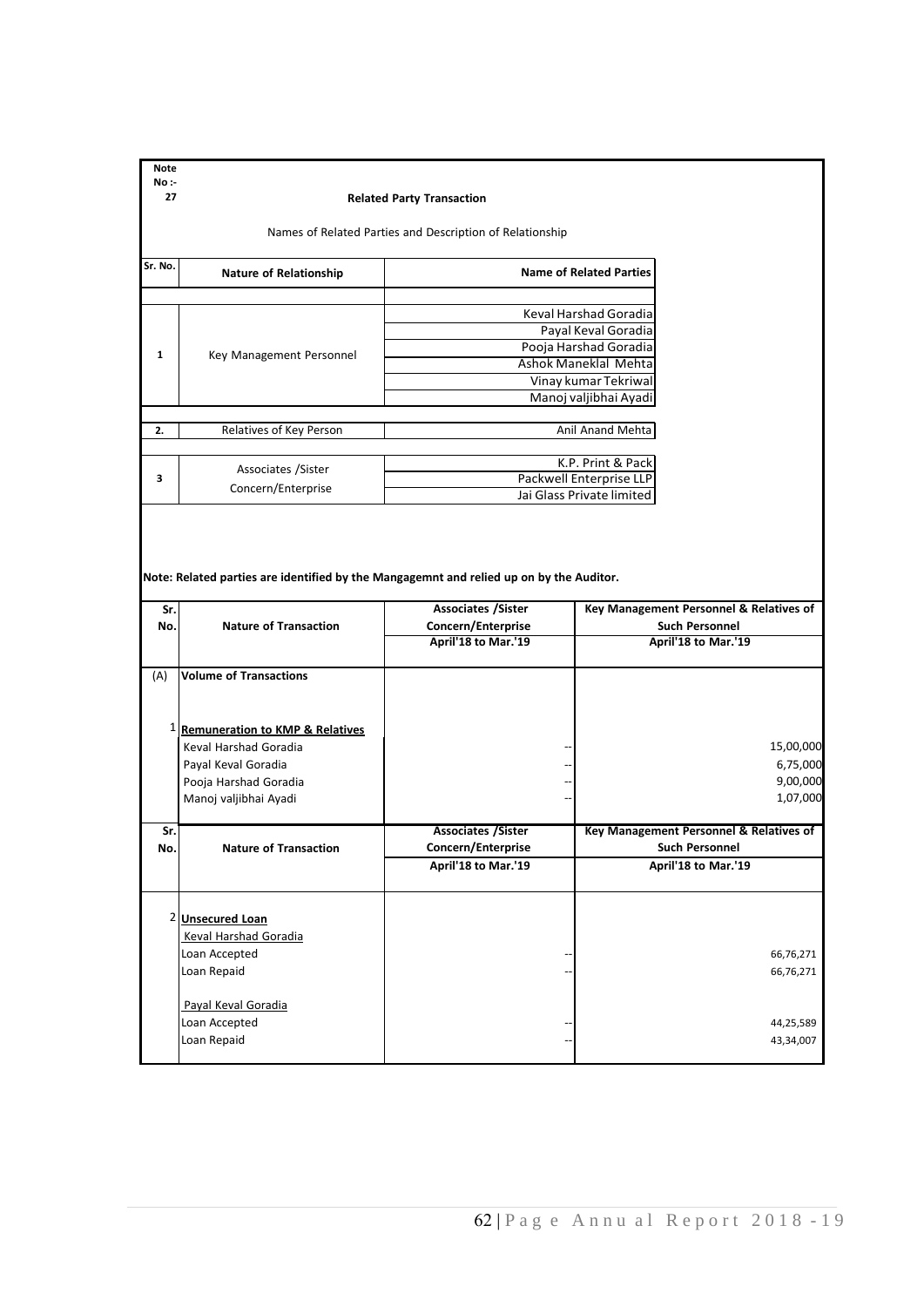|                | 3 Loans and Advances                         |             |                                            |
|----------------|----------------------------------------------|-------------|--------------------------------------------|
|                | K.P. Print & Pack                            |             |                                            |
|                | Advances Accepted                            | 6,50,000    |                                            |
|                | Advances Given                               | 2,18,50,562 |                                            |
|                | Packwell Enterprise LLP                      |             |                                            |
|                | Advances Accepted                            |             |                                            |
|                | Advances Given                               | 91,17,634   |                                            |
|                | 4 Sales                                      |             |                                            |
|                | Jai Glass Private limited                    | 4,16,041    |                                            |
|                |                                              |             |                                            |
|                | Packwell Enterprise LLP                      | 57,725      |                                            |
|                | 5 Purchases                                  |             |                                            |
|                | Packwell Enterprise LLP                      | 63,85,928   |                                            |
|                | 6 Purchases of Capital Goods                 |             |                                            |
|                |                                              |             |                                            |
|                | Packwell Enterprise LLP                      | 1,97,650    |                                            |
| $\overline{7}$ | <b>Advances received from Customer</b>       |             |                                            |
|                | Packwell Enterprise LLP                      | 11,00,000   |                                            |
|                | As per our Report of given date              |             |                                            |
|                |                                              |             |                                            |
|                | For, D V Barfiwala & Co.<br>F.R. No: 118936W |             | For, G. K. P. Printing & Packaging Limited |
|                | <b>Chartered Accountants</b>                 |             |                                            |
|                |                                              |             |                                            |
|                | <b>Dharmesh Barfiwala</b>                    |             | Keval Harshad Goradia                      |
|                | Partner                                      |             | (Director)                                 |
|                | M.No. 106032                                 |             | (DIN: 07295358)                            |
|                | <b>UDIN: 19106032AAAANV8587</b>              |             |                                            |
|                |                                              |             | Payal Keval Goradia                        |
|                | <b>Place: Surat</b>                          |             | (Director)                                 |
|                | Date: 31st August, 2019                      |             | (DIN: 08101269)                            |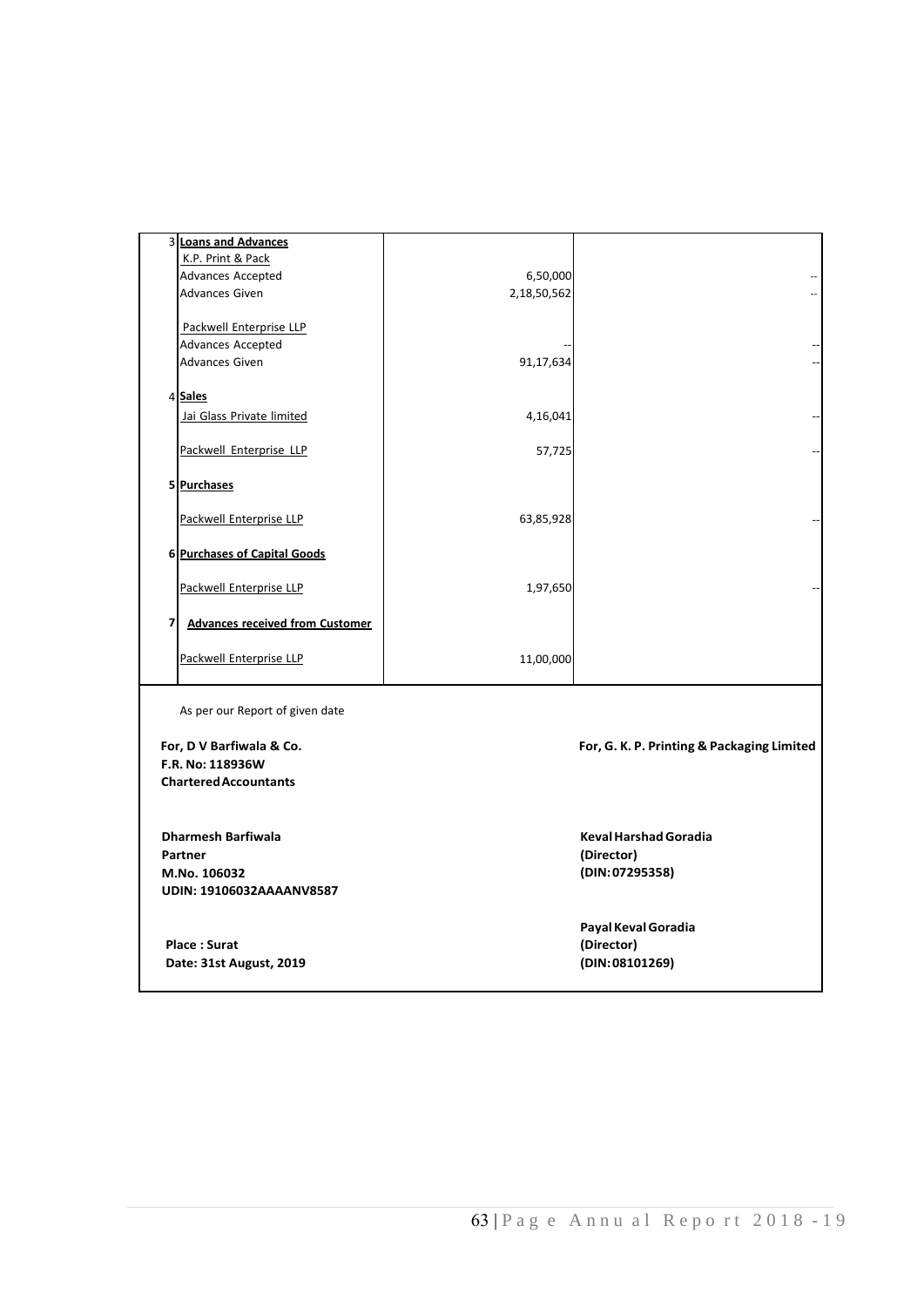

**G.K.P. PRINTING & PACKAGING LTD. Complete Packaging Solutions** 

# **NOTICE OF 1ST ANNUAL GENERAL MEETING**

Notice is hereby given that **THE FIRST ANNUAL GENERAL MEETING** of the members of "**G. K. P. PRINTING AND PACKAGING LIMITED"** will be held at the registered office of the company situated at **GALA NO. 14, AMRUT INDUSTRIAL ESTATE, S.NO. 45, DHUMAL NAGAR, WALIV IP‐ 12025, PALGHAR, THANE, MAHARASHTRA – 401208** ON **FRIDAY 27TH SEPTEMBER 2019 AT 11 AM** to transact the following business:

# **ORDINARY BUSINESS:**

# **1. Adoption of Financial Statements:**

To receive, consider and adopt the Audited Financial Statements of the Company for the Financial Year ended on March 31, 2019 and the reports of Board of Directors ("the Board") and Auditors thereon.

# **2. Appointment of Ms. Pooja H. Goradia as Whole Time Director liable to retire by Rotation:**

To Appoint a Director in place of Ms. Pooja H. Goradia (DIN: 08101270), who retires by Rotation and, being eligible, seeks herself for re‐appointment and in this regard, pass the following resolution as an Ordinary Resolution:

"**RESOLVED THAT** Pursuant to the Provisions of the Section 152(6) of the Companies Act, 2013 and the rules made thereunder, Ms. Pooja H. Goradia (DIN: 08101270), who retires by Rotation and, being eligible, for re-appointment, be and is hereby reappointed as the Directors of the Company, liable to retire by rotation."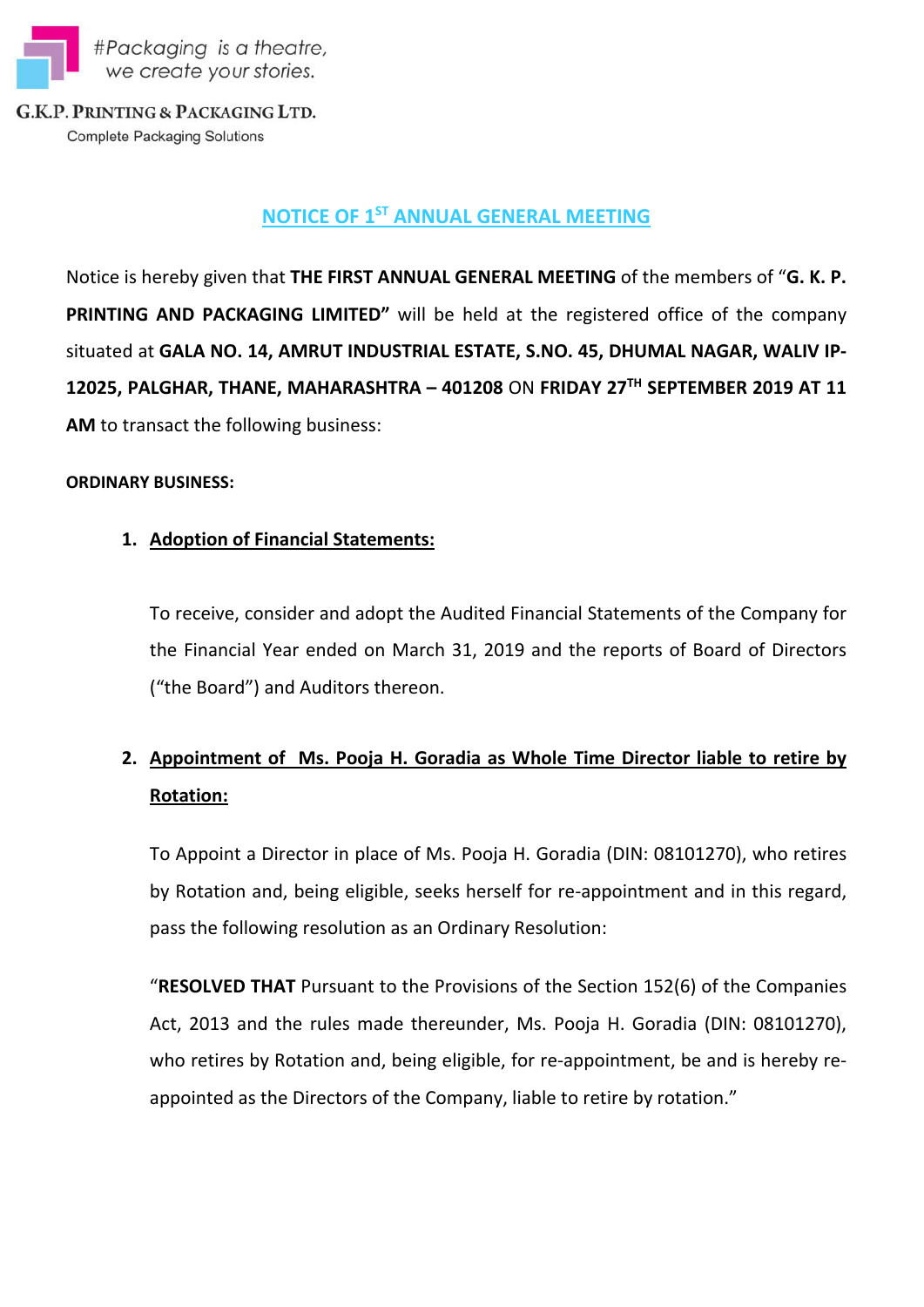

**Complete Packaging Solutions** 

### **3. Appointment of Statutory Auditors**

To consider and approve the appointment of Statutory Auditors of the Company to hold office for a period of Five years until the conclusion of the  $6<sup>th</sup>$  Annual General Meeting and to fix their remuneration and to pass with or without modification(s), the following resolution as an Ordinary Resolution:

"**RESOLVED THAT** pursuant to the provisions of Section 139 of the Companies Act, 2013, the Companies (Audit and Auditors) Rules, 2014, (including any re‐enactment or modification thereto), and such other applicable provisions, if any, and based on the recommendation of the Audit Committee and of the Board of Directors, M/s. Keyur Shah & Co, Chartered Accountants, Ahmedabad, with registration number 141173W be and are hereby appointed as the Statutory Auditors of the Company, at a remuneration as may be mutually agreed to, between the Board of Directors and M/s. Keyur Shah & Co, plus applicable taxes, out‐of‐pocket expenses, travelling and other expenses, in connection with the work of audit to be carried out by them, to hold office of Statutory Auditor till the conclusion of the Sixth Annual General Meeting."

Date: **31.08.2019** Place: **Mumbai**

S.NO. 45, Dhumal Nagar, Waliv IP‐12025, Palghar, Thane, Maharashtra – 401208 CIN: L21012MH2018PLC307426 **Keval Harshad Goradia**  Emai**l: gkpackaging@yahoo.com**  Chairman and Managing Director Website: www.gkpl.in DIN: 07295358 Tel No.: +91 99200 37770

**Registered Office: By the Order of Board of Directors** Gala No. 14, Amrut Industrial Estate, **For, G. K. P. Printing & Packaging Limited**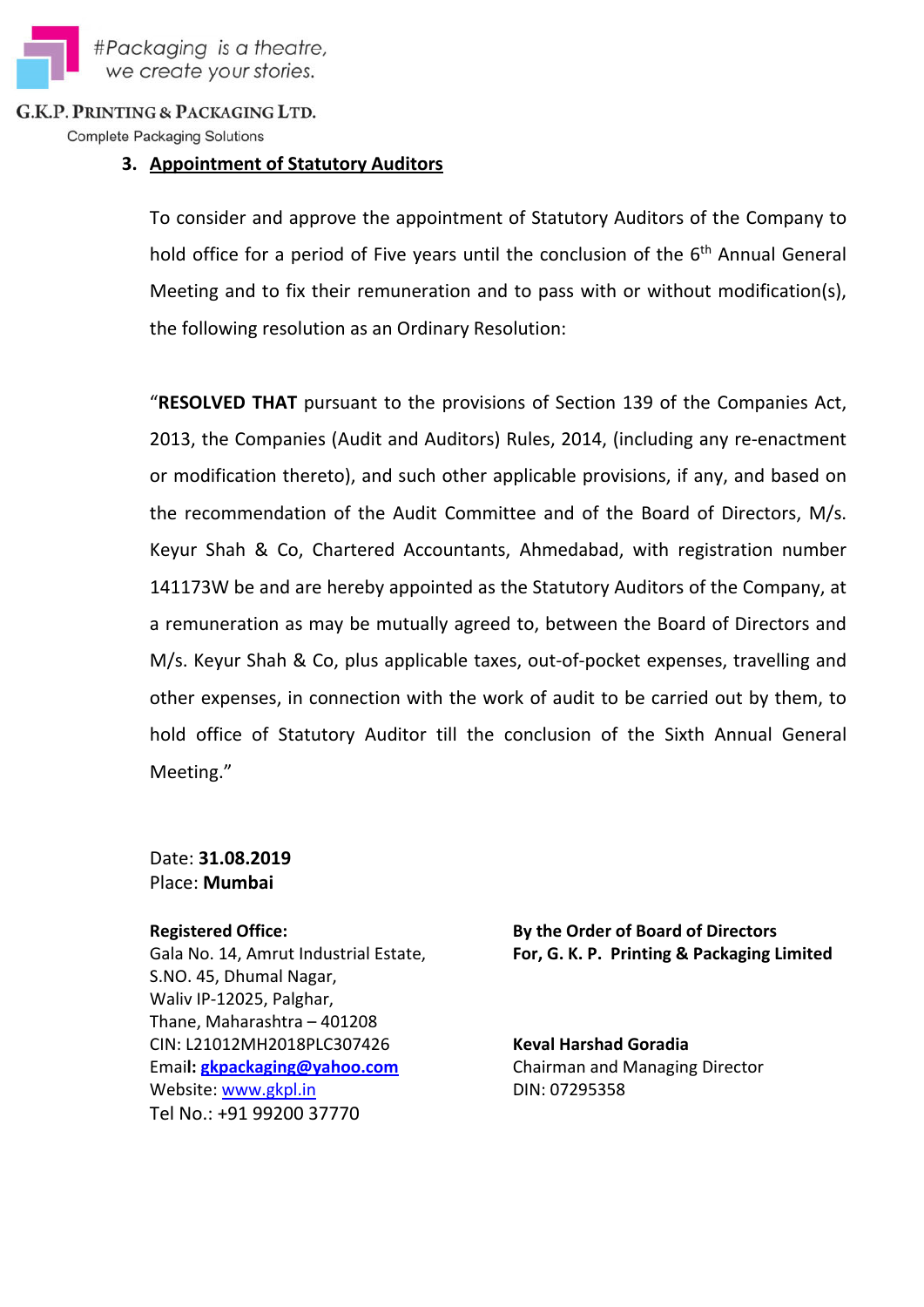

**Complete Packaging Solutions** 

# **Details of Director seeking Re‐Appointment at the Forthcoming Annual General Meeting:**

| Name of Director                       | Pooja Harshad Goradia                                                                                       |  |  |
|----------------------------------------|-------------------------------------------------------------------------------------------------------------|--|--|
| <b>DIN</b>                             | 08101270                                                                                                    |  |  |
| Date of Birth                          | 25/04/1985                                                                                                  |  |  |
| Qualification                          | <b>MBA (Human Resource)</b>                                                                                 |  |  |
| Area of Expertise                      | Ms Pooja Goradia has been actively<br>engaged in the Accounts Department<br>since incorporation of Company. |  |  |
| Directorship Held in Other Companies   | <b>NIL</b>                                                                                                  |  |  |
| Committee Positions Held in<br>Other   | <b>NIL</b>                                                                                                  |  |  |
| Companies                              |                                                                                                             |  |  |
| No of Shares held in the Company as on | 100 Shares                                                                                                  |  |  |
| 31 <sup>st</sup> March 2019            |                                                                                                             |  |  |

# **Brief Profile of Auditor:**

M/s Keyur Shah & Co. is a professionally managed Chartered Accountants Firm with over Four (4) Years of experience in the field of Statutory Audit, Project Finance, Govt. Grants & Subsidies and Direct / Indirect Taxation matters**.**

Mr. Keyur Shah (CA, ISA, FAFD Certified, B.com) has a vast experience of almost 7 years in this field and leads the firm with his rich experience.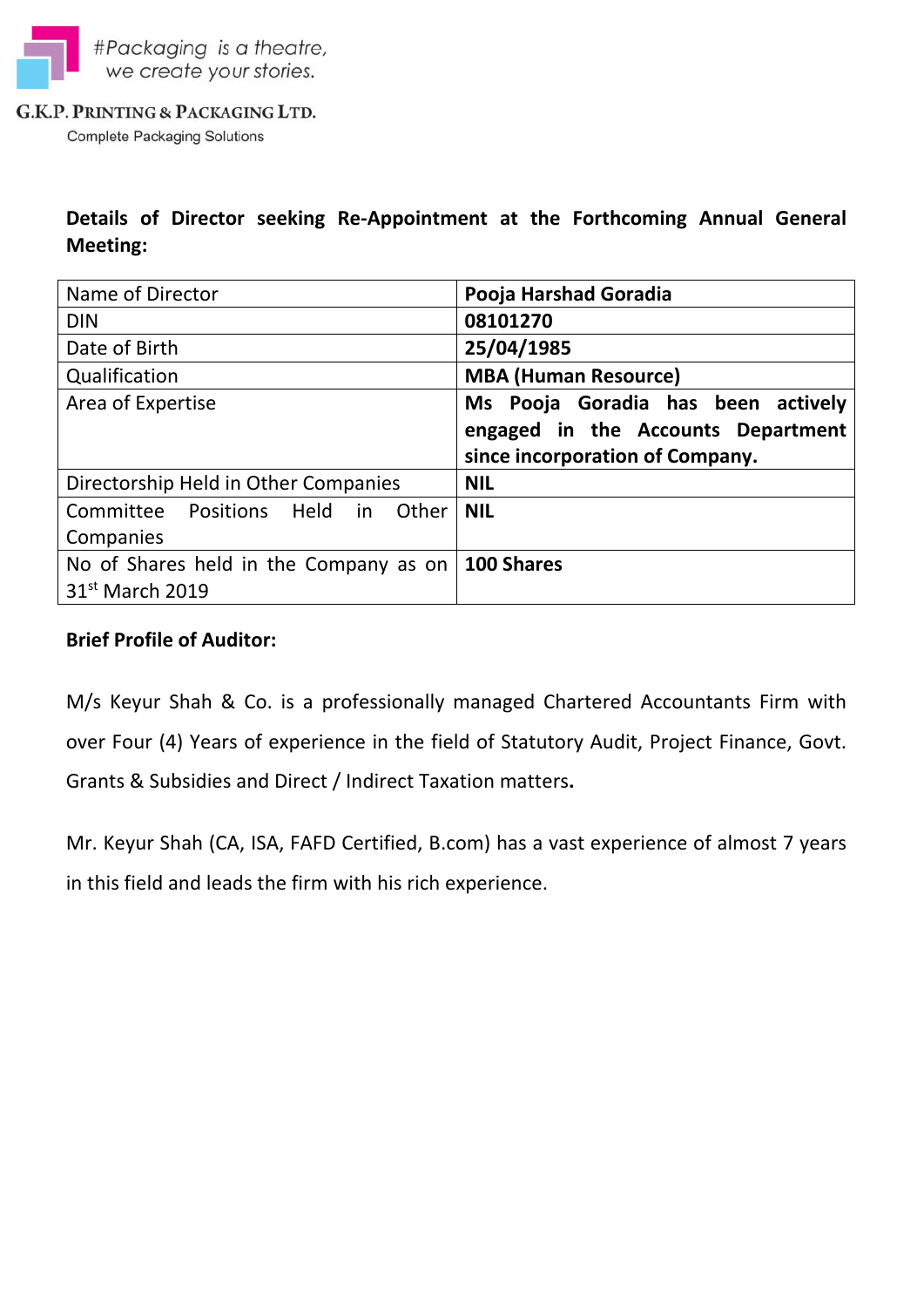

# **G.K.P. PRINTING & PACKAGING LTD. Complete Packaging Solutions**

# *NOTES:*

# 1. **A MEMBER ENTITLED TO ATTEND AND VOTE AT THE MEETING IS ENTITLED TO APPOINT A PROXY TO ATTEND AND VOTE ON A POLL INSTEAD OF HIMSELF/HERSELF AND A PROXY NEED NOT BE A MEMBER OF THE COMPANY**.

A person can act as a proxy on behalf of members not exceeding 50 and holding in the aggregate not more than 10% of the total share capital of the Company carrying voting rights. In case a proxy is proposed to be appointed by a member holding more than 10% of the total share capital of the Company carrying voting rights, then such proxy shall not act as a proxy for any other person or shareholder.

- 2. The instrument of Proxy in order to be effective, should be deposited at the Registered Office of the Company, duly completed, and signed and stamped, not less than 48 hours before the commencement of the meeting. A Proxy Form is sent herewith. Proxies submitted on behalf of the companies, societies etc. must be supported by an appropriate resolution/authority, as applicable.
- 3. Corporate members intending to send their authorized representatives to attend the meeting are requested to send a certified copy of the board resolution authorizing their representative to attend and vote on their behalf at the meeting.
- 4. Members / proxies / authorized representatives are requested to bring to the meeting necessary details of their shareholding, duly filled Attendance Slip(s) and Copies of Annual Report. Copies of the Annual Report or Attendance Slip(s) will not be distributed at the meeting.
- 5. In case of joint holders attending the Meeting, only such joint holder, who is higher in the order of names, will be entitled to vote.
- 6. The Register of Director's Shareholding, maintained under Section 170 of the Companies Act, 2013 will be available for inspection by the Members at the Annual General Meeting.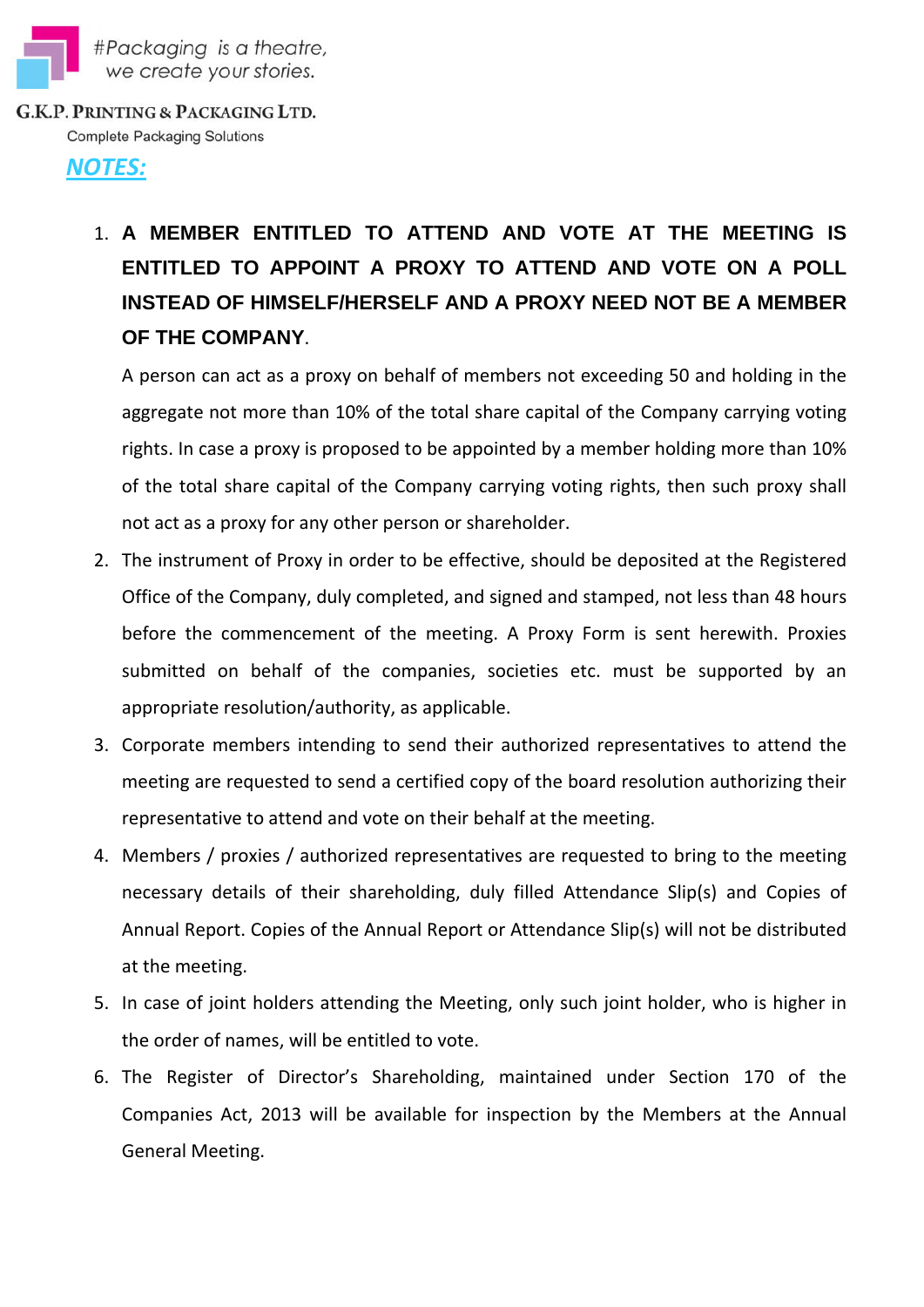

**Complete Packaging Solutions** 

- 7. All documents referred to in the accompanying notice and explanatory statement will be kept open for inspection at the Registered Office of Company on all working days between 11.00 a.m. to 1.00 p.m. prior to date of Annual General Meeting.
- 8. The Notice of 1<sup>st</sup> Annual General Meeting and the Annual Report 2018-2019 of the Company, circulated to the members of the Company, will be made available on the Company's website at www.gkpl.in.
- 9. Members holding the shares in physical mode are requested to notify immediately the change of their address and bank particulars to the R & T Agent of the Company. In case shares held in dematerialized form, the information regarding change of address and bank particulars should be given to their respective Depository Participant.
- 10. SEBI has mandated the submission of Permanent Account number (PAN) by every participant in the securities market. Members are therefore requested to submit their PAN details to their Depository Participants.
- 11.To Support the 'Green Initiative' members who have not registered their Email Addresses are requested to register the same with DP's / Linkin Time India Private Limited. Members are requested to provide their email address along with DP id/Client Id and ensure that the same is also updated with their respective DP for their demat account(s). The Registered Email Address will be used for sending future communications electronically.
- 12.Electronic copy of the Annual Report for 2018‐19 is being sent to all the members whose email IDs are registered with the Company/Depository Participant(s) for communication purposes unless any member has requested for a hard copy of the same. For members who have not registered their email address, physical copies of the Annual Report for 2018‐19 is being sent in the permitted mode .Members who have not registered their e‐mail addresses, so far, are requested to register their email addresses, in respect of electronic holdings with the Depository through their concerned Depository Participants.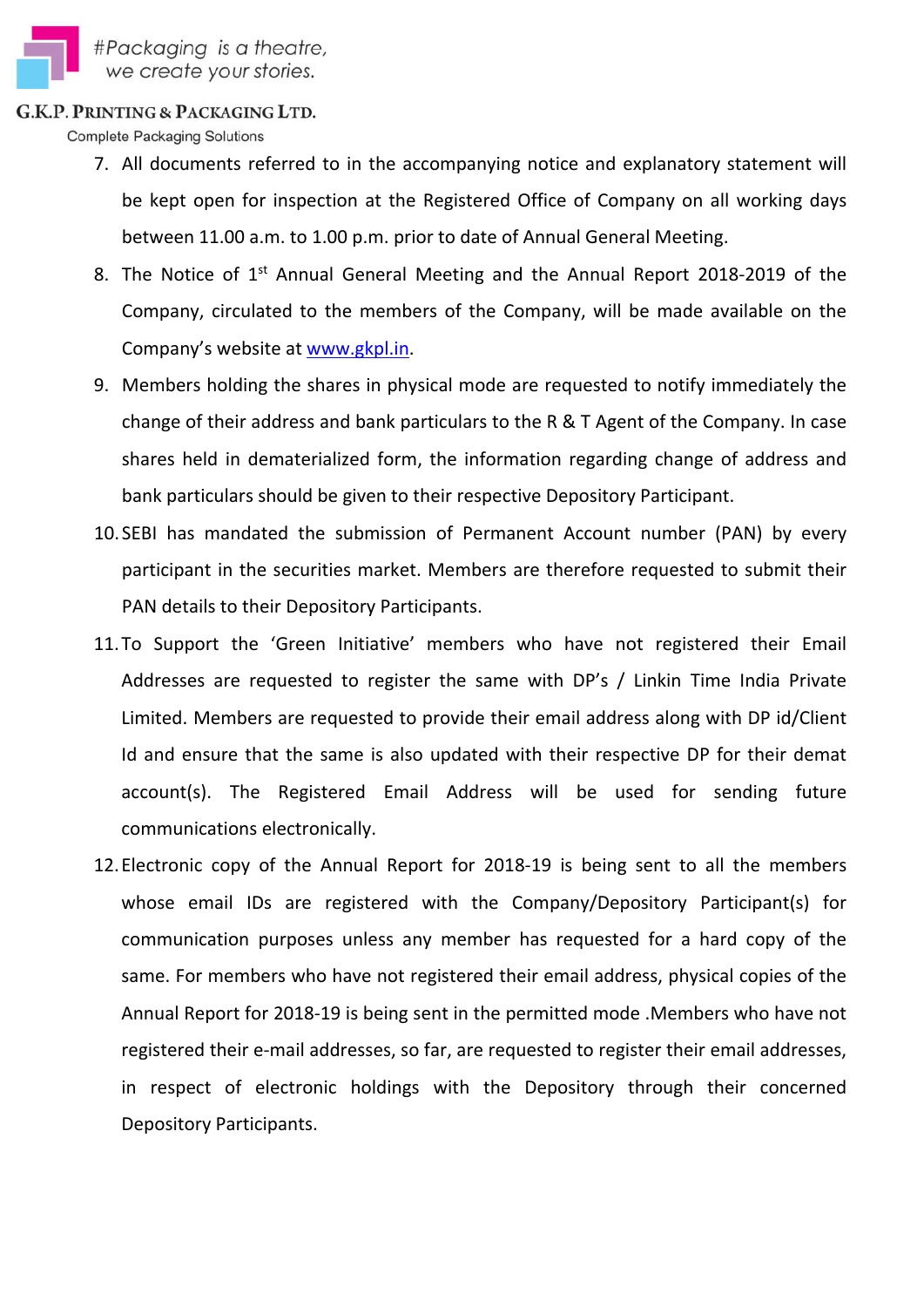

**Complete Packaging Solutions** 

- 13. As per Rule 20(2) of Companies (Management and Administration) amendment rules, 2015 vide Notification Dated 19th March, 2015, A Company Listed under chapter XB (Companies listed on SME exchange) or chapter XC(Companies listed on institutional trading platform without IPO) of ICDR regulations, 2009and having its equity Shares listed on a recognized stock exchange, is out of the ambit of E‐ voting in its General Meeting and G. K. P. PRINTINT AND PACKAGING LIMITED is a BSE SME Listed company and E‐Voting is not applicable.
- 14.Members can request for a Ballot Form at G. K. P. PRINTINT AND PACKAGING LIMITED, Gala No. 14, Amrut Industrial Estate, S.No. 45, Dhumal Nagar, Waliv IP‐12025, Palghar, Thane, Maharashtra – 401208, Email Id:‐ cs@gkpl.in, WebSite :‐ www.gkpl.in.
- 15.The Company has appointed M/s. Makwana Sweta & Associates, Chartered Accountants (FRN: 145808W) to act as the Scrutinizer for conducting the voting process in a fair and transparent manner
- 16. The Scrutinizer shall, immediately after the conclusion of the e-voting period, unblock the votes in the presence of at least two (2) witnesses not in the employment of the Company and make, not later than two (2) days of conclusion of the meeting, a consolidated Scrutinizer's Report of the votes cast in favour or against, if any, forthwith to the Chairman of the Company, who shall counter‐sign the same.
- 17.The results shall be declared at or after the Annual General Meeting of the Company. The results declared along with the Scrutinizer's Report shall be placed on the Company's website www.gkpl.in and will be communicated to BSE Limited.
- 18. Electronic copy of the Notice of the  $1<sup>st</sup>$  Annual General Meeting of the Company, inter alia, indicating the process of voting through ballot along as stated herein with Attendance Slip, Ballot Paper and Proxy Form is being sent to all the Members whose email IDs are registered with the Company/DP(s) for communication purposes unless any member has requested for a physical copy of the same. For Members who have not registered their email address, physical copies of the Notice of the  $1<sup>st</sup>$  Annual General Meeting of the Company, inter alia, indicating the process and manner of voting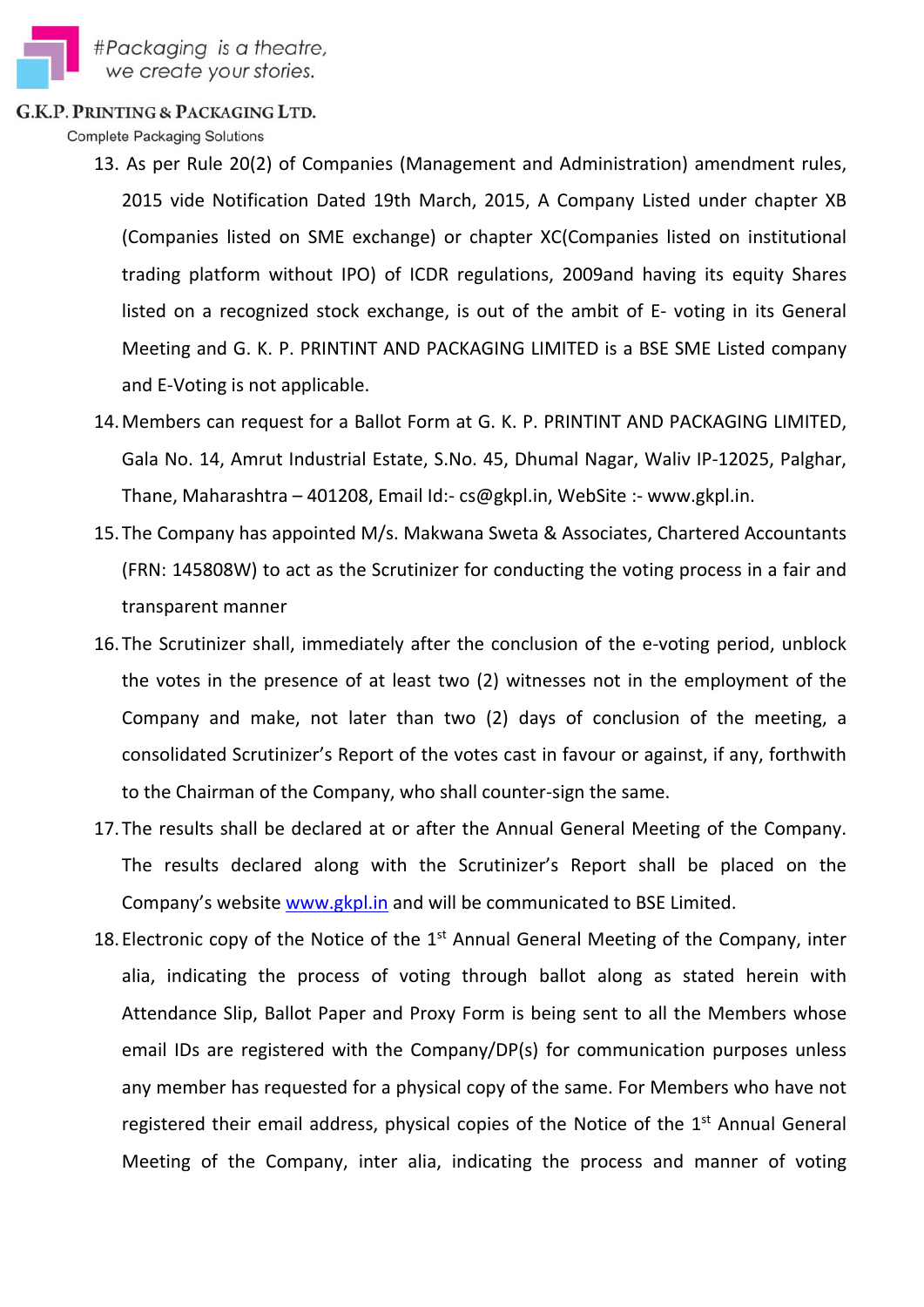

**Complete Packaging Solutions** 

through ballot paper along with Attendance Slip, Ballot Paper and Proxy Form is being sent in the permitted mode.

- 19.The Register of Members and Transfer Books of the Company will remain closed from  $21<sup>st</sup>$  September, 2019 to 27<sup>th</sup> September, 2019 (Both days Inclusive) for the purpose of the First Annual General Meeting or any adjournment thereof.
- 20.Members desirous of seeking any information concerning the Accounts of the Company are requested to address their queries in writing to the Company at least seven days prior to the Annual General Meeting so that the requested information can be made available at the time of the meeting
- 21. The Route Map showing Directions to reach the Venue of the  $1<sup>st</sup>$  Annual General Meeting is annexed.

# Date: **31.08.2019** Place: **Mumbai**

S.NO. 45, Dhumal Nagar, Waliv IP‐12025, Palghar, Thane, Maharashtra – 401208 CIN: L21012MH2018PLC307426 **Keval Harshad Goradia**  Emai**l: gkpackaging@yahoo.com**  Chairman and Managing Director Website: www.gkpl.in DIN: 07295358 Tel No.: +91 99200 37770

**Registered Office: By the Order of Board of Directors** Gala No. 14, Amrut Industrial Estate, **For, G. K. P. Printing & Packaging Limited**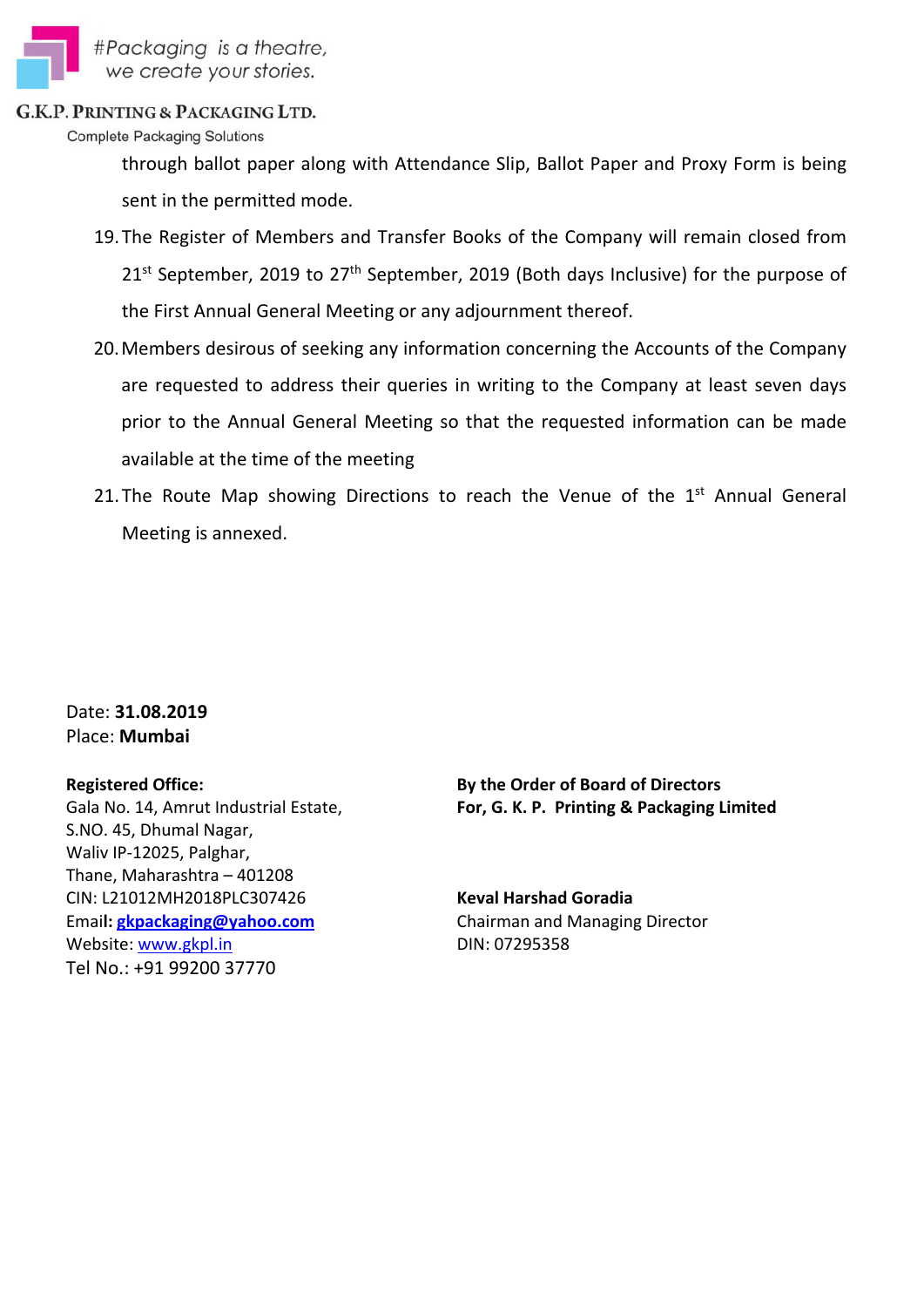# **ATTENDANCE SLIP**

# (To be handed over at the Registration Counter) **Annual General Meeting held on 27th September 2019**

| Folio No./DP ID - Client ID No.: |  |
|----------------------------------|--|
| <b>No. of Shares</b>             |  |

I/We hereby record my/our presence at the Annual General Meeting of the Company being held on 27th September 2019 **at 11:00 AM at Gala No. 14, Amrut Industrial Estate, S.No. 45, Dhumal Nagar, Waliv Ip‐12025, Palghar, Thane, Maharashtra – 401208**.

| 2. Address:                                 |                                            |
|---------------------------------------------|--------------------------------------------|
| 3. Father's/Husband's Name (of the Member): |                                            |
|                                             |                                            |
|                                             |                                            |
|                                             |                                            |
|                                             |                                            |
|                                             |                                            |
| Signature of the Proxy                      | Signature(s) of Member and Joint Holder(s) |
|                                             |                                            |

**Note: Please complete the Attendance slip and hand it over at the Registration Counter at the venue.**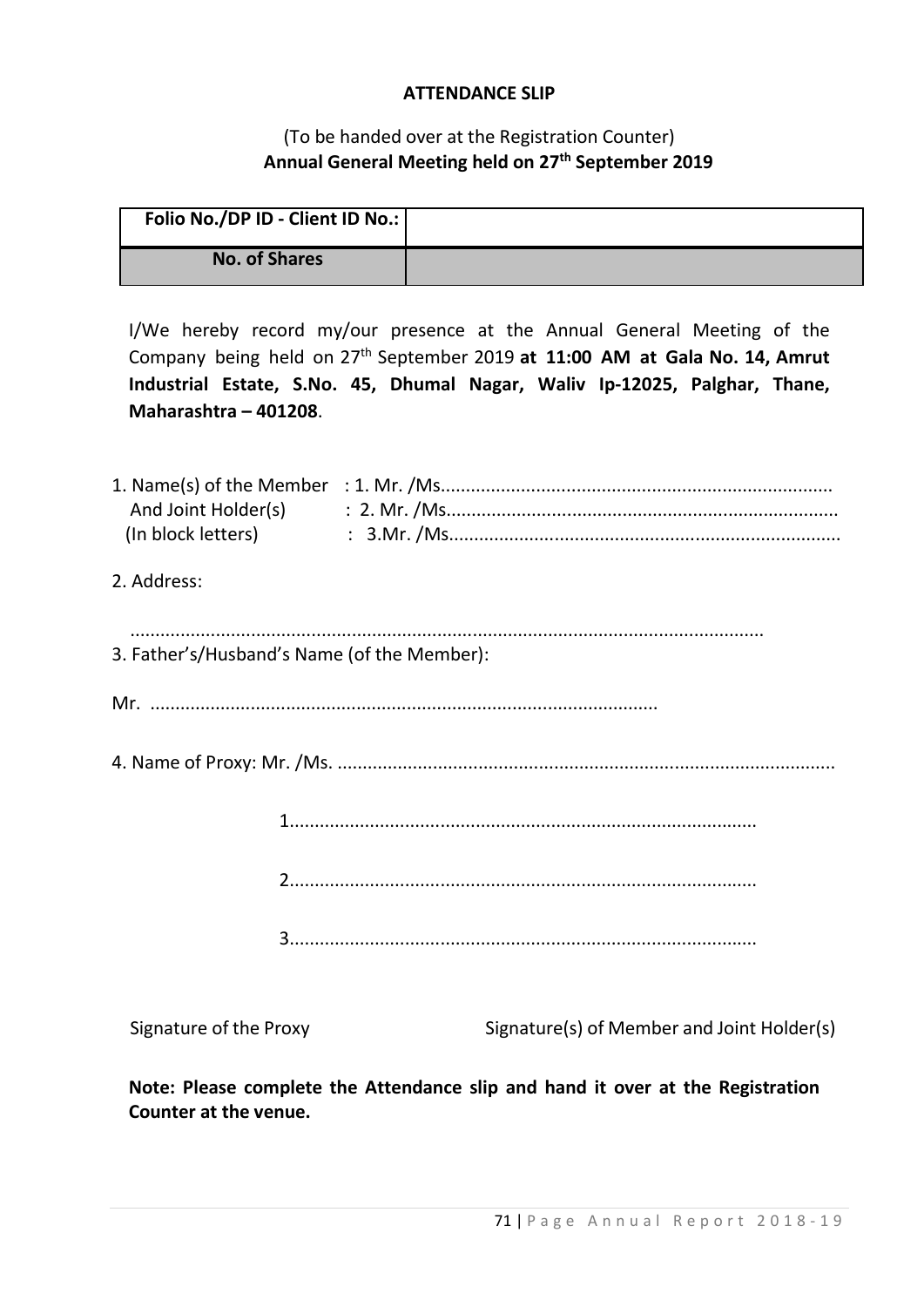# **PROXY FORM MGT‐11**

[Pursuant to Section 105(6) of the Companies Act, 2013 and Rule 19(3) of the Companies (Management and Administration Rules, 2014]

# **Annual General Meeting held on September 27th, 2019**

| <b>CIN</b>                 | : L21012MH2018PLC307426                                                                                                    |
|----------------------------|----------------------------------------------------------------------------------------------------------------------------|
| <b>Name of the Company</b> | : G. K. P. Printing & Packaging Limited                                                                                    |
| <b>Registered Office</b>   | : Gala No. 14, Amrut Industrial Estate, S.NO. 45,<br>Dhumal Nagar, Waliv IP-12025, Palghar, Thane,<br>Maharashtra - 401208 |

# **Website : www.gkpl.in**

| Name of the Member(s)     |
|---------------------------|
| <b>Registered Address</b> |
| <b>Email ID</b>           |
| Folio No / Client ID      |
| <b>DPID</b>               |

|    | Limited, hereby appoint  | $1/$ We, being the member(s) of | Equity Shares of G. K. P. Printing & Packaging |  |
|----|--------------------------|---------------------------------|------------------------------------------------|--|
| 1. | Name                     |                                 |                                                |  |
|    | <b>Address</b>           |                                 |                                                |  |
|    | E-mail Id                |                                 |                                                |  |
| 2. | Signature<br><b>Name</b> |                                 |                                                |  |
|    | Address                  |                                 |                                                |  |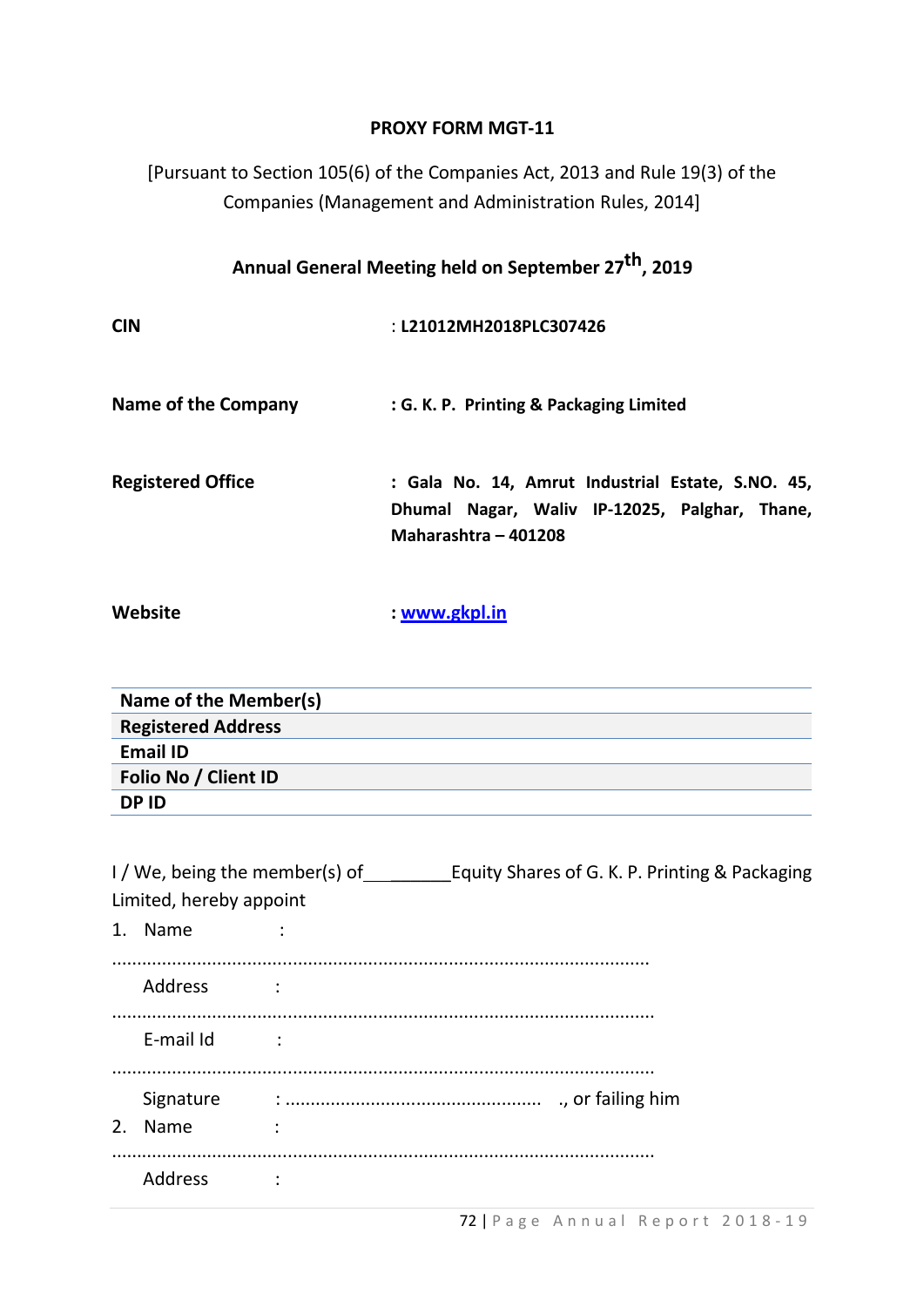E-mail Id  $\cdot$ Signature 3. Name  $\cdot$ Address  $\cdot$ F-mail Id Signature 

as my / our proxy to attend and vote (on a poll) for me / us and on my / our behalf at the Annual General Meeting of the Company, to be held on the 27<sup>th</sup> day of September 2019 at 11.00 A.M. at the Registered Office of the Company and at any adjournment thereof, in respect of such resolutions set out in the AGM Notice convening the meeting, as are indicated below:

## **Resolution No.**

- 1. Adoption of Financial Statements
- 2. Appointment of Ms. Pooja H. Goradia as Whole Time Director liable to retire by Rotation
- 3. Appointment of Statutory Auditors

Signed this day of 2019

Signature of the Shareholder

Affix  $Re.1/-$ Revenue Stamp

Signature of the Proxyholder(s)

Note: The form of proxy in order to be effective should be duly completed and deposited at the Registered Office of the Company, not less than 48 hours before the Commencement of the meeting.